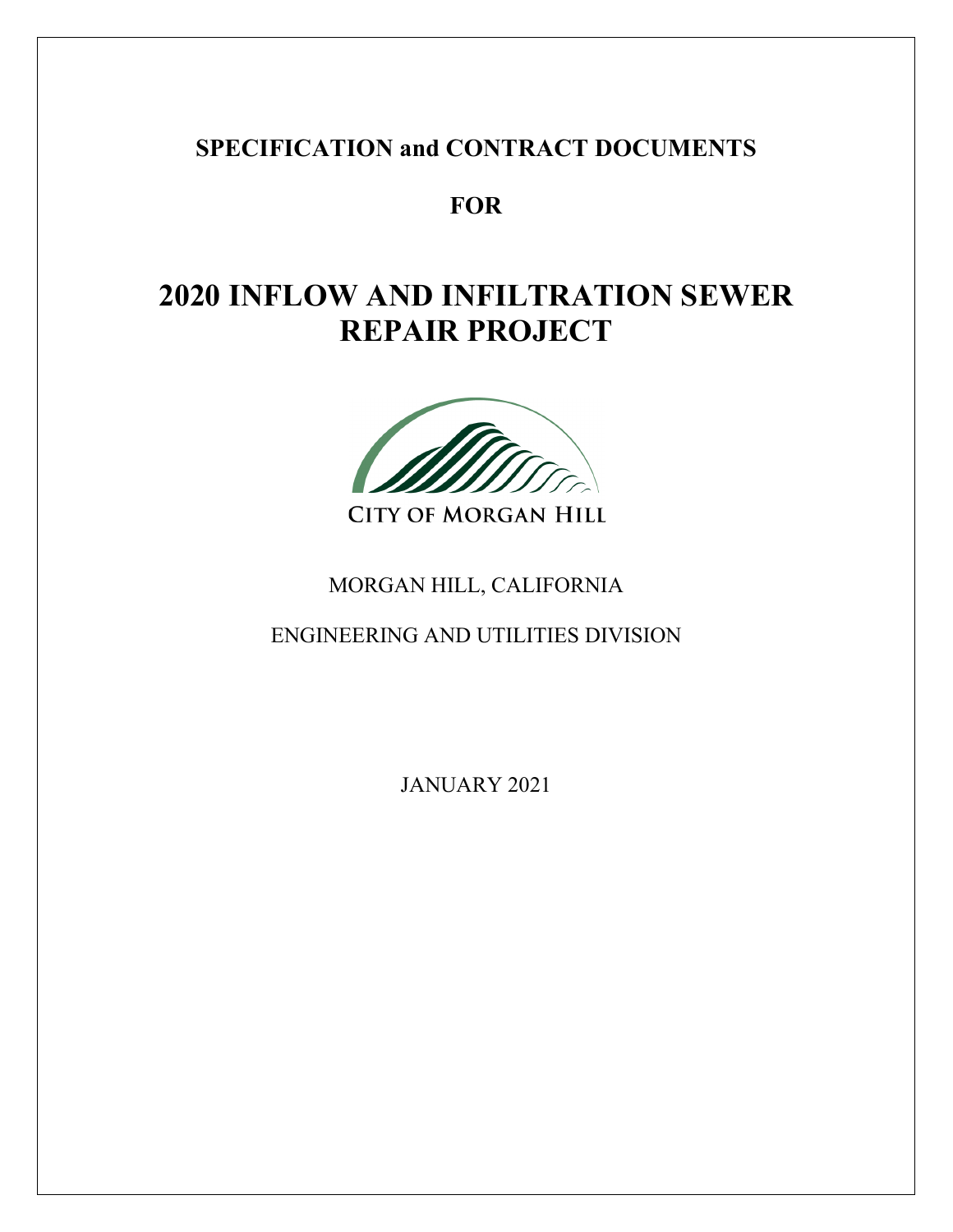#### **LOCATION MAP**

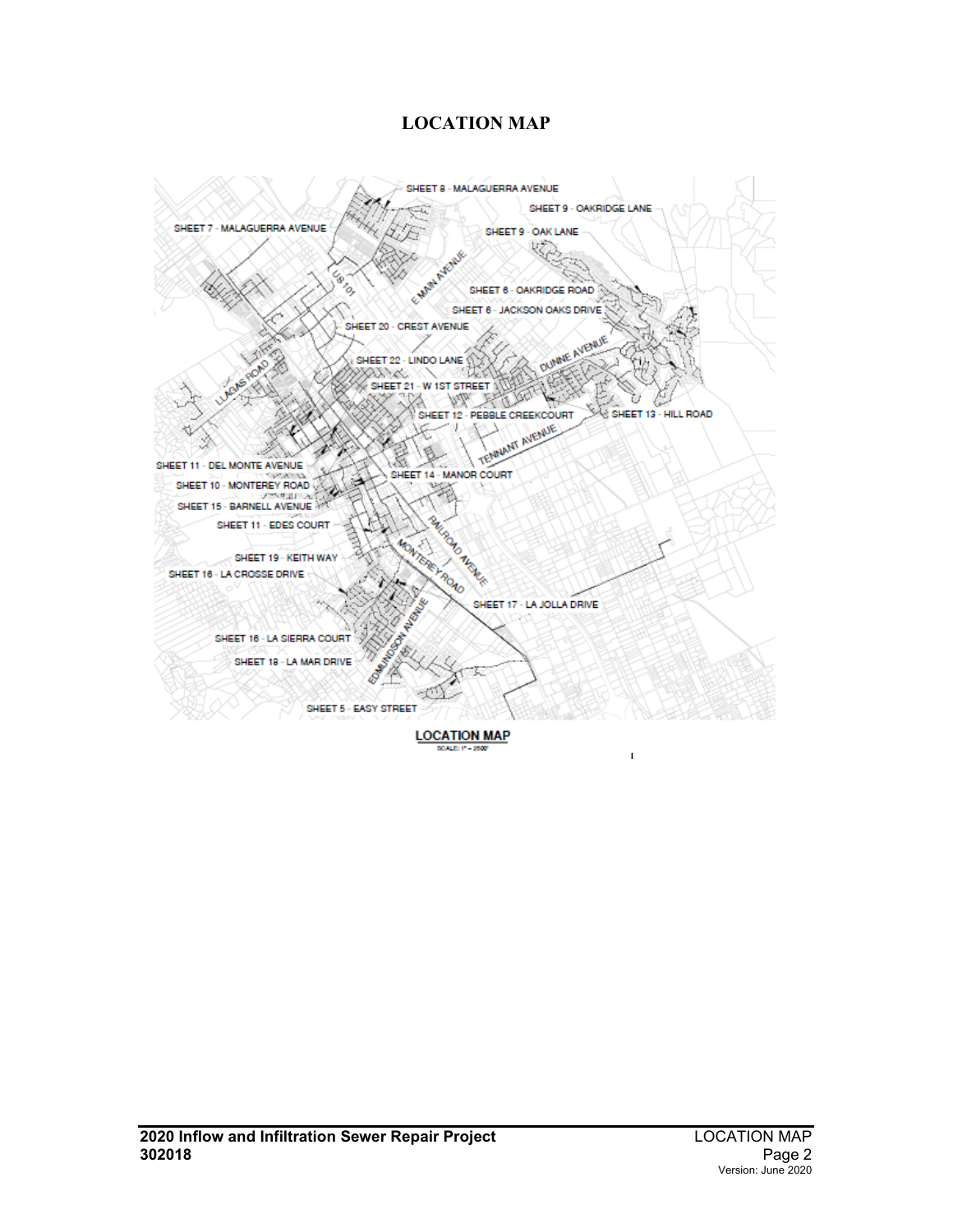#### **TABLE OF CONTENTS**

| 1.1 |  |
|-----|--|
| 2.1 |  |
| 2.2 |  |
| 2.3 |  |
| 2.4 |  |
| 2.5 |  |
| 2.6 |  |
| 2.7 |  |
| 2.8 |  |
|     |  |
| 3.1 |  |
| 3.2 |  |
| 3.3 |  |
| 3.4 |  |
| 3.5 |  |
| 3.6 |  |
| 3.7 |  |
|     |  |
| 4.1 |  |
| 4.2 |  |
| 4.3 |  |
| 5.1 |  |
| 5.2 |  |
| 5.3 |  |
| 5.4 |  |
|     |  |
| 6.1 |  |
| 6.2 |  |
| 6.3 |  |
| 6.4 |  |
| 6.5 |  |
|     |  |
| 7.1 |  |
| 7.2 |  |
| 7.3 |  |
| 7.4 |  |
| 7.5 |  |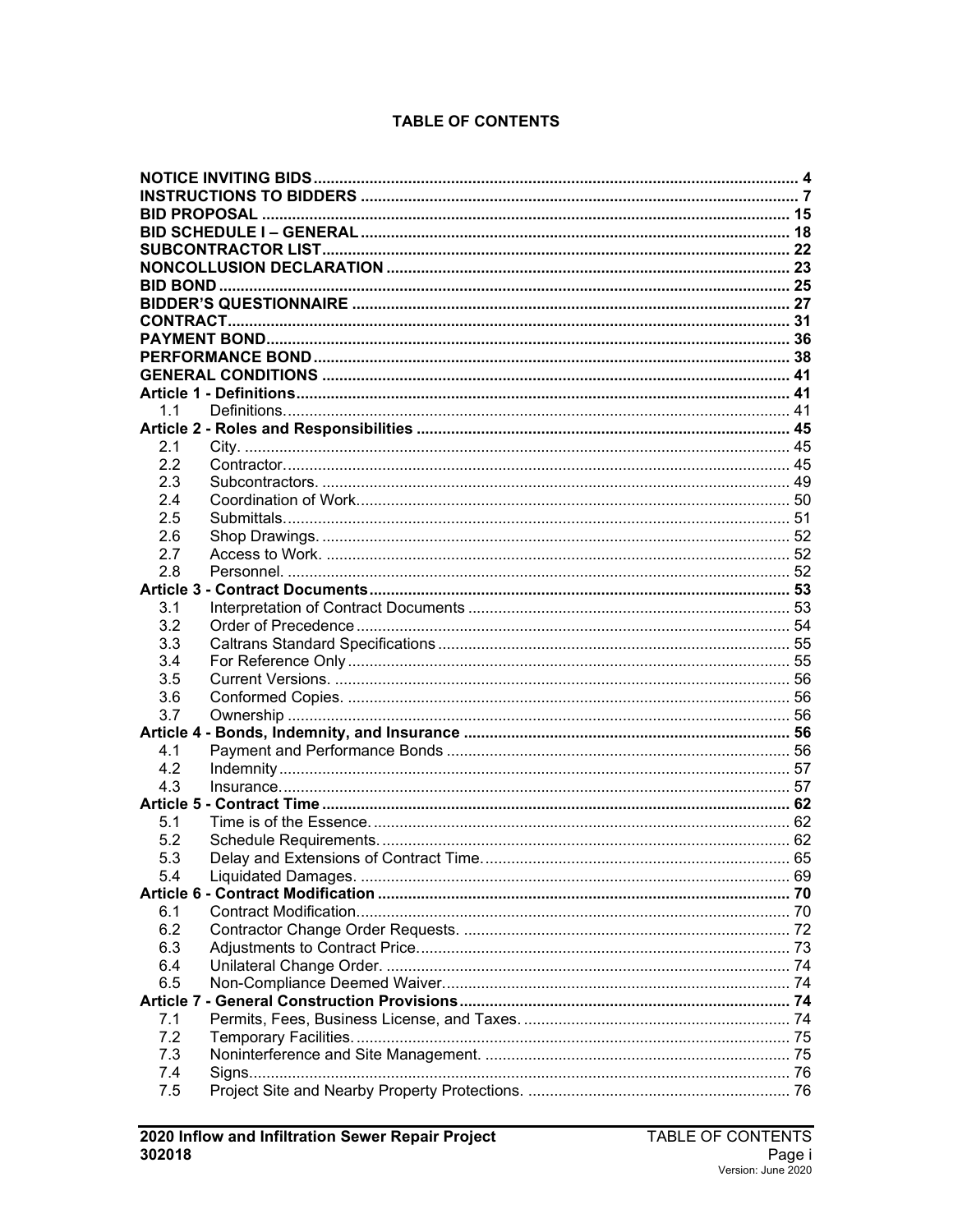| 7.6          |  |
|--------------|--|
| 7.7          |  |
| 7.8          |  |
| 7.9          |  |
| 7.10         |  |
| 7.11         |  |
| 7.12         |  |
| 7.13         |  |
| 7.14         |  |
| 7.15         |  |
| 7.16         |  |
| 7.17         |  |
| 7.18         |  |
| 7.19         |  |
| 7.20         |  |
| 7.21         |  |
|              |  |
| 8.1          |  |
| 8.2          |  |
| 8.3          |  |
| 8.4          |  |
| 8.5          |  |
| 8.6          |  |
| 8.7          |  |
| 8.8<br>8.9   |  |
|              |  |
|              |  |
| 9.1          |  |
| 9.2          |  |
| 9.3          |  |
| 9.4          |  |
| 9.5          |  |
| 9.6          |  |
|              |  |
| 10.1         |  |
| 10.2         |  |
| 10.3         |  |
| 10.4         |  |
| 10.5         |  |
|              |  |
| 11.1         |  |
| 11.2         |  |
| 11.3         |  |
| 11.4         |  |
|              |  |
| 12.1         |  |
| 12.2         |  |
| 12.3<br>12.4 |  |
|              |  |
| 13.1         |  |
| 13.2         |  |
| 13.3         |  |
| 13.4         |  |
|              |  |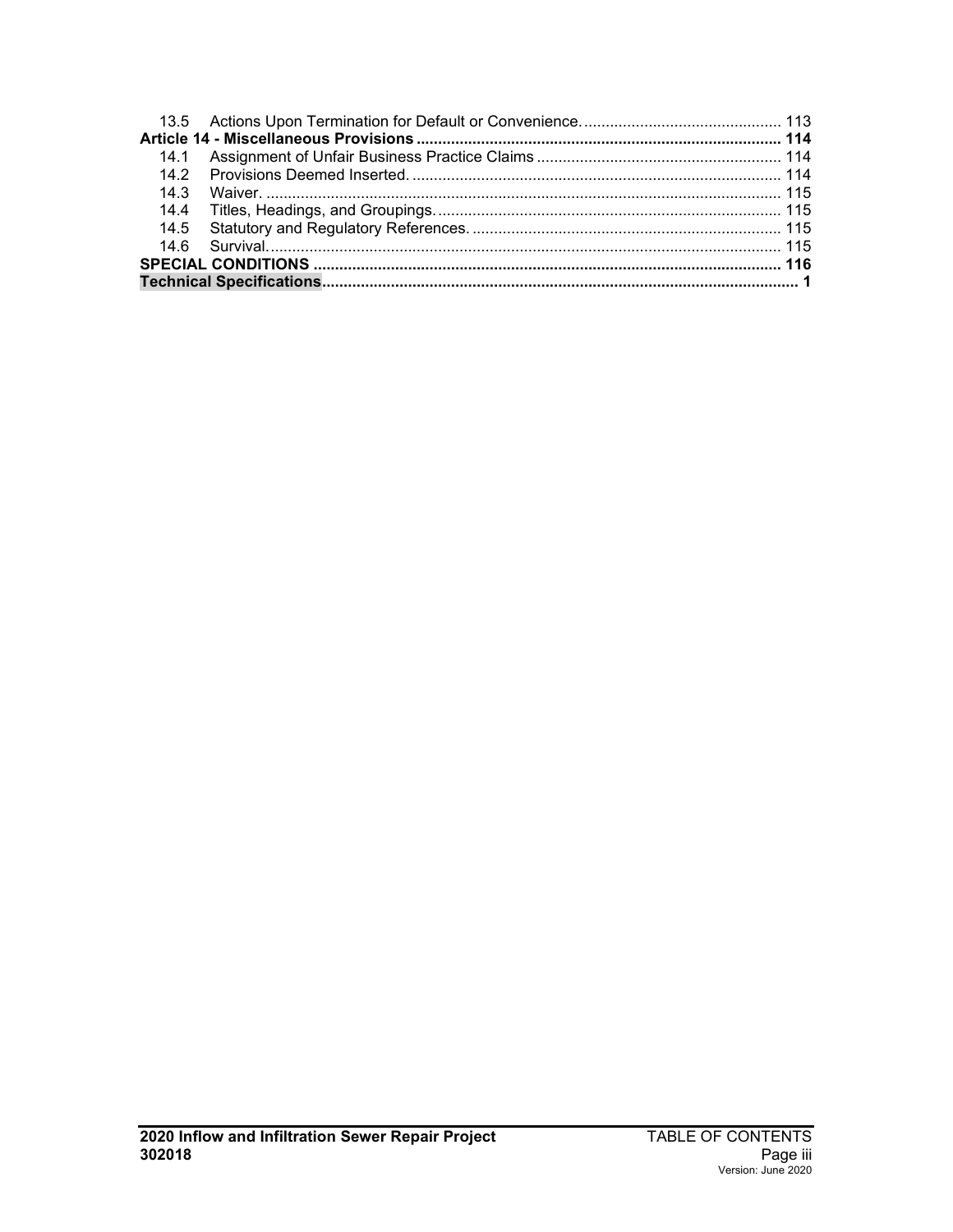## **NOTICE INVITING BIDS**

<span id="page-5-0"></span>**1. Bid Submission.** The City of Morgan Hill ("City"), will accept sealed bids for its 2020 Inflow and Infiltration Sewer Repair Project ("Project"), by or before February 17, 2021, at 02:00 p.m., at its DEVELOPMENT SERVICES CENTER, located at 17575 PEAK AVENUE MORGAN HILL, California, at which time the bids will be publicly opened and read aloud.

## **2. Project Information.**

**2.1 Location and Description.** The Project sites are within existing City streets and along City easements at various locations in the City of Morgan Hill, and is described as follows: *The project scope is to locate, video, and mark the locations of all proposed excavations for sewer repair work (Open Trench, Pipe Bursting, Lining, and Point Repair), review the proposed work with the City and receive written approval for proceeding to complete the sewer repair on all these locations as stated on the improvement plans.*

**2.2 Time for Final Completion.** The Project must be fully completed within 180 calendar days from the start date set forth in the Notice to Proceed. City anticipates that the Work will begin on or about April 15, 2021, but the anticipated start date is provided solely for convenience and is neither certain nor binding.

## **3. License and Registration Requirements.**

**3.1 License.** This Project requires a valid California contractor's license for the following classification(s): Class A License.

**3.2 DIR Registration.** City will not accept a Bid Proposal from or enter into the Contract with a bidder, without proof that the bidder and its Subcontractors are registered with the California Department of Industrial Relations ("DIR") to perform public work pursuant to Labor Code Section 1725.5, subject to limited legal exceptions.

**4. Contract Documents.** The plans, specifications, bid forms and contract documents for the Project, and any addenda thereto ("Contract Documents") may be obtained from the City of Morgan Hill, at 17575 Peak Avenue, Morgan Hill, CA, (408) 778-6480. Electronic copies of the Contract Documents are available on CD for twenty-five dollars (\$25.00). If mailing by USPS, a ten dollar (\$10.00) charge will be added. To download plans and specifications at no charge, register at [www.publicpurchase.com.](http://www.publicpurchase.com/)

## **5. Bid Proposal and Security.**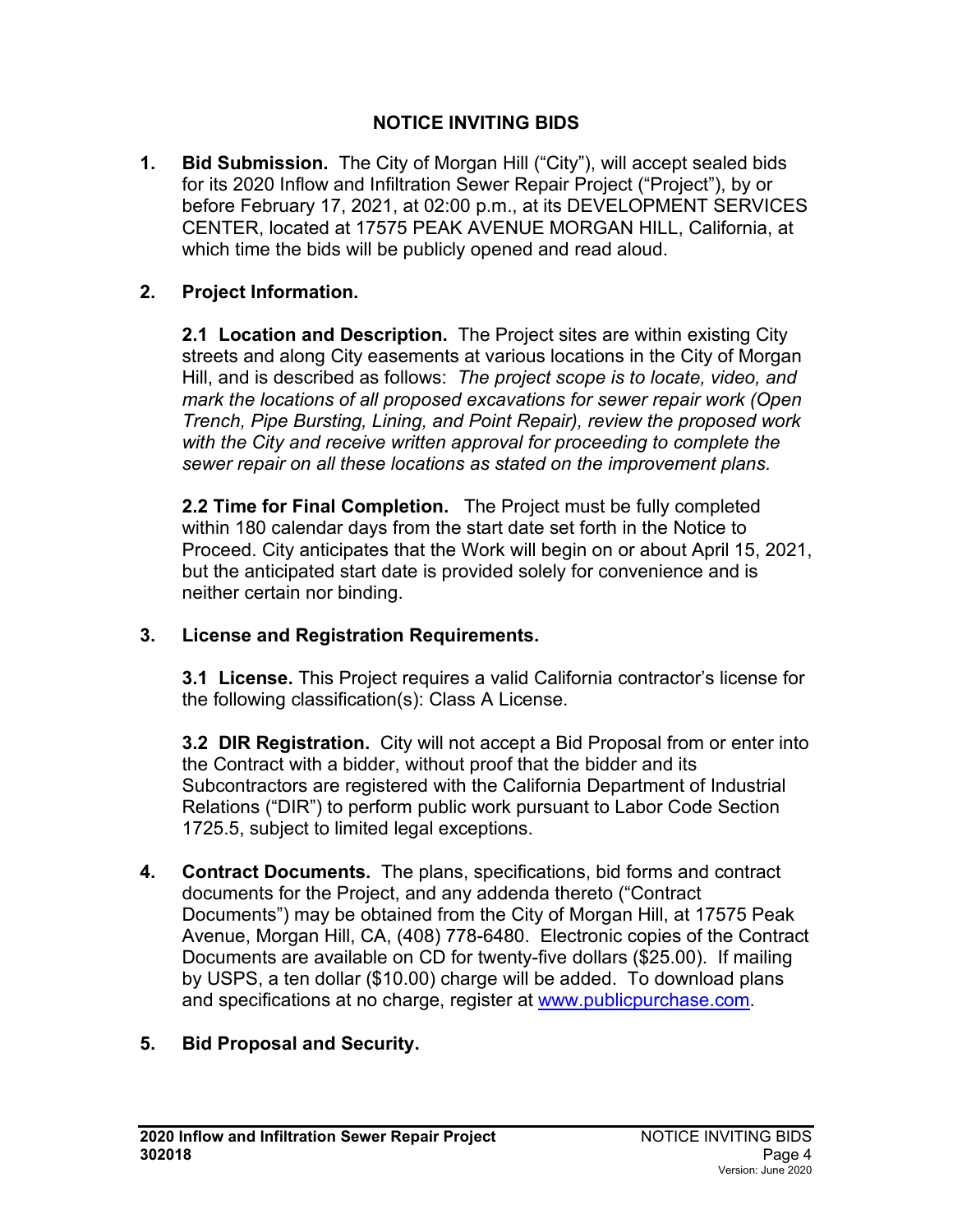**5.1 Bid Proposal Form.** Each Bid must be submitted using the Bid Proposal form provided with the Contract Documents.

**5.2 Bid Security.** The Bid Proposal must be accompanied by bid security of ten percent of the maximum bid amount, in the form of a cashier's or certified check made payable to City of Morgan Hill, or a bid bond executed by a surety licensed to do business in the State of California on the Bid Bond form included with the Contract Documents. The bid security must guarantee that within ten (10) days after City issues the Notice of Award, the successful bidder will execute the Contract and submit payment and performance bonds and insurance certificates and endorsements as required by the Contract Documents and the Notice of Award.

# **6. Prevailing Wage Requirements.**

**6.1 General.**Pursuant to California Labor Code Section 1720 *et seq*., this Project is subject to the prevailing wage requirements applicable to the locality in which the Work is to be performed for each craft, classification or type of worker needed to perform the Work, including employer payments for health and welfare, pension, vacation, apprenticeship and similar purposes.

**6.2 Rates.**These prevailing rates are available online at [http://www.dir.ca.gov/DLSR.](http://www.dir.ca.gov/DLSR) Each Contractor and Subcontractor must pay no less than the specified rates to all workers employed to work on the Project. The schedule of per diem wages is based upon a working day of eight hours. The rate for holiday and overtime work must be at least time and one-half.

**6.3 Compliance.** The Contract will be subject to compliance monitoring and enforcement by the California Department of Industrial Relations, pursuant to Labor Code Section 1771.4.

- **7. Performance and Payment Bonds.** The successful bidder will be required to provide performance and payment bonds each for one hundred percent of the Contract Price as further described in the Contract Documents.
- **8. Substitution of Securities.** Substitution of appropriate securities in lieu of retention amounts from progress payments is permitted under Public Contract Code Section 22300.
- **9. Subcontractor List.** Each Subcontractor must be registered with the DIR to perform work on public projects. Each bidder must submit a completed Subcontractor List form with its Bid Proposal, including the name, location of the place of business, California contractor license number and DIR registration number and percentage of the Work to be performed (based on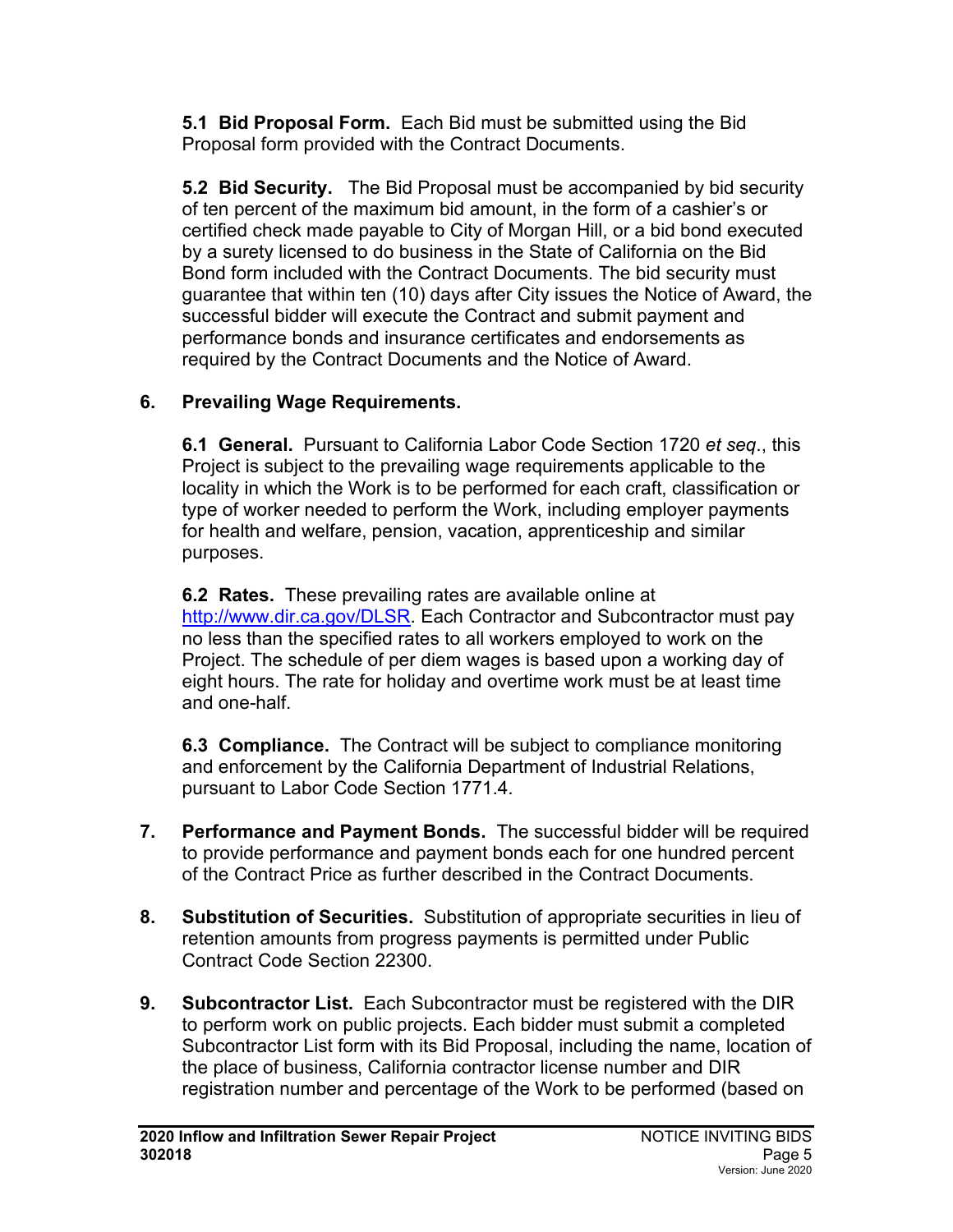the base bid price) for each Subcontractor who will perform Work or service or fabricate or install Work for the prime contractor in excess of one-half (1/2) of one percent (1%) of the bid price, using the Subcontractor List form included with the Contract Documents. For street or highway construction, this requirement applies to any subcontract of \$10,000 or more.

- **10. Instructions to Bidders.** All bidders should carefully review the Instructions to Bidders for more detailed information before submitting a Bid Proposal. The definitions provided in Article 1 of the General Conditions apply to all of the Contract Documents, as defined therein, including this Notice Inviting Bids.
- **11. Estimated Cost.** The estimated construction cost is \$2,300,000.

By: Michelle Bigelow Date: January 15, 2021

Publication Dates: 1) January 22, 2021 2) January 29, 2021

END OF NOTICE INVITING BIDS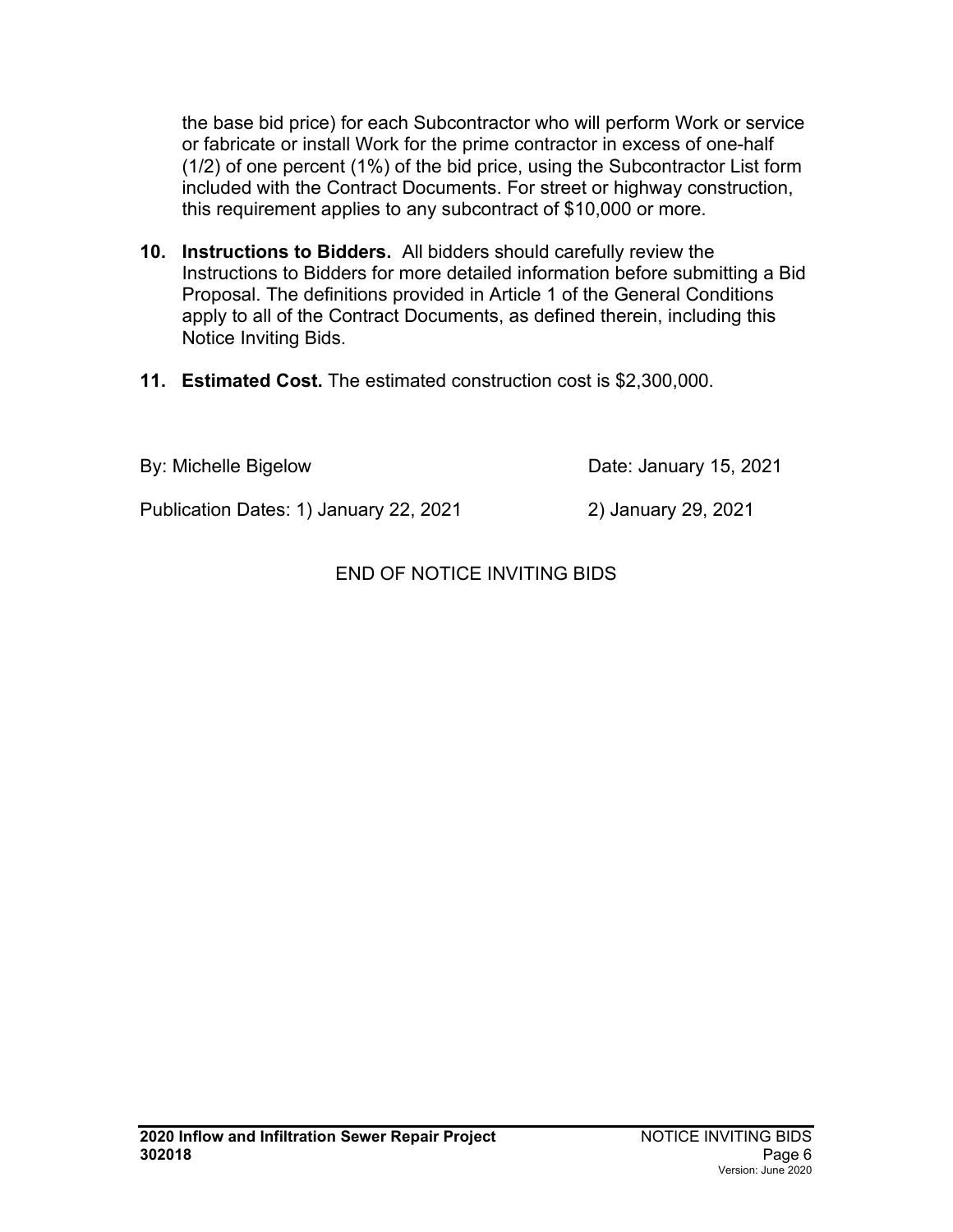## **INSTRUCTIONS TO BIDDERS**

<span id="page-8-0"></span>Each Bid Proposal submitted to the City of Morgan Hill ("City") for its 2020 Inflow and Infiltration Sewer Repair Project ("Project") must be submitted in accordance with the following instructions and requirements:

#### **1. Bid Submission.**

**1.1 General.** Each Bid Proposal must be signed, sealed and submitted to City, using the form provided in the Contract Documents, by or before the date and time set forth in Section 1 of the Notice Inviting Bids, or as amended by subsequent addendum. Faxed or emailed Bid Proposals will not be accepted, unless otherwise specified. Late submissions will be returned unopened. City reserves the right to postpone the date or time for receiving or opening bids. Each bidder is solely responsible for all of its costs to prepare and submit its bid and by submitting a bid waives any right to recover those costs from City. The bid price(s) must include all costs to perform the Work as specified, including all labor, materials, supplies, and equipment and all other direct or indirect costs such as applicable federal, state and local taxes, insurance and overhead.

**1.2 Bid Envelope.** The envelope containing the sealed Bid Proposal and all required forms and attachments must be clearly labeled and addressed as follows:

BID PROPOSAL Morgan Hill Development Services Center 2020 Inflow and Infiltration Sewer Repair Project City of Morgan Hill 17575 Peak Avenue Morgan Hill, CA 95037 Attention: Bid Opening Bid Date: February 17, 2021 Bid Time: 02:00 PM

The envelope must also be clearly labeled, as follows, with the bidder's name, address, and its registration number with the California Department of Industrial Relations ("DIR") for bidding on public works contracts (Labor Code sections 1725.5 and 1771.1):

*[Contractor company name] [Street address] [City, state, zip code]* DIR Registration No.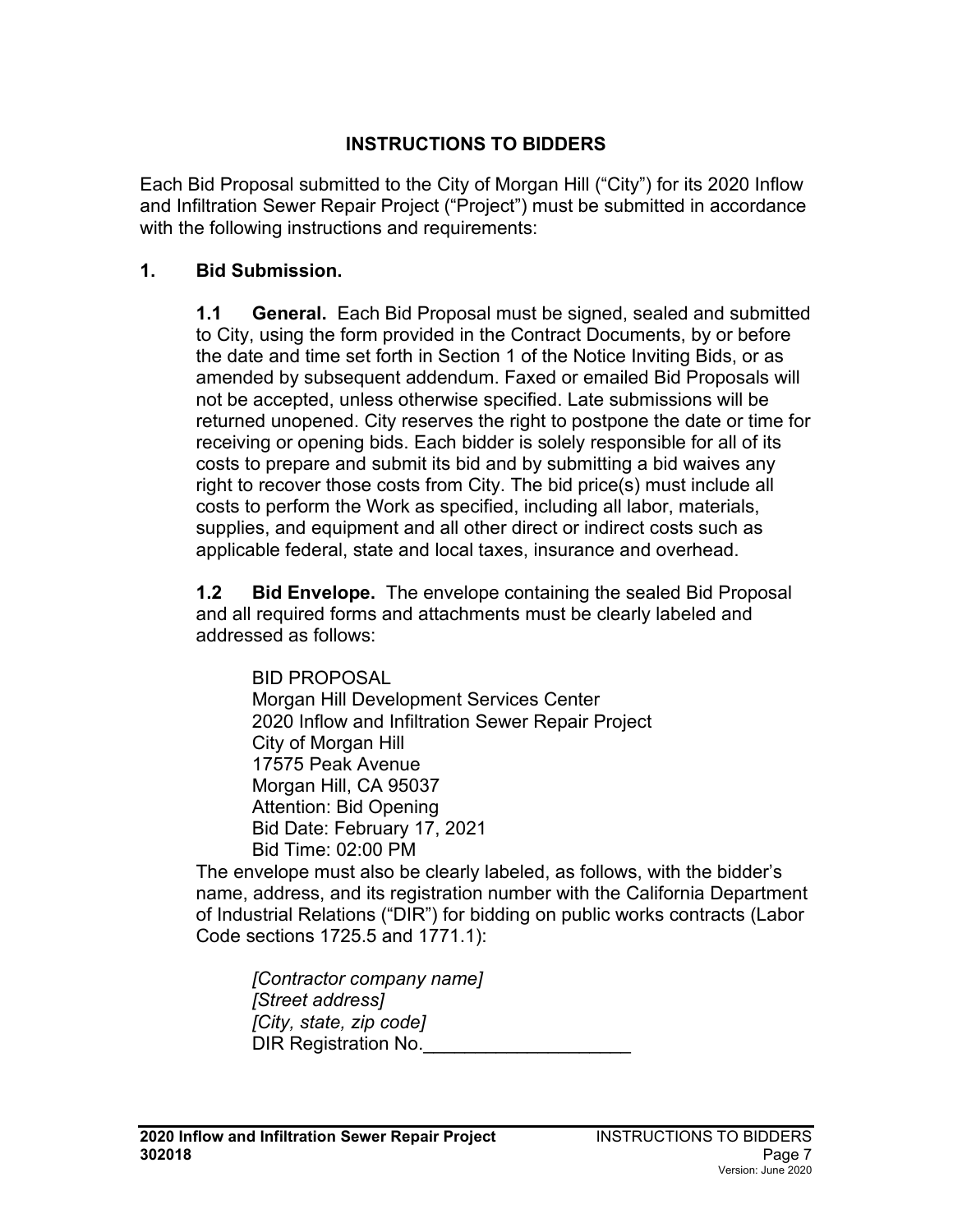**1.3 DIR Registration.** Subject to limited legal exceptions for joint venture bids and federally-funded projects, City will not accept a Bid Proposal from a bidder without proof that the bidder is registered with the DIR to perform public work under Labor Code Section 1725.5.

Please note: If City is unable to confirm that the bidder is currently registered with the DIR, City may disqualify the bidder and return its bid unopened (Labor Code Section 1725.5 and 1771.1(a)).

- **2. Bid Proposal Form and Enclosures.** Each Bid Proposal must be completed in ink using the Bid Proposal form included with the Contract Documents. The Bid Proposal form must be fully completed without interlineations, alterations, or erasures. Any necessary corrections must be clear and legible, and must be initialed by the bidder's authorized representative. A Bid Proposal submitted with exceptions or terms such as "negotiable," "will negotiate," or similar, will be considered nonresponsive. Each Bid Proposal must be accompanied by bid security, as set forth in Section 4 below, and by a completed Subcontractor List and Non-Collusion Declaration using the forms included with the Contract Documents.
- **3. Authorization and Execution.** Each Bid Proposal must be signed by the bidder's authorized representative. A Bid Proposal submitted by a partnership must be signed in the partnership name by a general partner with authority to bind the partnership. A Bid Proposal submitted by a limited liability company (LLC) must be signed in the name of the LLC by a member or manager with authority to bind the LLC. A Bid Proposal submitted by a corporation must be signed with the legal name of the corporation, followed by the signature and title of two officers of the corporation with full authority to bind the corporation to the terms of the Bid Proposal, under California Corporation Code Section 313.
- **4. Bid Security.** Each Bid Proposal must be accompanied by bid security of ten percent of the maximum bid amount, in the form of a cashier's check or certified check, made payable to the City, or bid bond using the form included in the Contract Documents and executed by a surety licensed to do business in the State of California. The bid security must guarantee that, within ten days after issuance of the Notice of Award, the bidder will: execute and submit the enclosed Contract for the bid price; submit payment and performance bonds for 100% of the maximum Contract Price; and submit the insurance certificates and endorsements and any other submittals, if any, required by the Contract Documents or the Notice of Award.

**4.1 Withdrawal of Bid Proposals.** A Bid Proposal may not be withdrawn for a period of 90 days after the bid opening without forfeiture of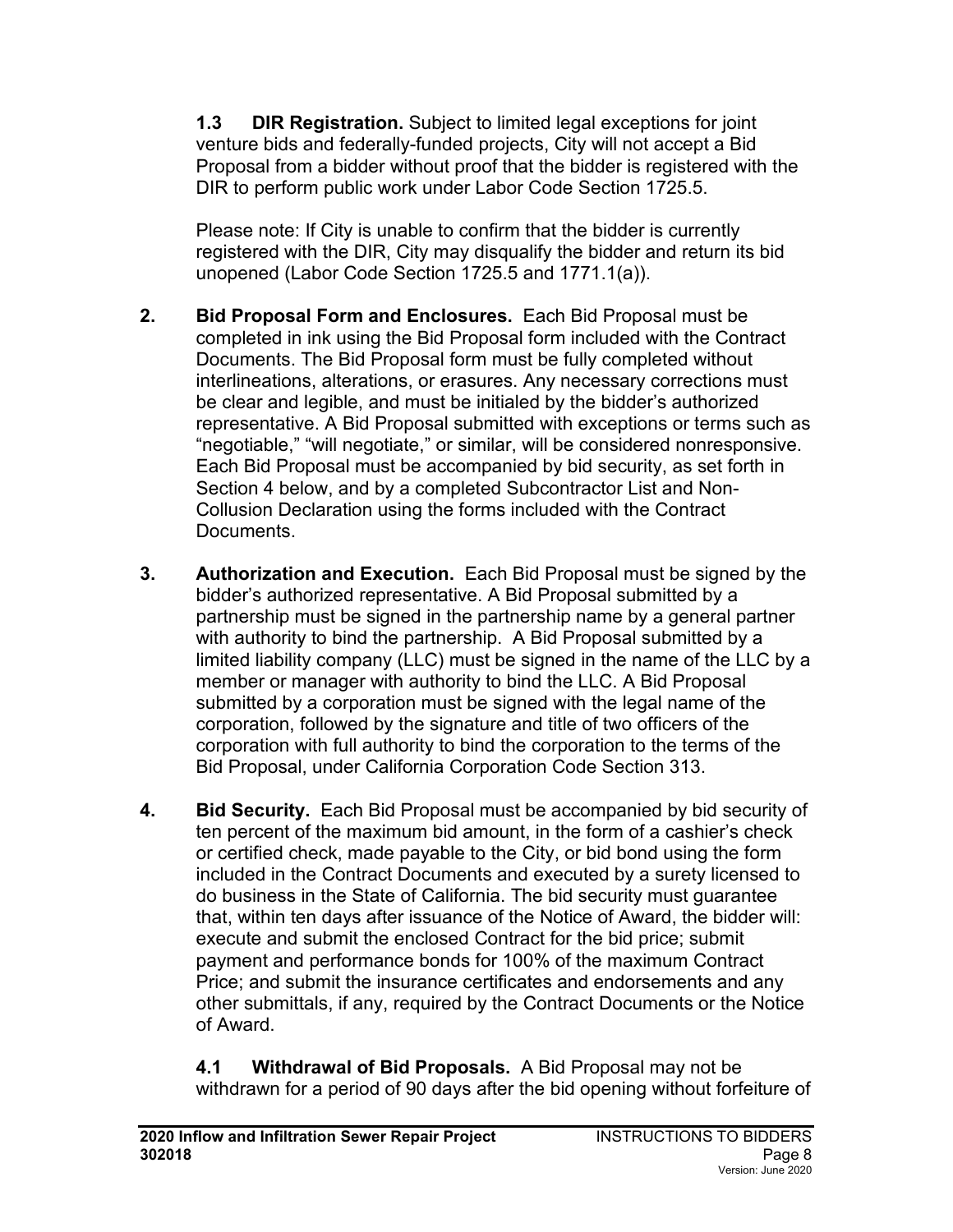the bid security, except as authorized for material error under Public Contract Code Section 5100 *et seq*.

**5. Requests for Information.** Questions or requests for clarifications regarding the Project, the bid procedures, or any of the Contract Documents must be submitted in writing to Yat Cho, at yat.cho@morganhil.ca.gov. Oral responses are not authorized and are not binding on the City. Bidders should submit any such written inquiries at least five Working Days before the scheduled bid opening. Questions received any later might not be addressed before the bid deadline. An interpretation or clarification by City in response to a written inquiry will be issued in an addendum.

# **6. Pre-Bid Investigation**.

**6.1 General.** Each bidder is solely responsible at its sole expense for diligent and thorough review of the Contract Documents, examination of the Project site, and reasonable and prudent inquiry concerning known and potential site and area conditions prior to submitting a Bid Proposal. Each bidder is responsible for knowledge of conditions and requirements which reasonable review and investigation would have disclosed. However, except for any areas that are open to the public at large, bidders may not enter property owned or leased by the City or the Project site without prior written authorization from City.

**6.2 Document Review.** Each bidder is responsible for review of the Contract Documents and any informational documents provided "For Reference Only," e.g., as-builts, technical reports, test data, and the like. A bidder is responsible for notifying City of any errors or, omissions, inconsistencies, or conflicts it discovers in the Contract Documents prior to submitting a Bid Proposal, subject to the limitations of Public Contract Code Section 1104. Notification of any such errors, omissions, inconsistencies, or conflicts must be submitted in writing to the City no later than five Working Days before the scheduled bid opening. (See Section 5, above.) City expressly disclaims responsibility for assumptions a bidder might draw from the presence or absence of information provided by City.

**6.3 Project Site.** Questions regarding the availability of soil test data, water table elevations, and the like should be submitted to the City in writing, as specified in Section 5, above. Any subsurface exploration at the Project site must be done at the bidder's expense, but only with prior written authorization from City. All soil data and analyses available for inspection or provided in the Contract Documents apply only to the test hole locations. Any water table elevation indicated by a soil test report existed on the date the test hole was drilled. The bidder is responsible for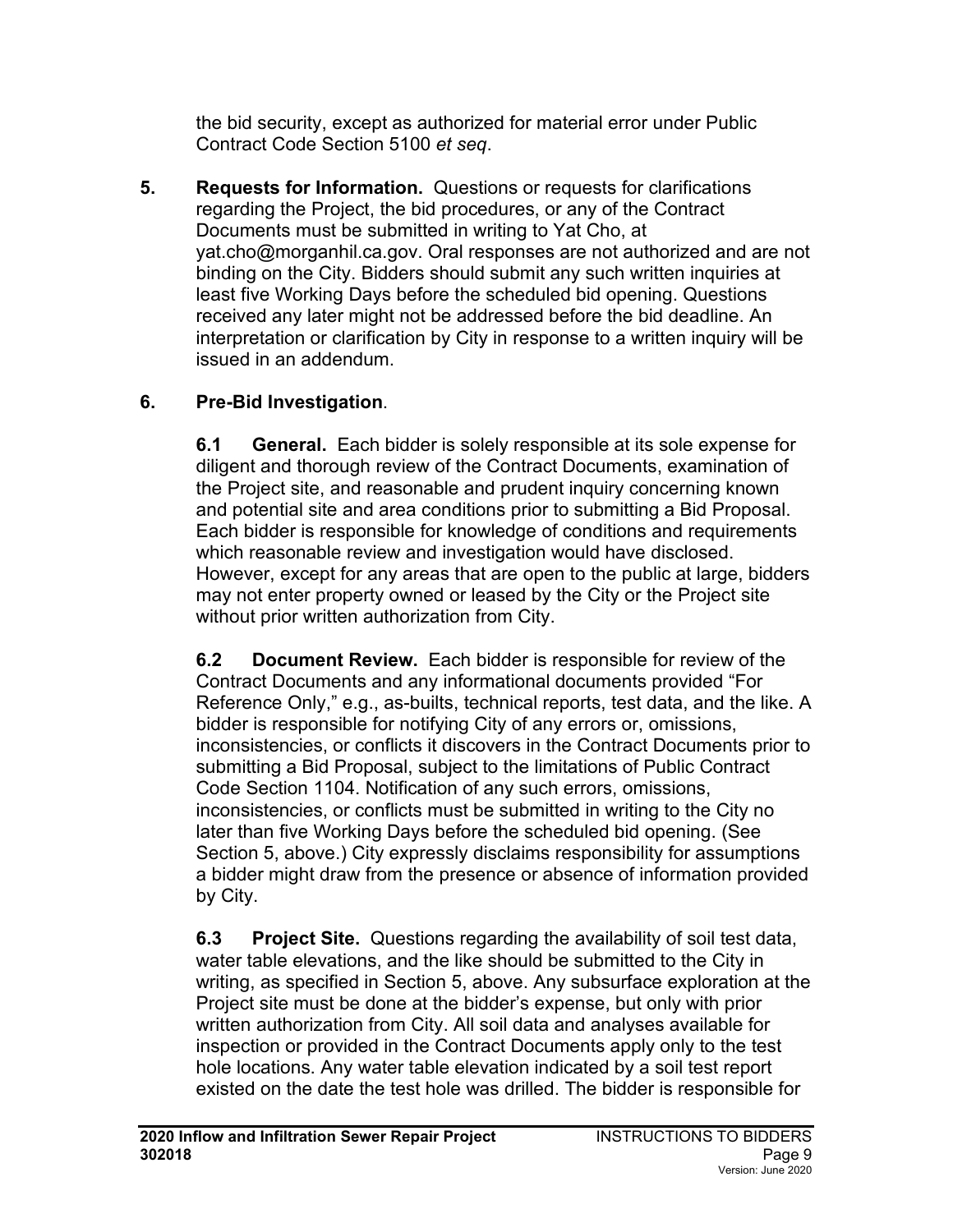determining and allowing for any differing soil or water table conditions during construction. Because groundwater levels may fluctuate, difference(s) in elevation between ground water shown in soil boring logs and ground water actually encountered during Project construction will not be considered changed Project site conditions. Actual locations and depths must be determined by bidder's field investigation. The bidder may request access to underlying or background information on the Project site in City's possession that is necessary for the bidder to form its own conclusions, including, if available, record drawings or other documents indicating the location of subsurface lines, utilities, or other structures.

**6.4 Utility Company Standards.** The Project must be completed in a manner that satisfies the standards and requirements of any affected utility companies or agencies (collectively, "utility owners"). The successful bidder may be required by the third-party utility owners to provide detailed plans prepared by a California registered civil engineer showing the necessary temporary support of the utilities during coordinated construction work. Bidders are directed to contact the affected third-party utility owners about their requirements before submitting a Bid Proposal.

- **7. Bidders Interested in More Than One Bid.** No person, firm, or corporation may submit or be a party to more than one Bid Proposal unless alternate bids are specifically called for. However, a person, firm, or corporation that has submitted a subcontract proposal or quote to a bidder may submit subcontract proposals or quotes to other bidders.
- **8. Addenda.** Any addenda issued prior to the bid opening are part of the Contract Documents. Subject to the limitations of Public Contract Code section 4104.5, City reserves the right to issue addenda prior to bid time. Each bidder is solely responsible for ensuring it has received and reviewed all addenda prior to submitting its bid. Bidders should check City's website periodically for any addenda or updates on the Project at: http://www.morganhill.ca.gov.
- **9. Brand Designations and "Or Equal" Substitutions.** Any specification designating a material, product, thing, or service by specific brand or trade name, followed by the words "or equal," is intended only to indicate quality and type of item desired, and bidders may request use of any equal material, product, thing, or service. All data substantiating the proposed substitute as an "equal" item must be submitted with the written request for substitution. This provision does not apply to materials, products, things, or services that may lawfully be designated by a specific brand or trade name under Public Contract Code Section 3400(c).

**9.1 Pre-Bid Requests.** Any request for submission made before the Contract is awarded must be submitted to the City Engineer at least ten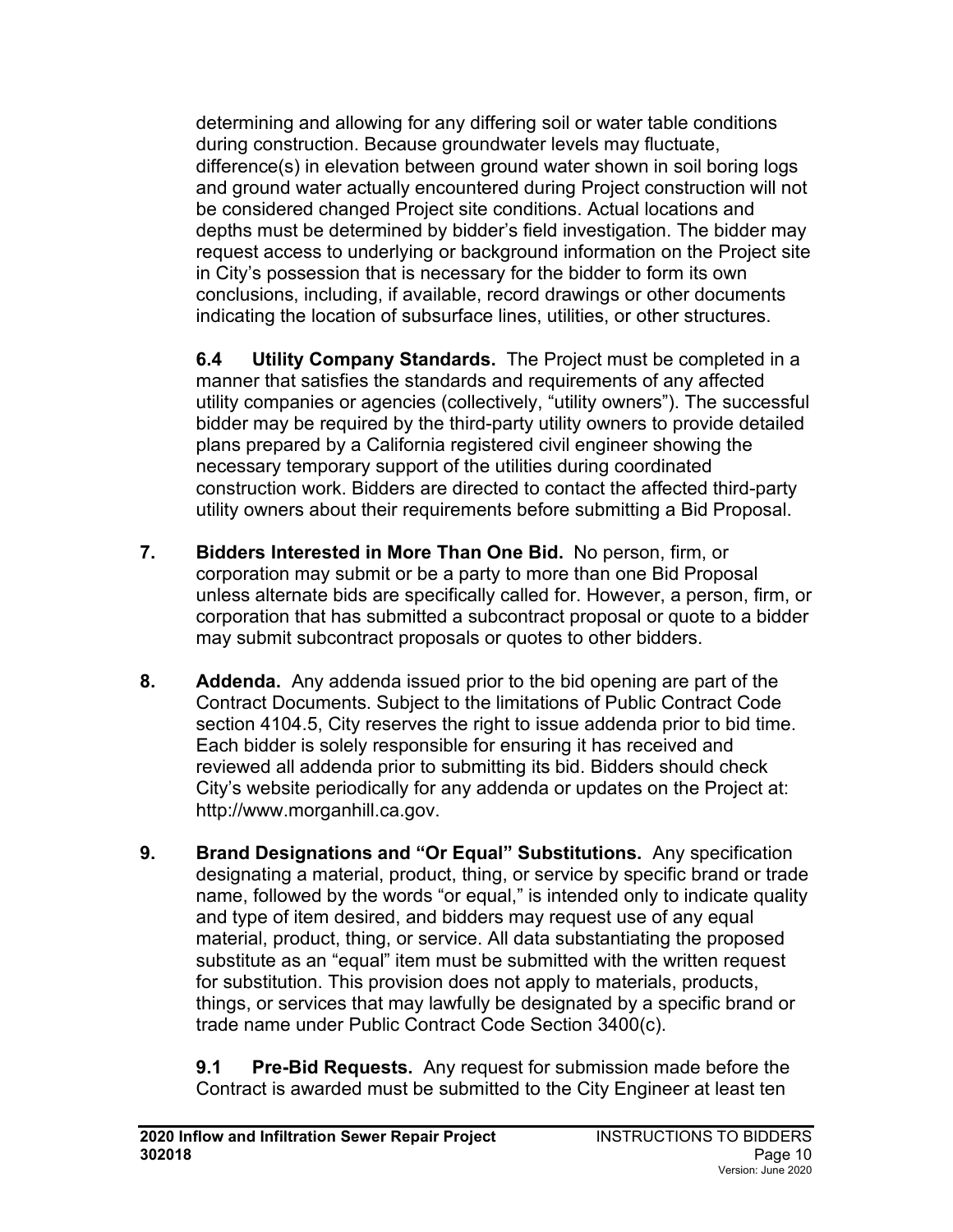(10) days before the opening of bids so that all interested bidders may be notified of any approved alternative.

**9.2 Post-Award Requests.** After the Contract is awarded, Contractor may submit a substitution within fourteen (14) days after the date of award of the Contract, or as specified in the Special Conditions.

**10. Bid Protest.** Any bid protest against another bidder must be submitted in writing and received by City at the City Attorney's Office at 17575 Peak Avenue, Morgan Hill, CA, (Fax: (408) 779-1592), before 5:00 p.m. no later than two Working Days following bid opening ("Bid Protest Deadline") and must comply with the following requirements:

**10.1 General.**Only a bidder who has actually submitted a Bid Proposal is eligible to submit a bid protest against another bidder. Subcontractors are not eligible to submit bid protests. A bidder may not rely on the bid protest submitted by another bidder, but must timely pursue its own protest. If required by City, the protesting bidder must submit a nonrefundable fee in the amount specified by City, based upon City's reasonable costs to administer the bid protest. Any such fee must be submitted to City no later than the Bid Protest Deadline, unless otherwise specified. For purposes of this Section 10, a "Working Day" means a day that City is open for normal business, and excludes weekends and holidays observed by City. Pursuant to Public Contract Code Section 4104, inadvertent omission of a Subcontractor's DIR registration number on the Subcontractor List form is not grounds for a bid protest, provided it is corrected within 24 hours of the bid opening or as otherwise provided under Labor Code Section 1771.1(b).

**10.2 Protest Contents.** The bid protest must contain a complete statement of the basis for the protest and must include all supporting documentation. Material submitted after the Bid Protest Deadline will not be considered. The protest must refer to the specific portion or portions of the Contract Documents upon which the protest is based. The protest must include the name, address, email address, and telephone number of the protesting bidder and any person submitting the protest on behalf of or as an authorized representative of the protesting bidder.

**10.3 Copy to Protested Bidder.**Upon submission of its bid protest to City, the protesting bidder must also concurrently transmit the protest and all supporting documents to the protested bidder, and to any other bidder who has a reasonable prospect of receiving an award depending upon the outcome of the protest, by email or hand delivery to ensure delivery before the Bid Protest Deadline.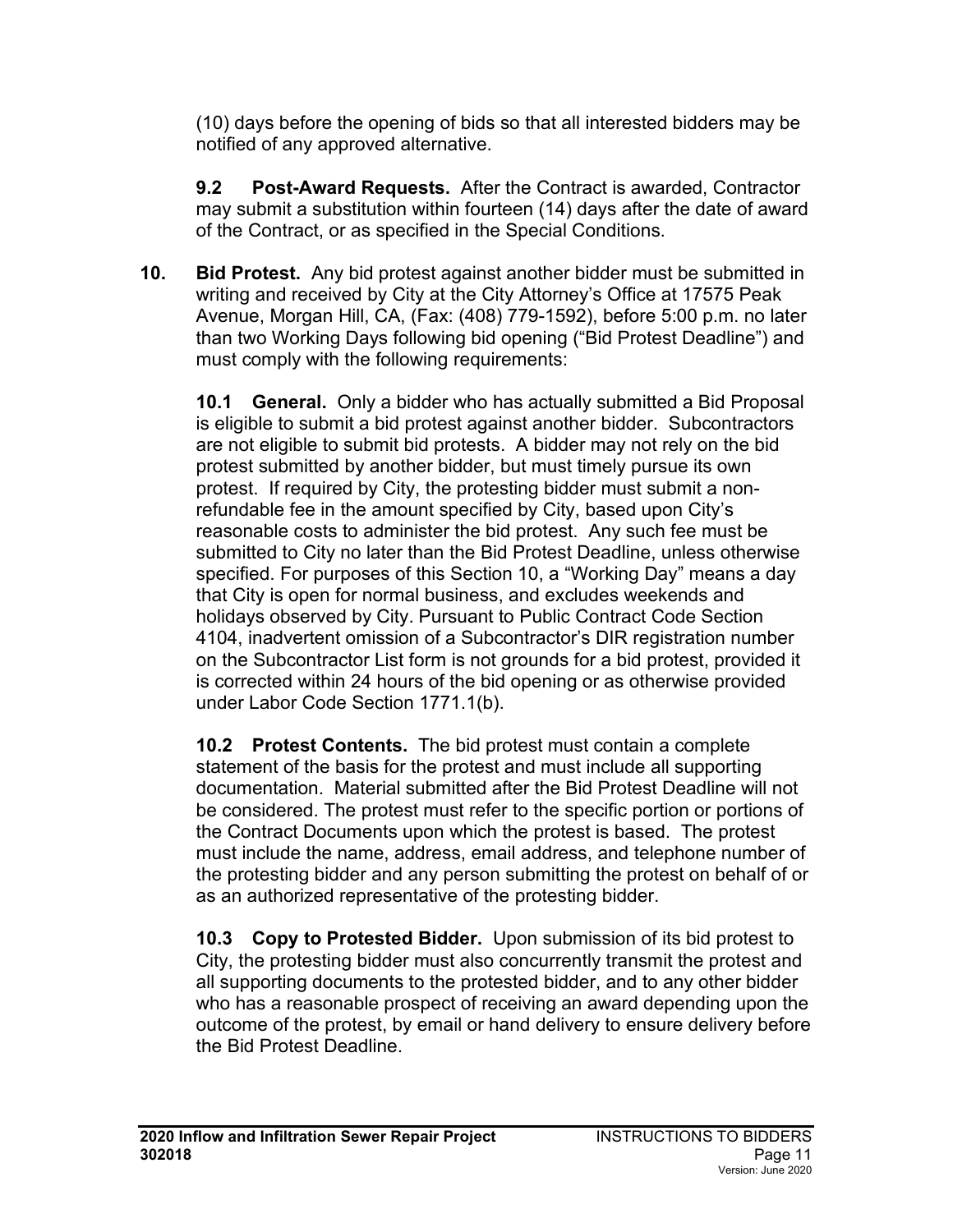**10.4 Response to Protest.**The protested bidder may submit a written response to the protest, provided the response is received by City before 5:00 p.m., within two Working Days after the Bid Protest Deadline or after actual receipt of the bid protest, whichever is sooner (the "Response Deadline"). The response must include all supporting documentation. Material submitted after the Response Deadline will not be considered. The response must include the name, address, email address, and telephone number of the person responding on behalf of or representing the protested bidder if different from the protested bidder.

**10.5 Copy to Protesting Bidder.**Upon submission of its response to the bid protest to City, the protested bidder must also concurrently transmit by email or hand delivery, by or before the Response Deadline, a copy of its response and all supporting documents to the protesting bidder and to any other bidder who has a reasonable prospect of receiving an award depending upon the outcome of the protest.

**10.6 Exclusive Remedy.**The procedure and time limits set forth in this Section are mandatory and are the bidder's sole and exclusive remedy in the event of a bid protest. A bidder's failure to comply with these procedures will constitute a waiver of any right to further pursue a bid protest, including filing a Government Code Claim or initiation of legal proceedings.

**10.7 Right to Award.**City reserves the right, acting in its sole discretion, to reject any bid protest that it determines lacks merit, to award the Contract to the bidder it has determined to be the responsible bidder submitting the lowest responsive bid, and to issue a Notice to Proceed with the Work notwithstanding any pending or continuing challenge to its determination.

**11. Reservation of Rights.** City reserves the unfettered right, acting in its sole discretion, to waive or to decline to waive any immaterial bid irregularities; to accept or reject any or all bids; to cancel or reschedule the bid; to postpone or abandon the Project entirely; or to perform all or part of the Work with its own forces. The Contract will be awarded, if at all, within ninety days after opening of bids or as otherwise specified in the Special Conditions, to the responsible bidder that submitted the lowest responsive bid. Any planned start date for the Project represents the City's expectations at the time the Notice Inviting Bids was first issued. City is not bound to issue a Notice to Proceed by or before such planned start date, and it reserves the right to issue the Notice to Proceed when the City determines, in its sole discretion, the appropriate time for commencing the Work. The City expressly disclaims responsibility for any assumptions a bidder might draw from the presence or absence of information provided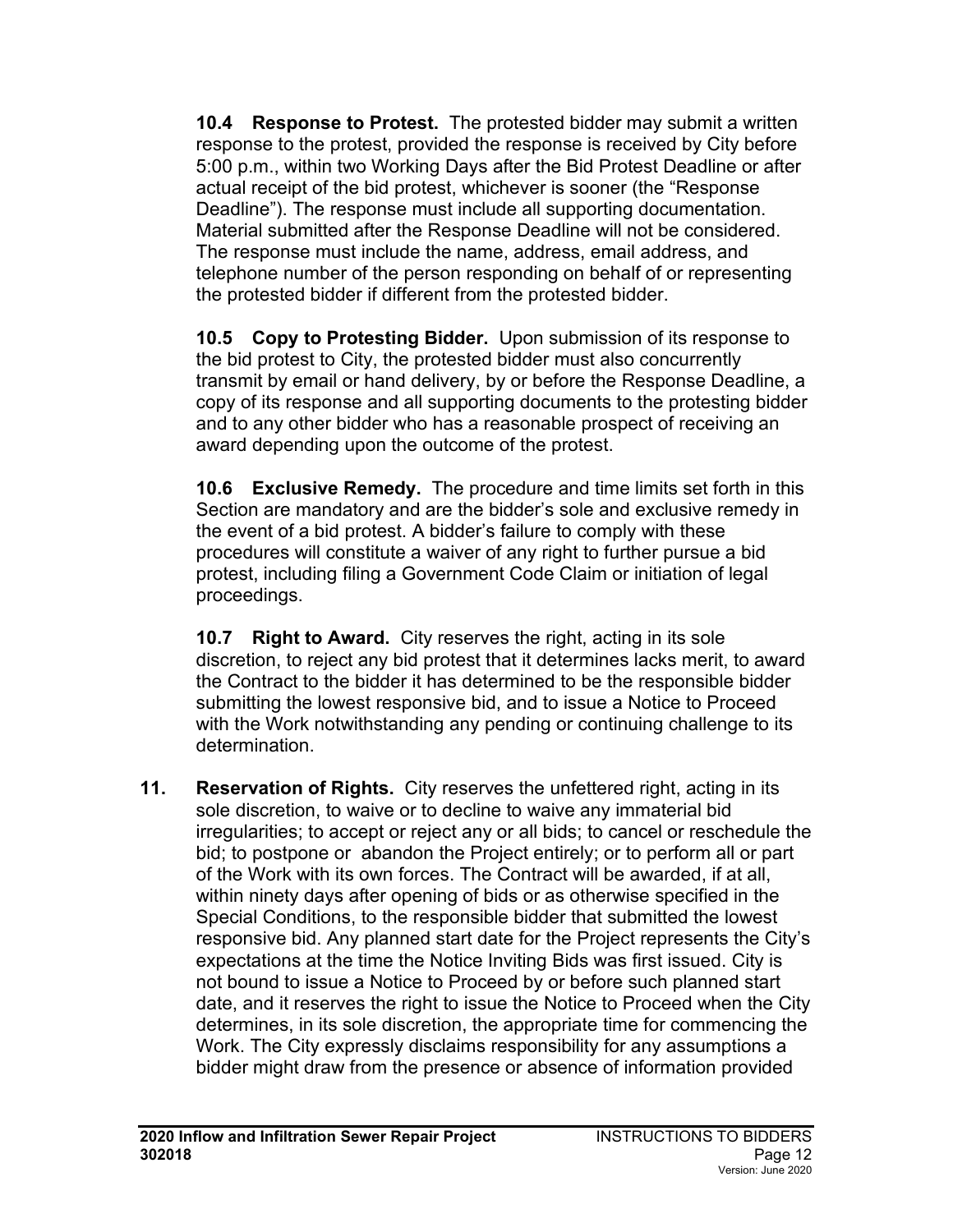by the City in any form. Each bidder is solely responsible for its costs to prepare and submit a bid, including site investigation costs.

- **12. Bonds.** Within ten calendar days following City's issuance of the Notice of Award to the apparent low bidder, the bidder must submit payment and performance bonds to City as specified in the Contract Documents using the bond forms included in the Contract Documents. All required bonds must be calculated on the maximum total Contract Price as awarded, including additive alternates, if applicable.
- **13. License(s).** The successful bidder and its Subcontractor(s) must possess the California contractor's license(s) in the classification(s) required by law to perform the Work. The successful bidder must also obtain a City business license within ten days following City's issuance of the Notice of Award. Subcontractors must also obtain a City business license before performing any Work.
- **14. Ineligible Subcontractor.** Any Subcontractor who is ineligible to perform work on a public works project under Labor Code Sections 1777.1 or 1777.7 is prohibited from performing work on this Project.
- **15. Evidence of Responsibility.** Within twenty four (24) hours following a request by City, a bidder must submit to City satisfactory evidence showing the bidder's financial resources, the bidder's experience in the type of work being required by City, the bidder's organization available for the performance of the Contract and any other required evidence of the bidder's qualifications to perform the proposed Contract. City may consider such evidence before making its decision awarding the proposed Contract.
- 16. **Subcontractor Work Limits.** The prime contractor must perform at least 50% of the Work on the Project, calculated as a percentage of the base bid price, with its own forces, except for any Work identified as "Specialty Work" in the Contract Documents. The total bid amount for any such Specialty Work, as shown on the Bid Schedule, may be deducted from the base bid price before computing the 50% self-performance requirement. The remaining Work may be performed by qualified Subcontractor(s).
- 17. **Bidder's Questionnaire**. A completed, signed Bidder's Questionnaire using the form provided with the Contract Documents and including all required attachments must be submitted within 48 hours following a request by City. A bid that does not fully comply with this requirement may be rejected as nonresponsive. A bidder who submits a Bidder's Questionnaire which is subsequently determined to contain false or misleading information, or material omissions, may be disqualified as nonresponsible.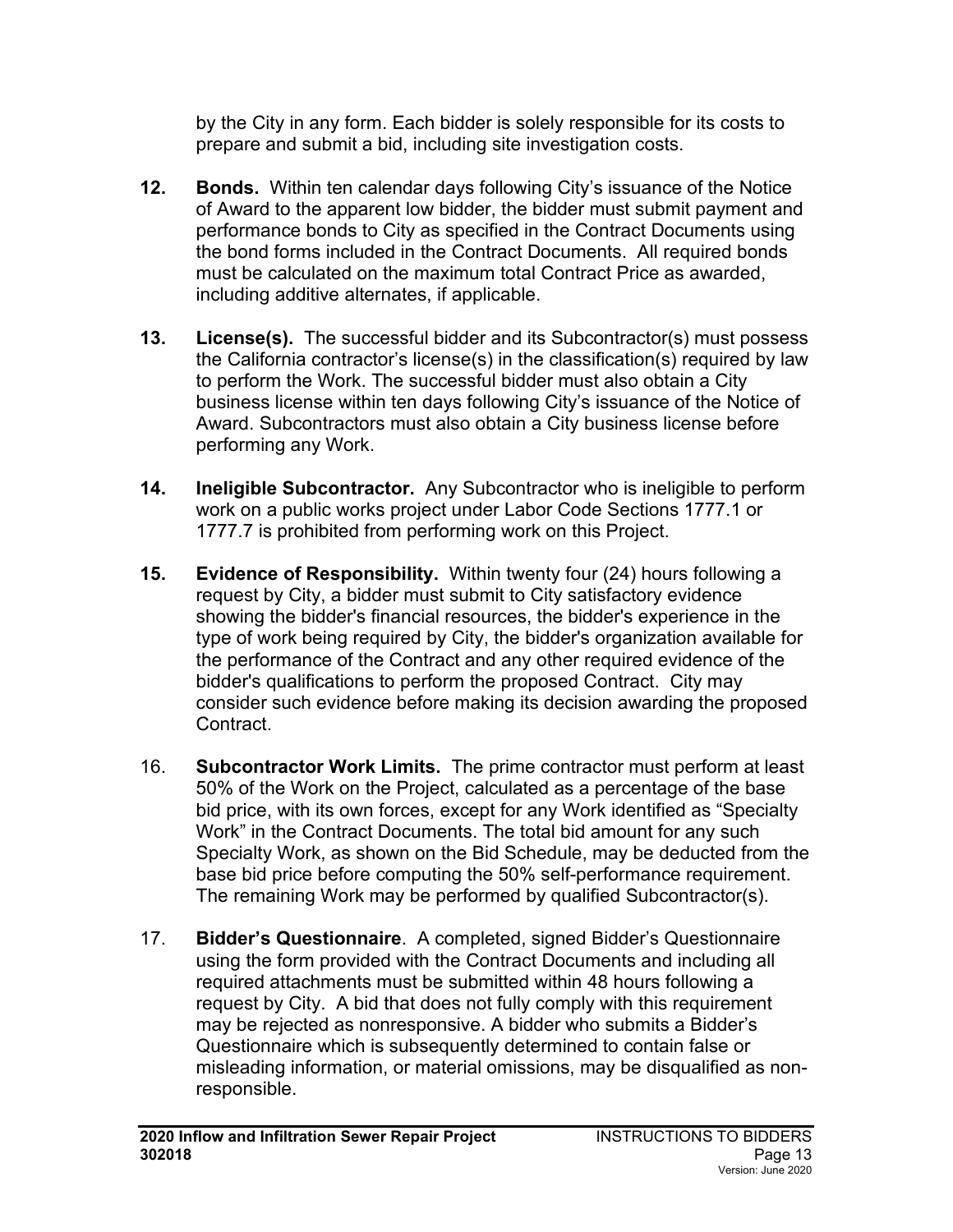18. **Safety Orders.** If the Project includes construction of a pipeline, sewer, sewage disposal system, boring and jacking pits, or similar trenches or open excavations, which are five feet or deeper, each bid must include a bid item for adequate sheeting, shoring, and bracing, or equivalent method, for the protection of life or limb, which comply with safety orders as required by Labor Code Section 6707.

END OF INSTRUCTIONS TO BIDDERS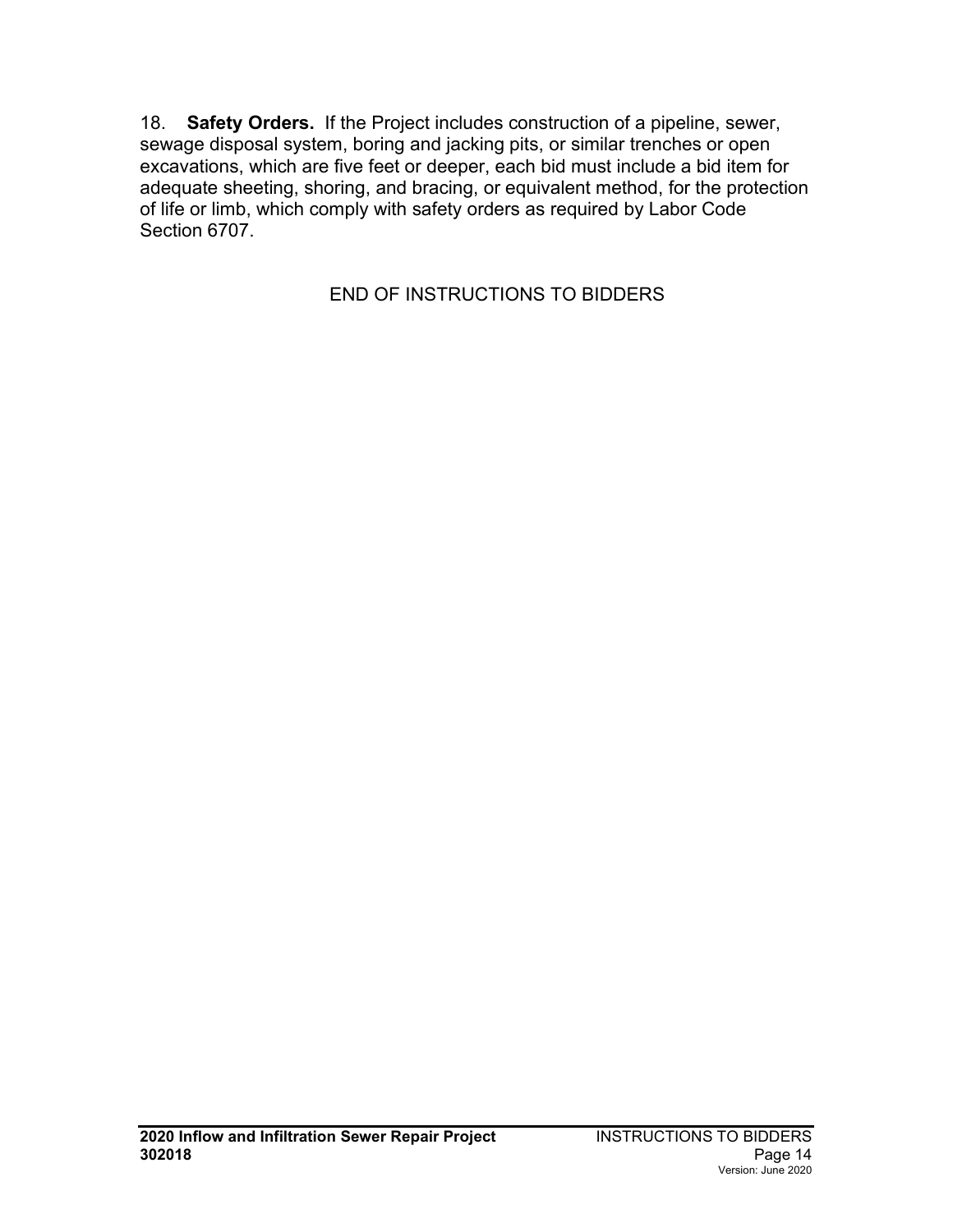## **BID PROPOSAL**

#### <span id="page-16-0"></span>**2020 INFLOW AND INFILTRATION SEWER REPAIR PROJECT**

\_\_\_\_\_\_\_\_\_\_\_\_\_\_\_\_\_\_\_\_\_\_\_\_\_\_\_\_\_\_ ("Bidder") hereby submits this Bid Proposal to the City of Morgan Hill ("City") for the above-referenced project ("Project") in response to the Notice Inviting Bids and in accordance with the Contract Documents referenced therein.

- **1. Base Bid.** Bidder proposes to perform and fully complete the Work for the Project as specified in the Contract Documents, within the time required for full completion of the Work, including all labor, materials, supplies, and equipment and all other direct or indirect costs including, but not limited to, taxes, insurance and all overhead for the following price ("Base Bid"):  $\mathbb S$
- **2. Addenda.** Bidder agrees that it has confirmed receipt of or access to, and reviewed, all addenda issued for this Bid. Bidder waives any claims it might have against the City based on its failure to receive, access, or review any addenda for any reason. Bidder specifically acknowledges receipt of the following addenda:

|     | Addendum: Date Received: |     | Addendum: Date Received: |
|-----|--------------------------|-----|--------------------------|
| #01 |                          | #05 |                          |
| #02 |                          | #06 |                          |
| #03 |                          | #07 |                          |
| #04 |                          | #08 |                          |

- **3. Bidder's Certifications and Warranties.** By signing and submitting this Bid Proposal, Bidder certifies and warrants the following:
	- **3.1 Examination of Contract Documents.**Bidder has thoroughly examined the Contract Documents, and represents that, to the best of Bidder's knowledge there are no errors, omissions, or discrepancies in the Contract Documents subject to the limitations of Public Contract Code Section 1104.
	- **3.2 Examination of Worksite.** Bidder has had the opportunity to examine the Worksite and local conditions at the Project location.
	- **3.3 Bidder Responsibility.**Bidder is a responsible bidder, with the necessary ability, capacity, experience, skill, qualifications, workforce, equipment, and resources to perform or cause the Work to be performed in accordance with the Contract Documents and within the Contract Time.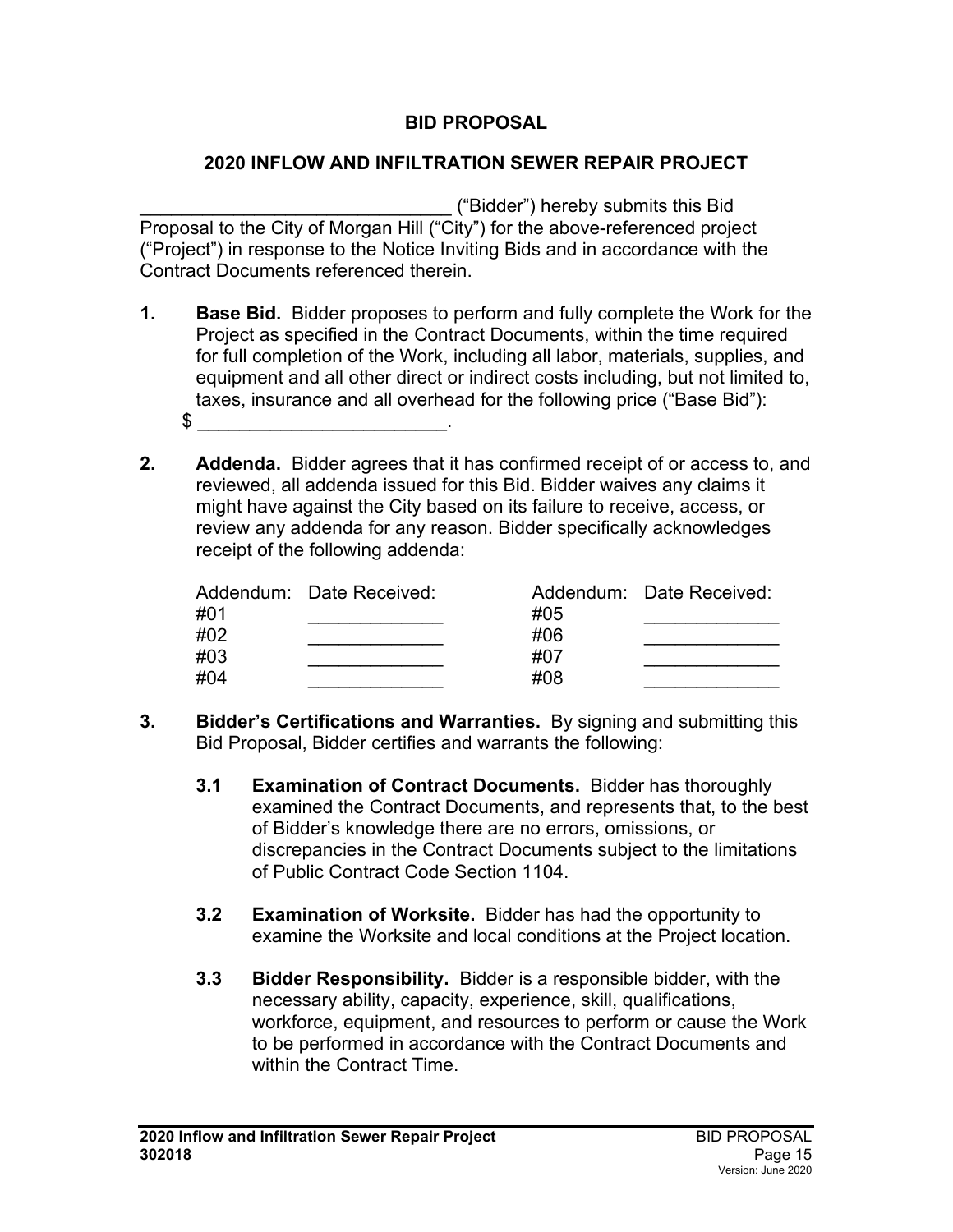- **3.4 Responsibility for Bid.**Bidder has carefully reviewed this Bid Proposal and is solely responsible for any errors or omissions contained in its completed Bid. All statements and information provided in this Bid Proposal and enclosures are true and correct to the best of Bidder's knowledge.
- **3.5 Nondiscrimination.** In preparing this Bid, the Bidder has not engaged in discrimination against any prospective or present employee or Subcontractor on grounds of race, color, ancestry, national origin, ethnicity, religion, sex, sexual orientation, age, disability, or marital status.
- 3.6. Iran Contracting Act. Bidder certifies that it is not identified on a list created under the Iran Contracting Act, Public Contract Code Section 2200 et seq. (the "Act"), as a person engaging in investment activities in Iran, as defined in the Act, or is otherwise expressly exempt under the Act.
- **4. Award of Contract**. By signing and submitting this Bid Proposal, Bidder agrees that if Bidder is awarded the Contract for the Project, that within ten days following issuance of the Notice of Award to Bidder, Bidder will do all of the following:
	- **4.1 Execute Contract.** Enter into the Contract with City in accordance with the terms of this Bid Proposal, by signing and submitting to City the Contract prepared by City using the form included with the Contract Documents;
	- **4.2 Submit Required Bonds.** Submit to City a payment bond and a performance bond, each for one hundred percent (100%) of the Contract Price, using the bond forms provided and in accordance with the requirements of the Contract Documents; and
	- **4.3 Insurance Requirements.** Submit to City the insurance certificate(s) and endorsement(s) as required by the Contract Documents.
- **5. Wage Theft Prevention**. All Bidders are expected to have read and understand the "Wage Theft Prevention Policy" adopted by the City Council on July 26, 2017.

The undersigned Bidder certifies that neither Bidder nor its principals have been found by a final court judgement or final administrative action of an investigatory agency to have violated federal, state or local wage and hour laws within the past five years from the date of the submitted bid. Bidder or its principals who are unable to so certify, must disclose wage and hour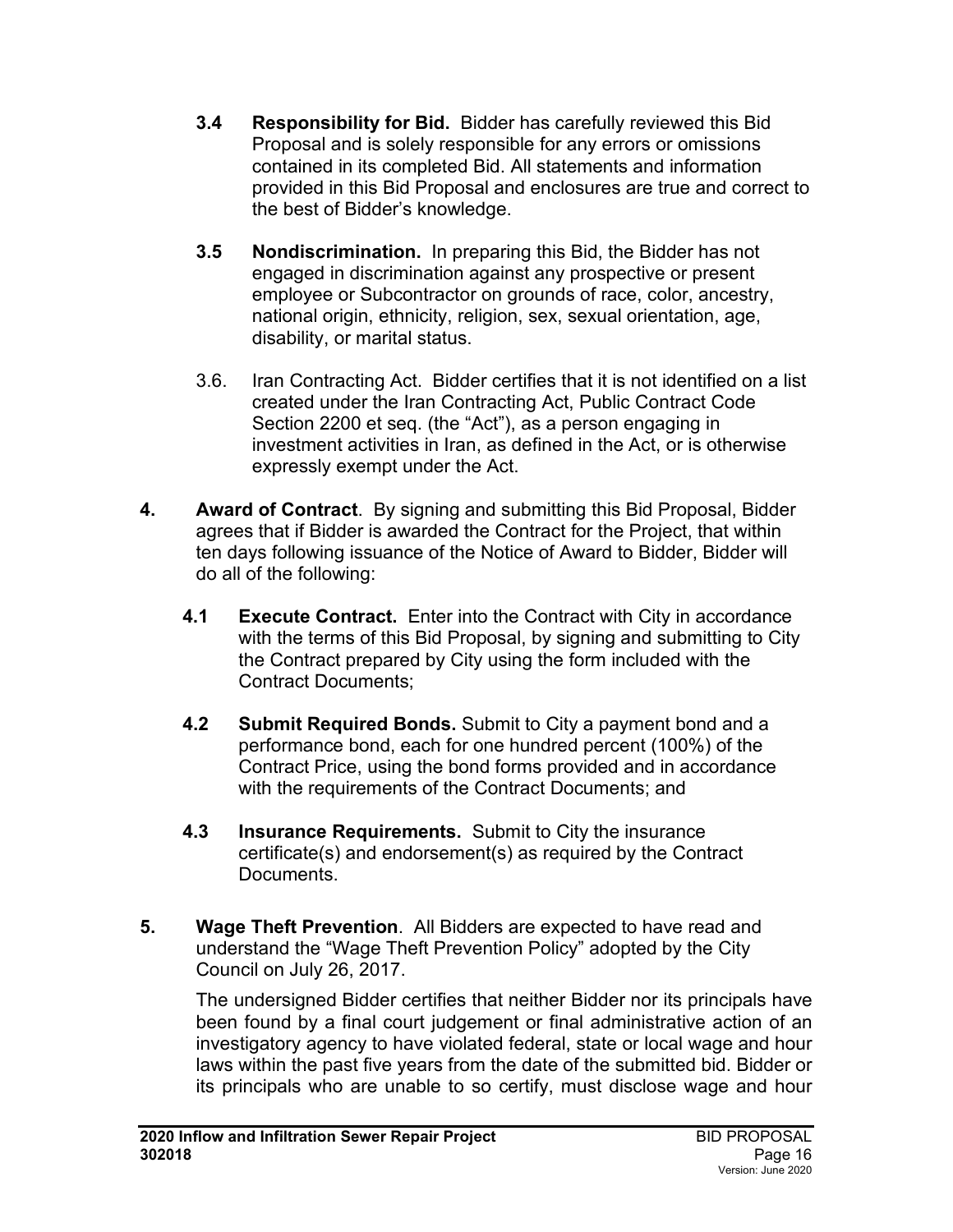violations, and shall provide a copy of (i) the court order and judgment and/or final administrative decision; and (ii) documents demonstrating either that the order/judgment has been satisfied, or if the order/judgment has not been fully satisfied, a written and signed description of Bidder's efforts to date to satisfy the order/judgment. Signing this bid shall constitute signature of this Certification.

The City, at its sole discretion, may disqualify a bidder based on one or more disclosed judgments consistent with the criteria set forth in the Policy.

**6. Bid Security.** As a guarantee that if awarded the Contract, Bidder will perform its obligations under Section 4 above Bidder is enclosing bid security in the amount of ten percent (10%) of its maximum bid amount in one of the following forms (check one):

|                                                                       | A cashier's check or certified check payable to City of Morgan Hill<br>A bid bond, using the Bid Bond form included with the Contract<br>Documents, payable to City of Morgan Hill and executed by a<br>surety licensed to do business in the State of California. |                              |     |  |  |
|-----------------------------------------------------------------------|--------------------------------------------------------------------------------------------------------------------------------------------------------------------------------------------------------------------------------------------------------------------|------------------------------|-----|--|--|
| This Bid Proposal is hereby submitted on ____________________________ |                                                                                                                                                                                                                                                                    |                              | ,20 |  |  |
|                                                                       |                                                                                                                                                                                                                                                                    |                              |     |  |  |
|                                                                       |                                                                                                                                                                                                                                                                    | Name and Title [print]       |     |  |  |
| <b>Company Name</b>                                                   |                                                                                                                                                                                                                                                                    | License # and Classification |     |  |  |
| <b>DIR Registration #</b>                                             |                                                                                                                                                                                                                                                                    |                              |     |  |  |
| <b>Address</b>                                                        |                                                                                                                                                                                                                                                                    | Phone                        |     |  |  |
| City, State, Zip                                                      |                                                                                                                                                                                                                                                                    | Fax                          |     |  |  |
|                                                                       | END OF BID PROPOSAI                                                                                                                                                                                                                                                |                              |     |  |  |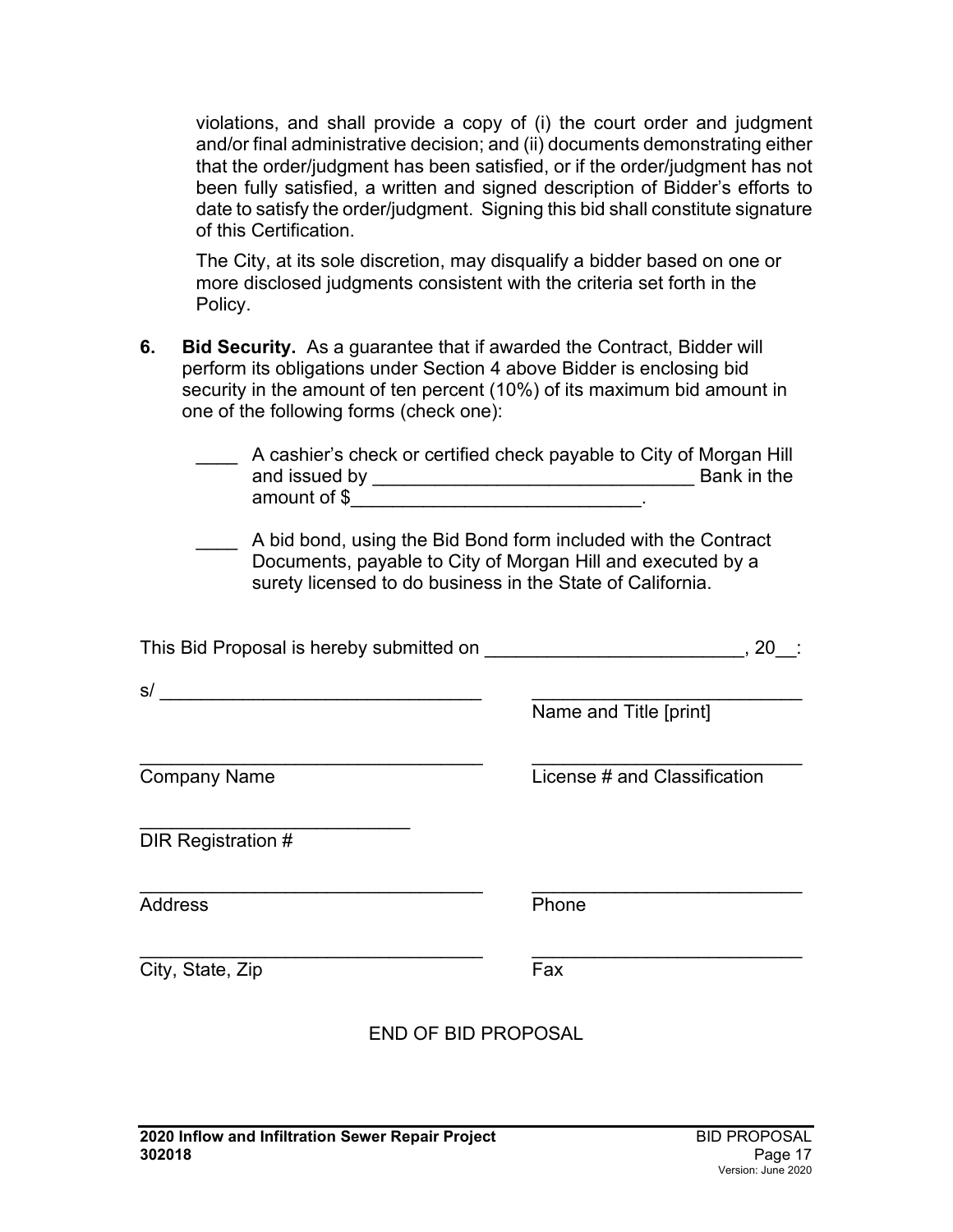#### **BID SCHEDULE I – GENERAL**

#### **2020 INFLOW AND INFILTRATION SEWER REPAIR PROJECT**

<span id="page-19-0"></span>**This Bid Schedule must be completed in ink and included with the sealed Bid Proposal.** Pricing must be provided for each Bid Item as indicated. Items marked "(SW)" are Specialty Work that must be performed by a qualified Subcontractor. The lump sum or unit cost for each item must be inclusive of all costs, whether direct or indirect, including profit and overhead. The sum of all amounts entered in the "Extended Total Amount" column must be identical to the Base Bid price entered in Section 1 of the Bid Proposal Form. Quantities shown are required for bid purposes and may or may not be final pay quantities. Actual quantities, if different, must be substantiated during the Project by the Contractor (either by field measurement, trucking tags, or other means acceptable to the Engineer).

| $AL =$ Allowance   | $CF = Cubic Feet$ | $CY = Cubic Yard$ | $EA = Each$          | $LB =$ Pounds |
|--------------------|-------------------|-------------------|----------------------|---------------|
| $LF = Linear Foot$ | $LS = Lump Sum$   | SF = Square Feet  | TON = Ton (2000 lbs) |               |

| <b>Bid</b><br>Item<br>No. | Description of<br><b>Bid</b> Item                       | Unit of<br>Measure | Quantity       | <b>Extended</b><br><b>Total Amount</b> |
|---------------------------|---------------------------------------------------------|--------------------|----------------|----------------------------------------|
| 1                         | Mobilization and<br>Demobilization                      | <b>LS</b>          | $\mathbf{1}$   |                                        |
| $\overline{2}$            | <b>Pedestrian and Traffic Control</b>                   | <b>LS</b>          | $\mathbf{1}$   |                                        |
| 3                         | Shoring                                                 | <b>LS</b>          | $\mathbf{1}$   |                                        |
| 4                         | <b>Water Pollution Control Plan</b><br>(WPCP)           | <b>LS</b>          | $\mathbf{1}$   |                                        |
| 5                         | <b>Temporary Bypass Pumping</b><br>and Piping           | <b>LS</b>          | $\mathbf{1}$   |                                        |
| 6                         | Bonds and Insurance                                     | LS                 | 1              |                                        |
| $\overline{7}$            | Remove or Abandon Existing<br>6-inch Pipe               | LF                 | 100            |                                        |
| 8                         | 6-inch Spot Repair - Greater<br>than 5-feet in Depth    | EA                 | $\overline{4}$ |                                        |
| 9                         | 8-inch Spot Repair - Greater<br>than 5-feet in Depth    | EA                 | $\mathbf{1}$   |                                        |
| 10                        | 6-inch Pipe Lining - 15965<br>Oakridge Road             | LF                 | 96             |                                        |
| 11                        | 6-inch Pipe Lining - 16510<br><b>Jackson Oaks Drive</b> | LF                 | 163            |                                        |
| 12                        | 6-inch Pipe Lining - 105<br><b>Manor Court</b>          | LF                 | 385            |                                        |
| 13                        | 6-inch Pipe Lining - 16765<br><b>Barnell Avenue</b>     | LF                 | 245            |                                        |
| 14                        | 6-inch Pipe Lining - 16210<br><b>Monterey Road</b>      | LF                 | 761            |                                        |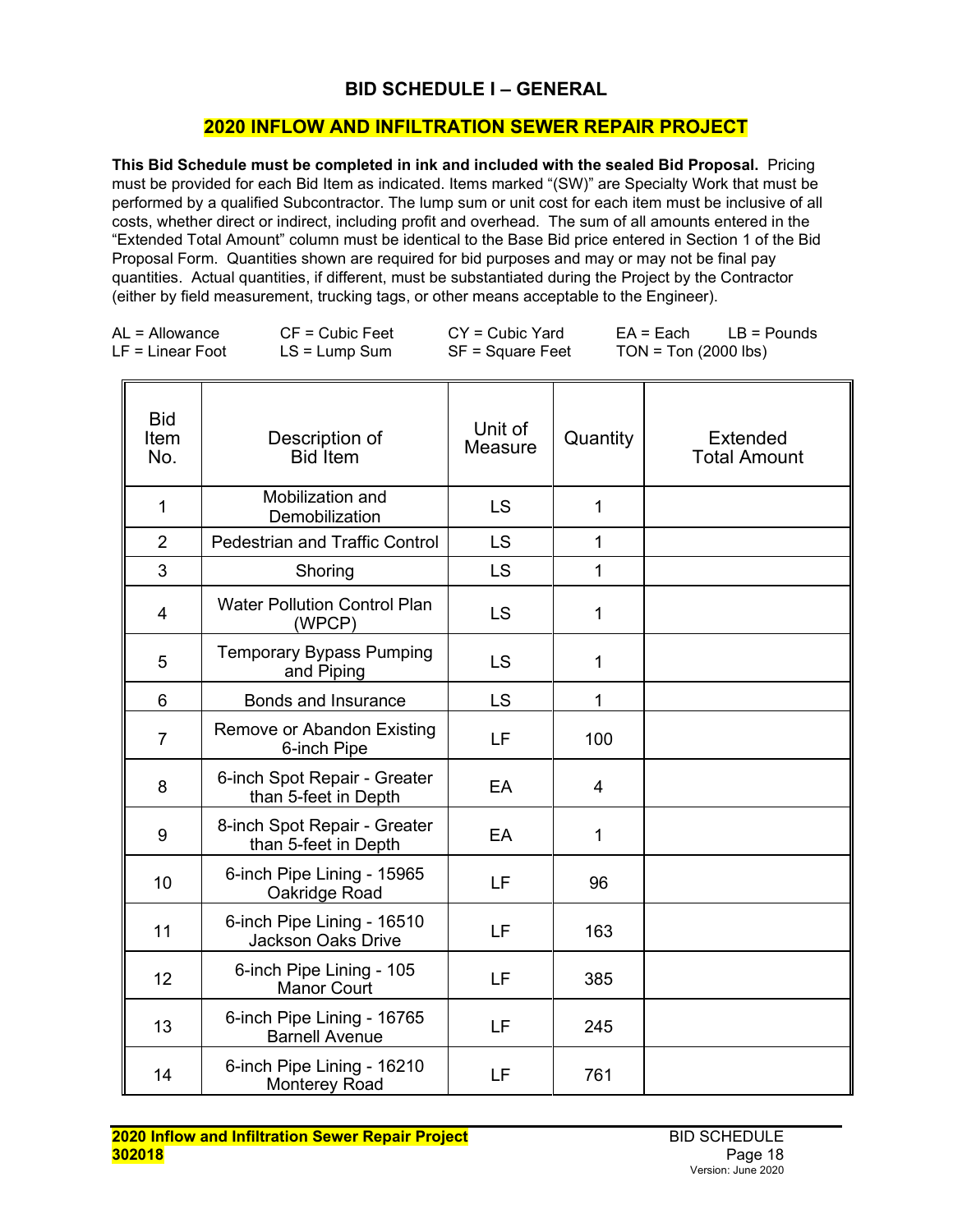| 15 | 10-inch Pipe Lining - 16760<br><b>Barnell Avenue</b>                    | LF | 479 |  |
|----|-------------------------------------------------------------------------|----|-----|--|
| 16 | 12-inch Pipe Lining - 100<br><b>Edes Street</b>                         | LF | 198 |  |
| 17 | 6-inch Open Trench Repair -<br>3461 Oak Lane                            | LF | 23  |  |
| 18 | 6-inch Open Trench Repair -<br>16940 Oakridge Lane                      | LF | 6   |  |
| 19 | 6-inch Open Trench Repair -<br>17205 Monterey Road                      | LF | 20  |  |
| 20 | 6-inch Open Trench Repair -<br>16745 Barnell Avenue                     | LF | 8   |  |
| 21 | 6-inch Open Trench Repair -<br>32 La Crosse Drive                       | LF | 12  |  |
| 22 | 6-inch Open Trench Repair -<br>15655 La Sierra Court                    | LF | 14  |  |
| 23 | 6-inch Open Trench<br>Replacement - 15 W 1st<br><b>Street</b>           | LF | 100 |  |
| 24 | 6-inch Open Trench Repair -<br>170 Lindo Lane                           | LF | 5   |  |
| 25 | 6-inch Open Trench Repair -<br>145 Lindo Lane                           | LF | 6   |  |
| 26 | 8-inch Open Trench<br>Replacement - Anderson<br><b>Lake County Park</b> | LF | 373 |  |
| 27 | 8-inch Open Trench<br>Replacement - 19055<br>Malaguerra Avenue          | LF | 135 |  |
| 28 | 8-inch Open Trench<br>Replacement - Malaguerra<br>Avenue                | LF | 414 |  |
| 29 | 8-inch Open Trench Repair -<br>17079 Creekside Circle                   | LF | 48  |  |
| 30 | 8-inch Open Trench<br>Replacement - La Mar Drive                        | LF | 545 |  |
| 31 | 8-inch Open Trench<br>Replacement - La Via Azul                         | LF | 249 |  |
| 32 | 8-inch Open Trench<br>Replacement - Crest Avenue<br>and Colleen Court   | LF | 598 |  |
| 33 | 10-inch Open Trench<br>Replacement - Hill Road                          | LF | 492 |  |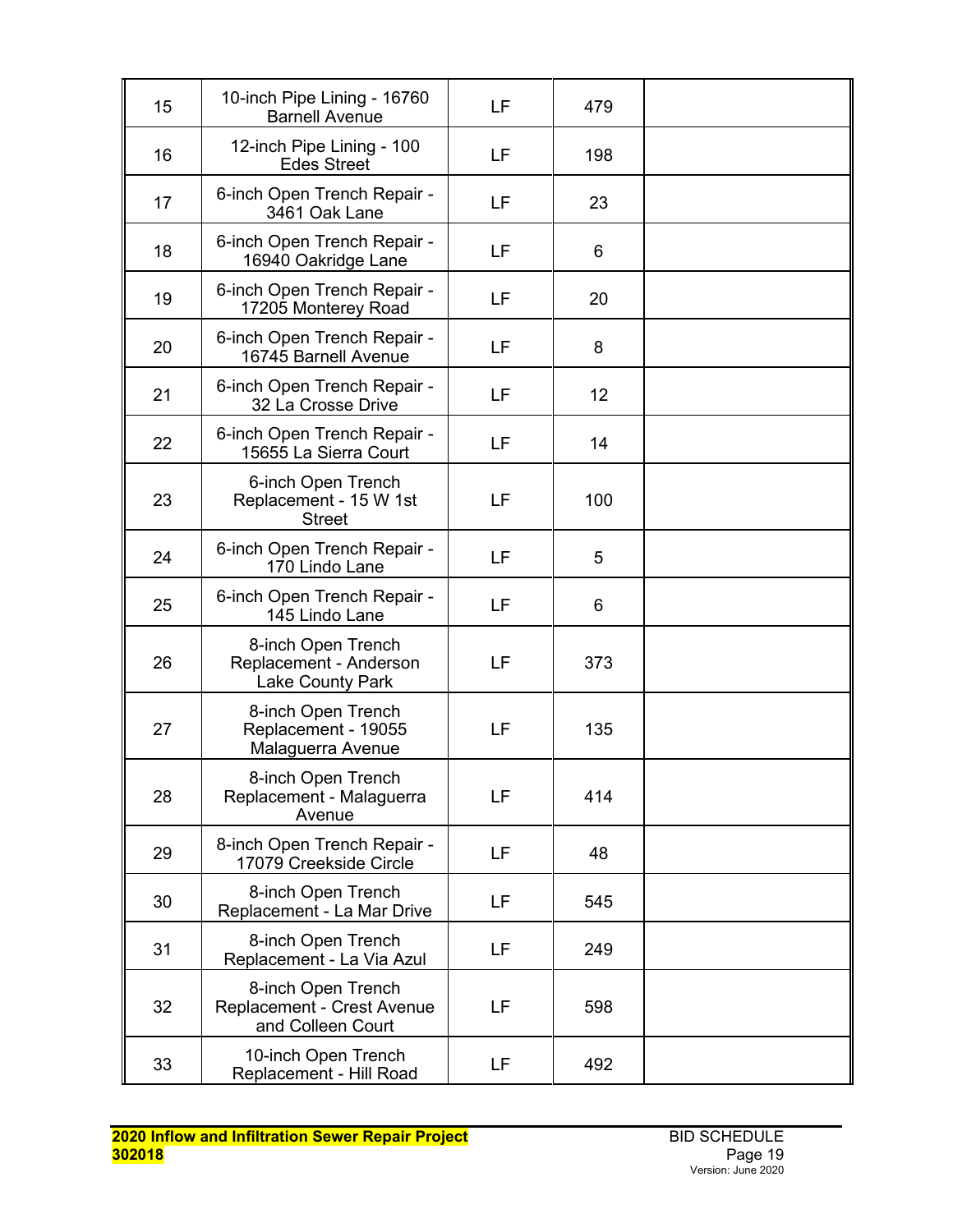| 34 | <b>Reinstate Lateral</b>                                                     | EA        | 24             |           |
|----|------------------------------------------------------------------------------|-----------|----------------|-----------|
| 35 | <b>Extend Lateral &amp; Connect -</b><br>1st Street                          | EA        | 3              |           |
| 36 | Trim & Reconnect Lateral -<br>1st Street                                     | EA        | 1              |           |
| 37 | <b>Reconnect Lateral</b><br><b>Connection at Open Trench</b><br>Location     | EA        | 34             |           |
| 38 | Pipe Bursting Existing 6-inch<br>w/ New 8-inch - Manor Court                 | LF        | 664            |           |
| 39 | <b>Reconnect Lateral</b><br><b>Connection at Bursting</b><br>Locations       | EA        | 4              |           |
| 40 | Clean Sewer, Remove<br>Grease and Roots, and<br><b>CCTV Inspect</b>          | LF        | 824            |           |
| 41 | Cleanout Rehabilitation -<br><b>Replace Cleanout</b>                         | EA        | 1              |           |
| 42 | Manhole Rehabilitation -<br>Mortar Coating - 5 feet or less<br>in depth      | EA        | 2              |           |
| 43 | Manhole Rehabilitation -<br>Mortar Coating - Greater than<br>5 feet in depth | EA        | 6              |           |
| 44 | Manhole Rehabilitation -<br>Reform Bench and Invert                          | EA        | 5              |           |
| 45 | Manhole Rehabilitation -<br>Modify Manhole for Pipe<br><b>Bursting</b>       | EA        | 3              |           |
| 46 | <b>New Manhole</b>                                                           | EA        | $\overline{4}$ |           |
| 47 | New Manhole Structure #1 -<br>1st Street                                     | EA        | 1              |           |
| 48 | <b>Remove and Reset Existing</b><br><b>Street Monument</b>                   | EA        | 1              |           |
| 49 | Remove and Replace Traffic<br>Loops                                          | EA        | 12             |           |
| 50 | Supplemental Work                                                            | <b>LS</b> | 1              | \$300,000 |

Bid Schedule I Total

TOTAL BASE BID: Items 1 through 50 inclusive: \$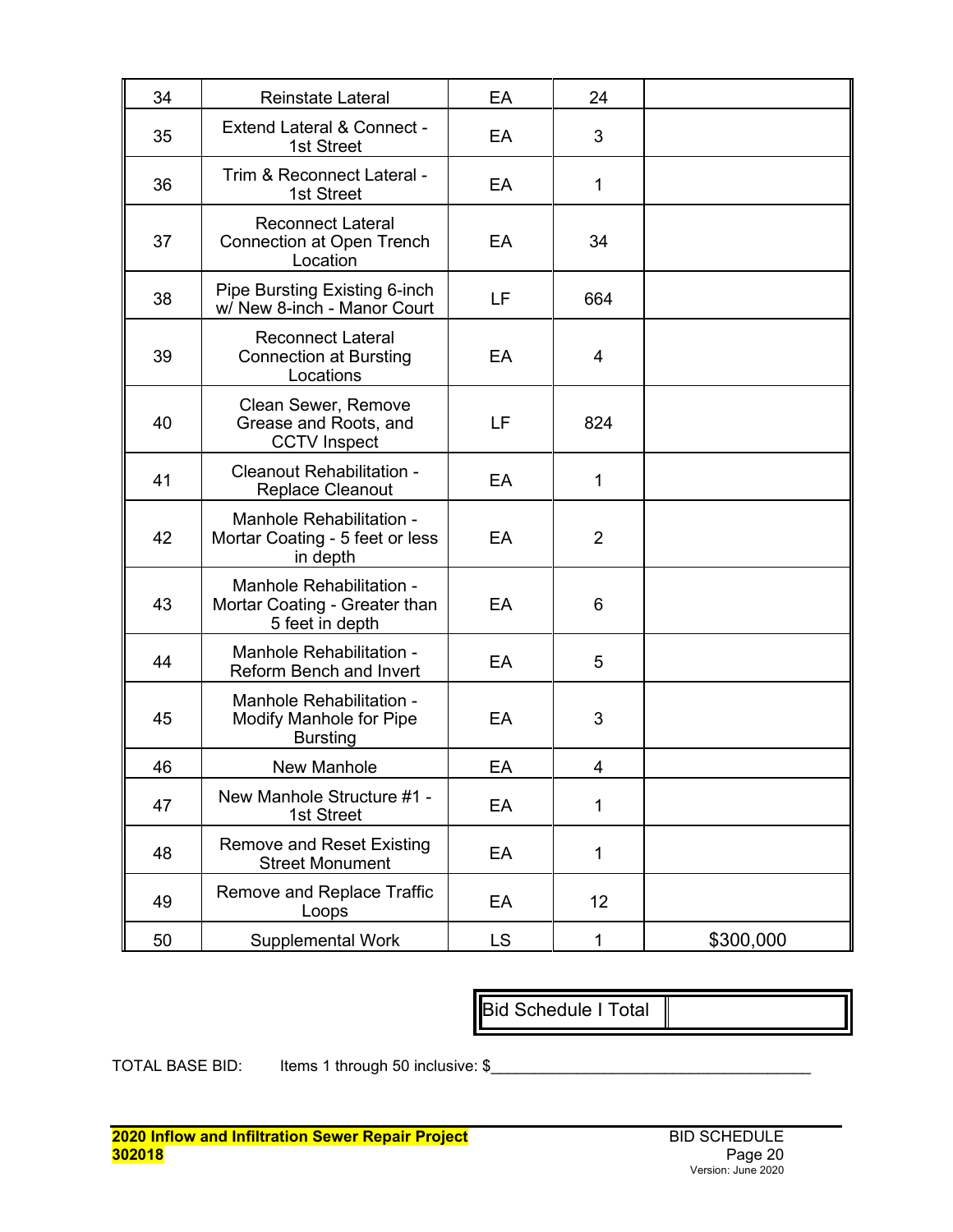*Note: The amount entered as the "Total Base Bid" should be identical to the Base Bid amount entered in Section 1 of the Bid Proposal form.*

#### END OF BID SCHEDULE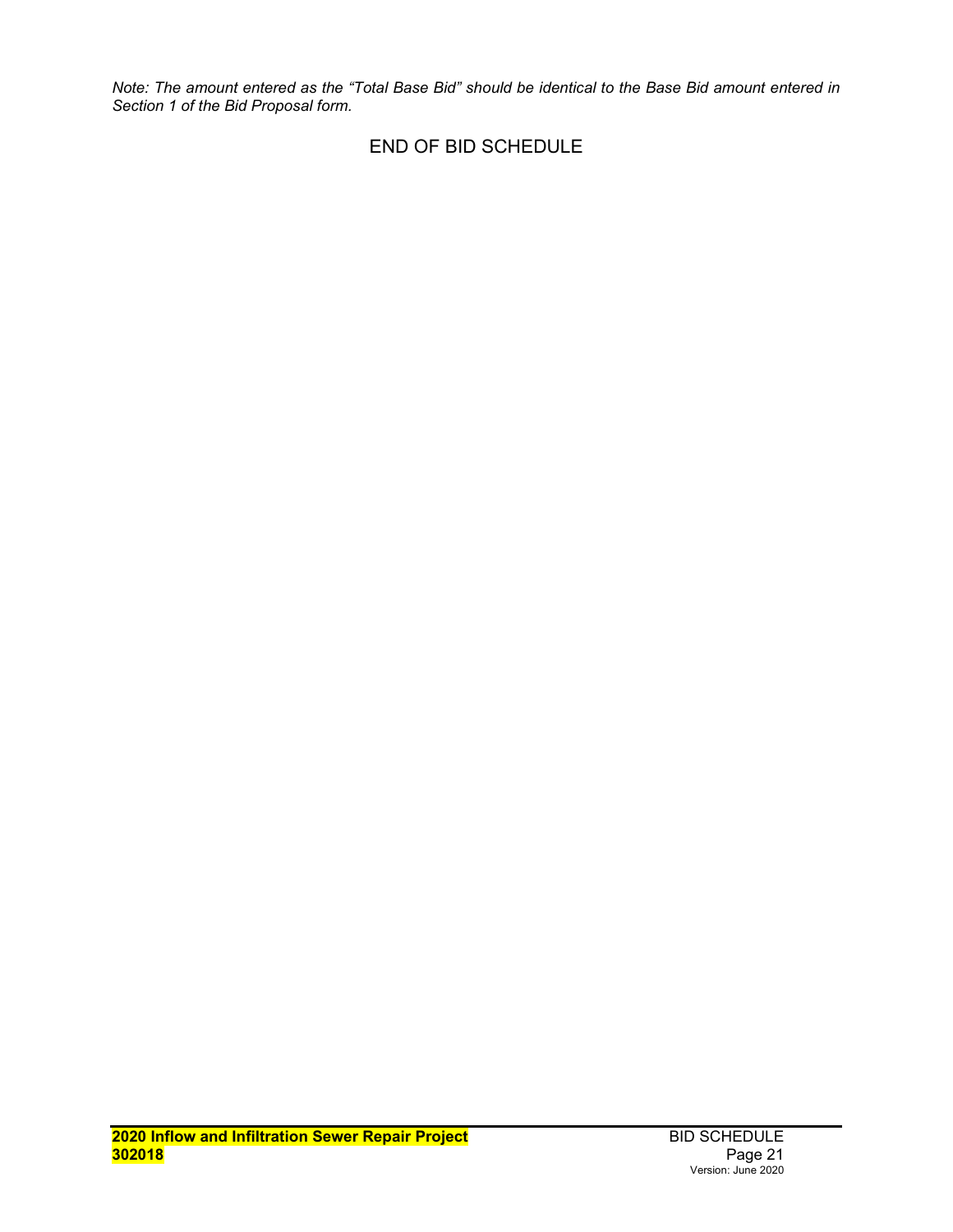#### **SUBCONTRACTOR LIST**

<span id="page-23-0"></span>For each Subcontractor who will perform a portion of the Work in an amount in excess of one-half of [1](#page-23-1)% of the Bidder's total Contract Price,<sup>1</sup> the bidder must list a description of the Work, the name of the Subcontractor, its California contractor license number, the location of its place of business, its DIR registration number, and the portion of the Work that the Subcontractor is performing based on a percentage of the Base Bid price. **Bidders: Please print legibly. Illegible forms may be rejected.**

| <b>DESCRIPTION</b><br>OF WORK | <b>SUBCONTRACTOR</b><br><b>NAME</b> | <b>CALIFORNIA</b><br><b>CONTRACTOR</b><br><b>LICENSE</b><br><b>NUMBER</b> | DIR REG. NO. | <b>LOCATION OF</b><br><b>BUSINESS</b> | <b>LOCAL</b><br>VENDOR <sup>2</sup><br><b>YES/NO</b> | <b>PERCENT</b><br>OF WORK |
|-------------------------------|-------------------------------------|---------------------------------------------------------------------------|--------------|---------------------------------------|------------------------------------------------------|---------------------------|
|                               |                                     |                                                                           |              |                                       |                                                      |                           |
|                               |                                     |                                                                           |              |                                       |                                                      |                           |
|                               |                                     |                                                                           |              |                                       |                                                      |                           |
|                               |                                     |                                                                           |              |                                       |                                                      |                           |
|                               |                                     |                                                                           |              |                                       |                                                      |                           |
|                               |                                     |                                                                           |              |                                       |                                                      |                           |
|                               |                                     |                                                                           |              |                                       |                                                      |                           |
|                               |                                     |                                                                           |              |                                       |                                                      |                           |
|                               |                                     |                                                                           |              |                                       |                                                      |                           |
|                               |                                     |                                                                           |              |                                       |                                                      |                           |
|                               |                                     |                                                                           |              |                                       |                                                      |                           |
|                               |                                     |                                                                           |              |                                       |                                                      |                           |
|                               |                                     |                                                                           |              |                                       |                                                      |                           |
|                               |                                     |                                                                           |              |                                       |                                                      |                           |

## END OF SUBCONTRACTOR LIST

<sup>1</sup> For street or highway construction this requirement applies to any subcontract of \$10,000 or more.

<span id="page-23-1"></span> $2$  A Subcontractor is considered local if its principle place of business is within the city limits of Morgan Hill.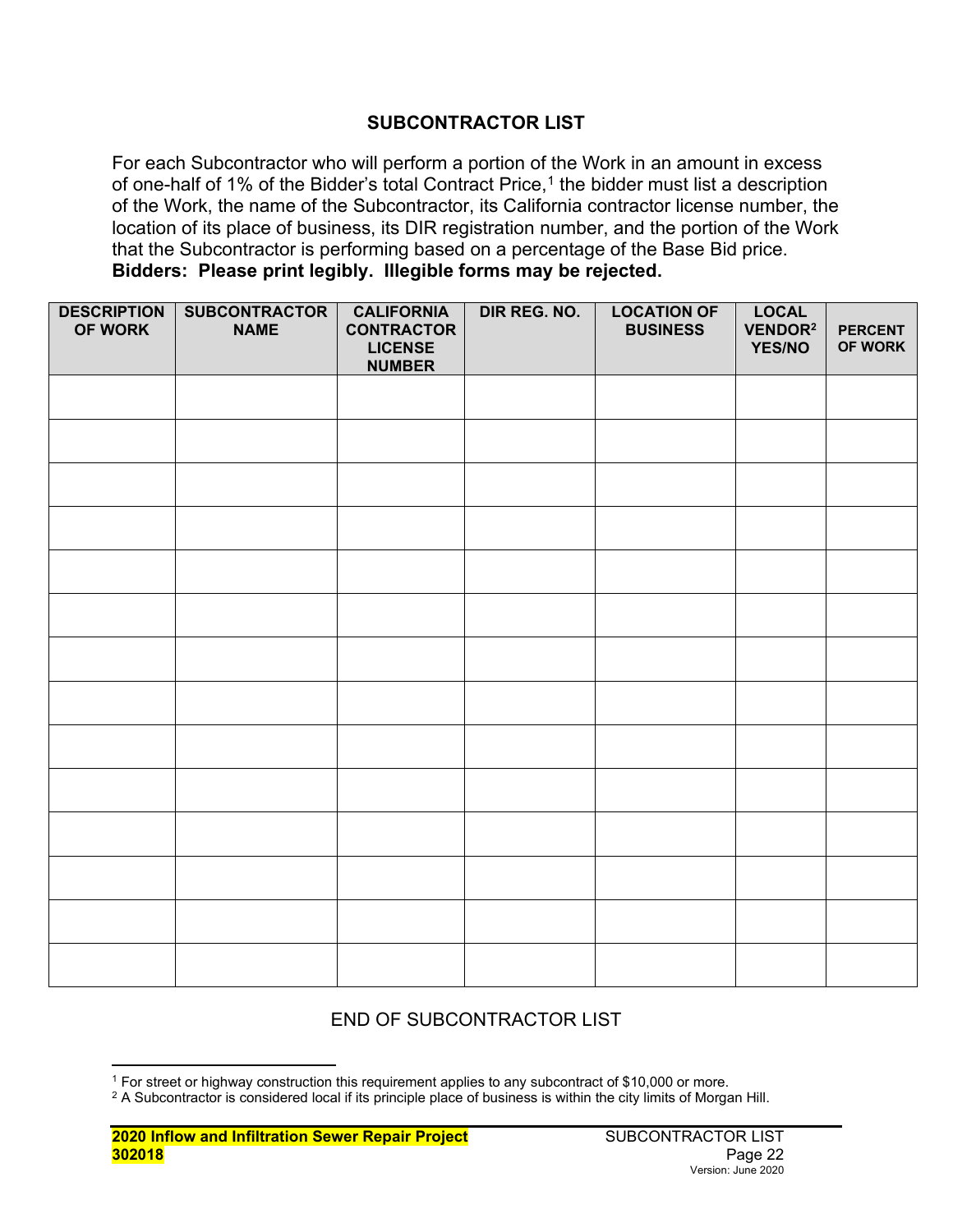#### **NONCOLLUSION DECLARATION**

(To be executed by bidder and submitted with bid)

<span id="page-24-0"></span>

| SS. |
|-----|
|     |

The undersigned declares:

I am the **I** am the **I** am the **I** am the **I** am in the **I** am in the **I** am in the **I** am in the **I** am in the **I** am in the **I** am in the **I** am in the **I** am in the **I** am in the **I** am in the **I** am in the **I** am in th \_\_\_\_\_\_\_\_\_\_\_\_\_\_\_\_\_\_\_\_\_\_\_\_\_\_\_\_\_\_\_\_\_\_\_\_\_ [business name], the party

making the foregoing bid.

The bid is not made in the interest of, or on behalf of, any undisclosed person, partnership, company, association, organization, or corporation. The bid is genuine and not collusive or sham. The bidder has not directly or indirectly induced or solicited any other bidder to put in a false or sham bid. The bidder has not directly or indirectly colluded, conspired, connived, or agreed with any bidder or anyone else to put in a sham bid, or to refrain from bidding. The bidder has not in any manner, directly or indirectly, sought by agreement, communication, or conference with anyone to fix the bid price of the bidder or any other bidder, or to fix any overhead, profit, or cost element of the bid price, or of that of any other bidder. All statements contained in the bid are true. The bidder has not, directly or indirectly, submitted his or her bid price or any breakdown thereof, or the contents thereof, or divulged information or data relative thereto, to any corporation, partnership, company, association, organization, bid depository, or to any member or agent thereof, to effectuate a collusive or sham bid, and has not paid and will not pay, any person or entity for such purpose.

This declaration is intended to comply with California Public Contract Code Section 7106 and Title 23 U.S.C Section 112.

I declare under penalty of perjury under the laws of the State of California that the foregoing is true and correct and that this declaration is executed on

\_\_\_\_\_\_\_\_\_\_\_\_\_\_\_ [date], at \_\_\_\_\_\_\_\_\_\_\_\_\_\_\_\_\_\_\_\_\_\_\_\_\_\_\_\_\_\_\_\_\_\_ [city],

\_\_\_\_\_\_\_ [state].

 $s/$ 

\_\_\_\_\_\_\_\_\_\_\_\_\_\_\_\_\_\_\_\_\_\_\_\_\_\_\_\_\_\_\_\_\_\_\_\_\_\_\_\_\_\_ Name [print]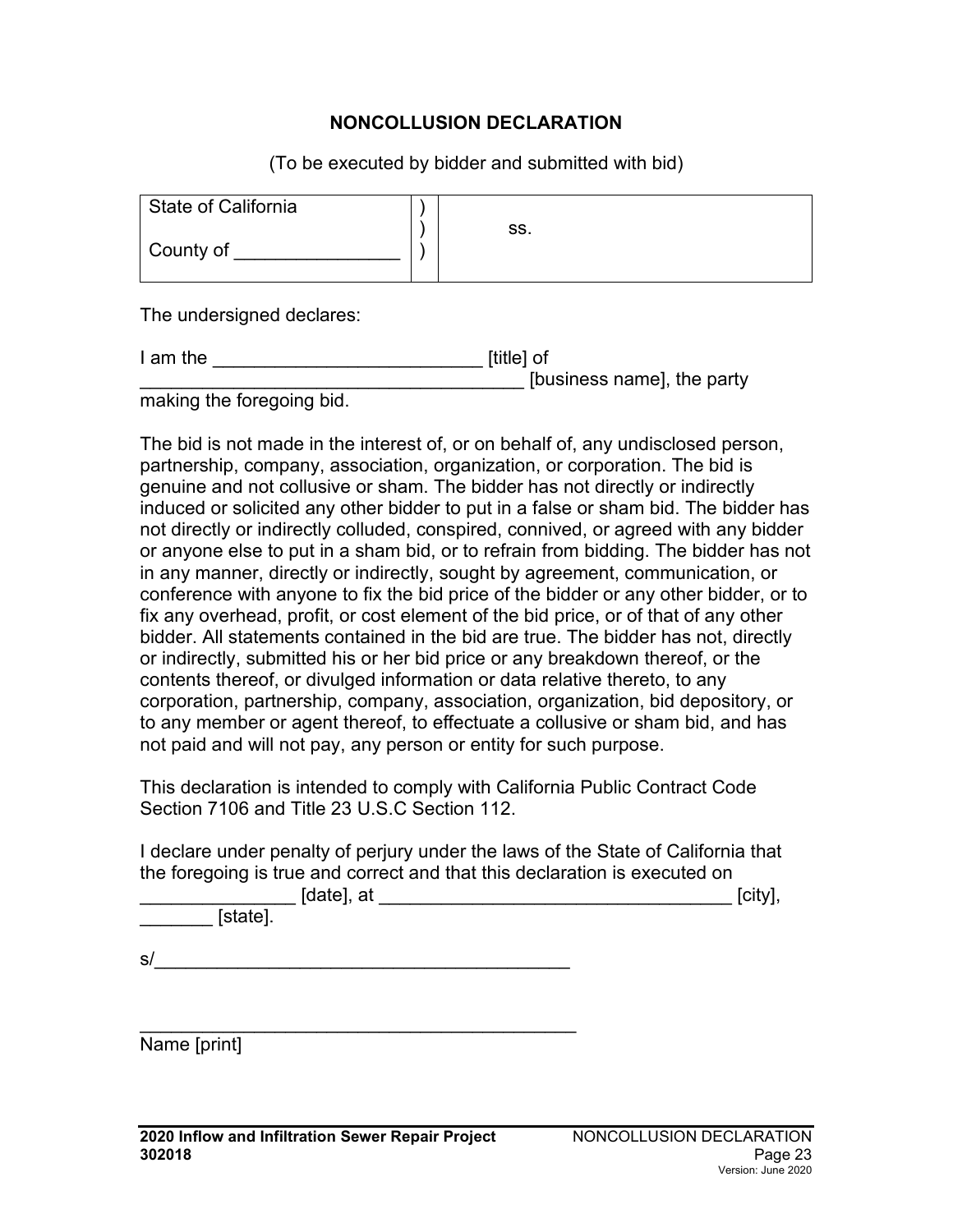A notary public or other officer completing this certificate verifies only the identity of the individual who signed the document, to which this certificate is attached, and not the truthfulness, accuracy, or validity of that document.

State of **CALIFORNIA** (1)

County of SANTA CLARA )

On , before me,

a Notary Public in and for said County and State, personally appeared

I certify under PENALTY OF PERJURY under the laws of the State of California that the foregoing paragraph is true and correct.

WITNESS my hand and official seal.

SIGNATURE OF NOTARY PUBLIC

Place Notary Seal Above

proved to me on the basis of satisfactory evidence to be the person/s whose name/s is/are subscribed to the within instrument and acknowledged to me that he/she/they executed the same in his/her/their authorized capacity/ies, and that by his/her/their signature/s on the instrument the person/s, or the entity upon behalf of which the person/s acted, executed the instrument.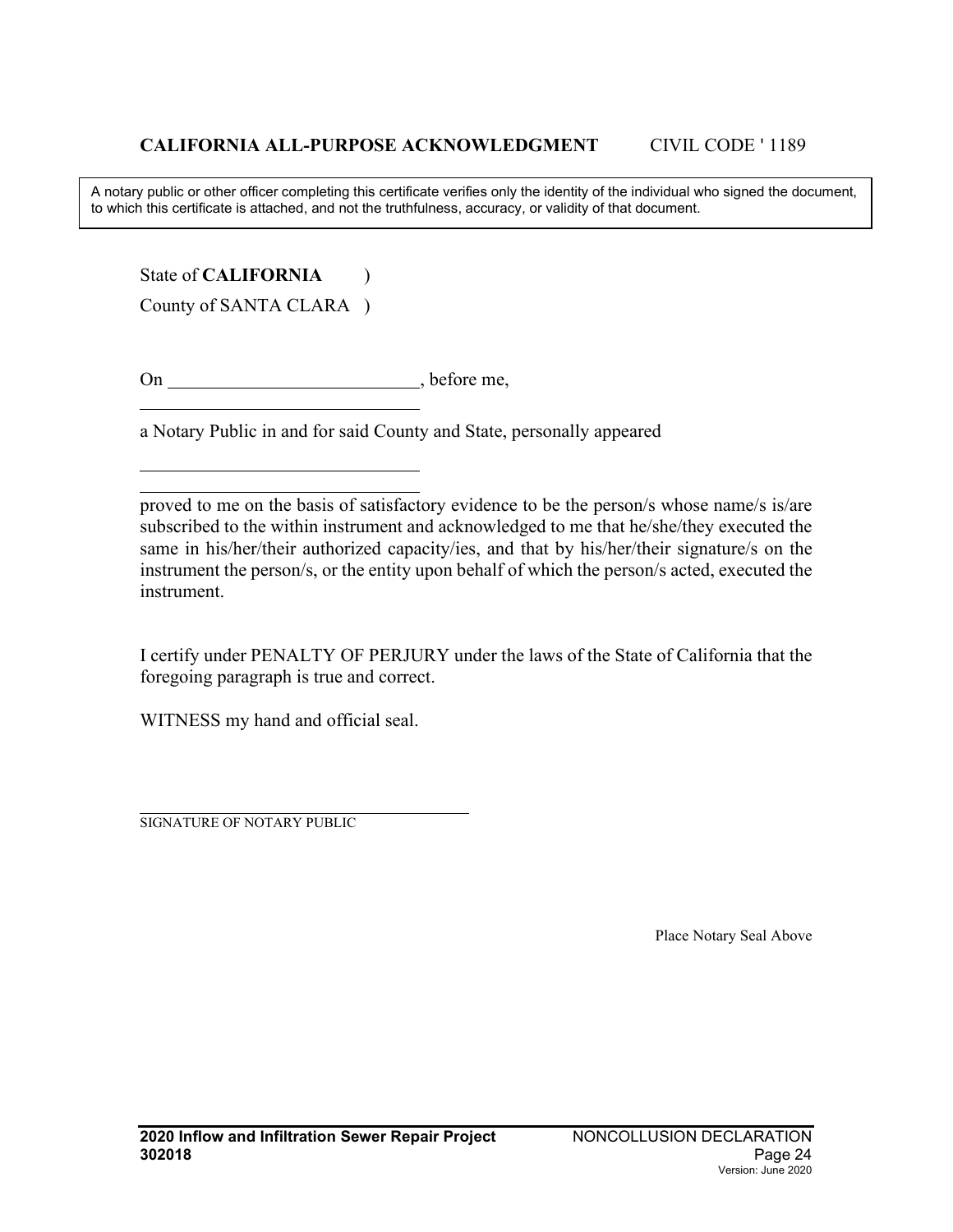#### **BID BOND**

<span id="page-26-0"></span>

|                                                                                   | ("Bidder")                   |
|-----------------------------------------------------------------------------------|------------------------------|
| has submitted a bid, dated                                                        | ("Bid"),<br>20               |
| to the City of Morgan Hill ("City") for work on the                               |                              |
|                                                                                   | ("Project"). Under this duly |
| executed bid bond ("Bid Bond"), Bidder as Principal and                           |                              |
|                                                                                   | its                          |
| surety ("Surety"), are bound to City as obligee in the penal sum of ten percent   |                              |
| (10%) of the maximum amount of the Bid (the "Bond Sum"). Bidder and Surety        |                              |
| bind themselves and their respective heirs, executors, administrators, successors |                              |

**1. General.** If Bidder is awarded the Contract for the Project, Bidder will enter into the Contract with City in accordance with the terms of the Bid.

and assigns, jointly and severally, as follows:

- **2. Submittals.** Within ten days following issuance of the Notice of Award to Bidder, Bidder must submit to City the following:
	- **2.1 Contract.** The executed Contract, using the form provided by City in the Project contract documents ("Contract Documents");
	- **2.2 Payment Bond.** A payment bond for one hundred percent (100%) of the maximum Contract Price, executed by a surety licensed to do business in the State of California using the Payment Bond form included with the Contract Documents;
	- **2.3 Performance Bond.** A performance bond for one hundred percent (100%) of the maximum Contract Price, executed by a surety licensed to do business in the State of California using the Performance Bond form included with the Contract Documents; and
	- **2.4 Insurance.** The insurance certificate(s) and endorsement(s) required by the Contract Documents, and any other documents required by the Instructions to Bidders.
- **3. Enforcement.** If Bidder fails to execute the Contract and to submit the bonds and insurance certificates as required by the Contract Documents, Surety guarantees that Bidder forfeits the Bond Sum to City. Any notice to Surety may be given in the manner specified in the Contract and delivered or transmitted to Surety as follows:

| Attn:           |  |
|-----------------|--|
| Address:        |  |
| City/State/Zip: |  |
| Phone:          |  |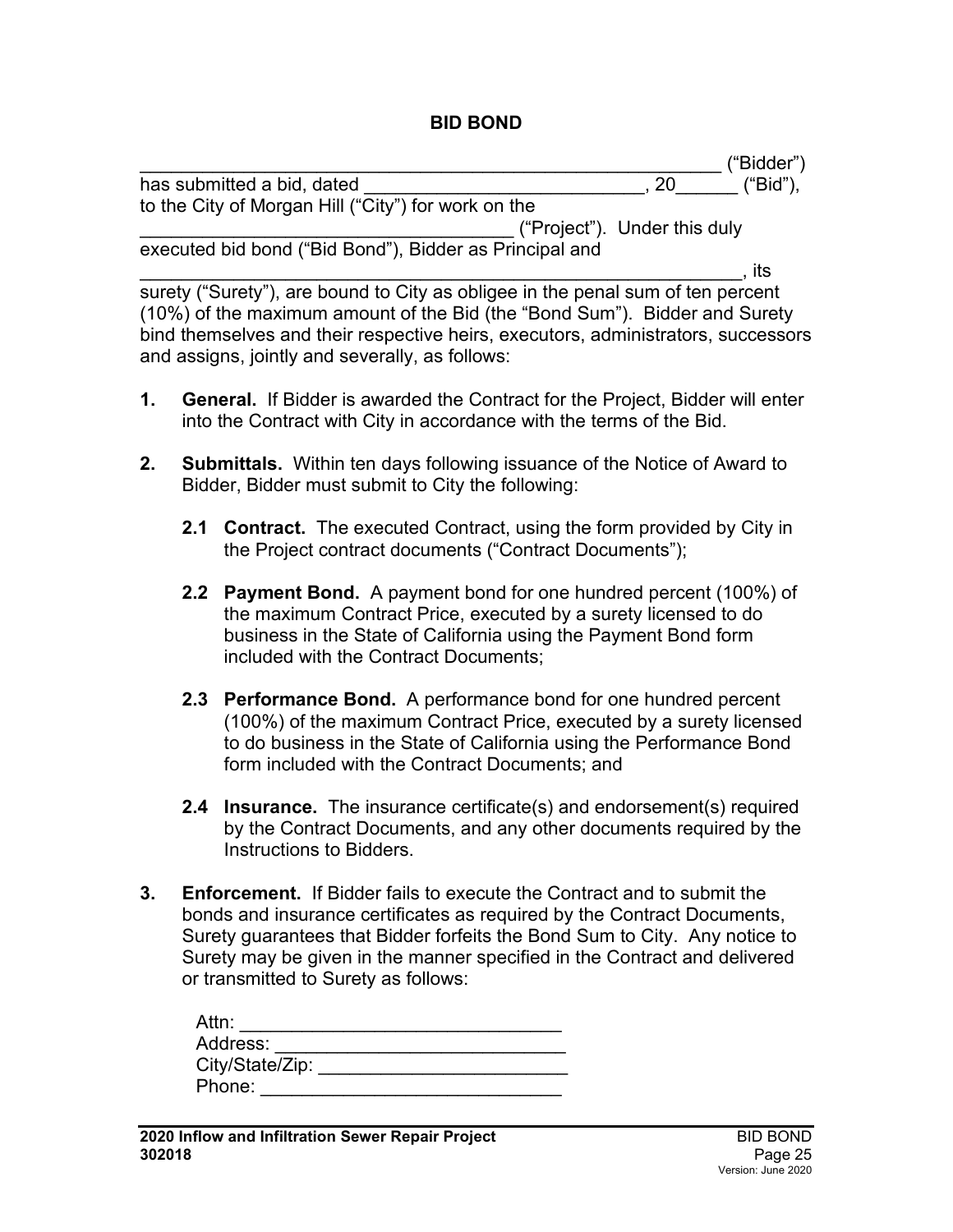| Fax:               |  |  |  |
|--------------------|--|--|--|
| Email <sup>.</sup> |  |  |  |

**4. Duration; Waiver.** If Bidder fulfills its obligations under Section 2, above, then this obligation will be null and void; otherwise it will remain in full force and effect for ninety days following the bid opening or until this Bid Bond is returned to Bidder, whichever occurs first. Surety waives the provisions of Civil Code Sections 2819 and 2845.

| This Bid Bond is entered into and is effective on |  |
|---------------------------------------------------|--|
| 20                                                |  |

SURETY:

s/ \_\_\_\_\_\_\_\_\_\_\_\_\_\_\_\_\_\_\_\_\_\_\_\_\_\_\_\_\_\_\_\_\_

\_\_\_\_\_\_\_\_\_\_\_\_\_\_\_\_\_\_\_\_\_\_\_\_\_\_\_\_\_\_\_\_\_\_\_

Name: \_\_\_\_\_\_\_\_\_\_\_\_\_\_\_\_\_\_\_\_\_\_\_\_\_\_\_\_\_

(Attach Acknowledgement, Notary Seal, and Attorney-In-Fact Certificate)

CONTRACTOR:

 $s/$ 

\_\_\_\_\_\_\_\_\_\_\_\_\_\_\_\_\_\_\_\_\_\_\_\_\_\_\_\_\_\_\_\_\_\_\_\_

Name: \_\_\_\_\_\_\_\_\_\_\_\_\_\_\_\_\_\_\_\_\_\_\_\_\_\_\_\_\_\_

Title: \_\_\_\_\_\_\_\_\_\_\_\_\_\_\_\_\_\_\_\_\_\_\_\_\_\_\_\_\_\_\_

# **APPROVED AS TO FORM:**

By:\_\_\_\_\_\_\_\_\_\_\_\_\_\_\_\_\_\_\_\_\_\_\_\_\_\_\_\_\_

Donald A. Larkin, City Attorney

Date:\_\_\_\_\_\_\_\_\_\_\_\_\_\_\_\_\_\_\_\_\_\_\_\_\_\_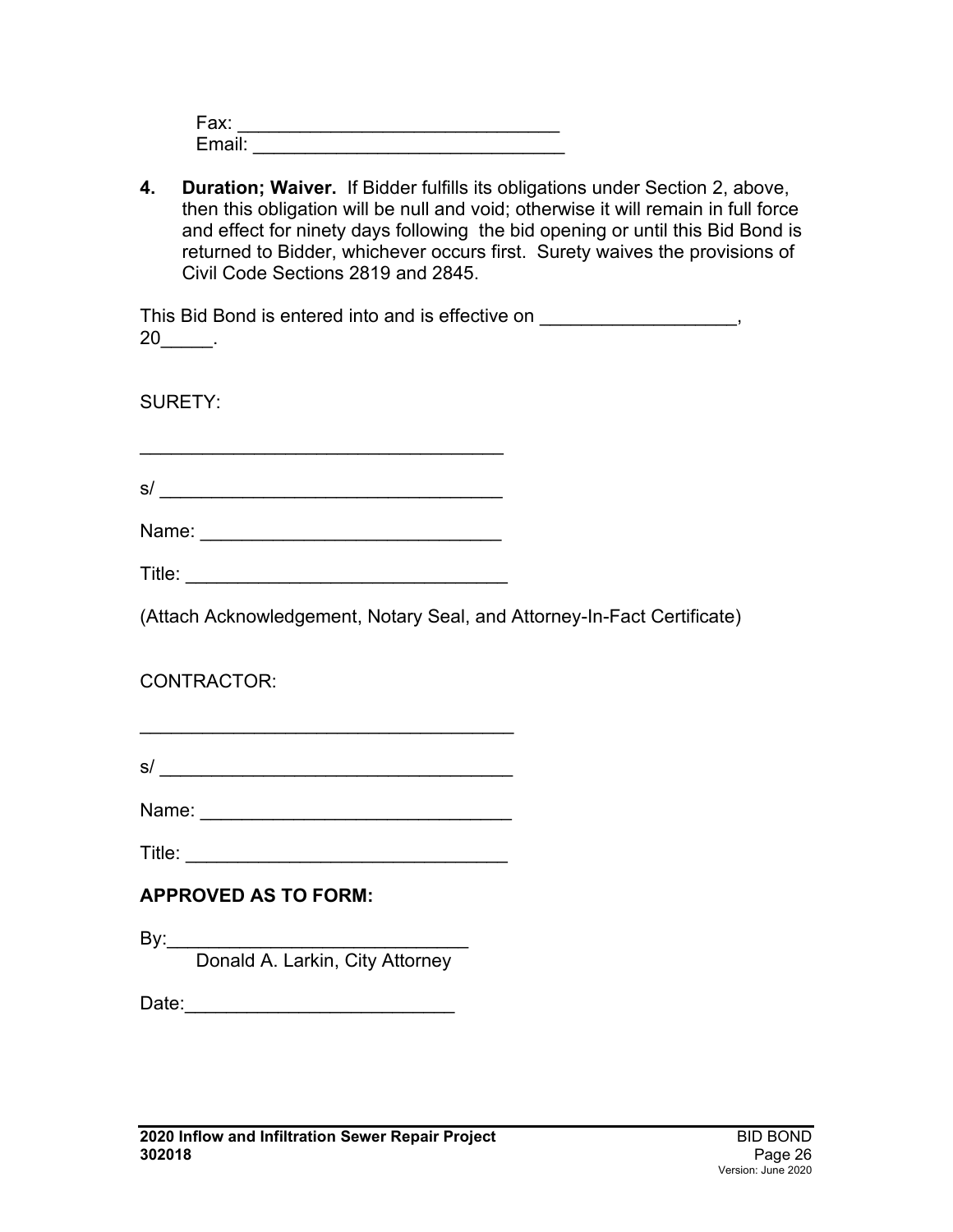#### **BIDDER'S QUESTIONNAIRE**

#### <span id="page-28-0"></span>**2020 INFLOW AND INFILTRATION SEWER REPAIR PROJECT**

Within forty-eight (48) hours following a request by City, a bidder must submit to City a completed, signed Bidder's Questionnaire using this form and all required attachments, including clearly labeled additional sheets as needed. City may request the Questionnaire from one or more of the apparent low bidders following the bid opening, and may use the completed Questionnaire as part of its investigation to evaluate a bidder's qualifications for this Project. The Questionnaire must be filled out completely, accurately, and legibly. Any errors, omissions, or misrepresentations in completion of the Questionnaire may be grounds for rejection of the bid or termination of a Contract awarded pursuant to the bid.

#### **Part 1: General Information**

| Check One: Corporation State of Incorporation ____________________<br>__ Partnership<br>___ Sole Proprietorship<br>___ Other:_________________________________ |  |  |
|----------------------------------------------------------------------------------------------------------------------------------------------------------------|--|--|
| Main Office Address:                                                                                                                                           |  |  |
| ,我们也不能在这里的时候,我们也不能在这里的时候,我们也不能在这里的时候,我们也不能会不能在这里的时候,我们也不能会不能会不能会不能会不能会不能会不能会不能会不                                                                               |  |  |
|                                                                                                                                                                |  |  |
|                                                                                                                                                                |  |  |
| <u> 1989 - Johann Stoff, deutscher Stoff, der Stoff, der Stoff, der Stoff, der Stoff, der Stoff, der Stoff, der S</u>                                          |  |  |
|                                                                                                                                                                |  |  |
|                                                                                                                                                                |  |  |
| Contact phone and email:                                                                                                                                       |  |  |
|                                                                                                                                                                |  |  |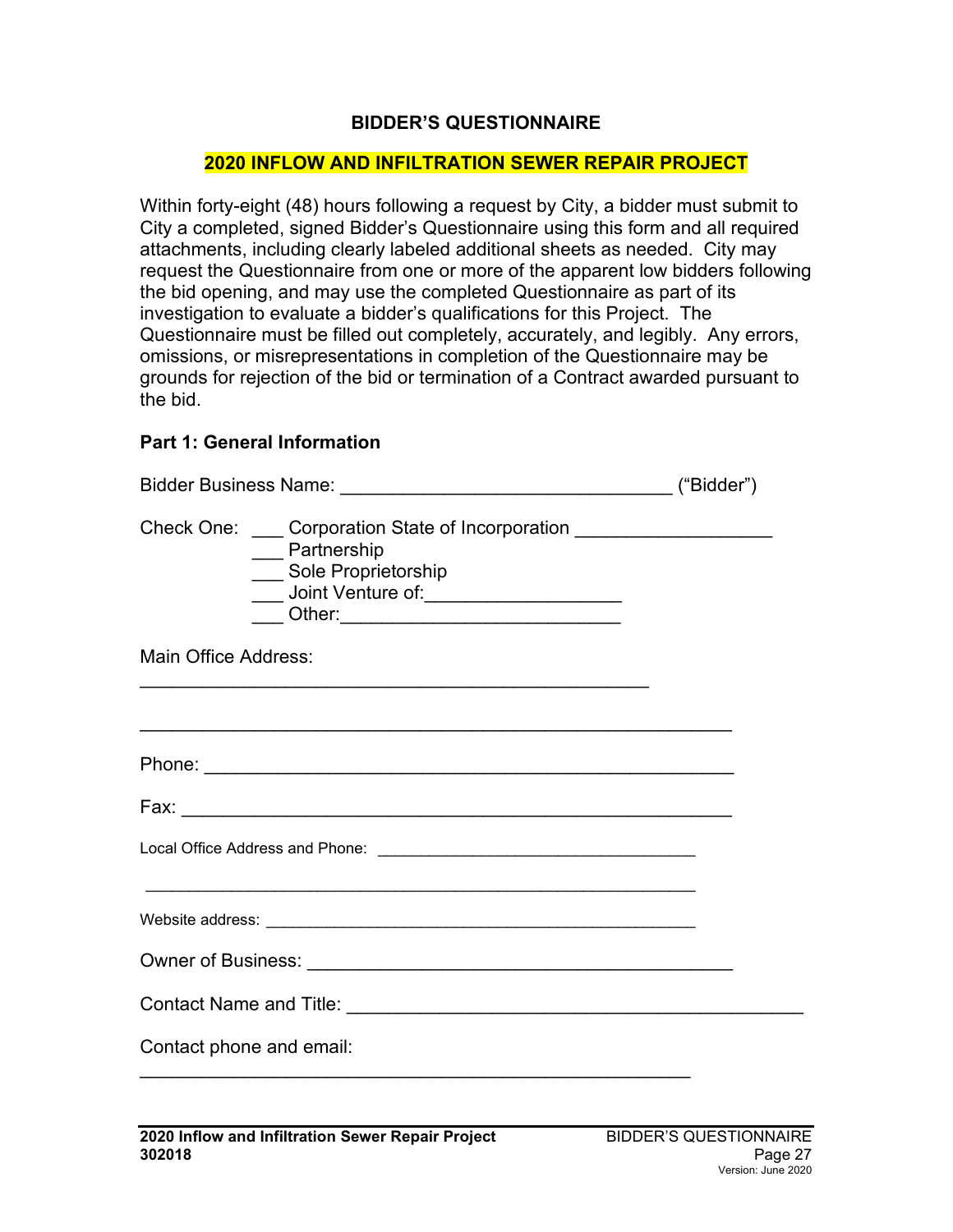Bidder's California Contractor's License Number(s):

Bidder's DIR Registration Number: \_\_\_\_\_\_\_\_\_\_\_\_\_\_\_\_\_\_\_\_\_\_\_\_\_\_\_\_\_\_\_\_\_\_\_\_

\_\_\_\_\_\_\_\_\_\_\_\_\_\_\_\_\_\_\_\_\_\_\_\_\_\_\_\_\_\_\_

## **Part 2: Bidder Experience**

1. How many years has Bidder been in business under its present business name? \_\_\_\_\_\_\_\_\_\_\_\_\_\_\_\_\_\_\_\_\_\_\_\_\_\_\_\_\_\_\_\_\_\_\_\_\_\_\_\_\_\_\_\_\_\_\_\_\_\_\_\_ years

2. Has Bidder completed projects similar in type and size to this Project as a general contractor? \_\_\_ Yes \_\_\_\_\_\_ No

3. Has Bidder ever been disqualified from a bid on grounds that it is not responsible, or otherwise disqualified or disbarred from bidding under state or federal law? ?

\_\_\_\_\_ Yes \_\_\_\_\_ No

If yes, provide additional information on a separate sheet regarding the disqualification or disbarment, including the name and address of the agency or owner of the project, the type and size of the project, the reasons that Bidder was disqualified or disbarred, and the month and year in which the disqualification or disbarment occurred.

4. Has Bidder ever been terminated for cause, alleged default, or legal violation from a construction project, either as a general contractor or as a subcontractor?

\_\_\_\_\_ Yes \_\_\_\_\_ No

If yes, provide additional information on a separate sheet regarding the termination, including the name and address of the agency or owner of the subject project, the type and size of the project, whether Bidder was under contract as a general contractor or a subcontractor, the reasons that Bidder was terminated, and the month and year in which the termination occurred.

5. Provide information about Bidder's past projects performed as general contractor as follows:

5.1 Six most recently completed public works projects within the last three years;

5.2 Three largest completed projects within the last three years; and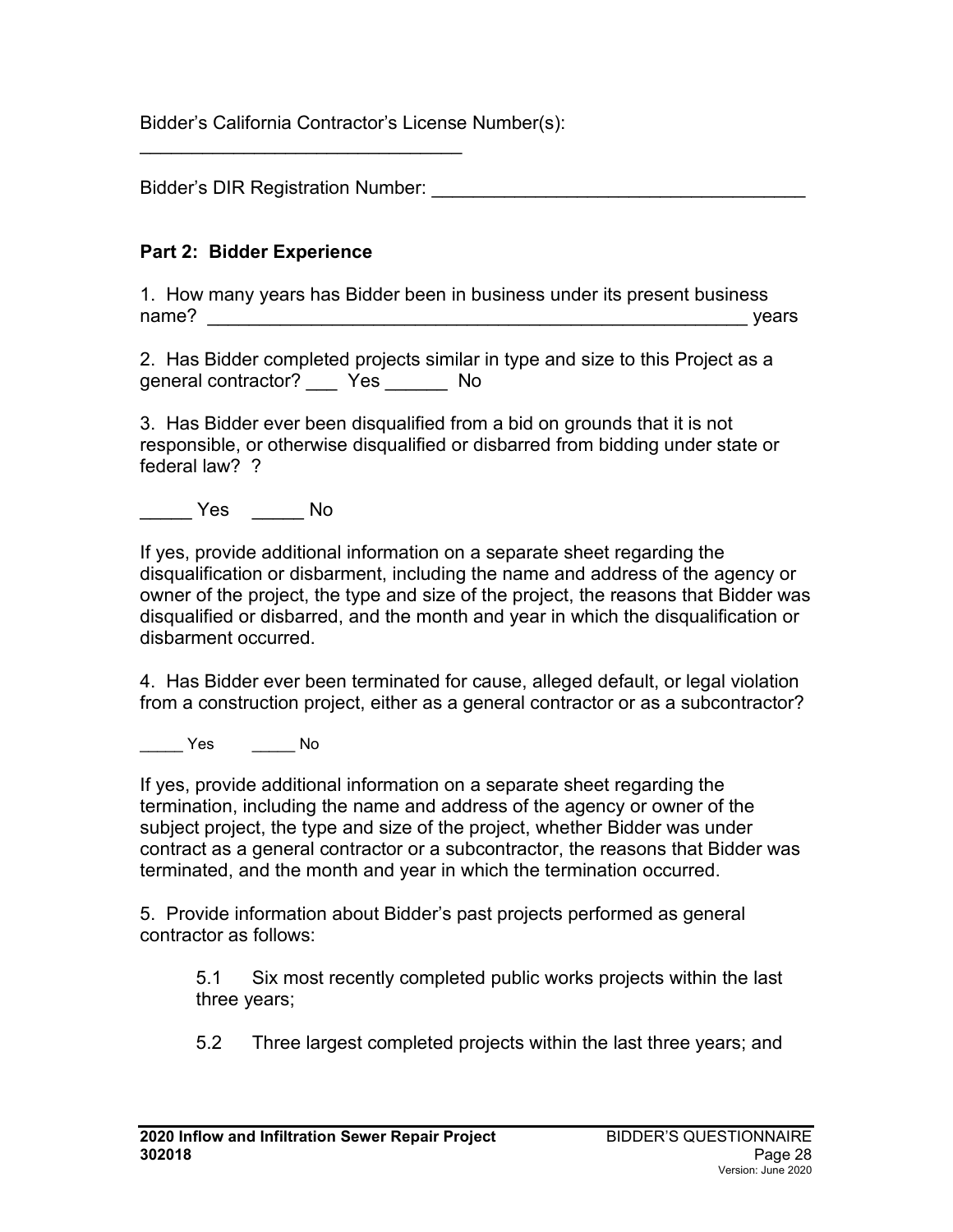5.3 Any project which is similar to this Project including scope and character of the work.

6. Use separate sheets to provide all of the following information for each project identified in response to the above three categories:

- 6.1 Project name
- 6.2 Location
- 6.3 Owner
- 6.4 Owner contact (name, address, email, and phone number)
- 6.5 Prime contractor, if applicable (name, address, email, and phone number);
- 6.6 Architect or engineer name
- 6.7 Architect or engineer contact (name, email and phone number)
- 6.8 Project and/or construction manager (name and current phone number)
- 6.9 Description of project, scope of work performed
- 6.10 Initial contract value (at time of bid award)
- 6.11 Final cost of construction (including change orders)
- 6.12 Original scheduled completion date
- 6.13 Time extensions granted (number of days)
- 6.14 Actual date of completion
- 6.15 Number and amount of stop notices or mechanic's liens filed
- 6.16 Amount of liquidated damages assessed against Bidder
- 6.17 Nature and resolution of any project-related claim, lawsuit, mediation and/or arbitration involving Bidder.

# **Part 3: Safety**

1. Provide Bidder's Experience Modification Rate (EMR) for the last three years:

| Year | <b>EMR</b> |
|------|------------|
|      |            |
|      |            |
|      |            |

2. Complete the following, based on information provided in Bidder's CalOSHA Form 300 or Form 300A, Annual Summary of Work-Related Illnesses and Injuries, from the most recent past calendar year:

- 2.1 Number of lost workday cases:
- 2.2 Number of medical treatment cases:
- 2.3 Number of deaths: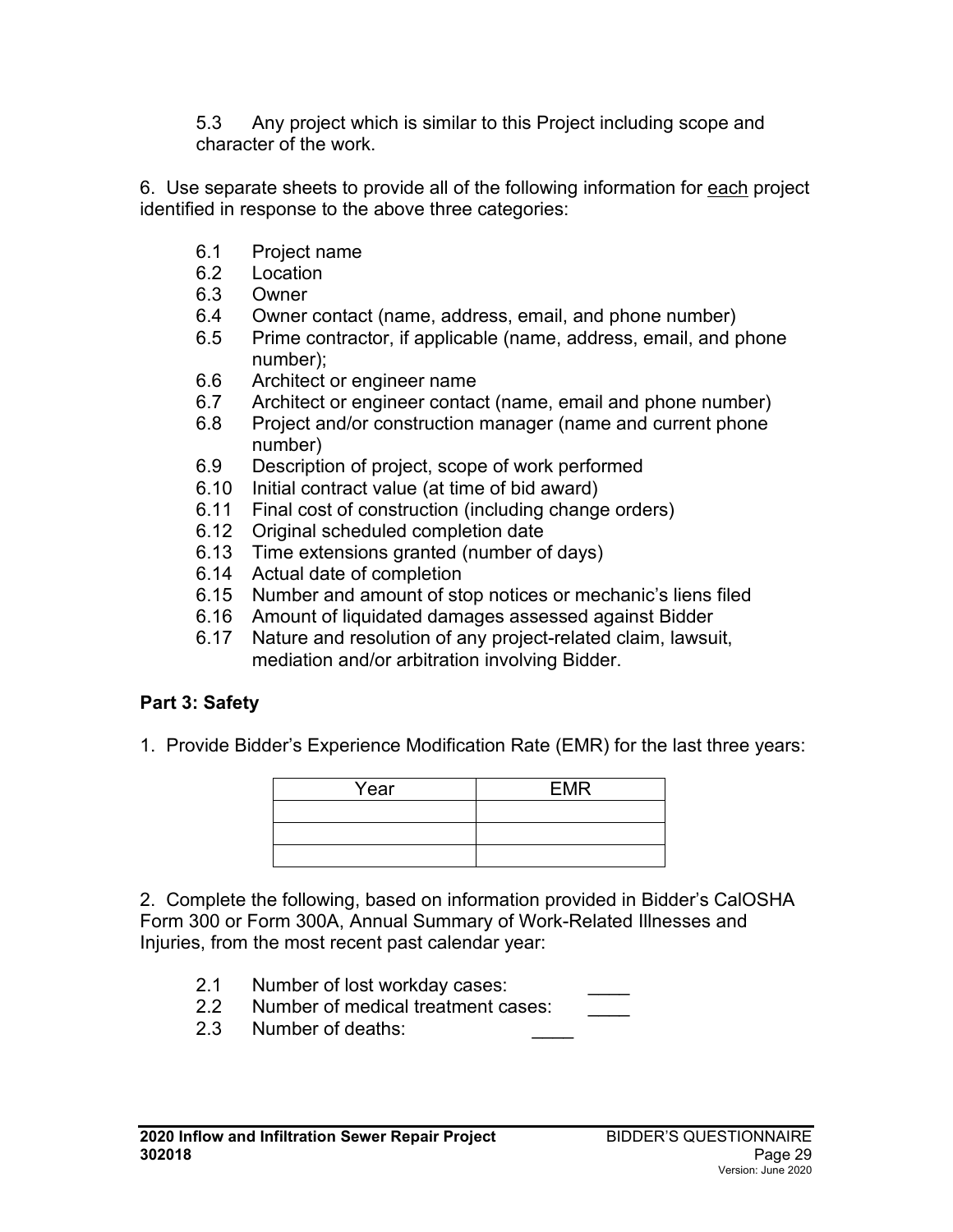3. Has Bidder ever been cited, fined, or prosecuted by any local, state, or federal agency, including OSHA, CalOSHA, or EPA, for violation of any law, regulation, or requirements pertaining to health and safety?

\_\_\_\_\_ Yes \_\_\_\_\_ No

If yes, provide additional information on a separate sheet regarding each such citation, fine, or prosecution, including the name and address of the agency or owner of the project, the type and size of the project, the reasons for and nature of the citation, fine, or prosecution, and the month and year in which the incident giving rise to the citation, fine, or prosecution occurred.

4. Name, title, and email for person responsible for Bidder's safety program:

| Name                        | Title | Email                                                                                                                                                                                                                                                                                                                                    |
|-----------------------------|-------|------------------------------------------------------------------------------------------------------------------------------------------------------------------------------------------------------------------------------------------------------------------------------------------------------------------------------------------|
| Name                        | Title | Email                                                                                                                                                                                                                                                                                                                                    |
| <b>Part 4: Verification</b> |       |                                                                                                                                                                                                                                                                                                                                          |
|                             |       | In signing this document, I, the undersigned, declare that I am duly authorized to<br>sign and submit this Bidder's Questionnaire on behalf of the named Bidder, and<br>that all responses and information set forth in this Bidder's Questionnaire and<br>accompanying attachments are, to the best of my knowledge, true, accurate and |

accompanying attachments are, to the best of my knowledge, true, accurate and complete as of the date of submission. **I declare under penalty of perjury under the laws of the State of California that the foregoing is true and correct.**

Signature: \_\_\_\_\_\_\_\_\_\_\_\_\_\_\_\_\_\_\_\_\_\_\_\_\_\_\_\_\_\_ Date: \_\_\_\_\_\_\_\_\_\_\_\_\_\_\_\_

By [name, title]: \_\_\_\_\_\_\_\_\_\_\_\_\_\_\_\_\_\_\_\_\_\_\_\_\_\_\_\_\_\_\_\_\_\_\_\_\_\_\_\_\_\_\_\_\_\_\_\_\_\_\_

END OF BIDDER'S QUESTIONNAIRE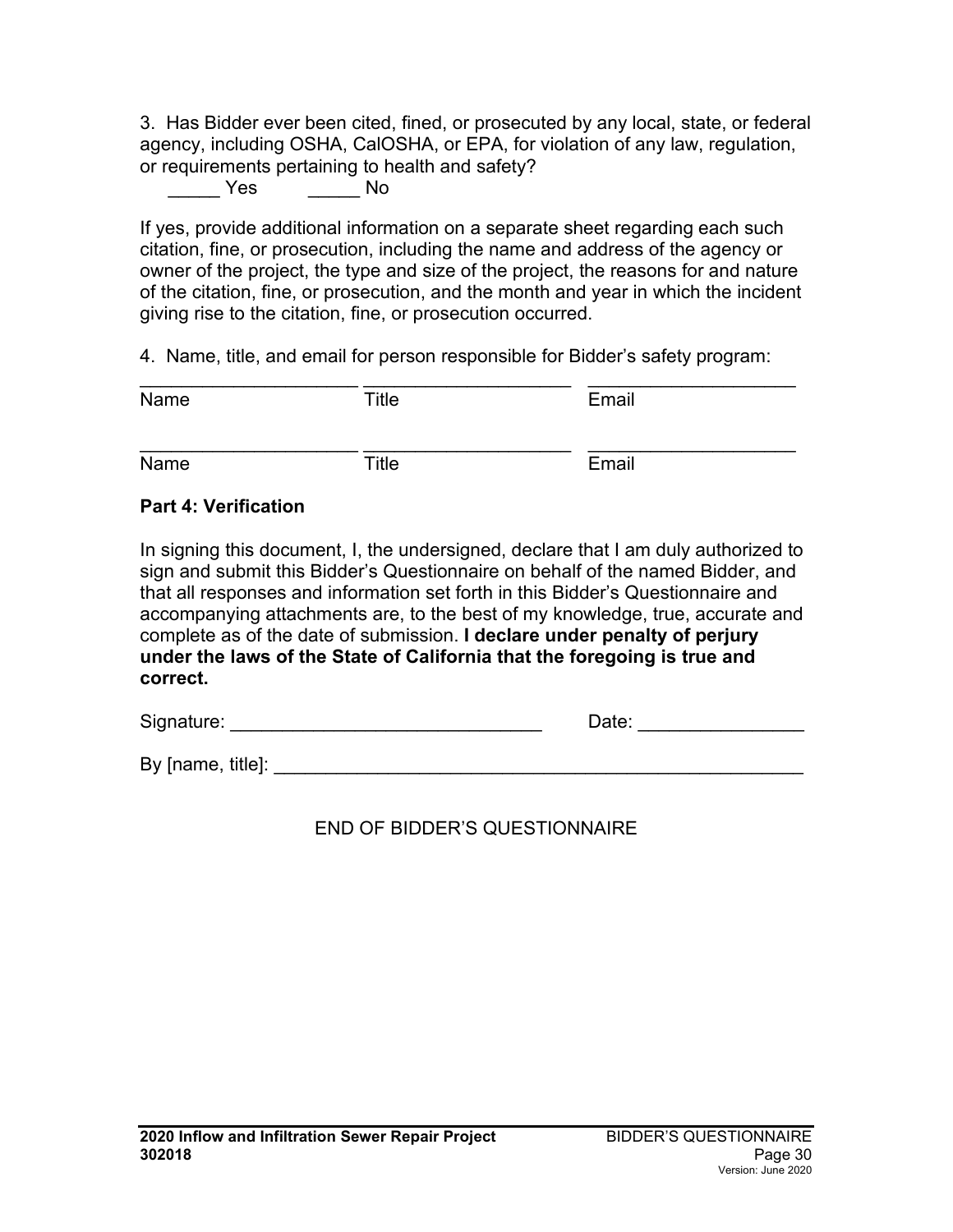## **CONTRACT**

<span id="page-32-0"></span>This public works contract ("Contract") is entered into by and between the City of Morgan Hill ("City") and **Definition of the example of the example of the example of the example of the example of the example of the example of the example of the example of the example of the example of the example of th** for work on the 2020 Inflow and Infiltration Sewer Repair Project ("Project").

The parties agree as follows:

- **1. Award of Contract**. In response to the Notice Inviting Bids, Contractor has submitted a Bid Proposal to perform the Work to construct on the Project. On  $\frac{1}{20}$  . City authorized award of this Contract to Contractor for the amount set forth in Section 4, below.
- **2. Contract Documents**. The Contract Documents incorporated into this Contract include and are comprised of all of the documents listed below. The definitions provided in Article 1 of the General Conditions apply to all of the Contract Documents, including this Contract.
	- **2.1** Notice Inviting Bids;
	- **2.2** Instructions to Bidders;<br>**2.3** Addenda. if anv:
	- **2.3** Addenda, if any;
	- 2.4 Bid Proposal and attachments thereto;<br>2.5 Contract:
	- **2.5** Contract;
	- 2.6 Payment and Performance Bonds;<br>2.7 General Conditions:
	- **2.7** General Conditions;
	- **2.8** Special Conditions;
	- **2.9** Project Plans and Specifications;
	- **2.10** Change Orders, if any;
	- **2.11** Notice of Award;
	- **2.12** Notice to Proceed; and
	- **2.13** The following: City Standard Details
- **3. Contractor's Obligations.** Contractor will perform all of the Work required for the Project, as specified in the Contract Documents. Contractor must provide, furnish, and supply all things necessary and incidental for the timely performance and completion of the Work, including all necessary labor, materials, supplies, tools, equipment, transportation, onsite facilities, and utilities, unless otherwise specified in the Contract Documents. Contractor must use its best efforts to diligently prosecute and complete the Work in a professional and expeditious manner and to meet or exceed the performance standards required by the Contract Documents.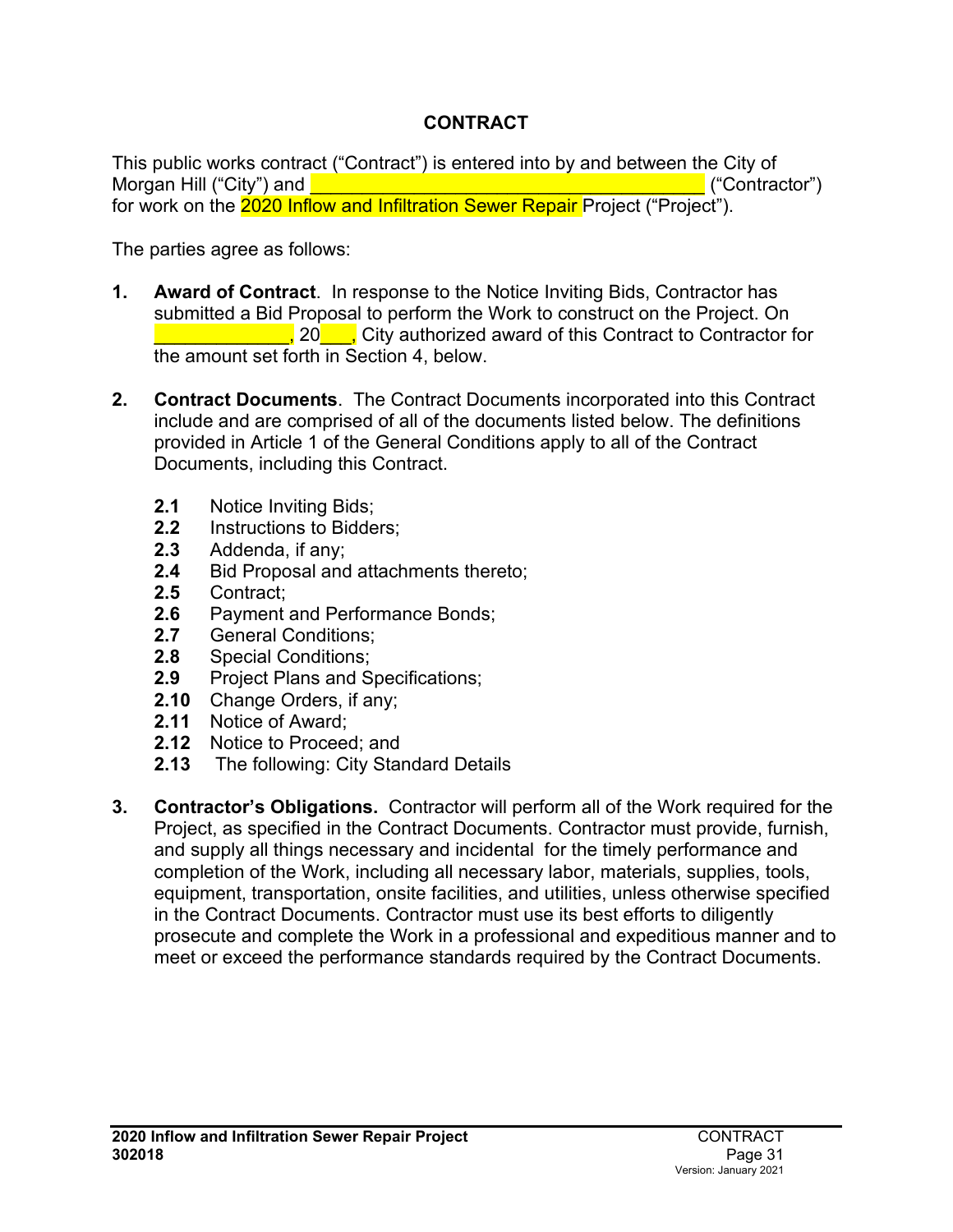**4. Payment.** As full and complete compensation for Contractor's timely performance and completion of the Work in strict accordance with the terms and conditions of the Contract Documents, City will pay Contractor

**Quart Election Collars**  $(\$\bullet\$ indirect costs to perform the Work, including all labor, materials, supplies, equipment, taxes, insurance, bonds and all overhead costs, in accordance with the payment provisions in the General Conditions.

- **5. Time for Completion.** Contractor will fully complete the Work for the Project, meeting all requirements for Final Completion, within 180 calendar days from the commencement date given in the Notice to Proceed ("Contract Time"). By signing below, Contractor expressly waives any claim for delayed early completion.
- **6. Liquidated Damages.** If Contractor fails to complete the Work within the Contract Time, City will assess liquidated damages in the amount of Seven-Hundred-Fifty-Dollars (\$750.00) per day for each day of unexcused delay in achieving Final Completion, and such liquidated damages may be deducted from City's payments due or to become due to Contractor under this Contract Price will be reduced accordingly.

## **7. Labor Code Compliance.**

- **7.1 General.** This Contract is subject to all applicable requirements of Chapter 1 of Part 7 of Division 2 of the Labor Code, including requirements pertaining to wages, working hours and workers' compensation insurance, as further specified in Article 9 of the General Conditions.
- **7.2 Prevailing Wages.** This Project is subject to the prevailing wage requirements applicable to the locality in which the Work is to be performed for each craft, classification or type of worker needed to perform the Work, including employer payments for health and welfare, pension, vacation, apprenticeship and similar purposes. Copies of these prevailing rates are available online at [http://www.dir.ca.gov/DLSR.](http://www.dir.ca.gov/DLSR)
- **7.3 DIR Registration.**City will not enter into the Contract with a bidder without proof that the bidder and its Subcontractors are registered with the California Department of Industrial Relations to perform public work pursuant to Labor Code Section 1725.5, subject to limited legal exceptions.
- **8. Workers' Compensation Certification.** Pursuant to Labor Code Section 1861, by signing this Contract, Contractor certifies as follows: "I am aware of the provisions of Labor Code Section 3700 which require every employer to be insured against liability for workers' compensation or to undertake self-insurance in accordance with the provisions of that code, and I will comply with such provisions before commencing the performance of the Work on this Contract."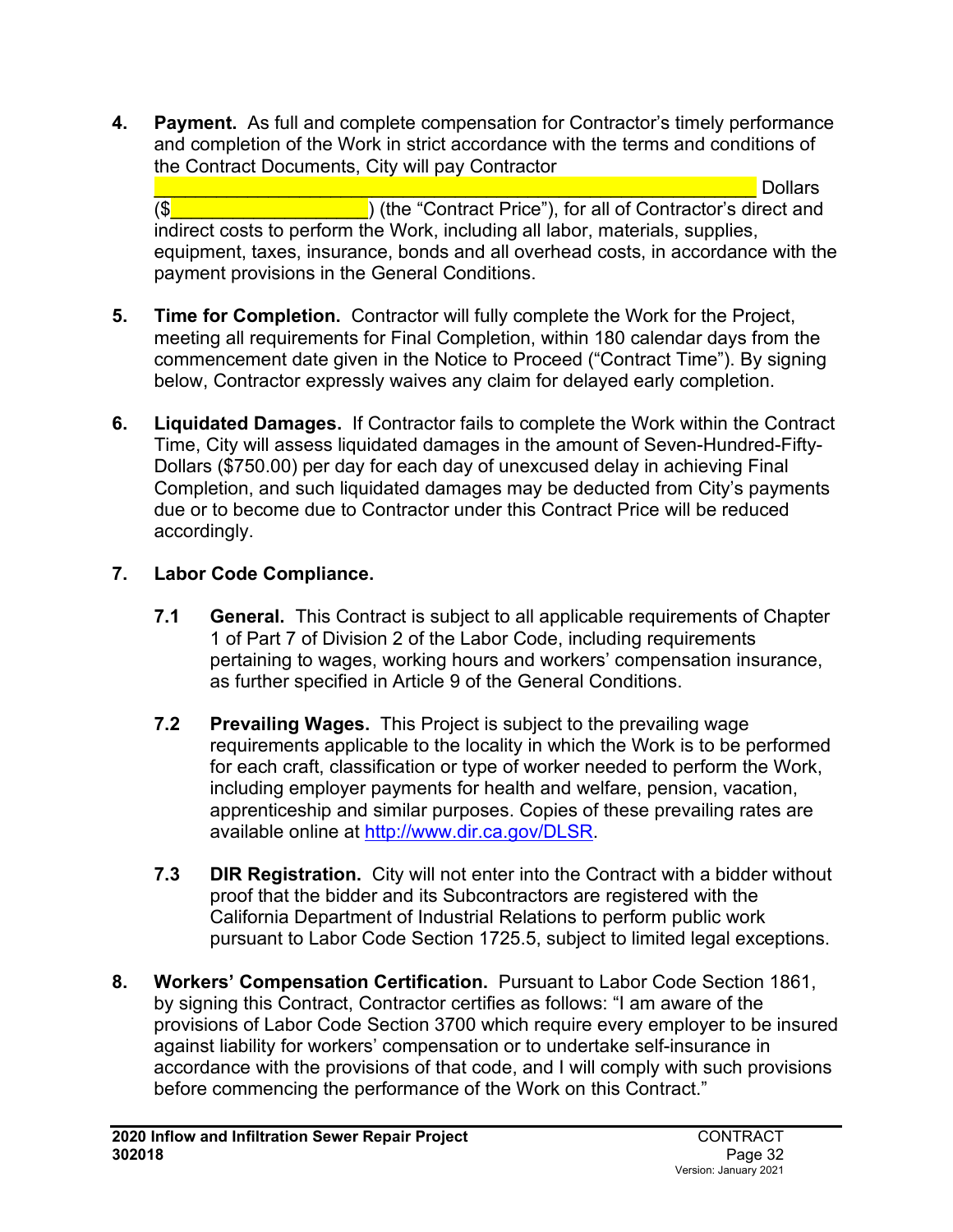- **9. Conflicts of Interest**. Contractor, its employees, Subcontractors and agents, may not have, maintain or acquire a conflict of interest in relation to this Contract in violation of any City ordinance or requirement, or in violation of any California law, including Government Code Section 1090 *et seq*., or the Political Reform Act, as set forth in Government Code Section 81000 *et seq*. and its accompanying regulations. Any violation of this Section constitutes a material breach of the Contract.
- 10. **Independent Contractor.** Contractor is an independent contractor under this Contract and will have control of the Work and the means and methods by which it is performed. Contractor and its Subcontractors are not employees of City and are not entitled to participate in any health, retirement, or any other employee benefits from City.
- 11. **Notice.** Any notice required by the Contract Documents must be made in writing, signed, dated, and sent to the other party by personal delivery, U.S. Mail, a reliable overnight delivery service, or by email as a PDF (or comparable) file. Notice is deemed effective upon delivery unless otherwise specified. Notice for each party must be given as follows:

City:

City of Morgan Hill 17575 Peak Avenue Morgan Hill, CA 95037 Phone: (409) 779-7259 Attn: City Clerk Email: michelle.bigelow@morganhill.ca.gov Copy to<mark>: yat.cho@morganhill.ca.gov\_</mark>

Contractor:

| Name:           |  |
|-----------------|--|
| Address:        |  |
| City/State/Zip: |  |
| Phone:          |  |
| Attn:           |  |
| Email:          |  |
| Copy to:        |  |

## **12. General Provisions.**

**12.1 Assignment and Successors.** Contractor may not assign its rights or obligations under this Contract, in part or in whole, without City's written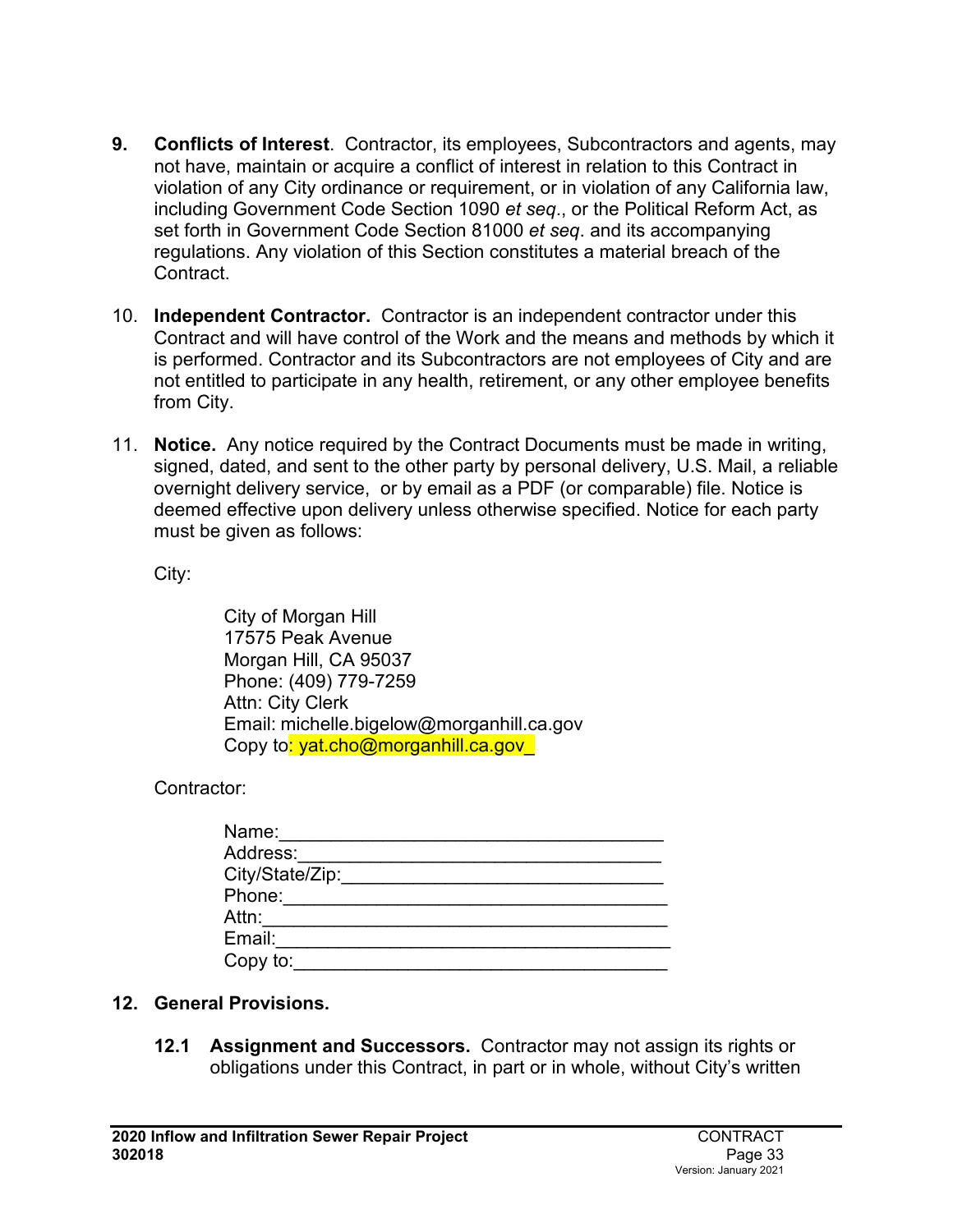consent. This Contract is binding on Contractor's and City's lawful heirs, successors and permitted assigns.

- **12.2 Third Party Beneficiaries.** There are no intended third-party beneficiaries to this Contract.
- **12.3 Governing Law and Venue.** This Contract will be governed by California law and venue will be in the Superior Court of Santa Clara County, and no other place. Contractor waives any right it may have pursuant to Code of Civil Procedure Section 394, to file a motion to transfer any action arising from or relating to this Contract to a venue outside of Santa Clara County, California.
- **12.4 Amendment.** No amendment or modification of this Contract will be binding unless it is in a writing duly authorized and signed by the parties to this Contract.
- **12.5 Integration.** This Contract and the Contract Documents incorporated herein, including authorized amendments or Change Orders thereto, constitute the final, complete, and exclusive terms of the agreement between City and Contractor.
- **12.6 Severability.** If any provision of the Contract Documents, is determined to be illegal, invalid, or unenforceable, in whole or in part, the remaining provisions of the Contract Documents will remain in full force and effect.
- **12.7 Iran Contracting Act.** If the Contract Price exceeds \$1,000,000, Contractor certifies, by signing below, that it is not identified on a list created under the Iran Contracting Act, Public Contract Code Section 2200 *et seq*. (the "Act"), as a person engaging in investment activities in Iran, as defined in the Act, or is otherwise expressly exempt under the Act.
- **12.8 Authorization.** Each individual signing below warrants that he or she is authorized to do so by the party that he or she represents, and that this Contract is legally binding on that party. If Contractor is a corporation, signatures from two officers of the corporation are required pursuant to California Corporation Code Section 313. If Contractor is a partnership, signature by a general partner with authority to bind the partnership is required. If Contractor is a limited liability company (LLC), a signature by a member or manager with authority to bind the LLC is required.

*[Signatures are on the following page.]*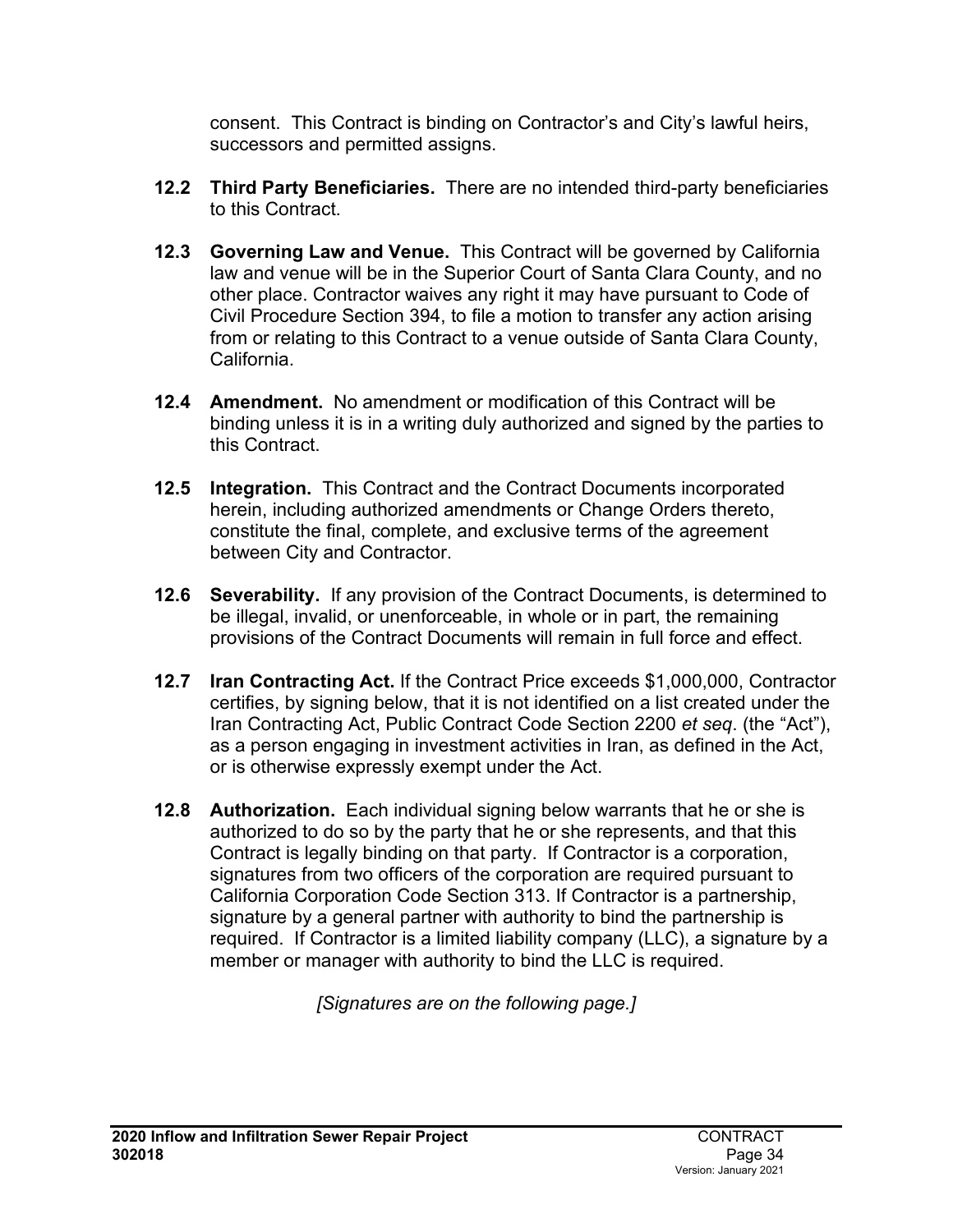AS SET FORTH IN CA. CORP. CODE § 313, TWO SIGNATURES ARE REQUIRED FOR CALIFORNIA CORPORATIONS: (1) CHAIRPERSON OF THE BOARD, PRESIDENT, OR VICE PRESIDENT; <u>AND</u> 2) SECRETARY, ASSISTANT SECRETARY, CHIEF FINANCIAL OFFICER OR ASSISTANT TREASURER.

The parties agree to this Contract as witnessed by the signatures below:

| <b>CITY OF MORGAN HILL:</b>                                                                                                                                                                                                                                                | <b>CONTRACTOR:</b><br>[NAME OF CONTRACTOR]             |
|----------------------------------------------------------------------------------------------------------------------------------------------------------------------------------------------------------------------------------------------------------------------------|--------------------------------------------------------|
| Christina J. Turner<br><b>City Manager</b>                                                                                                                                                                                                                                 | Signature                                              |
|                                                                                                                                                                                                                                                                            | Name/Title [print]                                     |
| <b>Attest:</b>                                                                                                                                                                                                                                                             | Date: ________________________                         |
| Michelle Bigelow<br><b>City Clerk</b>                                                                                                                                                                                                                                      | Corporate entities must provide a<br>second signature: |
| Date: <u>___________________________</u>                                                                                                                                                                                                                                   | Signature                                              |
| <b>Approved as to Form:</b>                                                                                                                                                                                                                                                | Name/Title [print]                                     |
| Donald A. Larkin<br><b>City Attorney</b><br>Date: the contract of the contract of the contract of the contract of the contract of the contract of the contract of the contract of the contract of the contract of the contract of the contract of the contract of the cont | Contractor's License Number(s)                         |
|                                                                                                                                                                                                                                                                            | <b>Expiration Date(s)</b>                              |
|                                                                                                                                                                                                                                                                            | Seal:                                                  |
|                                                                                                                                                                                                                                                                            | Contractor's DIR Registration Number(s)                |
|                                                                                                                                                                                                                                                                            | <b>Expiration Date</b>                                 |
|                                                                                                                                                                                                                                                                            | <b>END OF CONTRACT</b>                                 |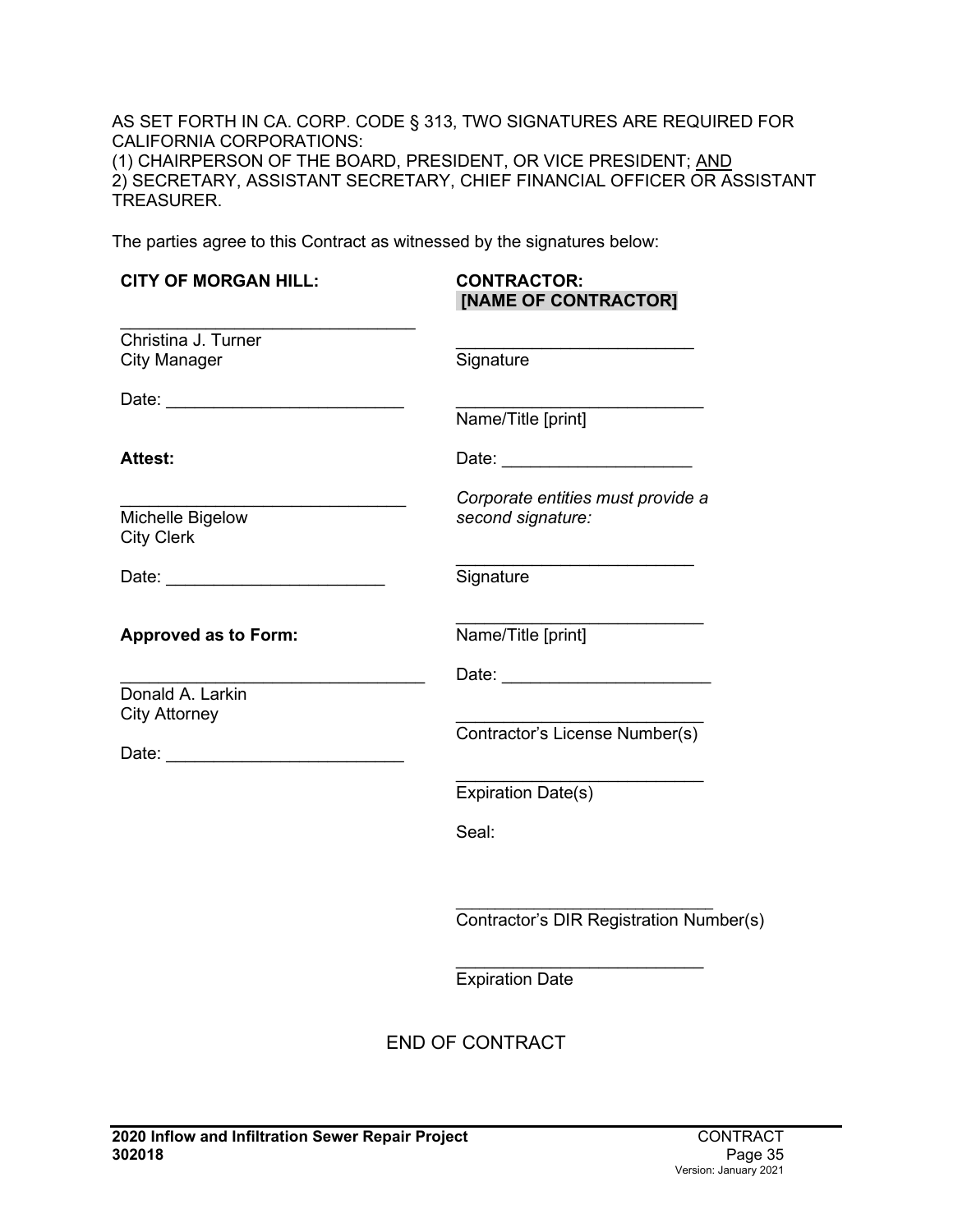#### **PAYMENT BOND**

The City of Morgan Hill ("City") and

\_\_\_\_\_\_\_\_\_\_\_\_\_\_\_\_\_\_\_\_\_\_\_\_\_\_\_\_\_\_\_\_\_\_\_\_\_\_\_\_\_\_ ("Contractor") have entered

into a contract for work on the

\_\_\_\_\_\_\_\_\_\_\_\_\_\_\_\_\_\_\_\_\_\_\_\_\_\_\_\_\_\_\_\_\_\_\_\_\_\_\_\_\_\_\_\_\_\_\_\_\_\_\_\_ Project ("Project"). The Contract is incorporated by reference into this Payment Bond ("Bond").

- **1. General.** Under this Bond, Contractor as principal and \_\_\_\_\_\_\_\_\_\_\_\_\_\_\_\_\_\_\_\_\_\_\_\_\_\_, its surety ("Surety"), are bound to City as obligee in an amount not less than Dollars (\$\_\_\_\_\_\_\_\_\_\_\_\_\_\_\_\_\_) ("Bond Sum"), under California Civil Code Sections 9550, *et seq*., to ensure payment to authorized claimants. This Bond is binding on the respective successors, assigns, owners, heirs, or executors of Surety and Contractor
- **2. Surety's Obligation.** If Contractor or any of its Subcontractors fails to pay a person authorized in California Civil Code Section 9100 to assert a claim against a payment bond, any amounts due under the Unemployment Insurance Code with respect to work or labor performed under the Contract, or any amounts required to be deducted, withheld, and paid over to the Employment Development Department from the wages of employees of Contractor and its Subcontractors, under California Unemployment Insurance Code Section 13020, with respect to the work and labor, then Surety will pay the obligation.
- **3. Beneficiaries.** This Bond inures to the benefit of any of the persons named in California Civil Code Section 9100, so as to give a right of action to those persons or their assigns in any suit brought upon this Bond. Contractor must promptly provide a copy of this Bond upon request by any person with legal rights under this Bond.
- **4. Duration.** If Contractor promptly makes payment of all sums for all labor, materials, and equipment furnished for use in the performance of the Work required by the Contract, in conformance with the time requirements set forth in the Contract and as required by California law, Surety's obligations under this Bond will be null and void. Otherwise, Surety's obligations will remain in full force and effect.
- **5. Waivers.** Surety waives any requirement to be notified of alterations to the Contract or extensions of time for performance of the Work under the Contract. Surety waives the provisions of Civil Code Sections 2819 and 2845. City waives the requirement of a new bond for any supplemental contract under Civil Code Section 9550. Any notice to Surety may be given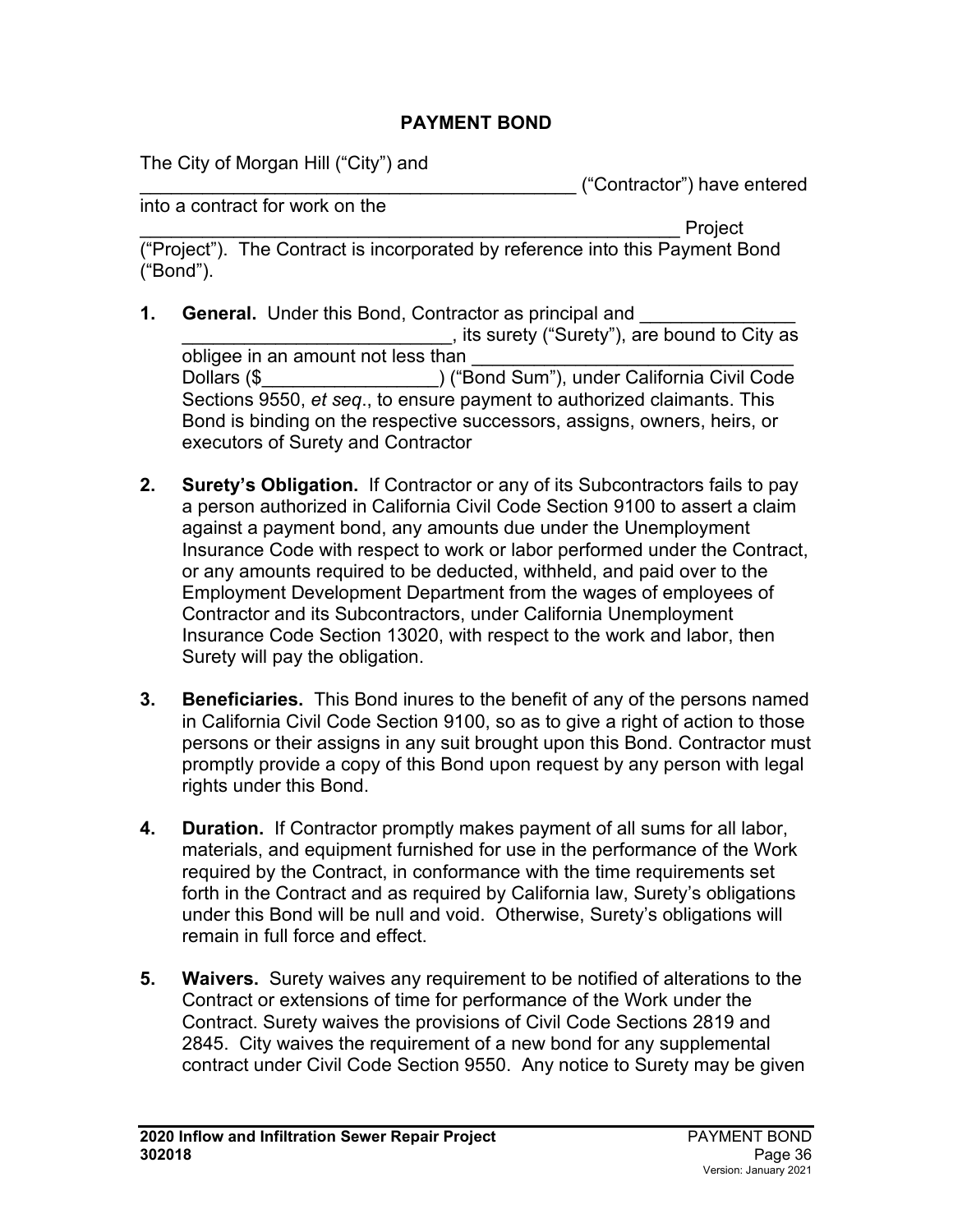in the manner specified in the Contract and delivered or transmitted to Surety as follows:

| Attn:           |  |
|-----------------|--|
| Address:        |  |
| City/State/Zip: |  |
| Phone:          |  |
| Email:          |  |

- **6. Law and Venue.** This Bond will be governed by California law, and venue for any dispute pursuant to this Bond will be in the Superior Court of Santa Clara County, and no other place. Surety will be responsible for City's attorneys' fees and costs in any action to enforce the provisions of this Bond.
- **7. Effective Date; Execution.** This Bond is entered into and is effective on \_\_\_\_\_\_\_\_\_\_\_\_\_\_\_\_\_\_\_\_, 20\_\_.

| <b>SURETY:</b>                                                    | CONTRACTOR: |
|-------------------------------------------------------------------|-------------|
| s/                                                                | s/          |
| Name: _________________________                                   |             |
|                                                                   |             |
| (Attach Acknowledgment with Notary<br>Seal and Power of Attorney) |             |
| <b>APPROVED AS TO FORM:</b>                                       |             |
|                                                                   |             |
| Donald A. Larkin, City Attorney                                   |             |
| Date: <u>_________________________________</u>                    |             |

## END OF PAYMENT BOND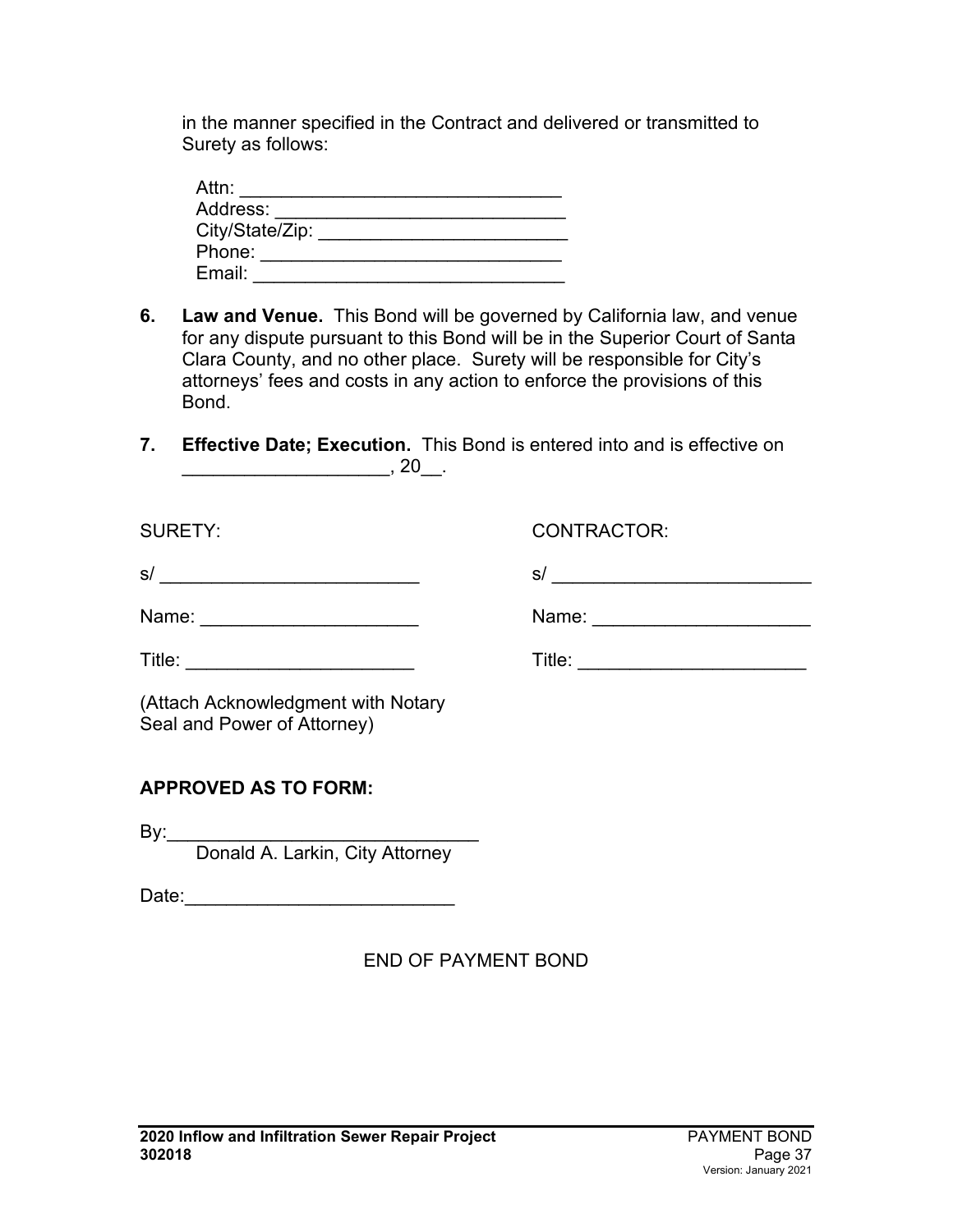#### **PERFORMANCE BOND**

The City of Morgan Hill ("City") and

\_\_\_\_\_\_\_\_\_\_\_\_\_\_\_\_\_\_\_\_\_\_\_\_\_\_\_\_\_\_\_\_\_\_\_\_\_\_\_\_\_\_\_\_\_\_\_\_\_\_\_ ("Contractor") have entered into a contract for work on the

\_\_\_\_\_\_\_\_\_\_\_\_\_\_\_\_\_\_\_\_\_\_\_\_\_\_\_\_\_\_\_\_\_\_\_\_\_\_\_\_\_\_\_\_\_ ("Project"). The Contract is incorporated by reference into this Performance Bond ("Bond").

- **1. General.** Under this Bond, Contractor as Principal and \_\_\_\_\_\_\_\_\_\_\_\_\_\_\_\_\_\_\_\_\_\_\_\_\_\_\_\_\_\_\_\_\_\_\_\_\_\_\_\_, its surety ("Surety"), are bound to City as obligee for an amount not less than Dollars ( $\$ (the "Bond Sum"). By executing this Bond, Contractor and Surety bind themselves and their respective heirs, executors, administrators, successors and assigns, jointly and severally, to the provisions of this Bond.
- **2. Surety's Obligations.** Surety's obligations are co-extensive with Contractor's obligations under the Contract. If Contractor fully performs its obligations under the Contract, including its warranty obligations under the Contract, Surety's obligations under this Bond will become null and void. Otherwise, Surety's obligations under this bond will remain in full force and effect.
- **3. Waiver.** Surety waives any requirement to be notified of and further consents to any alterations to the Contract made under the applicable provisions of the Contract Documents, including changes to the scope of Work or extensions of time for performance of Work under the Contract. Surety waives the provisions of Civil Code Sections 2819 and 2845.
- **4. Application of Contract Balance.** Upon making a demand on this Bond for completion of the Work prior to acceptance of the Project, City will make the Contract Balance available to Surety for completion of the Work under the Contract. For purposes of this provision, the Contract Balance is defined as the total amount payable by City to Contractor as the Contract Price minus amounts already paid to Contractor, and minus any liquidated damages, credits, or backcharges to which City is entitled under the terms of the Contract.
- **5. Contractor Default.** Upon written notification from City that Contractor is in default under Article 13 of the Contract General Conditions, time being of the essence, Surety must act within the time specified in Article 13 to remedy the default through one of the following courses of action:

**5.1** Arrange for completion of the Work under the Contract by Contractor, with City's consent, but only if Contractor is in default solely due to its financial inability to complete the Work;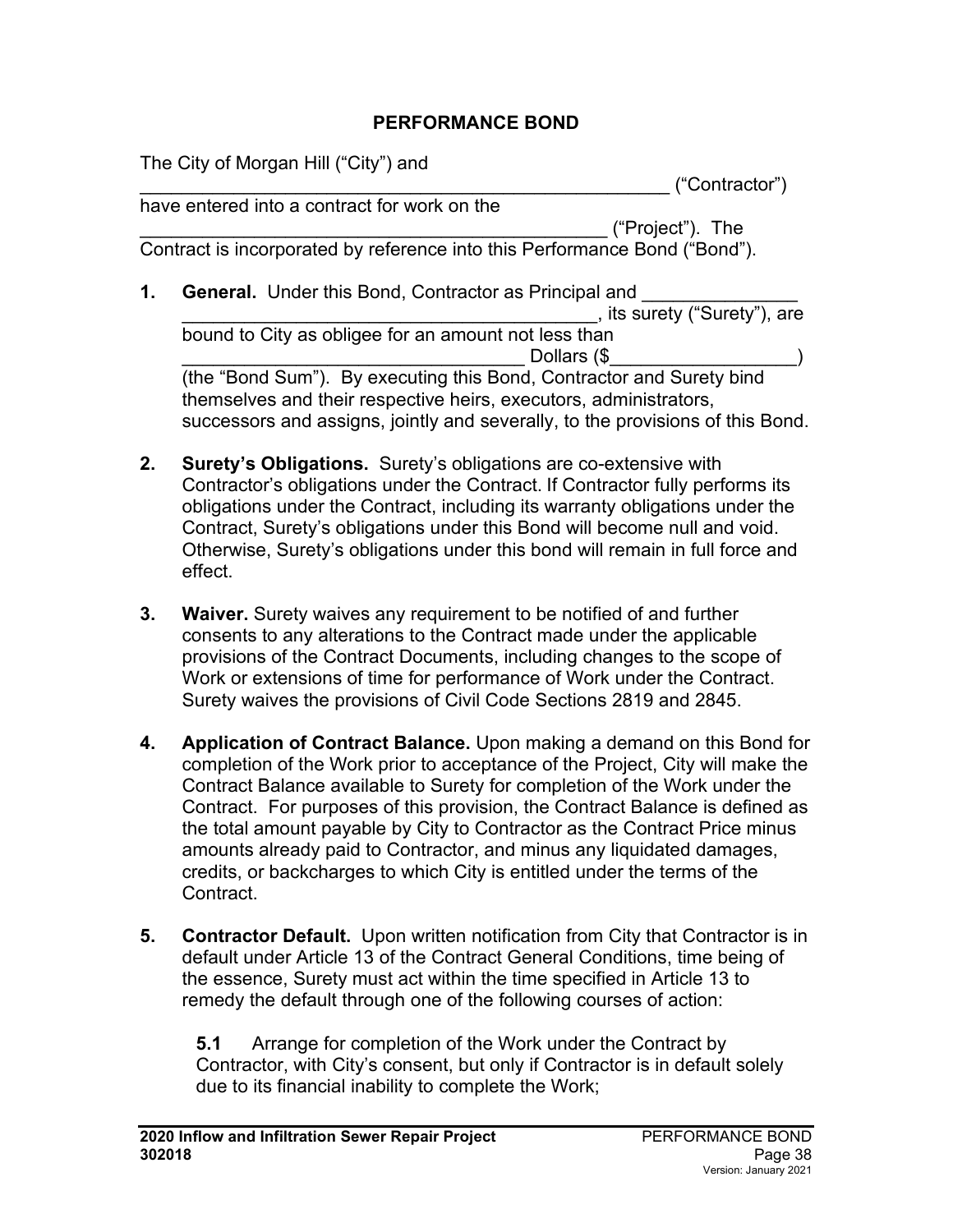**5.2** Arrange for completion of the Work under the Contract by a qualified contractor acceptable to City, and secured by performance and payment bonds issued by an admitted surety as required by the Contract Documents, at Surety's expense, or

**5.3** Waive its right to complete the Work under the Contract and reimburse City the amount of City's costs to have the remaining Work completed.

- **6. Surety Default.** If Surety defaults on its obligations under the Bond, City will be entitled to recover all costs it incurs due to Surety's default, including legal, design professional, or delay costs.
- **7. Notice.** Any notice to Surety may be given in the manner specified in the Contract and delivered or transmitted to Surety as follows:

| Attn:           |  |
|-----------------|--|
| Address:        |  |
| City/State/Zip: |  |
| Phone:          |  |
| Fax:            |  |
| Email:          |  |

- **8. Law and Venue.** This Bond will be governed by California law, and venue for any dispute pursuant to this Bond will be in the Superior Court of Santa Clara County, and no other place. Surety will be responsible for City's attorneys' fees and costs in any action to enforce the provisions of this Bond.
- **9. Effective Date; Execution.** This Bond is entered into and effective on  $, 20$  .

*[Signatures are on the following page.]*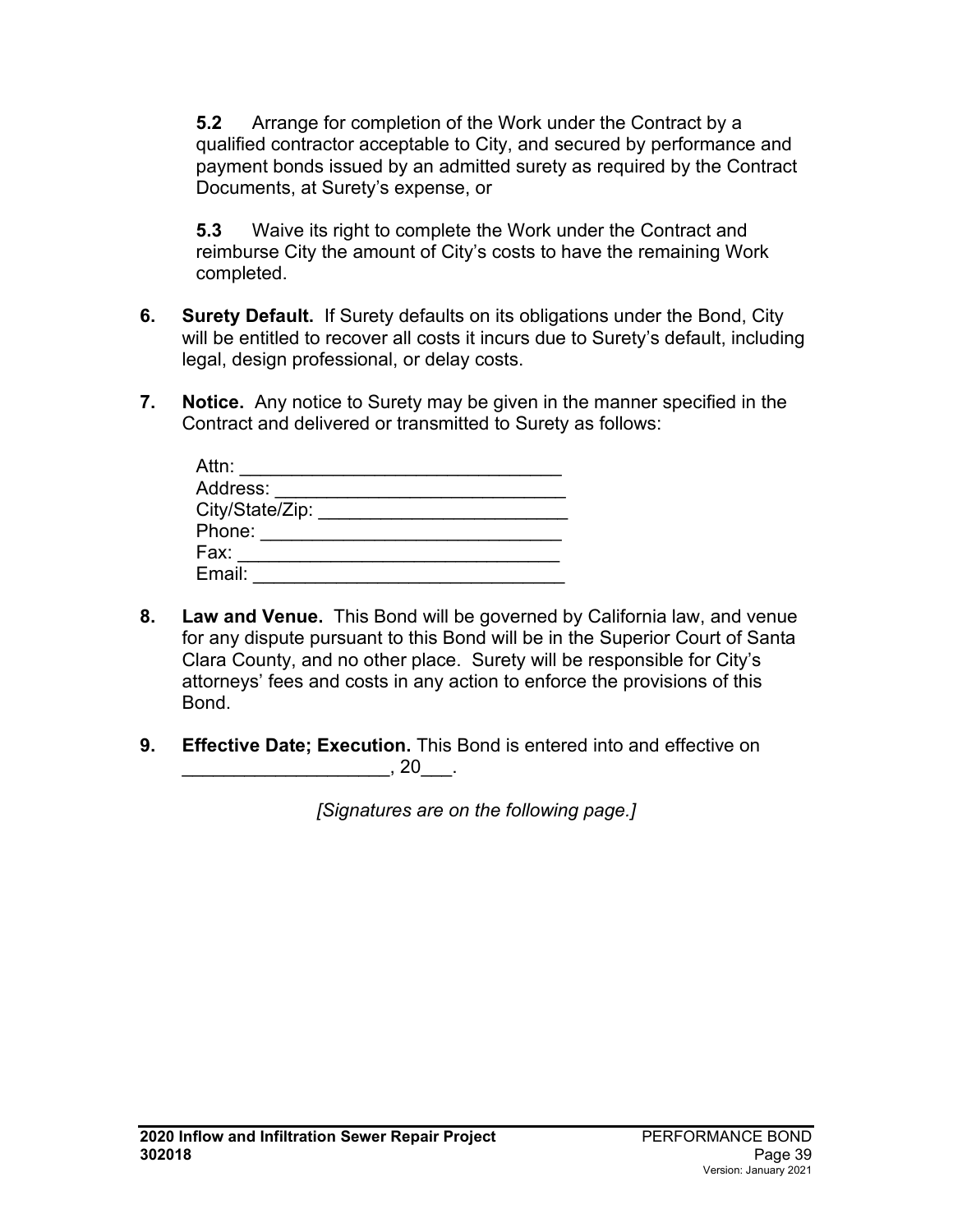Name: \_\_\_\_\_\_\_\_\_\_\_\_\_\_\_\_\_\_\_\_\_ Name: \_\_\_\_\_\_\_\_\_\_\_\_\_\_\_\_\_\_\_\_\_

SURETY: CONTRACTOR:

s/ \_\_\_\_\_\_\_\_\_\_\_\_\_\_\_\_\_\_\_\_\_\_\_\_\_ s/ \_\_\_\_\_\_\_\_\_\_\_\_\_\_\_\_\_\_\_\_\_\_\_\_\_

Title: \_\_\_\_\_\_\_\_\_\_\_\_\_\_\_\_\_\_\_\_\_\_ Title: \_\_\_\_\_\_\_\_\_\_\_\_\_\_\_\_\_\_\_\_\_\_

(Attach Acknowledgment with Notary Seal and Power of Attorney)

# **APPROVED AS TO FORM:**

By:\_\_\_\_\_\_\_\_\_\_\_\_\_\_\_\_\_\_\_\_\_\_\_\_\_\_\_\_\_\_ Donald A. Larkin, City Attorney

Date:\_\_\_\_\_\_\_\_\_\_\_\_\_\_\_\_\_\_\_\_\_\_\_\_\_\_

## END OF PERFORMANCE BOND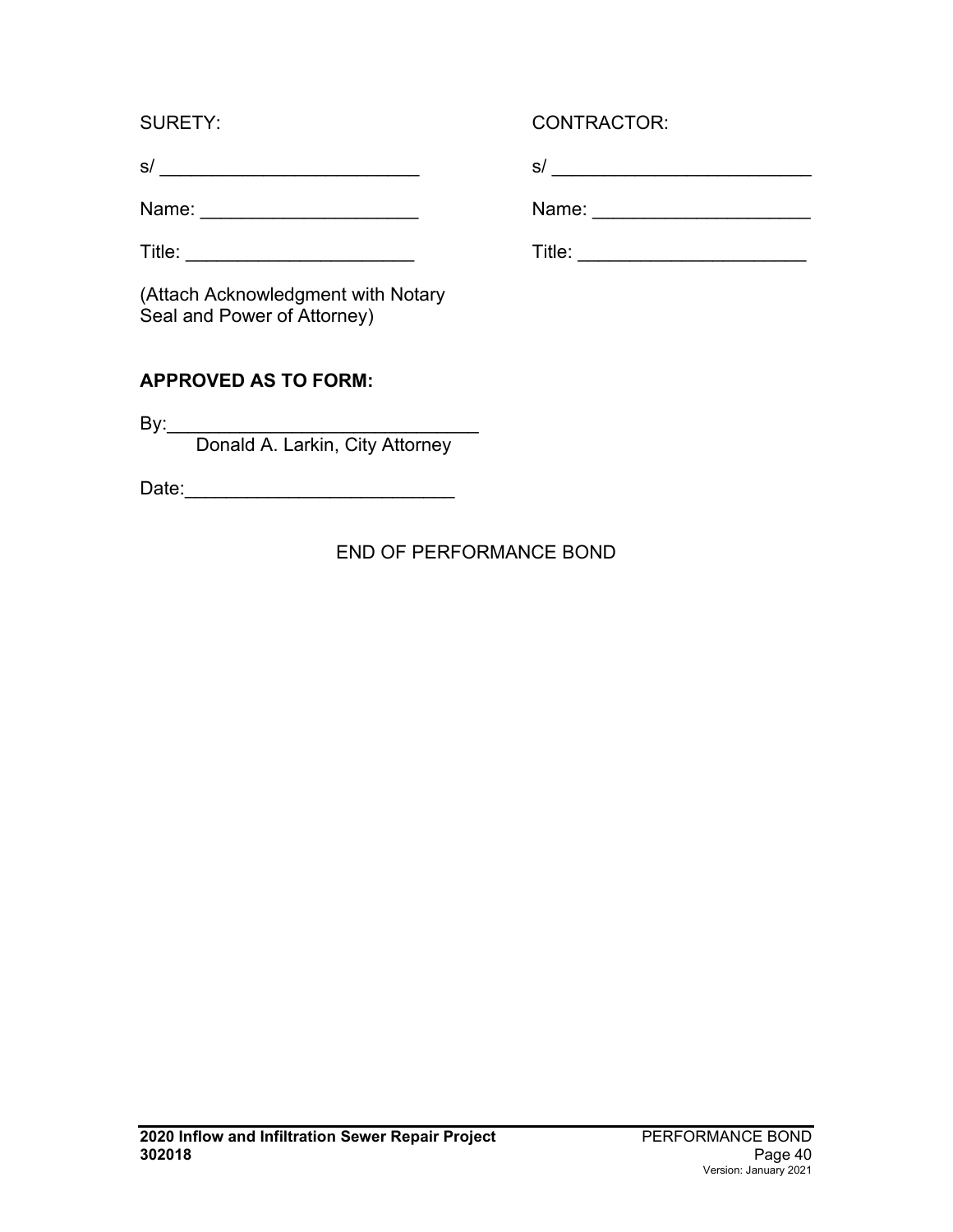### **GENERAL CONDITIONS**

### **Article 1 - Definitions**

**1.1 Definitions.** The following definitions apply to all of the Contract Documents unless otherwise indicated, e.g., additional definitions that apply solely to the Specifications or other technical documents. Defined terms and titles of documents are capitalized in the Contract Documents, with the exception of the following (in any tense or form): "day," "furnish," "including," "install," "work day" or "working day."

**Allowance** means a specific amount that must be included in the Bid Proposal for Work that may or may not be included in the Project, depending on conditions that will not become known until after bids are opened. If the Contract Price includes an Allowance and the cost of performing the Work covered by that Allowance is greater or less than the Allowance, the Contract Price will be increased or decreased accordingly.

**Article**, as used in these General Conditions, means a numbered Article of the General Conditions, unless otherwise indicated by the context.

**Change Order** means a written document duly approved and executed by City, which changes the scope of Work, the Contract Price, or the Contract Time.

**City** means the City of Morgan Hill, acting through its City Council, officers, employees, and authorized representatives.

**City Engineer** means the City Engineer for City and his or her authorized delegee(s) designated to oversee and manage the Project on City's behalf.

**Claim** means a separate demand by Contractor for a change in the Contract Time or Contract Price, that has previously been submitted to City in accordance with the requirements of the Contract Documents, and which has been rejected by City, in whole or in part; or a written demand by Contractor objecting to the amount of Final Payment.

**Contract** means the signed agreement between City and Contractor for performing the Work required for the Project, and all documents expressly incorporated therein.

**Contract Documents** means, collectively, all of the documents listed as such in Section 2 of the Contract, including the Notice Inviting Bids; the Instructions to Bidders; addenda, if any; the Bid Proposal, and attachments thereto; the Contract; the Notice of Award and Notice to Proceed; the payment and performance bonds; the General Conditions; the Special Conditions; the Project Plans and Specifications; any Change Orders; and any other documents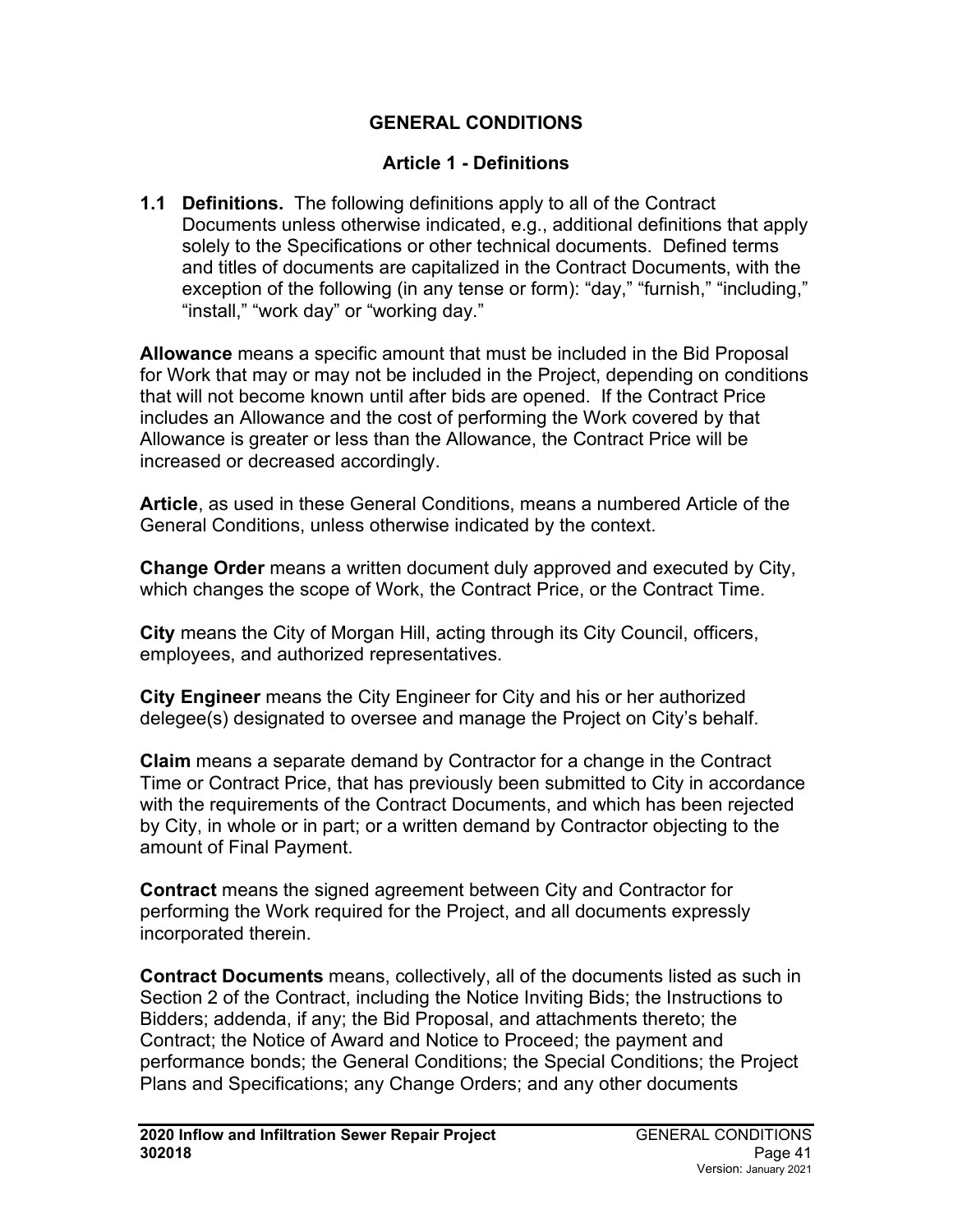expressly made part of the Contract Documents. The Contract Documents do not include documents provided "For Reference Only," or documents that are intended solely to provide information regarding existing conditions.

**Contract Price** means the total compensation to be paid to Contractor for performance of the Work, as set forth in the Contract and as may be amended by Change Order or adjusted for an Allowance. The Contract Price is not subject to adjustment due to inflation or due to the increased cost of labor, material, supplies, or equipment following submission of the Bid Proposal. The Contract Price is deemed to include all applicable federal, state, and local taxes.

**Contract Time** means the number of calendar days specified for complete performance of the Work, as set forth in the Contract and as may be amended by Change Order.

**Contractor** means the individual, partnership, corporation, or joint-venture that has signed the Contract with City to perform the Work.

**Day** means a calendar day unless otherwise specified.

**Design Professional** means the licensed individual(s) or firm(s) retained by City to provide architectural or engineering services for the Project. If no Design Professional has been retained for this Project, any reference to Design Professional is deemed to refer to the Engineer.

**DIR** means the California Department of Industrial Relations.

**Drawings** has the same meaning as Plans.

**Engineer** means the City Engineer for the City of Morgan Hill and his or her authorized delegee(s).

**Excusable Delay** is defined in Section 5.3(B), Excusable Delay.

**Extra Work** means new or unforeseen work added to the Project, as determined by the Engineer in his or her sole discretion, including Work that was not part of or incidental to the scope of the Work when the Contractor's bid was submitted; Work that is substantially different from the Work as described in the Contract Documents at bid time; or Work that results from a substantially differing and unforeseeable condition.

**Final Completion** means Contractor has fully completed all of the Work required by the Contract Documents to the City's satisfaction, including all punch list items, and any required commissioning or training, and has provided the City with all required submittals, including the instructions and manuals, product warranties, and as-built drawings.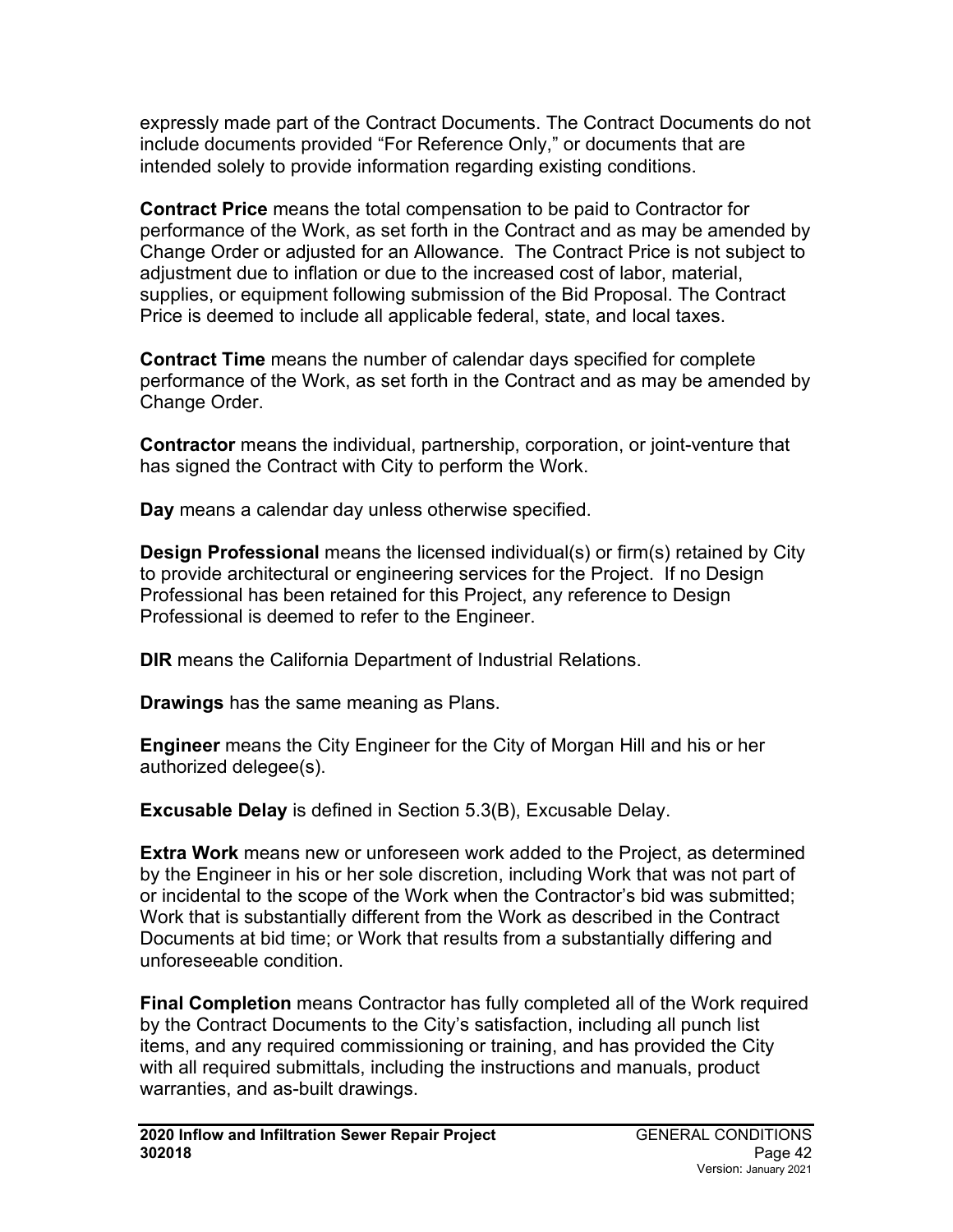**Final Payment** means payment to Contractor of the unpaid Contract Price, including release of undisputed retention, less amounts withheld or deducted pursuant to the Contract Documents.

**Furnish** means to purchase and deliver for the Project.

**Government Code Claim** means a claim submitted pursuant to California Government Code § 900 et seq.

**Hazardous Materials** means any substance or material identified now or in the future as hazardous under any Laws, or any other substance or material that may be considered hazardous or otherwise subject to Laws governing handling, disposal, or cleanup.

**Including**, whether or not capitalized, means "including, but not limited to," unless the context requires otherwise.

**Inspector** means the individual(s) or firm(s) retained or employed by City to inspect the workmanship, materials, and manner of construction of the Project and its components to ensure compliance with the Contract Documents and all Laws.

**Install** means to fix in place for materials, and to fix in place and connect for equipment.

**Law(s)** means all applicable local, state, and federal laws, regulations, rules, codes, ordinances, permits, orders, and the like enacted or imposed by or under the auspices of any governmental entity with jurisdiction over any of the Work or any performance of the Work, including health and safety requirements.

**Non-Excusable Delay** is defined in Section 5.3(D), Non-Excusable Delay. **Plans** means the City-provided plans, drawings, details, or graphical depictions of the Project requirements, but does not include Shop Drawings.

**Project** means the public works project referenced in the Contract.

**Project Manager** means the individual designated by City to oversee and manage the Project on City's behalf and may include his or her authorized delegee(s) when the Project Manager is unavailable. If no Project Manager has been designated for this Project, any reference to Project Manager is deemed to refer to the Engineer.

**Recoverable Costs** is defined in Section 5.3(F), Recoverable Costs.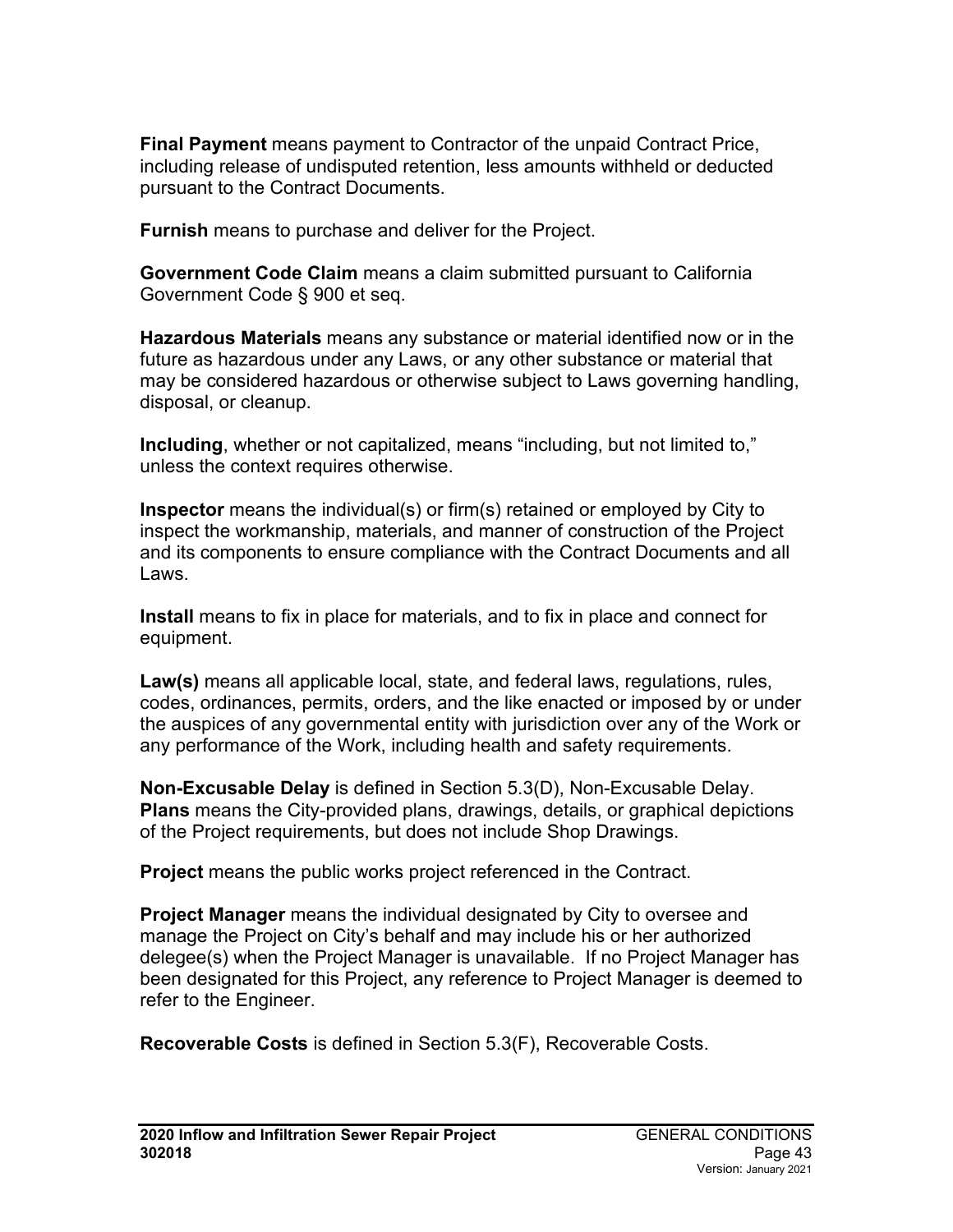**Request for Information or RFI** means a Contractor's written request for information about the Contract Documents, the Work or the Project, submitted to City in the manner and format specified by City.

**Section**, when capitalized in these General Conditions, means a numbered section or subsection of the General Conditions, unless the context clearly indicates otherwise.

**Shop Drawings** means drawings, plan details or other graphical depictions prepared by or on behalf of Contractor, and subject to City acceptance, which are intended to provide details for fabrication, installation, and the like, of items required by or shown in the Plans or Specifications.

**Specialty Work** means Work that must be performed by a specialized Subcontractor with the specified license or other special certification, and that the Contractor is not qualified to self-perform.

**Specifications** means the technical, text specifications describing the Project requirements, which are prepared for and incorporated into the Contract by or on behalf of City, and does not include the Contract, General Conditions or Special Conditions.

**Subcontractor** means an individual, partnership, corporation, or joint-venture retained by Contractor directly or indirectly through a subcontract to perform a specific portion of the Work. The term Subcontractor applies to subcontractors, suppliers, fabricators, and equipment lessors of all tiers, unless otherwise indicated by the context. A third party such as a utility performing related work on the Project is not a Subcontractor, even if Contractor must coordinate its Work with the third party.

**Technical Specifications** has the same meaning as Specifications.

**Work** means all of the construction and services necessary for or incidental to completing the Project in conformance with the requirements of the Contract Documents.

**Work Day or Working Day**, whether or not capitalized, means a weekday when the City is open for business, and does not include holidays observed by City.

**Worksite** means the place or places where the Work is performed, which includes, but may extend beyond the Project site, including separate locations for staging, storage, or fabrication.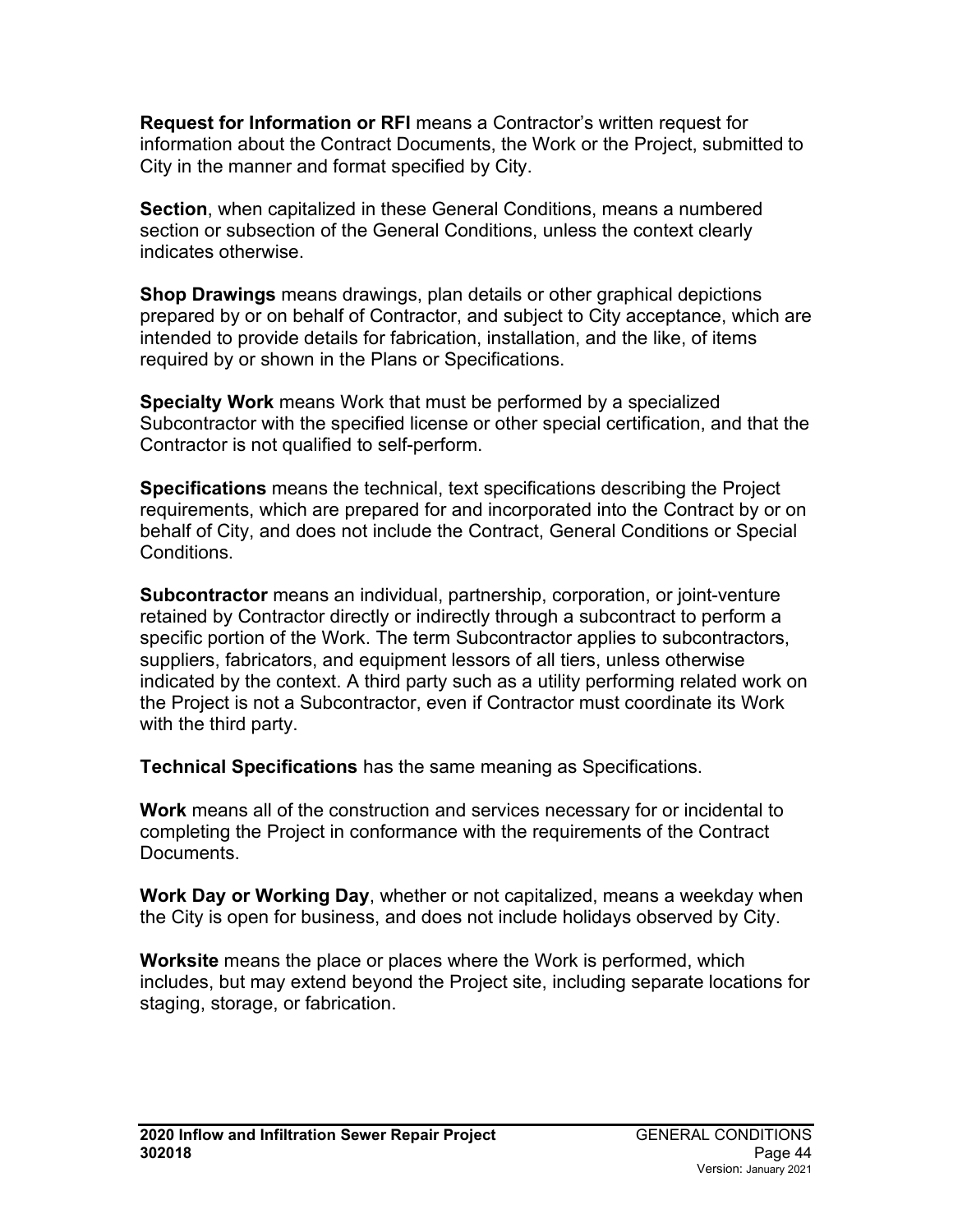#### **Article 2 - Roles and Responsibilities**

## **2.1 City.**

(A) *City Council.* The City Council has final authority in all matters affecting the Project, except to the extent it has delegated authority to the Engineer.

(B) *Engineer.* The Engineer, acting within the authority conferred by the City Council, is responsible for administration of the Project on behalf of City, including authority to provide directions to the Design Professional and to Contractor to ensure proper and timely completion of the Project. The Engineer's decisions are final and conclusive within the scope of his or her authority, including interpretation of the Contract Documents.

(C) *Project Manager.* The Project Manager assigned to the Project will be the primary point of contact for the Contractor and will serve as City's representative, for daily administration of the Project on behalf of City. Unless otherwise specified, all of Contractor's communications to City (in any form) will go to or through the Project Manager. City reserves the right to reassign the Project Manager role at any time or to delegate duties to additional City representatives, without prior notice to or consent of **Contractor** 

(D) *Design Professional.* The Design Professional is responsible for the overall design of the Project, and, to the extent authorized by City, may act on City's behalf to ensure performance of the Work in compliance with the Plans and Specifications, including any design changes authorized by Change Order. The Design Professional's duties may include review of Contractor's submittals, visits to any Worksite, inspecting the Work, evaluating test and inspection results, and participation in Project-related meetings, including any pre-construction conference, weekly meetings, and coordination meetings. The Design Professional's interpretation of the Plans or Specifications is final and conclusive.

#### **2.2 Contractor.**

(A) *General.* Contractor must provide all labor, materials, supplies, equipment, services, and incidentals necessary to perform and timely complete the Work in strict accordance with the Contract Documents, and in an economical and efficient manner in the best interests of City, and with minimal inconvenience to the public.

(B) *Responsibility for the Work and Risk of Loss.* Contractor is responsible for supervising and directing all aspects of the Work to facilitate the efficient and timely completion of the Work. Contractor is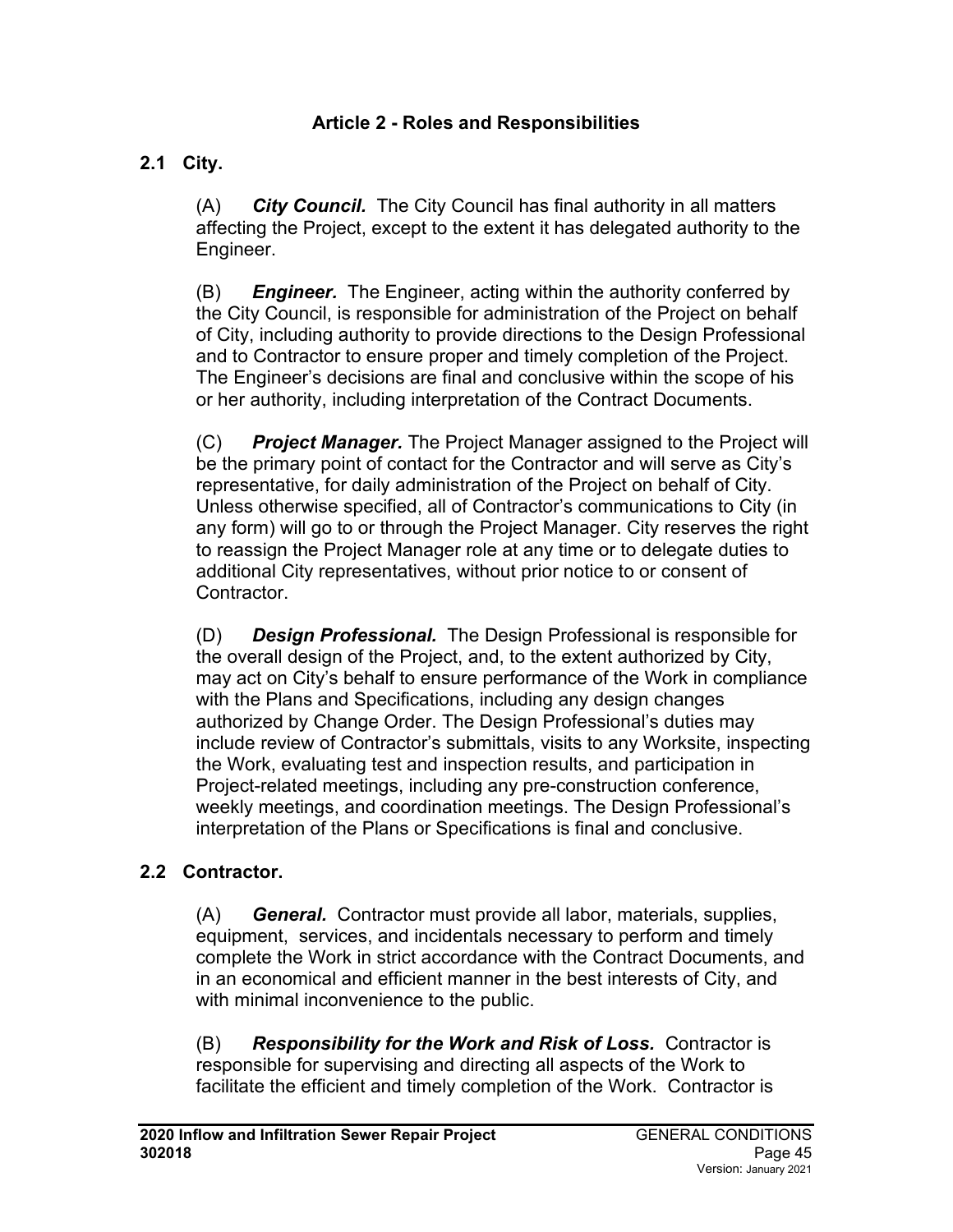solely responsible for, and required to exercise full control over the Work, including the construction means, methods, techniques, sequences, procedures, safety precautions and programs, and coordination of all portions of the Work with that of all other contractors and Subcontractors, except to the extent that the Contract Documents provide other specific instructions. Contractor's responsibilities extend to any plan, method or sequence suggested, but not required by City or specified in the Contract Documents. From the date of commencement of the Work until either the date on which City formally accepts the Project or the effective date of termination of the Contract, whichever is later, Contractor bears all risks of injury or damage to the Work and the materials and equipment delivered to any Worksite, by any cause including fire, earthquake, wind, weather, vandalism or theft.

(C) *Project Administration.* Contractor must provide sufficient and competent administration, staff, and skilled workforce necessary to perform and timely complete the Work in accordance with the Contract Documents. Before starting the Work, Contractor must designate in writing and provide complete contact information, including telephone numbers and email address, for the officer or employee in Contractor's organization who is to serve as Contractor's primary representative for the Project, and who has authority to act on Contractor's behalf. A Subcontractor may not serve as Contractor's primary representative.

(D) *On-Site Superintendent.* Contractor must, at all times during performance of the Work, provide a qualified and competent full-time superintendent, acceptable to City, and assistants, as necessary, who must be physically present at the Project site while any aspect of the Work is being performed. The superintendent must have full authority to act and communicate on behalf of Contractor, and Contractor will be bound by the superintendent's communications to City. City's approval of the superintendent is required before the Work commences. If City is not satisfied with the superintendent's performance, City may request a qualified replacement of the superintendent. Failure to comply may result in temporary suspension of the Work, at Contractor's sole expense and with no extension of Contract Time, until an approved superintendent is physically present to supervise the Work. Contractor must provide written notice to City, as soon as practicable, before replacing the superintendent.

(E) *Standards.* Contractor must, at all times, ensure that the Work is performed in an efficient, skillful manner following best practices and in full compliance with the Contract Documents and Laws and applicable manufacturer's recommendations. Contractor has a material and ongoing obligation to provide true and complete information, to the best of its knowledge, with respect to all records, documents, or communications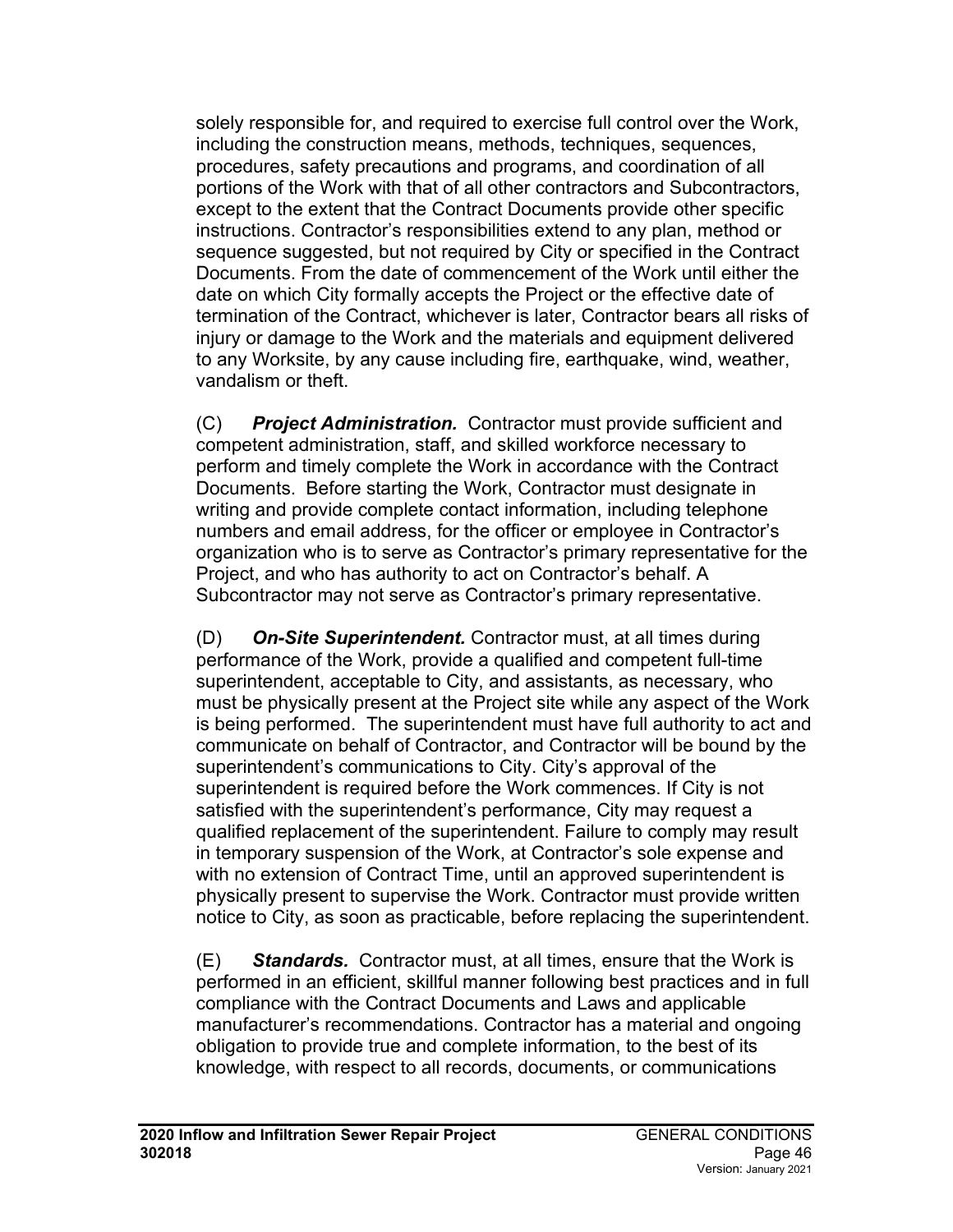pertaining to the Project, including oral or written reports, statements, certifications, Change Order requests, or Claims.

(F) *Meetings.* Contractor, its project manager, superintendent, and any primary Subcontractors requested by City, must attend a preconstruction conference, if requested by City, as well as weekly Project progress meetings scheduled with City. If applicable, Contractor may also be required to participate in coordination meetings with other parties relating to other work being performed on or near the Project site or in relation to the Project, including work or activities performed by City, other contractors, or other utility owners.

(G) *Construction Records.* Contractor will maintain up-to-date, thorough, legible, and dated daily job reports, which document all significant activity on the Project for each day that Work is performed on the Project. The daily report for each day must include the number of workers at the Project site; primary Work activities; major deliveries; problems encountered, including injuries, if any; weather and site conditions; and delays, if any. Contractor will take date and time-stamped photographs to document general progress of the Project, including site conditions prior to construction activities, before and after photographs at offset trench laterals, existing improvements and utilities, damage and restoration. Contractor will maintain copies of all subcontracts, Projectrelated correspondence with subcontractors, and records of meetings with Subcontractors. Upon request by the City, Contractor will permit review of and/or provide copies of any of these construction records.

(H) *Responsible Party.* Contractor is solely responsible to City for the acts or omissions of any Subcontractors, or any other party or parties performing portions of the Work or providing equipment, materials or services for or on behalf of Contractor or the Subcontractors. Upon City's written request, Contractor must promptly and permanently remove from the Project, at no cost to City, any employee, Subcontractor, or employee of a Subcontractor who the Engineer has determined to be incompetent, intemperate or disorderly, or who has failed or refused to perform the Work as required under the Contract Documents.

(I) *Correction of Defects.* Contractor must promptly correct, at Contractor's sole expense, any Work that is determined by City to be deficient or defective in any way, including workmanship, materials, parts or equipment. Workmanship, materials, parts or equipment that do not conform to the requirements under the Plans, Specifications and every other Contract Document, as determined by City, will be considered defective and subject to rejection. Contractor must also promptly correct, at Contractor's sole expense, any Work performed beyond the lines and grades shown on the Plans or established by City, and any Extra Work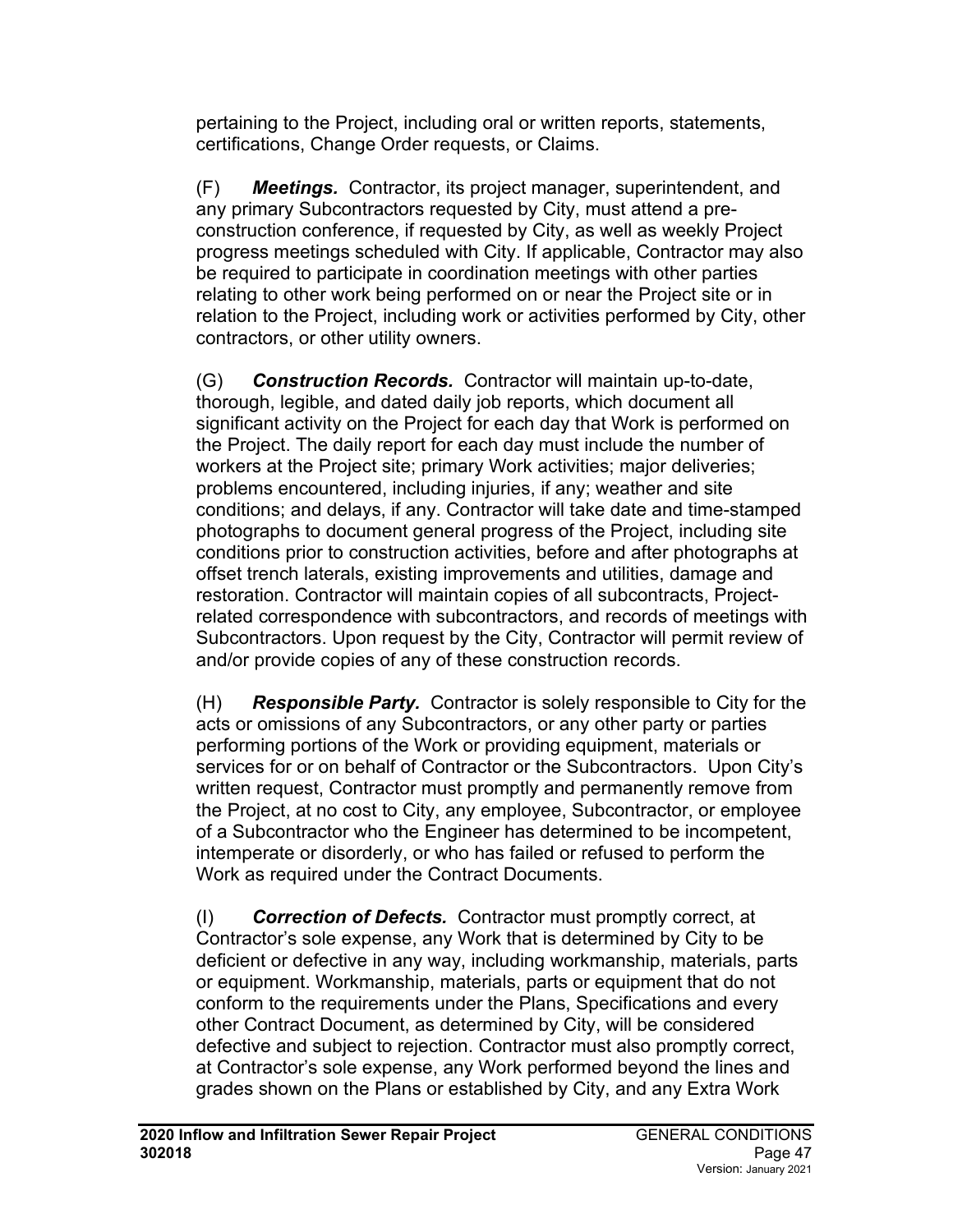performed without City's prior written approval. If Contractor fails to correct or to take reasonable steps toward correcting defective Work within five days following notice from City, or within the time specified in City's notice to correct, City may elect to have the defective Work corrected by its own forces or by a third party, in which case the cost of correction will be deducted from the Contract Price. If City elects to correct defective Work due to Contractor's failure or refusal to do so, City or its agents will have the right to take possession of and use any equipment, supplies, or materials available at the Project site or any Worksite on City property, in order to effectuate the correction, at no extra cost to City. Contractor's warranty obligations under Section 11.2, Warranty, will not be waived nor limited by City's actions to correct defective Work under these circumstances. Alternatively, City may elect to retain defective Work, and deduct the difference in value, as determined by the Engineer, from payments otherwise due to Contractor. This paragraph applies to any defective Work performed by Contractor during the one-year warranty period under Section 11.2.

(J) *Contractor's Records.* Contractor must maintain all of its records relating to the Project in any form, including paper documents, photos, videos, electronic records, approved samples, and the construction records required pursuant to paragraph (G), above. Project records subject to this provision include, but are not limited to, complete Project cost records and records relating to preparation of Contractor's bid, including estimates, take-offs, and price quotes or bids.

- (1) Contractor's cost records must include all supporting documentation, including original receipts, invoices, and payroll records, evidencing its direct costs to perform the Work, including, but not limited to, costs for labor, materials and equipment. Each cost record should include, at a minimum, a description of the expenditure with references to the applicable requirements of the Contract Documents, the amount actually paid, the date of payment, and whether the expenditure is part of the original Contract Price, related to an executed Change Order, or otherwise categorized by Contractor as Extra Work. Contractor's failure to comply with this provision as to any claimed cost operates as a waiver of any rights to recover the claimed cost.
- (2) Contractor must continue to maintain its Project-related records in an organized manner for a period of five years after City's acceptance of the Project or following Contract termination, whichever occurs first. Subject to prior notice to Contractor, City is entitled to inspect or audit any of Contractor's Project records relating to the Project or to investigate Contractor's plant or equipment during Contractor's normal business hours. The record-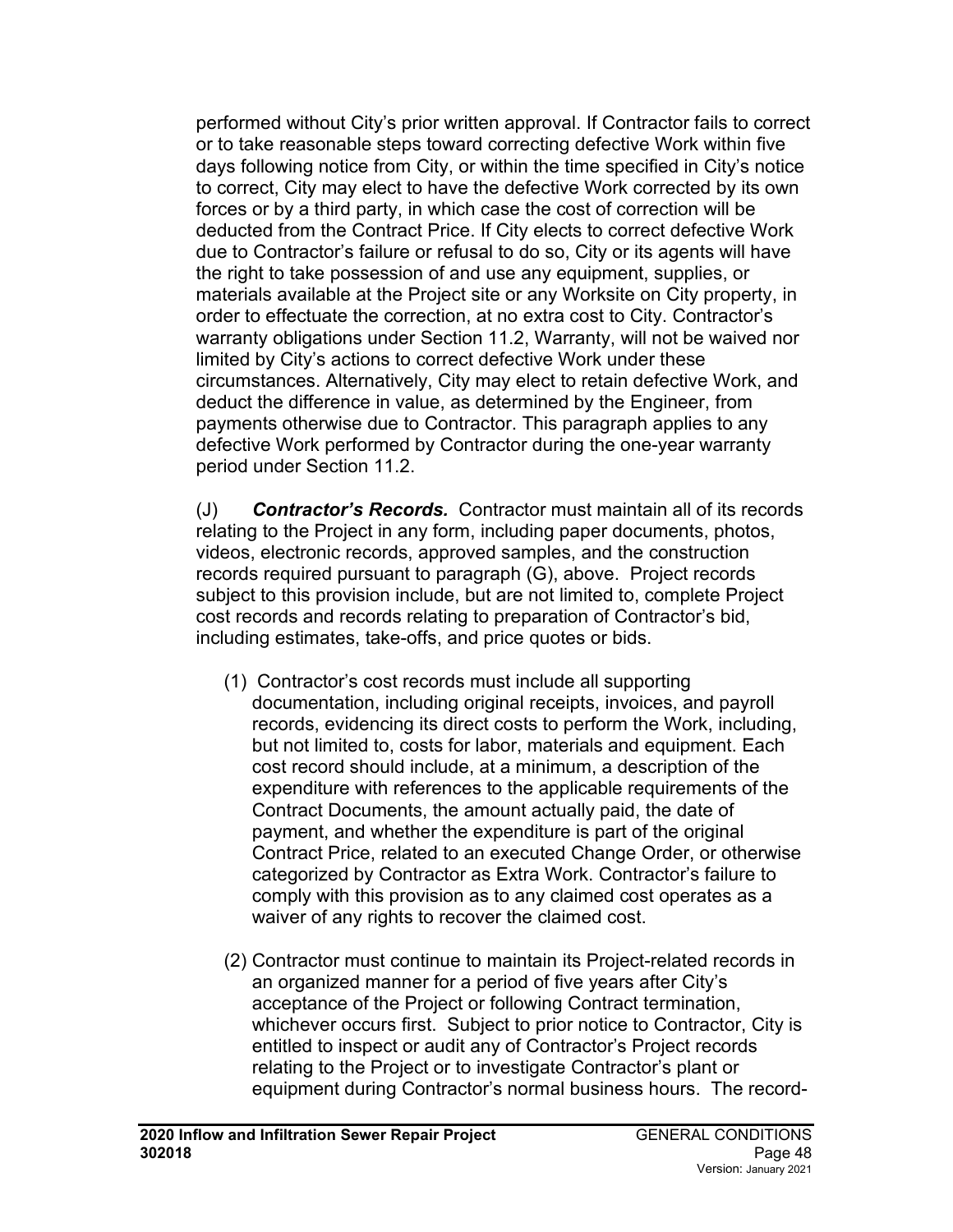keeping requirements set forth in this subsection 2.2(J) will survive expiration or termination of the Contract.

(K) *Copies of Project Documents.* Contractor and its Subcontractors must keep copies, at the Project site, of all Work-related documents, including the Contract, permit(s), Plans, Specifications, Addenda, Contract amendments, Change Orders, RFIs and RFI responses, Shop Drawings, as-built drawings, schedules, daily records, testing and inspection reports or results, and any related written interpretations. These documents must be available to City for reference at all times during construction of the Project.

# **2.3 Subcontractors.**

(A) *General.* All Work which is not performed by Contractor with its own forces must be performed by Subcontractors, subject to the fifty percent (50%) limitation set forth in the Instructions to Bidders. City reserves the right to approve or reject any and all Subcontractors proposed to perform the Work, for reasons including the subcontractor's poor reputation, lack of relevant experience, financial instability, and lack of technical ability or adequately trained workforce. Each Subcontractor must obtain a City business license before performing any Work.

(B) *Contractual Obligations.* Contractor must require each Subcontractor to comply with the provisions of the Contract Documents as they apply to the Subcontractor's portion(s) of the Work, including the generally applicable terms of the Contract Documents, and to likewise bind their subcontractors. Contractor will provide that the rights that each Subcontractor may have against any manufacturer or supplier for breach of warranty or guarantee relating to items provided by the Subcontractor for the Project, will be assigned to City. Nothing in these Contract Documents creates a contractual relationship between a Subcontractor and City, but City is deemed to be a third-party beneficiary of the contract between Contractor and each Subcontractor. Copies of subcontracts must be available to the Engineer upon request. Before a Subcontractor commences Work on the Project, Contractor must provide the Engineer a written statement with the name of the Subcontractor, a description of each portion of the Work performed by the Subcontractor, and the percentage of the overall Work to be performed by the Subcontractor.

(C) *Termination.* If the Contract is terminated, each Subcontractor's agreement must be assigned by Contractor to City, subject to the prior rights of any surety, but only if and to the extent that City accepts, in writing, the assignment by written notification, and assumes all rights and obligations of Contractor pursuant to each such subcontract agreement.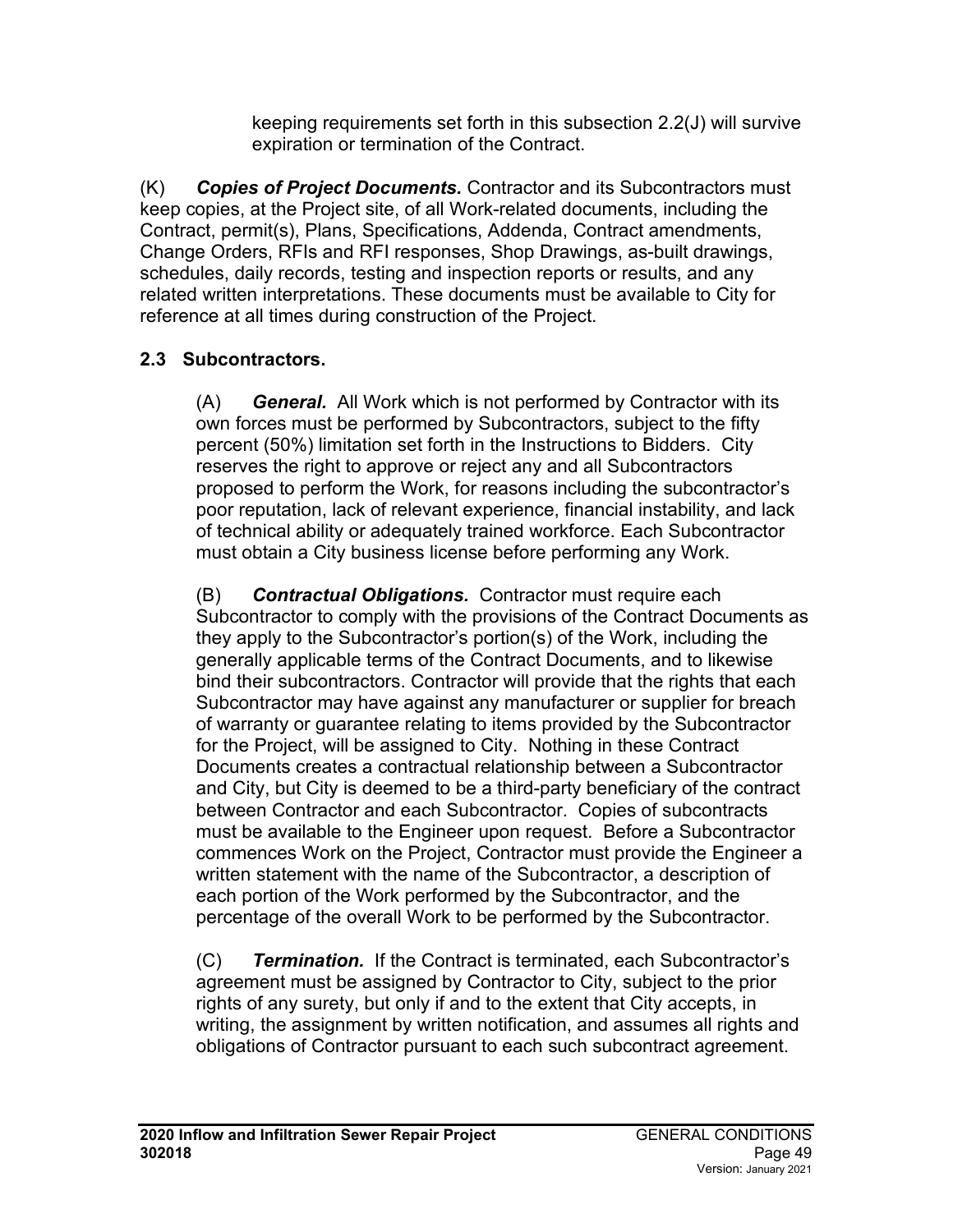(D) *Substitution of Subcontractor.* If Contractor requests substitution of a listed Subcontractor under Public Contract Code Section 4107, Contractor is solely responsible for all costs City incurs in responding to the request, including legal fees and costs to conduct a hearing, and any increased subcontract cost to perform the Work that was to be performed by the listed Subcontractor. If City determines that a Subcontractor is unacceptable to City based on the Subcontractor's failure to satisfactorily perform its Work, or for any of the grounds for substitution listed in Public Contract Code Section 4107(a), City may request removal of the Subcontractor from the Project. Upon receipt of a written request from City to remove a Subcontractor pursuant to this paragraph, Contractor will immediately remove the Subcontractor from the Project and, at no further cost to City, will either (1) self-perform the remaining Work to the extent that Contractor is duly licensed and qualified to do so, or (2) substitute a Subcontractor that is acceptable to City, in compliance with Public Contract Code Section 4107, as applicable.

## **2.4 Coordination of Work.**

(A) *Concurrent Work.* City reserves the right to perform have performed, or permit performance of other work on or adjacent to the Project site while the Work is being performed for the Project. Contractor is responsible for coordinating its Work with other work being performed on or adjacent to the Project site, including by any utility companies or agencies, and must avoid hindering, delaying, or interfering with the work of other contractors, individuals, or entities, and must ensure safe and reasonable site access and use as required or authorized by City. To the full extent permitted by law, Contractor must hold harmless and indemnify City against any and all claims arising from or related to Contractor's avoidable, negligent, or willful hindrance of, delay to, or interference with the work of any utility company or agency or another contractor or subcontractor.

(B) *Coordination.* If Contractor's Work will connect or interface with work performed by others, Contractor is responsible for independently measuring and visually inspecting such work to ensure a correct connection and interface. Contractor is responsible for any failure by Contractor or its Subcontractors to confirm measurements before proceeding with connecting Work. Before proceeding with any portion of the Work affected by the construction or operations of others, Contractor must give the Project Manager prompt written notification of any defects Contractor discovers which will prevent the proper execution of the Work. Failure to give notice of any known or reasonably discoverable defects will be deemed acknowledgement by Contractor that the work of others is not defective and will not prevent the proper execution of the Work. Contractor must also promptly notify City if work performed by others, including work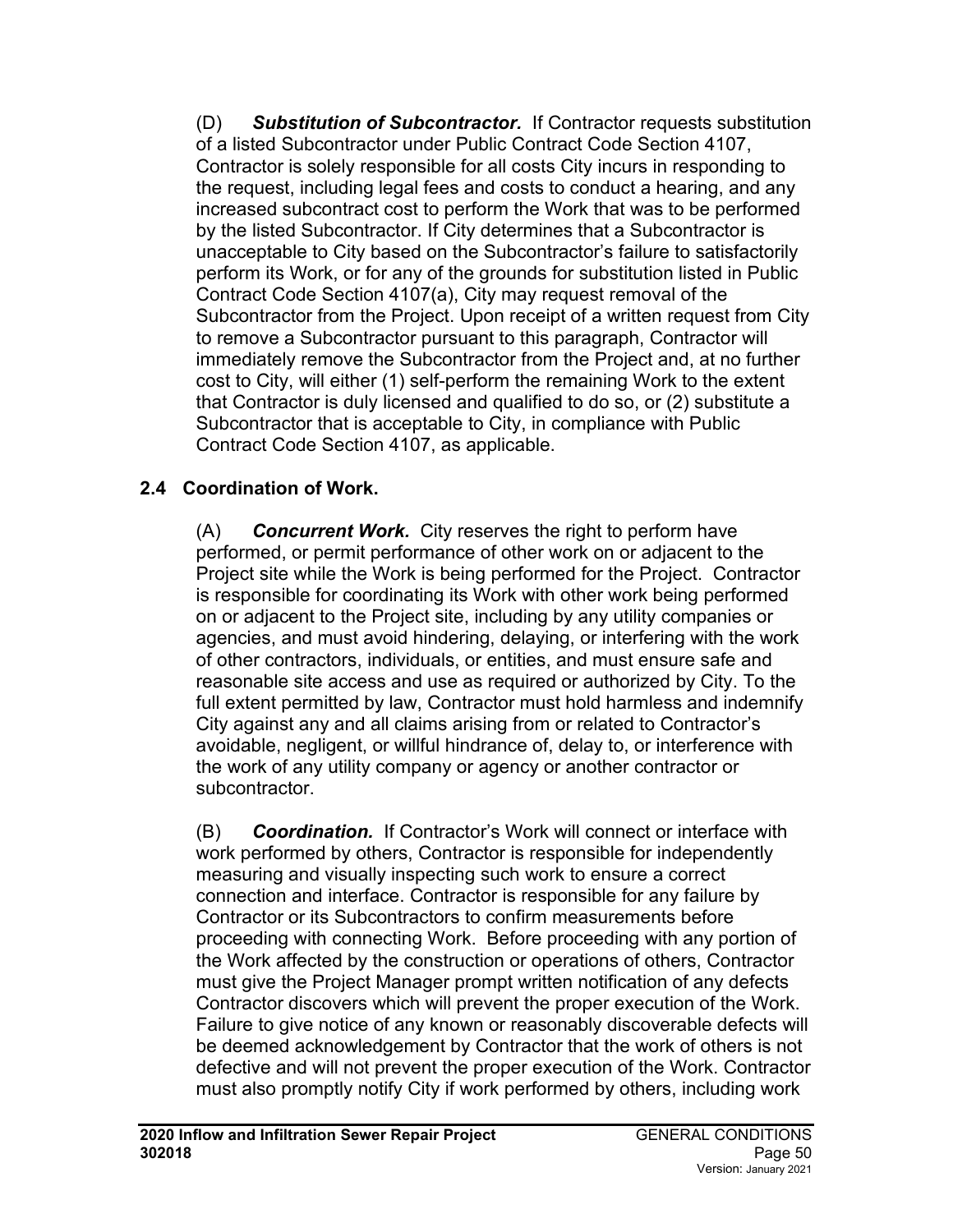or activities performed by City's own forces, is operating to hinder, delay, or interfere with Contractor's timely performance of the Work. City reserves the right to backcharge Contractor for any additional costs incurred due to Contractor's failure to comply with the requirements in this Section 2.4.

**2.5 Submittals.** Unless otherwise specified, Contractor must submit to Engineer for review and acceptance, all schedules, Shop Drawings, samples, product data and similar submittals required by the Contract Documents, or upon request by Engineer. Unless otherwise specified, all submittals, including Requests for Information (RFIs) are subject to the provisions of this Section, as well as specific submittal requirements that may be included elsewhere in the Contract Documents, including the Special Conditions or Specifications. The Engineer may require submission of a submittal schedule at or before a pre-construction conference, as may be specified in the Notice to Proceed.

(A) *General.* Contractor is responsible for ensuring that its submittals are accurate and conform to the Contract Documents.

(B) *Time and Manner of Submission.* Contractor must ensure that its submittals are prepared and delivered in a manner consistent with the current City-accepted schedule for the Work and within the applicable time specified elsewhere in the Contract Documents, or if no time is specified, in such time and sequence so as not to delay the performance of the Work or completion of the Project.

(C) *Required Contents.* Each submittal must include the Project name and contract number, Contractor's name and address, the name and address of any Subcontractor or supplier involved with the submittal, the date, and references to applicable Specification section(s) and/or drawing and detail number(s).

(D) *Required Corrections.* If corrections are required, Contractor must promptly make and submit any required corrections as specified in full conformance with the requirements of this Section, or other requirements that apply to that submittal.

(E) *Effect of Review and Acceptance.* Review and acceptance of a submittal by City will not relieve Contractor from complying with the requirements of the Contract Documents. Contractor is responsible for any errors in any submittal, and review or acceptance of a submittal by City is not an assumption of risk or liability by City.

(F) *Enforcement.* Any Work performed or any material furnished, installed, fabricated, or used without City's prior acceptance of a required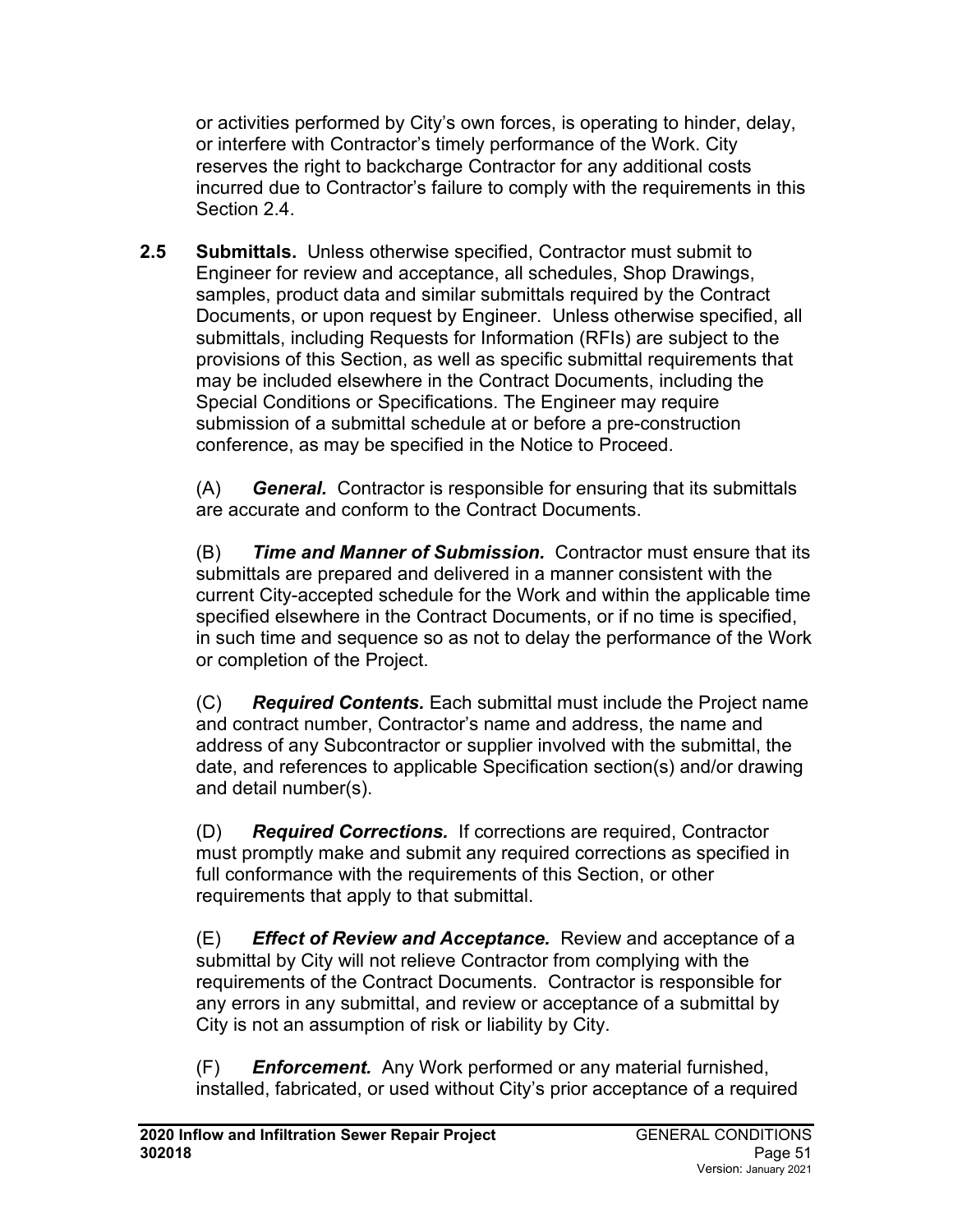submittal is performed or provided at Contractor's risk, and Contractor may be required to bear the costs incident thereto, including the cost of removing and replacing such Work or material, repairs to other affected portions of the Work, and the cost of additional time or services required of City, including costs for the Design Professional, Project Manager, or Inspector.

(G) **Excessive RFIs.** An RFI will be considered excessive or unnecessary if the City determines that the explanation or response to the RFI is clearly and unambiguously discernable from the Contract Documents. City's costs to review and respond to excessive or unnecessary RFIs may be deducted from payments otherwise due to Contractor.

**2.6 Shop Drawings.** When Shop Drawings are required by the Specifications or requested by the Engineer, they must be prepared according to best practices at Contractor's expense. The Shop Drawings must be of a size and scale to clearly show all necessary details. Unless otherwise specified by City, Shop Drawings must be provided to the Engineer for review and acceptance at least 30 days before the Work will be performed. If City requires changes, the corrected Shop Drawings must be resubmitted to the Engineer for review within the time specified by the Engineer. For all Project components requiring Shop Drawings, Contractor will not furnish materials or perform any Work until the Shop Drawings for those components are accepted by City. Contractor is responsible for any errors or omissions in the Shop Drawings, shop fits and field corrections; any deviations from the Contract Documents; and for the results obtained by the use of Shop Drawings. Acceptance of Shop Drawings by City does not relieve Contractor of Contractor's responsibility.

**2.7 Access to Work.** Contractor must afford prompt and safe access to any Worksite by City and its employees, agents, or consultants authorized by City; and upon request by City, Contractor must promptly arrange for City representatives to visit or inspect manufacturing sites or fabrication facilities for items to be incorporated into the Work.

**2.8 Personnel.** Contractor and its Subcontractors must employ only competent and skillful personnel to perform the Work. Contractor and its Subcontractor's supervisors, security or safety personnel, and employees who have unescorted access to the Project site must possess proficiency in English sufficient to read, understand, receive, and implement oral or written communications or instructions relating to their respective job functions, including safety and security requirements. Upon written notification from the Engineer, Contractor and its Subcontractors must immediately discharge any personnel who are incompetent, disorderly, disruptive, threatening, abusive, or profane, or otherwise refuse or fail to comply with the requirements of the Contract Documents or Laws, including Laws pertaining to health and safety. Any such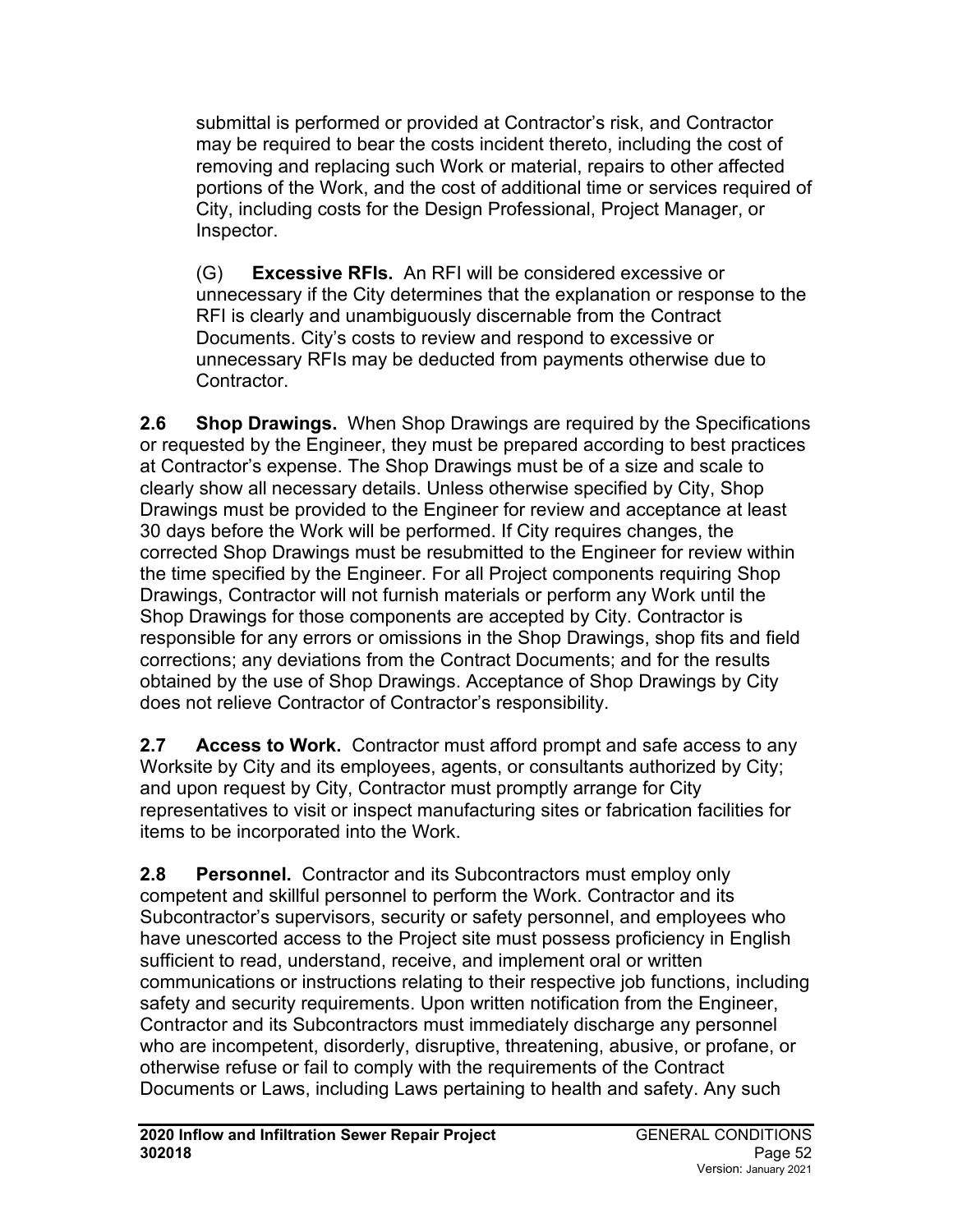discharged personnel may not be re-employed or permitted on the Project in any capacity without City's prior written consent.

## **Article 3 - Contract Documents**

### **3.1 Interpretation of Contract Documents.**

(A) *Plans and Specifications.* The Plans and Specifications included in the Contract Documents are complementary. If Work is shown on one but not on the other, Contractor must perform the Work as though fully described on both, consistent with the Contract Documents and reasonably inferable from them as being necessary to produce the indicated results. The Plans and Specifications are deemed to include and require everything necessary and reasonably incidental to completion of the Work, whether or not particularly mentioned or shown. Contractor must perform all Work and services and supply all things reasonably related to and inferable from the Contract Documents. In the event of a conflict between the Plans and Specifications, the Specifications will control, unless the Plan(s) at issue are dated later than the Specification(s) at issue. Detailed drawings take precedence over general drawings, and large-scale drawings take precedence over smaller scale drawings. Any arrangement or division of the Plans and Specifications into sections is for convenience and is not intended to limit the Work required by separate trades. A conclusion presented in the Plans or Specifications is only a recommendation. Actual locations and depths must be determined by Contractor's field investigation. Contractor may request access to underlying or background information in City's possession that is necessary for Contractor to form its own conclusions.

(B) *Duty to Notify and Seek Direction.* If Contractor becomes aware of a changed condition in the Project, or of any ambiguity, conflict, inconsistency, discrepancy, omission, or error in the Contract Documents, including the Plans or Specifications, Contractor must promptly submit a Request for Information to the Engineer and wait for a response from City before proceeding further with the related Work. The RFI must notify the City of the issue and request clarification, interpretation, or direction. The Engineer's clarification, interpretation, or direction will be final and binding on Contractor. If Contractor proceeds with the related Work before obtaining City's response, Contractor will be responsible for any resulting costs, including the cost of correcting any incorrect or defective Work that results. Timely submission of a clear and complete RFI is essential to avoiding delay. Delay resulting from Contractor's failure to submit a timely and complete RFI to the Engineer is Non-Excusable Delay. If Contractor believes that City's response to an RFI justifies a change to the Contract Price or Contract Time, Contractor must perform the Work as directed, but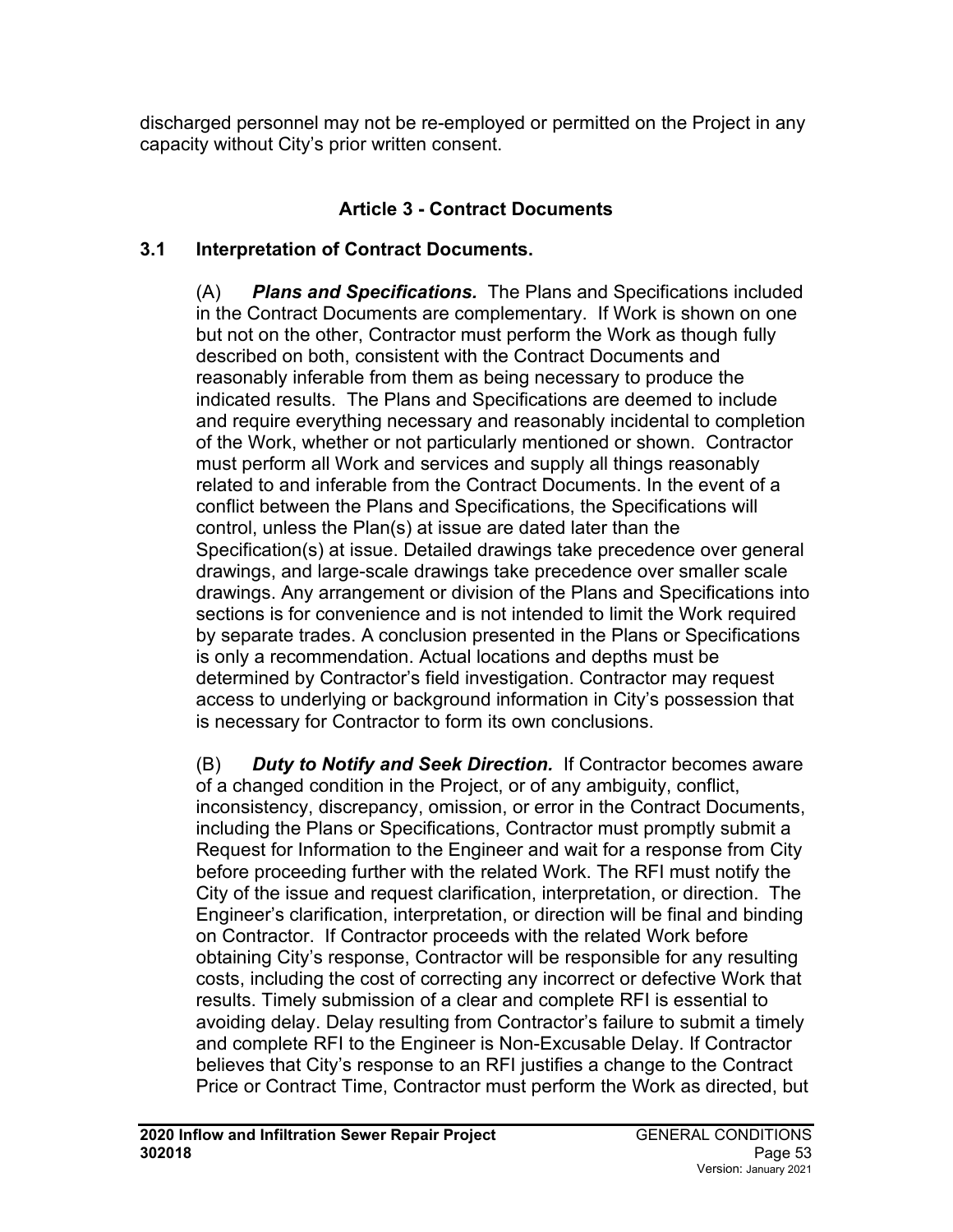may submit a timely Change Order request in accordance with the Contract Documents. (See Article 5 and 6.)

(C) *Figures and Dimensions.* Figures control over scaled dimensions.

(D) *Technical or Trade Terms.* Any terms that have well-known technical or trade meanings will be interpreted in accordance with those meanings, unless otherwise specifically defined in the Contract Documents.

(E) *Measurements.* Contractor must verify all relevant measurements in the Contract Documents and at the Project site before ordering any material or performing any Work, and will be responsible for the correctness of those measurements or for costs that could have been avoided by independently verifying measurements.

(F) *Compliance with Laws.* The Contract Documents are intended to comply with Laws and will be interpreted to comply with Laws.

**3.2 Order of Precedence.** Information included in one Contract Document but not in another will not be considered a conflict or inconsistency. Unless otherwise specified in the Special Conditions, in case of any conflict or inconsistency among the Contract Documents, the following order of precedence will apply, beginning from highest to lowest, with the most recent version taking precedent over an earlier version:

- (A) Change Orders;
- (B) Addenda;
- (C) Contract;
- (D) Notice to Proceed;
- (E) Appendix B- Federal Contract Requirements (only if used);
- (F) Special Conditions;
- (G) General Conditions;
- (H) Payment and Performance Bonds;
- (I) Specifications;
- (J) Plans;
- (K) Notice of Award
- (L) Notice Inviting Bids;
- (M) Appendix A Federal Bidding Requirements (only if used);
- (N) Instructions to Bidders;
- (O) Contractor's Bid Proposal and attachments;
- (P) The City's standard specifications, as applicable; and

(Q) Any generic documents prepared by and on behalf of a third party, that were not prepared specifically for this Project, such as Caltrans Standard Specifications or Caltrans Special Provisions.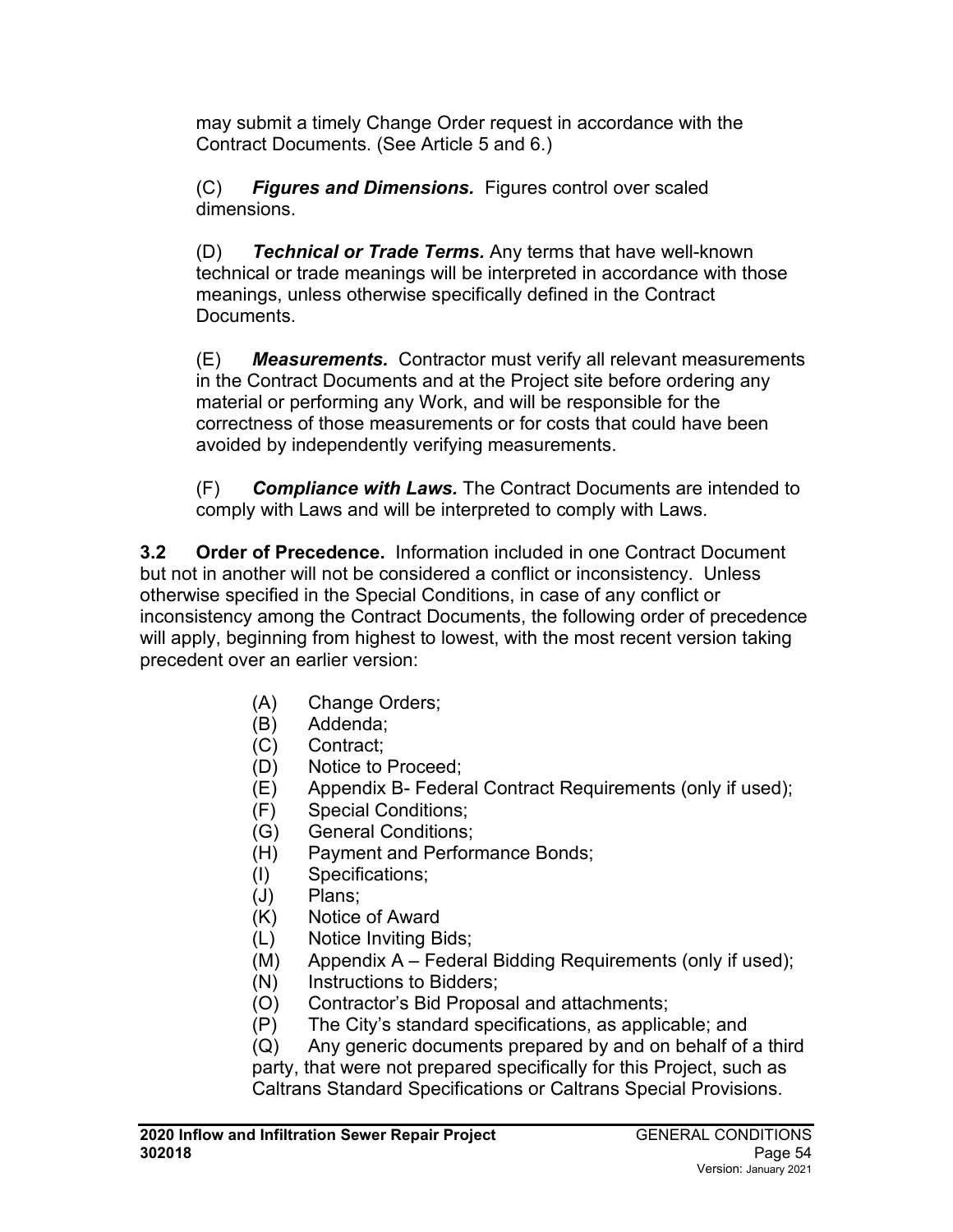**3.3 Caltrans Standard Specifications.** Any reference to or incorporation of the Standard Specifications of the State of California, Department of Transportation ("Caltrans"), including "Standard Specifications," "Caltrans Specifications," "State Specifications," or "CSS," means the most current edition of Caltrans' Standard Specifications, unless otherwise specified ("Caltrans Standard Specifications"), including the most current amendments as of the date that Contractor's bid was submitted for this Project. The following provisions apply to use of or reference to the Caltrans Standard Specifications or Special Provisions:

(A) *Limitations.* None of the "General Provisions" of the Caltrans Standard Specifications, i.e., Sections 1 through 9, applies to these Contract Documents with the exception of any specific provisions, if any, which are expressly stated to apply to these Contract Documents.

(B) *Conflicts or Inconsistencies.* If there is a conflict or inconsistency between any provision in the Caltrans Standard Specifications or Special Provisions and a provision of these Contract Documents, as determined by City, the provision in the Contract Documents will govern.

(C) *Meanings.* Terms used in the Caltrans Standard Specifications or Special Provisions are to be interpreted as follows:

- (1) Any reference to the "Engineer" is deemed to mean the City Engineer.
- (2) Any reference to the "Special Provisions" is deemed to mean the Special Conditions, unless the Caltrans Special Provisions are expressly included in the Contract Documents listed in Section 2 of the Contract.
- (3) Any reference to the "Department" or "State" is deemed to mean City.

**3.4 For Reference Only.** Contractor is responsible for the careful review of any document, study, or report provided by the City or appended to the Contract Documents solely for informational purposes and identified as "For Reference Only." Nothing in any document, study, or report so appended and identified is intended to supplement, alter, or void any provision of the Contract Documents. Contractor is advised that City or its representatives may be guided by information or recommendations included in such reference documents, particularly when making determinations as to the acceptability of proposed materials, methods, or changes in the Work. Any record drawings or similar final or accepted drawings or maps that are not part of the Contract Documents are deemed to be For Reference Only. The provisions of the Contract Documents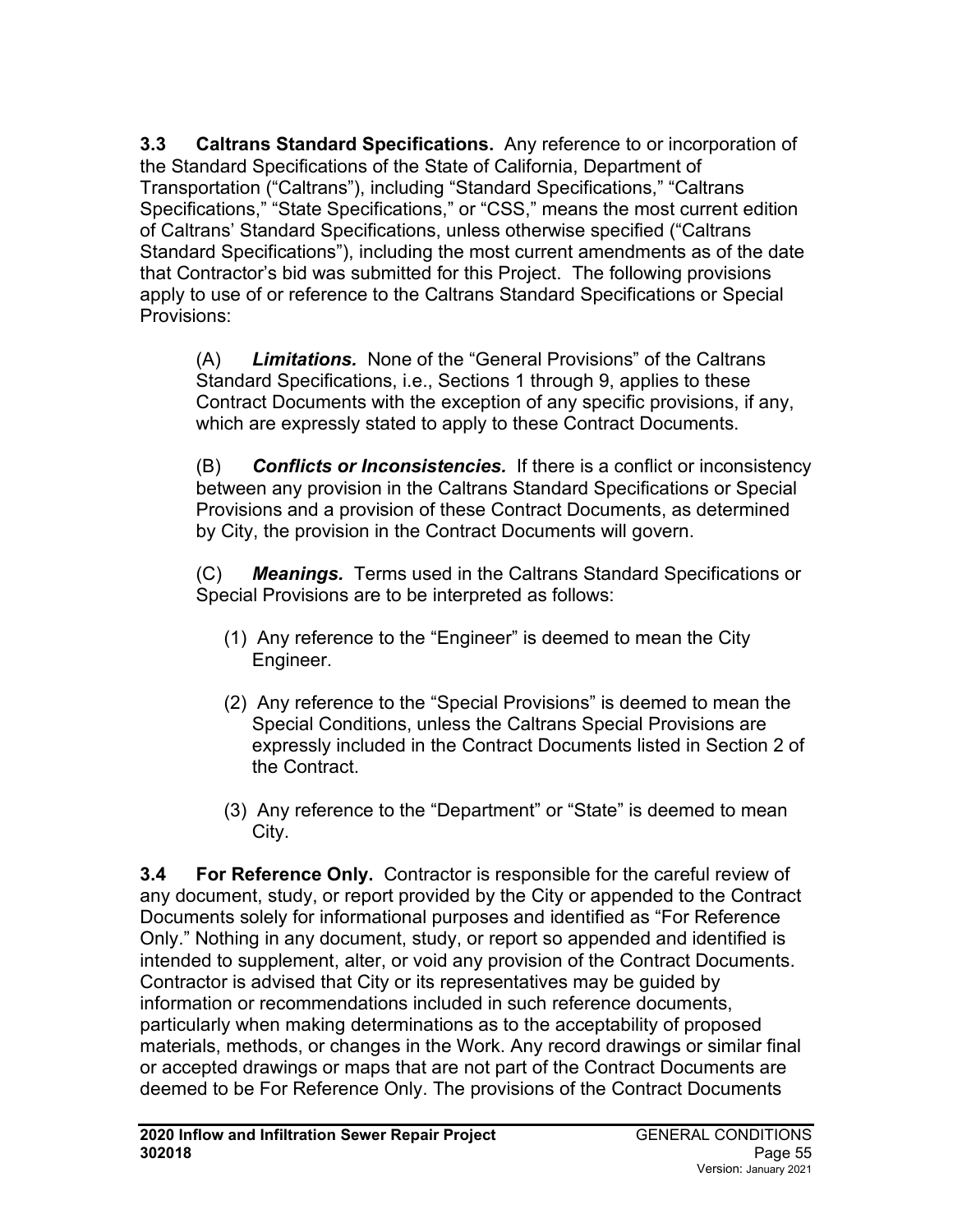are not modified by any perceived or actual conflict with provisions in any document that is provided For Reference Only.

**3.5 Current Versions.** Unless otherwise specified by City, any reference to standard specifications, technical specifications, or any City or state codes or regulations means the latest specification, code or regulation in effect at the time the Contract is signed.

**3.6 Conformed Copies.** If City prepares a conformed set of the Contract Documents following award of the Contract, it will provide Contractor with two hard copy (paper) sets and one copy of the electronic file in PDF format. It is Contractor's responsibility to ensure that all Subcontractors, including fabricators, are provided with the conformed set of the Contract Documents at Contractor's sole expense.

**3.7 Ownership.** No portion of the Contract Documents may be used for any purpose other than construction of the Project, without prior written consent from City. Contractor is deemed to have conveyed the copyright in any designs, drawings, specifications, Shop Drawings, or other documents (in paper or electronic form) developed by Contractor for the Project, and City will retain all rights to such works, including the right to possession.

# **Article 4 - Bonds, Indemnity, and Insurance**

**4.1 Payment and Performance Bonds.** Within ten days following issuance of the Notice of Award, Contractor is required to provide a payment bond and a performance bond, each in the penal sum of not less than 100 percent of the Contract Price, and each executed by Contractor and its surety using the bond forms included with the Contract Documents.

- (A) *Surety.* Each bond must be issued and executed by a surety admitted in California. If an issuing surety cancels the bond or becomes insolvent, within seven days following written notice from City, Contractor must substitute a surety acceptable to City. If Contractor fails to substitute an acceptable surety within the specified time, City may, at its sole discretion, withhold payment from Contractor until the surety is replaced to City's satisfaction, or terminate the Contract for default.
- (B) *Supplemental Bonds for Increase in Contract Price.* If the Contract Price increases during construction by five percent or more over the original Contract Price, Contractor must provide supplemental or replacement bonds within ten days of written notice from City pursuant to this Section, covering 100% of the increased Contract Price and using the bond forms included with the Contract Documents.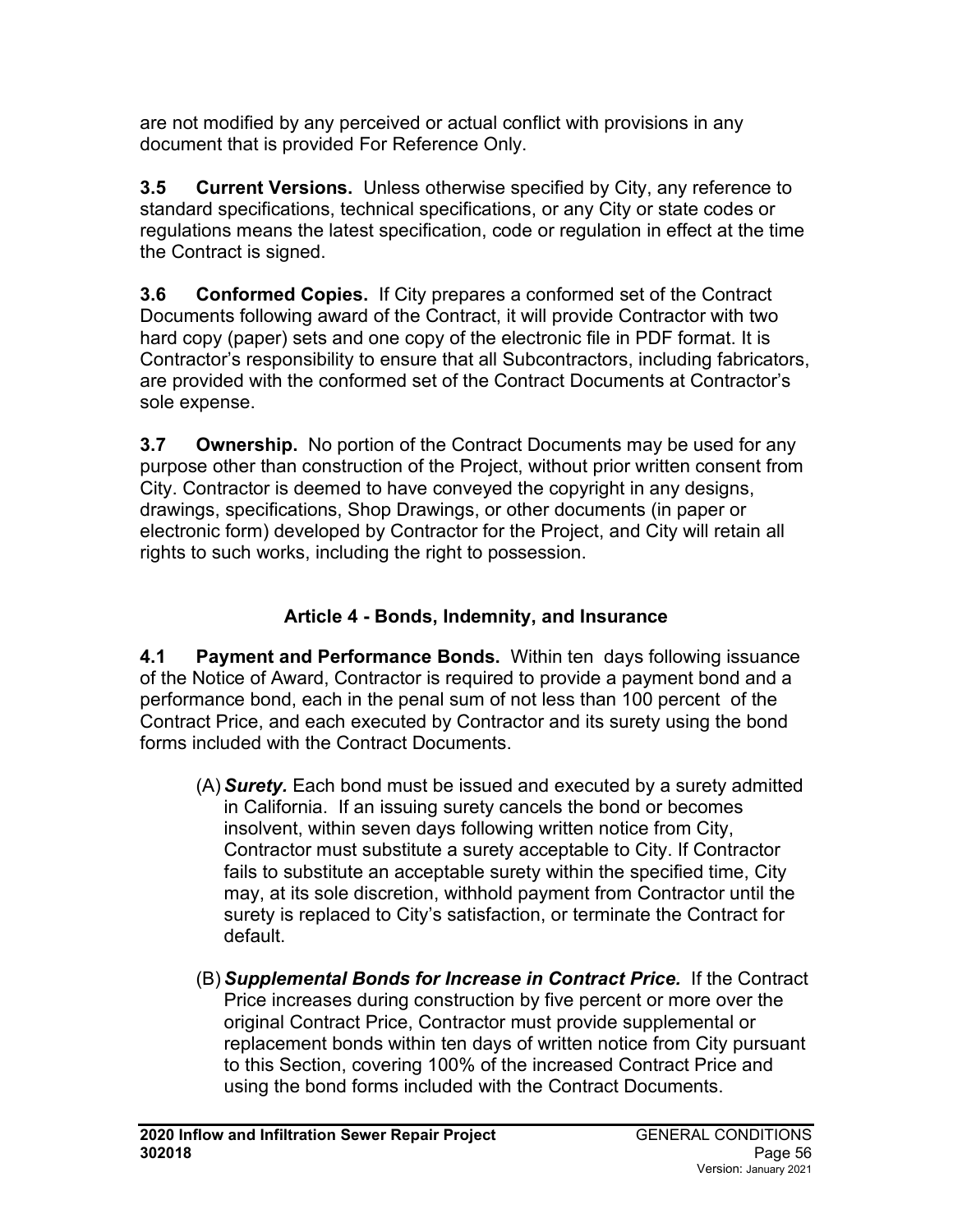**4.2 Indemnity.** To the fullest extent permitted by law, Contractor must indemnify, defend, and hold harmless City, its Council, officers, officials, employees, agents, volunteers, and consultants, (individually, an "Indemnitee," and collectively the "Indemnitees") from and against any and all liability, loss, damage, claims, causes of action, demands, charges, fines, costs, and expenses (including, without limitation, attorney fees, expert witness fees, paralegal fees, and fees and costs of litigation or arbitration) (collectively, "Liability") of every nature arising out of or in connection with the acts or omissions of Contractor, its employees, Subcontractors, representatives, or agents, in bidding or performing the Work or in failing to comply with any obligation of Contractor under the Contract, except such Liability caused by the active negligence, sole negligence, or willful misconduct of an Indemnitee. This indemnity requirement applies to any Liability arising from alleged defects in the content or manner of submission of Contractor's bid for the Contract. Contractor's failure or refusal to timely accept a tender of defense pursuant to this Contract will be deemed a material breach of this Contract. City will timely notify Contractor upon receipt of any third-party claim relating to the Contract, as required by Public Contract Code Section 9201. Contractor waives any right to express or implied indemnity against any Indemnitee. Contractor's indemnity obligations under this Contract will survive the expiration or any early termination of the Contract.

**4.3 Insurance.** No later than ten days following issuance of the Notice of Award, Contractor must procure and provide proof of the insurance coverage required by this Section in the form of certificates and endorsements acceptable to City. The required insurance must cover the activities of Contractor and its Subcontractors relating to or arising from the performance of the Work, and must remain in full force and effect at all times during the period covered by the Contract through the date of City's acceptance of the Project. The coverages may be arranged under a single policy for the full limits required or by a combination of underlying policies with the balance provided by excess or "umbrella" policies, provided each such policy complies with the requirements set forth herein. All required insurance must be issued by a company licensed to do business in the State of California, and each such insurer must have an A.M. Best's financial strength rating of "A" or better and a financial size rating of "VIII" or better. If Contractor fails to provide any of the required coverage in full compliance with the requirements of the Contract Documents, City may, at its sole discretion, purchase such coverage at Contractor's expense and deduct the cost from payments due to Contractor, or terminate the Contract for default. Contractor further understands that City reserves the right to modify the insurance requirements set forth herein, with thirty (30) days' notice provided to Contractor, at any time as deemed necessary to protect the interests of City. The procurement of the required insurance will not be construed to limit Contractor's liability under this Contract or to fulfill Contractor's indemnification obligations under this Contract.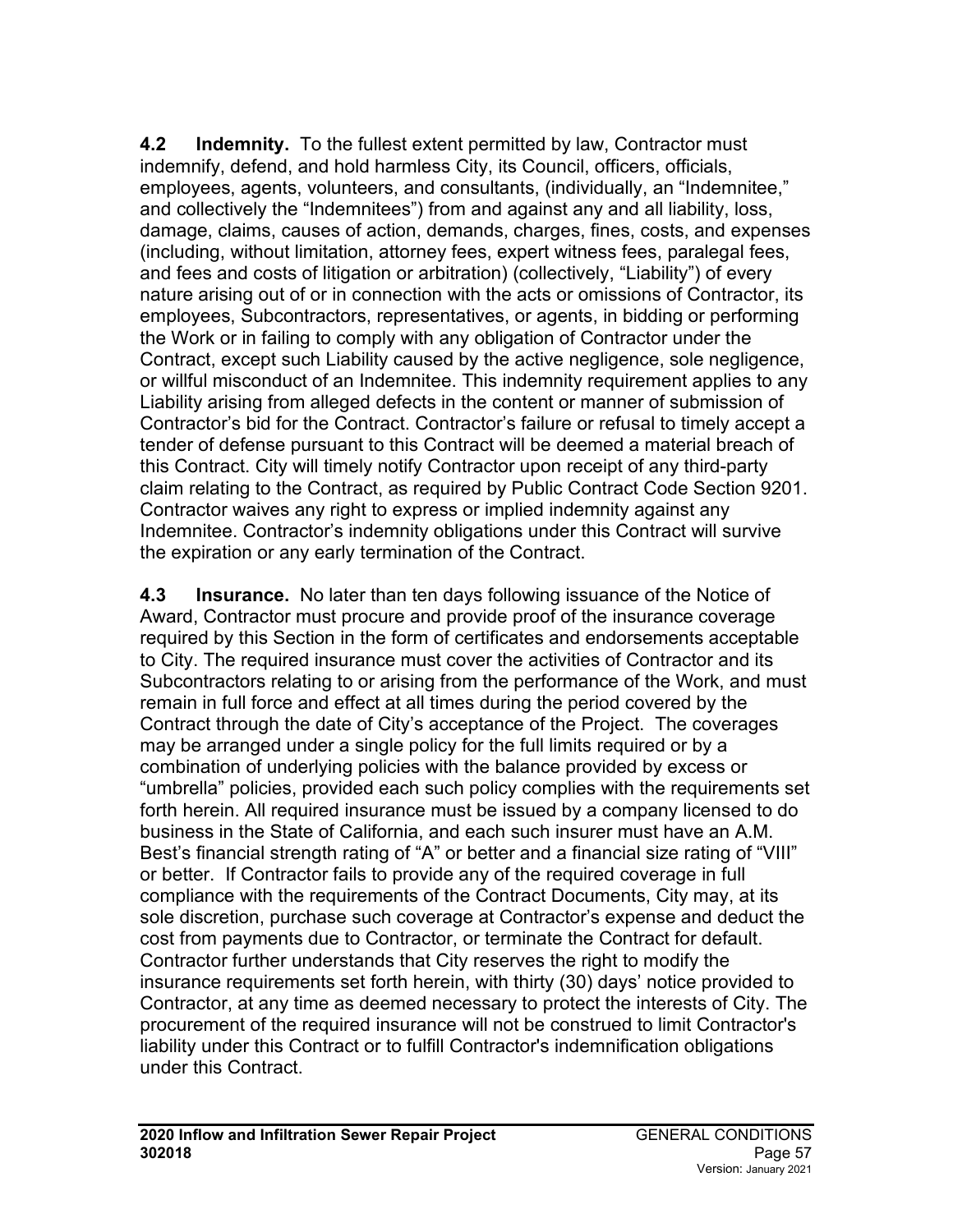(A) **Deductibles and Self-Insured Retentions.** Any deductibles or self-insured retentions must be declared to and approved by City. If the City's Risk Manager determines that the deductibles and/or self-insured retentions are unacceptably high, at City's option, Contractor must either reduce or eliminate the deductibles and/or self-insured retentions as they apply to City and all required Additional Insured; or must provide a financial guarantee, to City's satisfaction, guaranteeing payment of losses and related investigation, claim administration, and legal expenses.

(B) **Policies and Limits***.* The following insurance policies and limits are required for this Contract unless otherwise specified in the Special Conditions:

- (1) **Commercial General Liability Insurance ("CGL").** Contractor shall maintain CGL and must include coverage for liability arising from Contractor's or its Subcontractor's acts or omissions in the performance of the Work against claims and liabilities for personal injury, death, or property damage providing protection in the minimum amount of: (i) four million dollars (\$4,000,000.00) combined single limit each occurrence and either a general aggregate limit of eight million dollars (\$8,000,000.00) or a general aggregate limit of four million dollars (\$4,000,000.00) as applied on a "per project" or "per location" basis, or (ii) the maximum amount of such insurance available to Contractor under Contractor's combined insurance policies (including any excess or "umbrella" policies), whichever is greater.
	- a. CGL policy may not exclude explosion, collapse, underground excavation hazard, or removal of lateral support.
	- b. CGL policy must include contractor's protected coverage, blanket contractual, and completed operations.
- (2) **Builder's Risk Insurance***:* The Builder's Risk Insurance policy must be issued on occurrence basis, for all-risk coverage (including Flood and Earthquake) on a one hundred percent (100%) completed value basis on the insurable portion of the Project for the benefit of City.
- (3) **Workers' Compensation Insurance and Employer's Liability***:* Contractor shall maintain Workers Compensation coverage, as required by law. The policy must comply with the requirements of the California Workers' Compensation Insurance and Safety Act and provide protection in the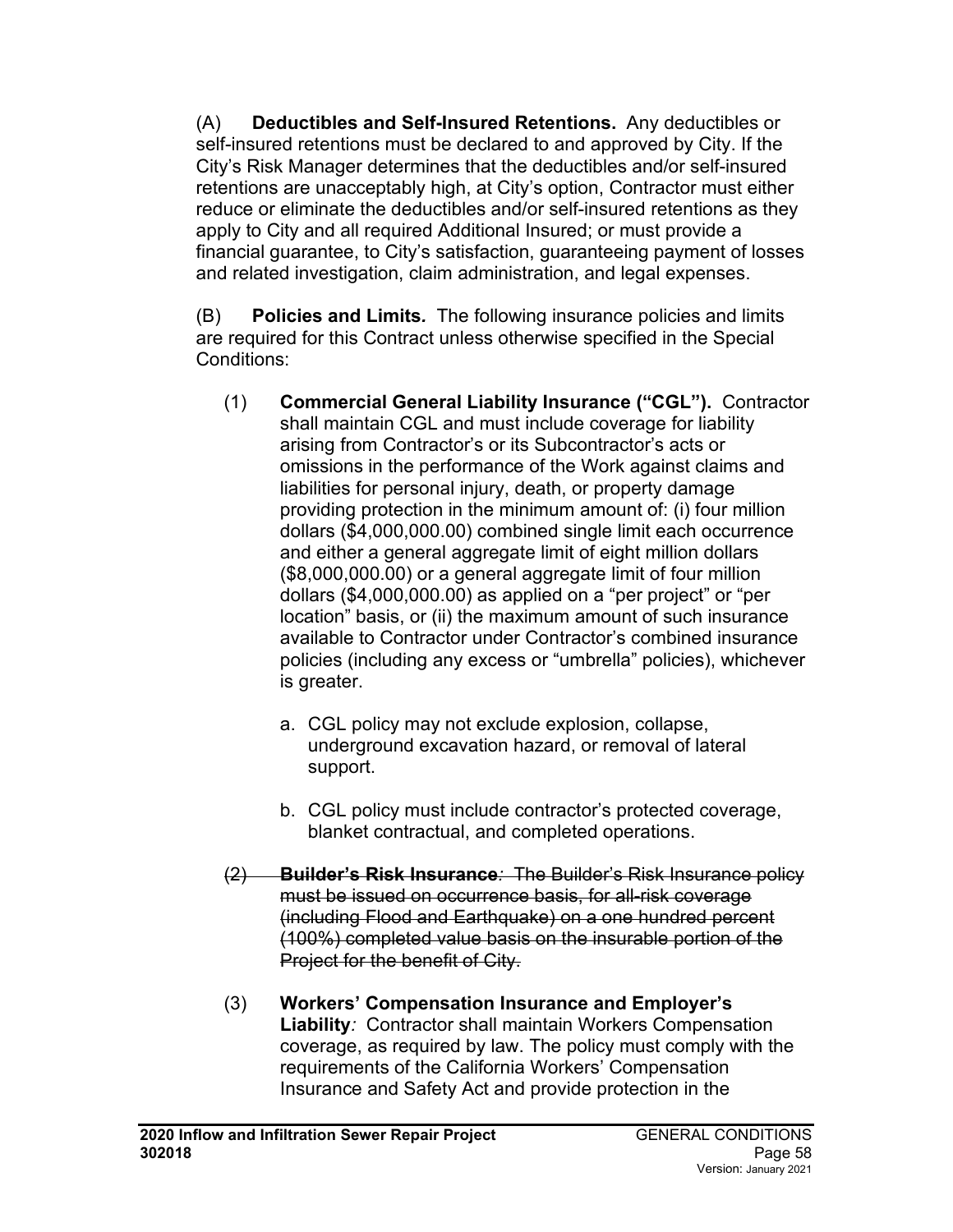minimum amount of: (i) One Million Dollars (\$1,000,000.00) for any one accident or occurrence, or (ii) the maximum amount of such insurance available to Contractor under Contractor's combined insurance policies (including any excess or "umbrella" policies), whichever is greater. If Contractor is self-insured, Contractor must provide its Certificate of Permission to Self-Insure, duly authorized by the Department of Industrial Relations.

- (4) **Automobile Liability**: Contractor shall maintain Automobile Liability covering all owned, non-owned and hired automobiles (if Contractor does not own automobiles, then Contractor shall maintain Hired/Non-owned Automobile Liability) against claims and liabilities for personal injury, death, or property damage providing protection in the minimum amount of: (i) One Million Dollars (\$1,000,000.00) combined single limit, or (ii) the maximum amount of such insurance available to Contractor under Contractor's combined insurance policies (including any excess or "umbrella" policies), whichever is greater.
- (5) **Pollution (Environmental) Liability**: If the performance of Contractor's work or service under this Contract involves hazardous materials, contaminated soil disposal, and/or a risk of accidental release of fuel oil, chemicals or other toxic gases or hazardous materials, Contractor shall procure and maintain Pollution Liability covering Contractor's liability for bodily injury, property damage and environmental damage resulting from pollution and related cleanup costs arising out of the work or services to be performed under this Contract. Coverage shall be provided for both work performed on site, as well as during the transport of hazardous materials. Such coverage shall be in the minimum amount of: (i) Three Million Dollars (\$3,000,000.00) for any one accident or occurrence, or (ii) the maximum amount of such insurance available to Contractor under Contractor's combined insurance policies (including any excess or "umbrella" policies), whichever is greater.

## (6) **Professional Liability**:

a. If the performance of Contractor's work or service under this Contract involves professional and/or technical services (examples include, but are not limited to, architects, engineers, land surveyors, legal services, and appraisers), Contractor shall procure and maintain either a claims made or occurrence Errors and Omission liability insurance in the minimum amount of: (i) One Million Dollars (\$1,000,000.00)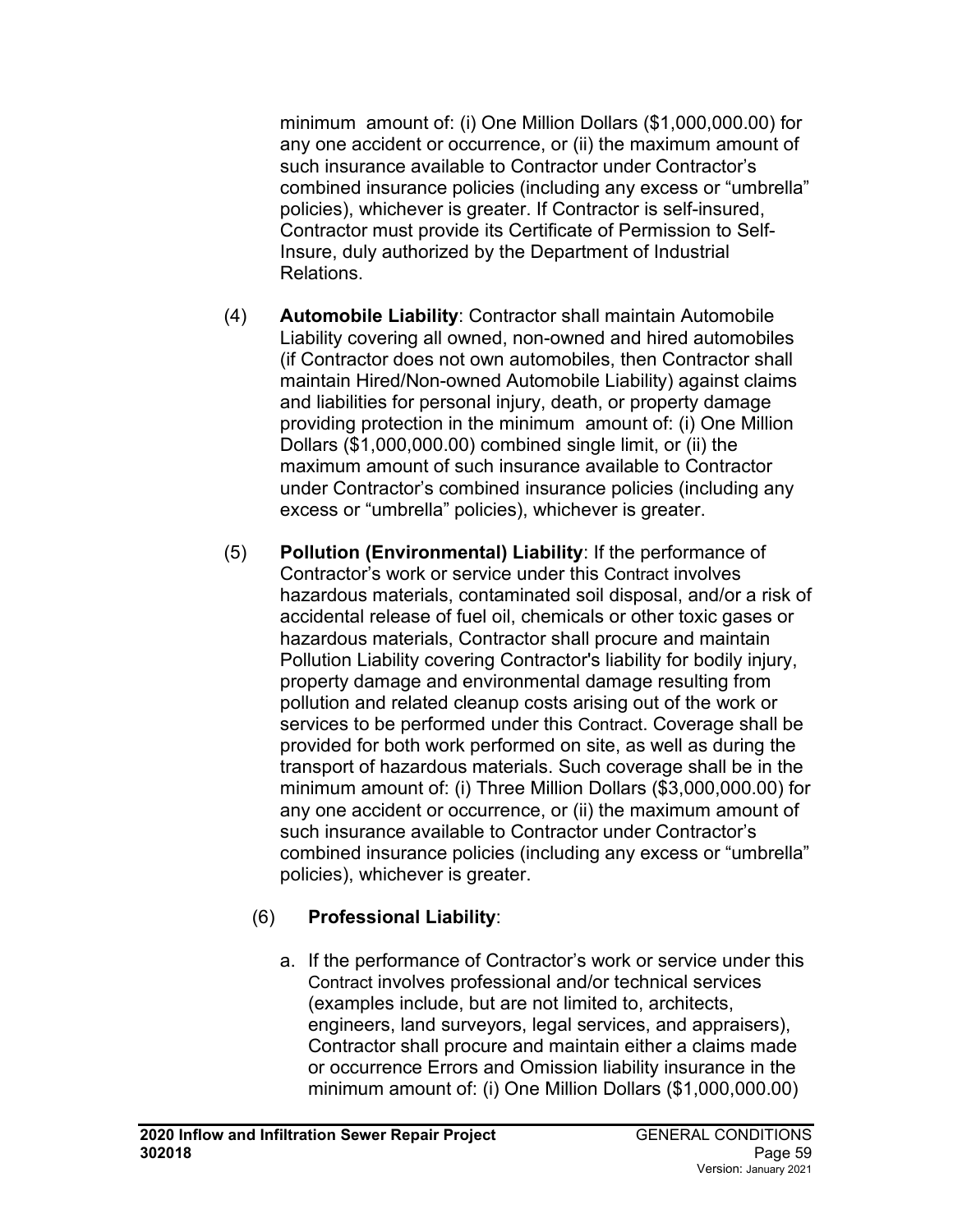each claim, or (ii) the maximum amount of such insurance available to Contractor under Contractor's combined insurance policies (including any excess or "umbrella" policies), whichever is greater. Further, if Contractor maintains a claims-made policy, Contractor shall provide written evidence of such insurance to City for at least five (5) years after the completion of work performed under this Contract.

b. If the performance of Contractor's work or service under this Contract relates to Information Technology or related services (examples include, but are not limited to computer programmers, hardware engineers, or other systems consultants), Contractor shall procure and maintain a claims made Errors and Omission liability insurance, including Cyber Liability and Data Breach, in the minimum amount of: (i) One Million Dollars (\$1,000,000.00) each claim, or (ii) the maximum amount of such insurance available to Contractor under Contractor's combined insurance policies (including any excess or "umbrella" policies), whichever is greater.

(C) **Required Endorsements***.* Contractor must provide proof of the following endorsements, listed for each policy for which endorsements are required, as outlined below:

- (1) For all Policies and Professional Liability:
	- a. "Waiver of Subrogation" endorsements providing that the carrier agrees to waive any right of subrogation it may have against the City of Morgan Hill and the City's elected or appointed officials, boards, agencies, officers, agents, employees, and volunteers.
- (2) General Liability, Automobile, and Pollution Liability:
	- a. "Additionally Insured" endorsements naming the City of Morgan Hill, its elected or appointed officials, boards, agencies, officers, agents, employees, and volunteers as additional insureds;
	- b. "Primary and Non-Contributing" endorsements stating that the policy is primary non-contributing;
- (3) General Liability: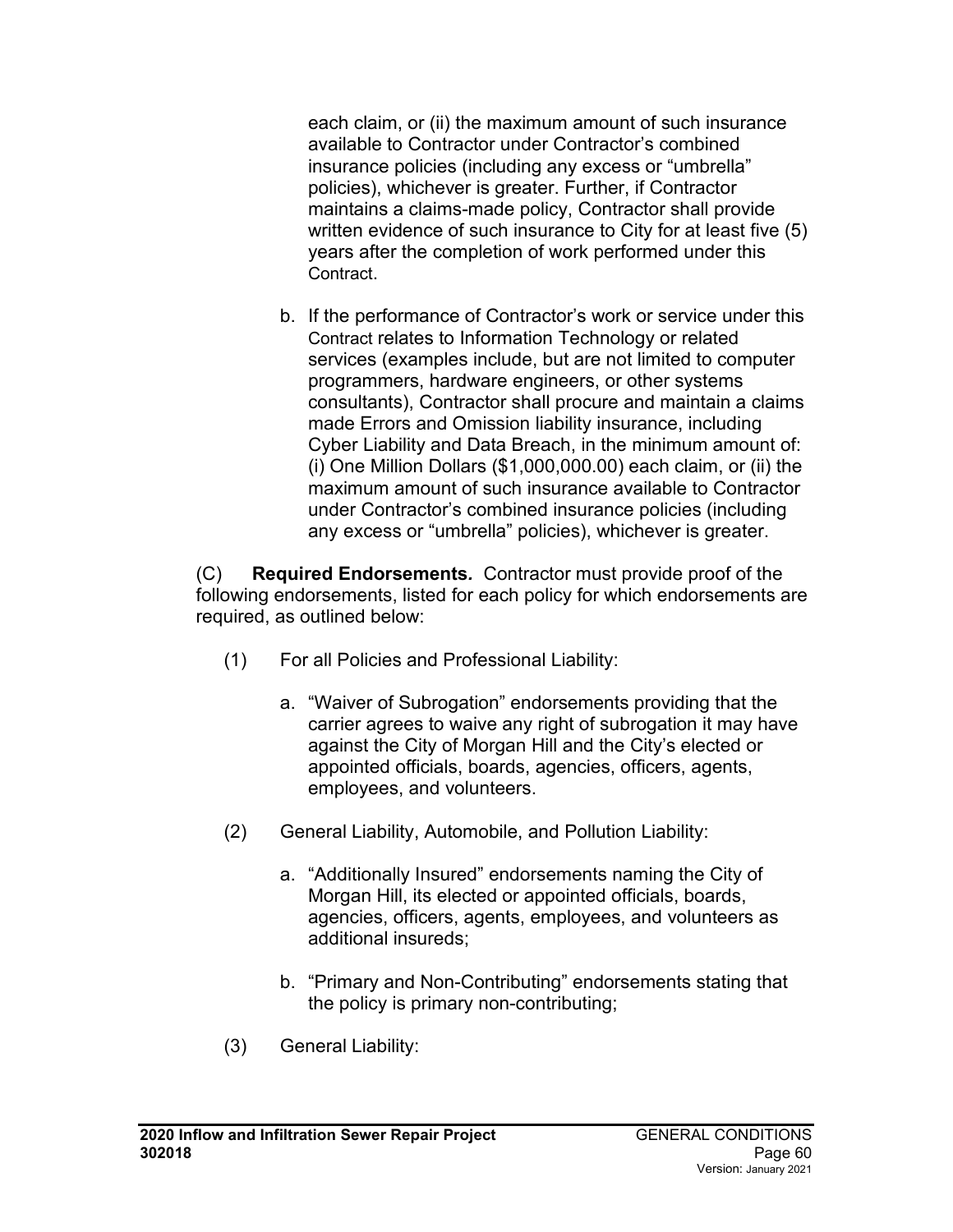a. "Separation of Insureds" endorsements stating that the inclusion of more than one insured will not operate to impair the rights of one insured against another, and the coverages afforded will apply as though separate policies have been issued to each insured.

(D) **Subcontractors***.* Contractor must ensure that each Subcontractor is required to maintain the same insurance coverage required under this Section 4.3, with respect to its performance of Work on the Project, including those requirements related to the additional insureds and waiver of subrogation. Contractor must confirm that each Subcontractor has complied with requirements as outlined herein. The insurance requirements for Subcontractors do not replace or limit the Contractor's insurance obligations.

(E) **Certificates**. Contractor must furnish City with copies of all certificates as outlined herein, whether new or modified, promptly upon receipt. In the event of a claim or legal action, CONSULTANT shall promptly furnish CITY of Morgan Hill with copies of all policies outlined herein. No policy subject to Contractor's Contract with City shall be reduced, canceled, allowed to expire, or materially changed except after thirty (30) days' notice by the insurer to City, unless due to non-payment of premiums, in which case ten (10) days written notice must be made to City. Certificates, including renewal certificates, may be mailed electronically to riskmgmt@morganhill.ca.gov or delivered to the Certificate Holder address as follows:

City of Morgan Hill Attn: Risk Management 17575 Peak Avenue Morgan Hill, CA 95037

(F) *Contractor's Responsibilities.* This Section 4.3 establishes the minimum requirements for Contractor's insurance coverage in relation to this Project, but is not intended to limit Contractor's ability to procure additional or greater coverage. Contractor is responsible for its own risk assessment and needs and is encouraged to consult its insurance provider to determine what coverage it may wish to carry beyond the minimum requirements of this Section. Contractor is solely responsible for the cost of its insurance coverage, including premium payments, deductibles, or self-insured retentions, and no Additional Insured will be responsible or liable for any of the cost of Contractor's insurance coverage.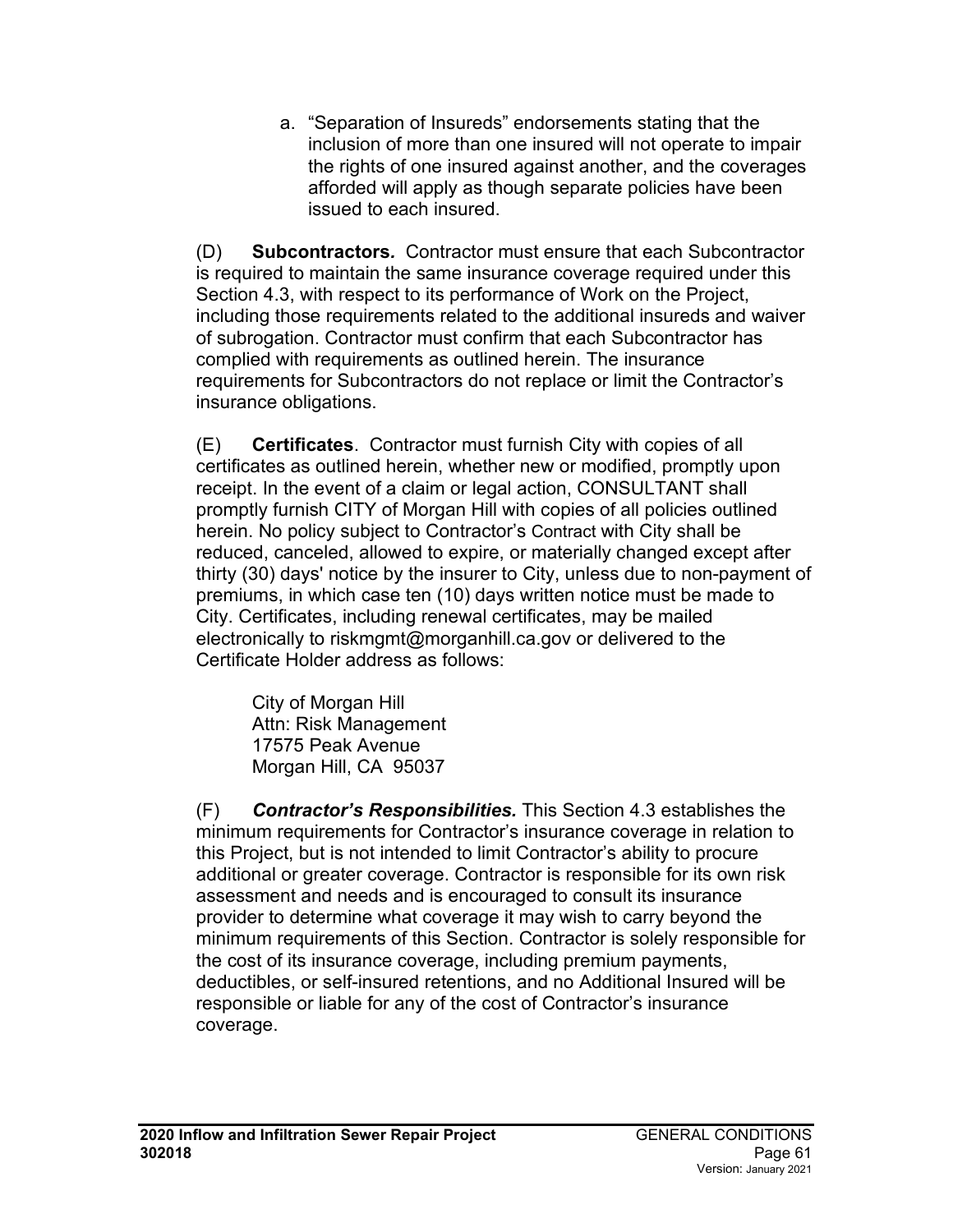### **Article 5 - Contract Time**

**5.1 Time is of the Essence.** Time is of the essence in Contractor's performance and completion of the Work, and Contractor must diligently prosecute the Work and complete it within the Contract Time.

(A) *General.* Contractor must commence the Work on the date indicated in the Notice to Proceed, and must fully complete the Work in strict compliance with all requirements of the Contract Documents and within the Contract Time. Contractor may not begin performing the Work before the date specified in the Notice to Proceed.

(B) *Authorization*. Contractor is not entitled to compensation or credit for any Work performed before the date specified in the Notice to Proceed, with the exception of any schedules, submittals, or other requirements, if any, that must be provided or performed before issuance of the Notice to Proceed

(C) *Rate of Progress.* Contractor and its Subcontractors must, at all times, provide workers, materials, and equipment sufficient to maintain the rate of progress necessary to ensure full completion of the Work within the Contract Time. If City determines that Contractor is failing to prosecute the Work at a sufficient rate of progress, City may, in its sole discretion, direct Contractor to provide additional workers, materials, or equipment, or to work additional hours or days without additional cost to City, in order to achieve a rate of progress satisfactory to City. If Contractor fails to comply with City's directive in this regard, City may, at Contractor's expense, separately contract for additional workers, materials, or equipment or use City's own forces to achieve the necessary rate of progress. Alternatively, City may terminate the Contract based on Contractor's default.

**5.2 Schedule Requirements.** Contractor must prepare all schedules using standard, commercial scheduling software acceptable to Engineer, and must provide the schedules in electronic and paper form as requested by the Engineer. In addition to the general scheduling requirements set forth below, Contractor must also comply with any scheduling requirements included in the Special Conditions or in the Technical Specifications.

(A) *Baseline (As-Planned) Schedule.* Within ten calendar days following City's issuance of the Notice to Proceed (or as otherwise specified in the Notice to Proceed), Contractor must submit to City for review and acceptance a baseline as-planned schedule using critical path methodology showing in detail how Contractor plans to perform and fully complete the Work within the Contract Time including labor, equipment, materials and fabricated items. The baseline schedule must show the order of the major items of Work and the dates of start and completion of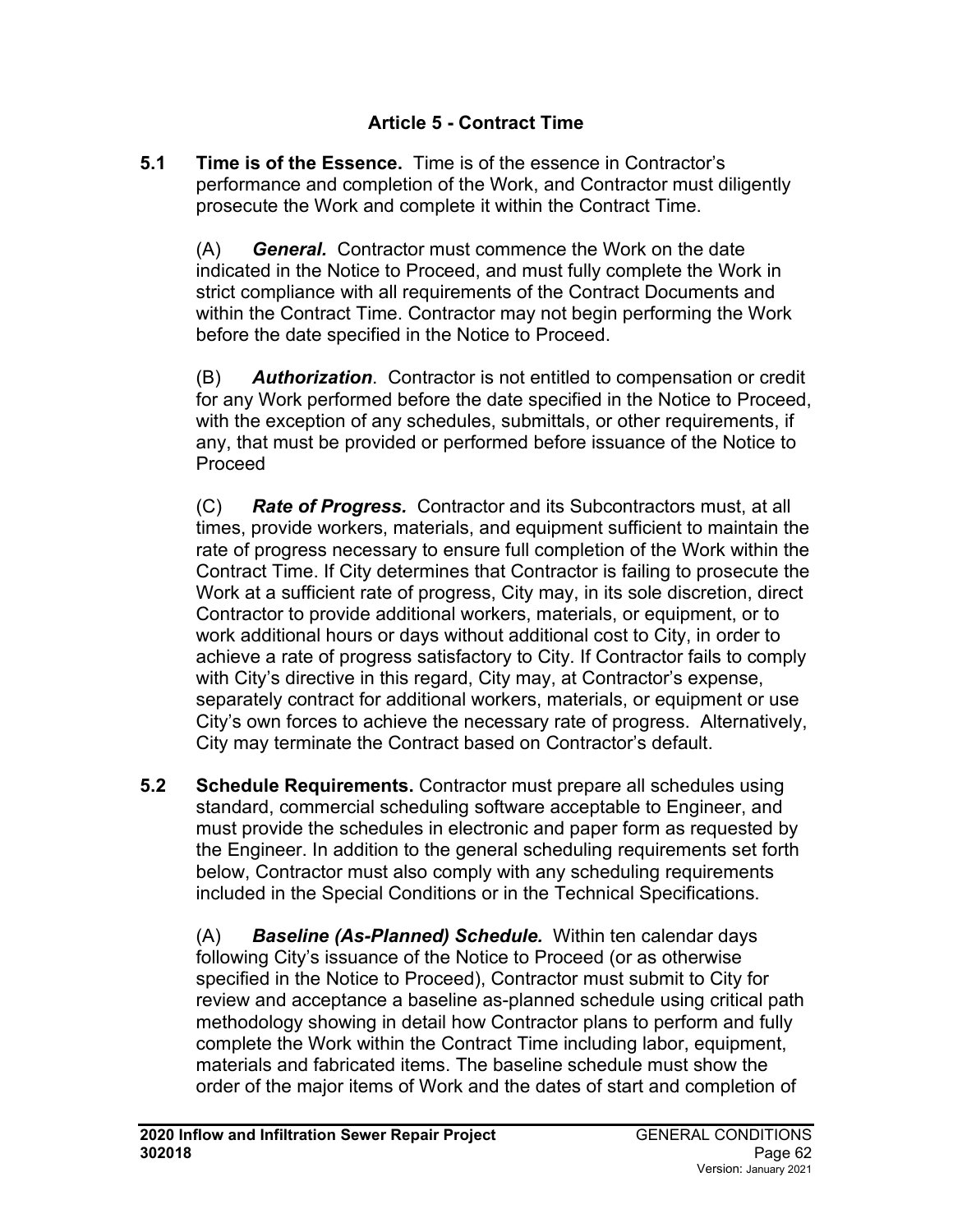each item, including when the materials and equipment will be procured. The schedule must also include the work of all trades reflecting anticipated labor or crew hours and equipment loading for the construction activities, and must be sufficiently comprehensive and detailed to enable progress to be monitored on a day-by-day basis. For each activity, the baseline schedule must be dated, provided in the format specified in the Contract Documents or as required by City, and must include, at a minimum, a description of the activity, the start and completion dates of the activity, and the duration of the activity.

(1) *Specialized Materials Ordering*. Within five calendar days following issuance of the Notice to Proceed, Contractor must order any specialized material or equipment for the Work that is not readily available from material suppliers. Contractor must also retain documentation of the purchase orders date(s).

(B) *City's Review of Schedules.* City will review and may note exceptions to the baseline schedule, and to the progress schedules submitted as required below, to assure completion of the Work within the Contract Time. Contractor is solely responsible for resolving any exceptions noted in a schedule and, within seven days, must correct the schedule to address the exceptions. City's review or acceptance of Contractor's schedules will not operate to waive or limit Contractor's duty to complete the Project within the Contract Time, nor to waive or limit City's right to assess liquidated damages for Contractor's unexcused failure to do so.

(C) *Progress Schedules.* After City accepts the final baseline schedule with no exceptions, Contractor must submit an updated progress schedule and three week look-ahead schedule, in the format specified by City, for review and acceptance with each application for a progress payment or when otherwise specified by City, until completion of the Work. The updated progress schedule must show: how the actual progress of the Work as constructed to date compares to the baseline schedule; reflect any proposed changes in the construction schedule or method of operations, including to achieve Project milestones within the Contract Time; and identify any actual or potential impacts to the critical path. Contractor must also submit periodic reports to City of any changes in the projected material or equipment delivery dates for the Project.

(1) *Float.* The progress schedule must show early and late completion dates for each task. The number of days between those dates will be designated as the "float." Any float belongs to the Project and may be allocated by the Engineer to best serve timely completion of the Project.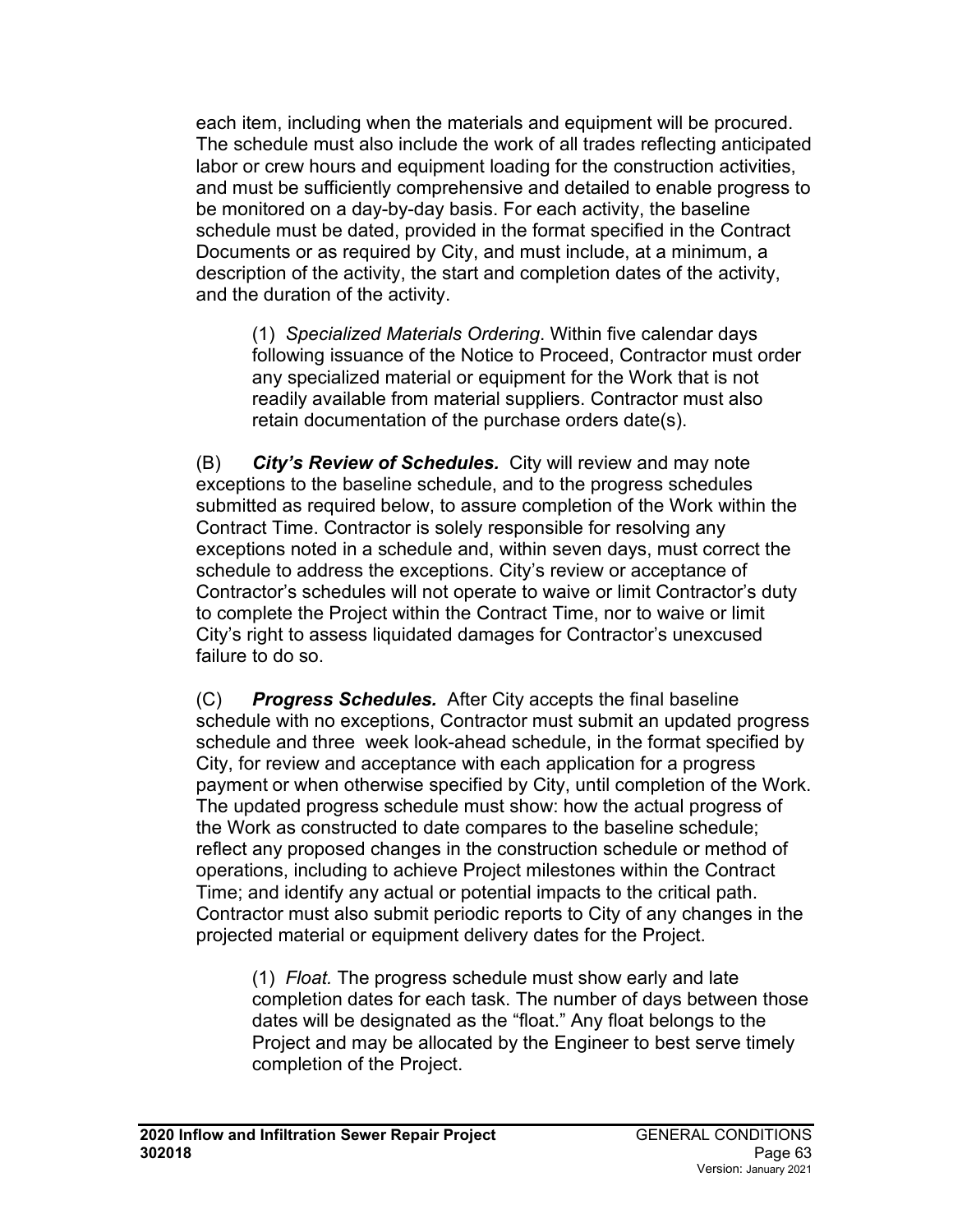(2) *Failure to Submit Schedule.* Reliable, up-to-date schedules are essential to efficient and cost-effective administration of the Project and timely completion. If Contractor fails to submit a schedule within the time periods specified in this Section, or submits a schedule to which City has noted exceptions that are not corrected, City may withhold up to ten percent from payment(s) otherwise due to Contractor until the exceptions are resolved, the schedule is corrected and resubmitted, and City has accepted the schedule. In addition, Contractor's failure to comply with the schedule requirements in this Section 5.2 will be deemed a material default and a waiver of any claims for Excusable Delay or loss of productivity arising during any period when Contractor is out of compliance, subject only to the limits of Public Contract Code Section 7102.

(D) *Recovery Schedule.* If City determines that the Work is more than one week behind schedule, within seven days following written notice of such determination, Contractor must submit a recovery schedule, showing how Contractor intends to perform and complete the Work within the Contract Time, based on actual progress to date.

(E) *Effect of Acceptance.* Contractor and its Subcontractors must perform the Work in accordance with the most current City-accepted schedule unless otherwise directed by City. City's acceptance of a schedule does not operate to extend the time for completion of the Work or any component of the Work, and will not affect City's right to assess liquidated damages for Contractor's unexcused delay in completing the Work within the Contract Time.

(F) *Posting.* Contractor must at all times prominently post a copy of the most current City-accepted progress or recovery schedule in its on-site office.

(G) *Reservation of Rights.* City reserves the right to direct the sequence in which the Work must be performed or to make changes in the sequence of the Work in order to facilitate the performance of work by City or others, or to facilitate City's use of its property. The Contract Time or Contract Price may be adjusted to the extent such changes in sequence actually increase or decrease Contractor's time or cost to perform the Work.

(H) *Authorized Working Days and Times.* Contractor is limited to working Monday through Friday, excluding City of Morgan Hill-observed holidays, during City's normal business hours, except as expressly provided in the Special Conditions, or as authorized in writing by City. City reserves the right to charge Contractor for additional costs incurred by City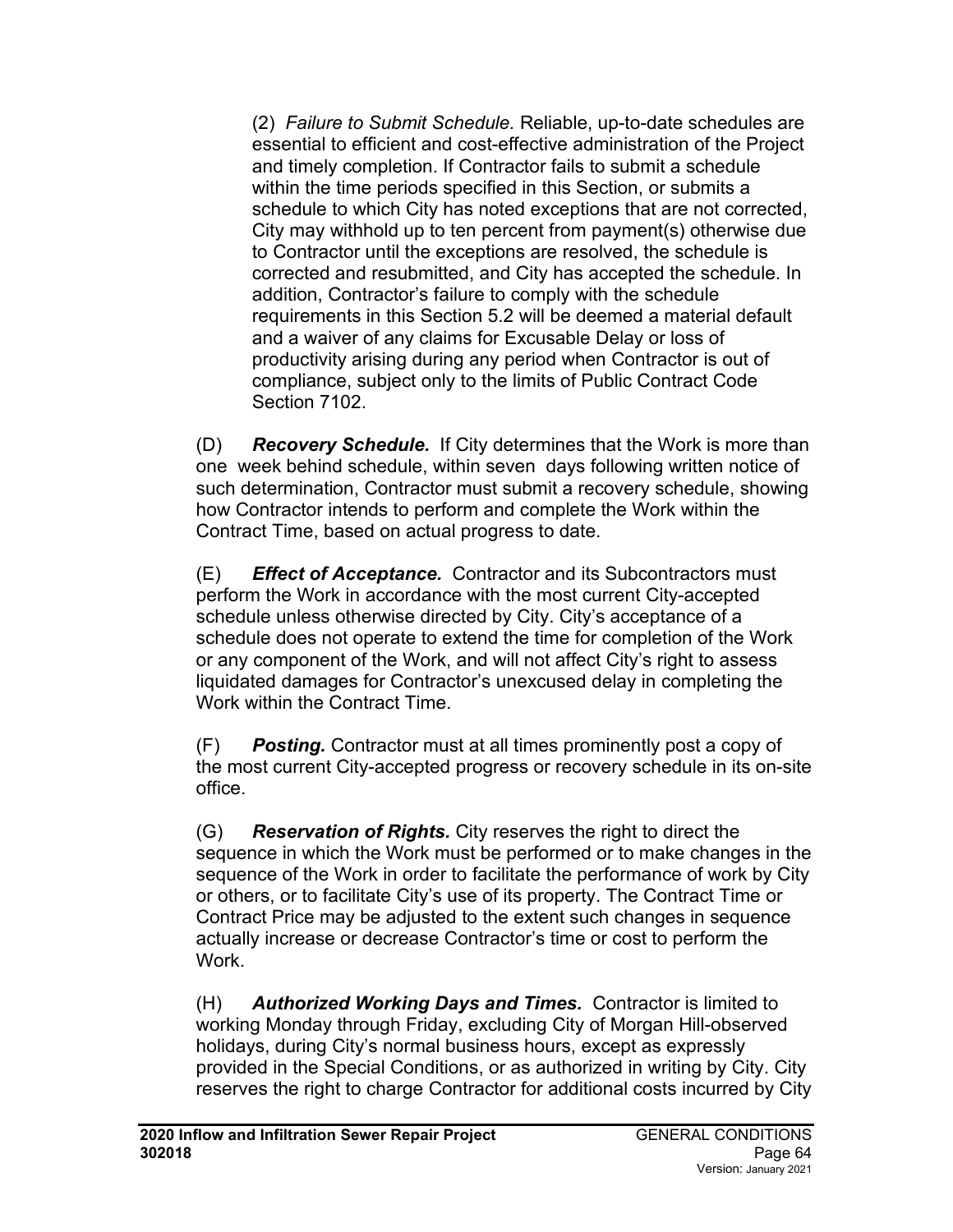due to Work performed on days or during hours not expressly authorized in the Contract Documents, including reimbursement of costs incurred for inspection, testing, and construction management services.

## **5.3 Delay and Extensions of Contract Time.**

(A) *Notice of Delay.* If Contractor becomes aware of any actual or potential delay affecting the critical path, Contractor must promptly notify the Engineer in writing, regardless of the nature or cause of the delay, so that City has a reasonable opportunity to mitigate or avoid the delay.

(B) *Excusable Delay.* The Contract Time may be extended if Contractor encounters "Excusable Delay," which is an unavoidable delay in completing the Work within the Contract Time due to causes completely beyond Contractor's control, and which Contractor could not have avoided or mitigated through reasonable care, planning, foresight, and diligence, provided that Contractor is otherwise fully performing its obligations under the Contract Documents. Grounds for Excusable Delay may include fire, natural disasters, including earthquake or unusually severe weather, acts of terror or vandalism, epidemic, unforeseeable adverse government actions, unforeseeable actions of third parties, encountering unforeseeable hazardous materials, unforeseeable site conditions, or suspension for convenience under Article 13. The Contract Time will not be extended based on circumstances which will not unavoidably delay completing the Work within the Contract Time based on critical path analysis.

(C) *Weather Delays.* A "Weather Delay Day" is a Working Day during which Contractor and its forces, including Subcontractors, are unable to perform more than 40% of the critical path Work scheduled for that day due to adverse weather conditions which impair the ability to safely or effectively perform the scheduled critical path Work that day. Adverse weather conditions may include rain, saturated soil, and Project site cleanup required due to adverse weather. Determination of what constitutes critical path Work scheduled for that day will be based on the most current, City-approved schedule. Contractor will be entitled to a noncompensable extension of the Contract Time for each Weather Delay Day in excess of the normal Weather Delay Days within a given month as determined by reliable records, including monthly rainfall averages, for the preceding ten years (or as otherwise specified in the Special Conditions or Specifications).

(1) Contractor must fully comply with the applicable procedures in Articles 5 and 6 of the General Conditions regarding requests to modify the Contract Time.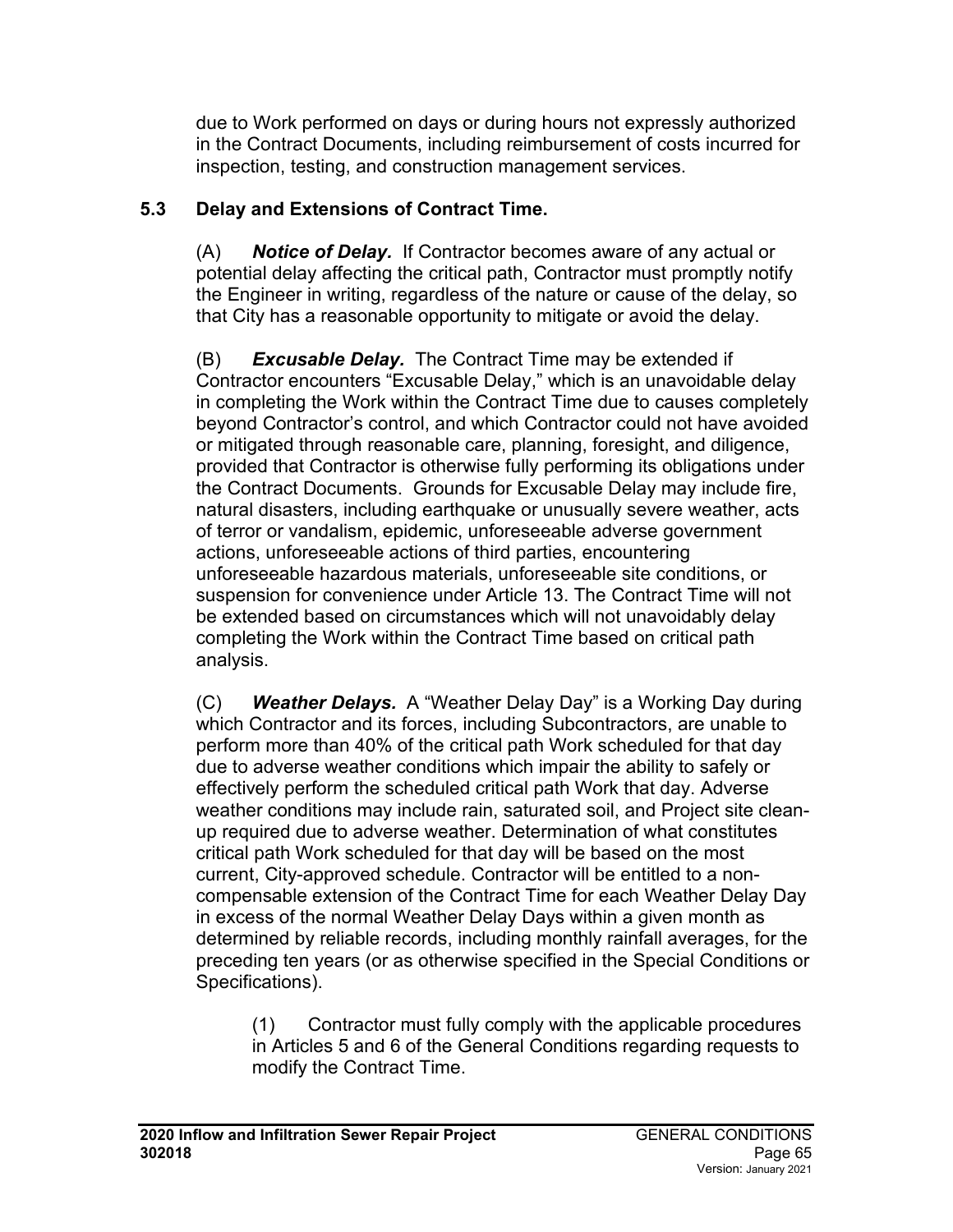(2) Contractor will not be entitled to an extension of time for a Weather Delay Day to the extent Contractor is responsible for concurrent delay on that day.

(3) Contractor must take reasonable steps to mitigate the consequences of Weather Delay Days, including prudent workforce management and protecting the Work, Project Site, materials, and equipment.

(D) *Non-Excusable Delay.* Delay which Contractor could have avoided or mitigated through reasonable care, planning, foresight and diligence is "Non-Excusable Delay." Contractor is not entitled to an extension of Contract Time or any compensation for Non-Excusable Delay, or for Excusable Delay that is concurrent with Non-Excusable Delay. Non-Excusable Delay includes delay caused by:

(1) weather conditions which are normal for the location of the Project, as determined by reliable records, including monthly rainfall averages, for the preceding ten years;

(2) Contractor's failure to order equipment and materials sufficiently in advance of the time needed for completion of the Work within the Contract Time;

(3) Contractor's failure to provide adequate notification to utility companies or agencies for connections or services necessary for completion of the Work within the Contract Time;

(4) foreseeable conditions which Contractor could have ascertained from reasonably diligent inspection of the Project site or review of the Contract Documents or other information provided to the Contractor;

(5) Contractor's failure, refusal, or financial inability to perform the Work within the Contract Time, including insufficient funds to pay its Subcontractors or suppliers.

(6) performance or non-performance by Contractor's Subcontractors or suppliers;

(7) the time required to respond to excessive RFIs (see Section  $2.5(G)$ ;

(8) delayed submission of required submittals, or the time required for correction and resubmission of defective submittals;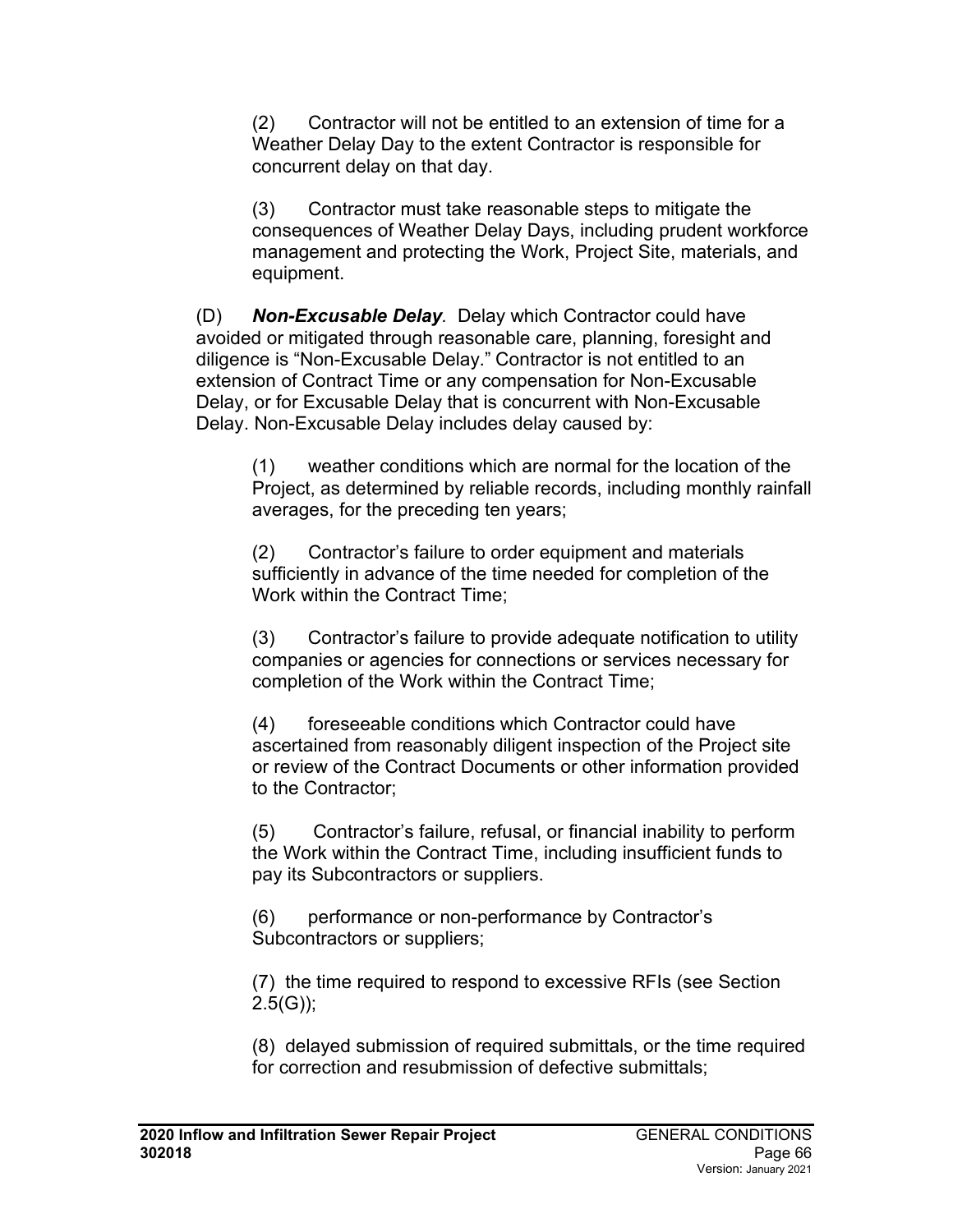(9) time required for repair of, re-testing, or re-inspection of defective Work;

(10) enforcement of Laws by City, or outside agencies with jurisdiction over the Work; or

(11) City's exercise or enforcement of any of its rights or Contractor's duties pursuant to the Contract Documents, including correction of defective Work, extra inspections or testing due to non-compliance with Contract requirements, safety compliance, environmental compliance, or rejection and return of defective or deficient submittals.

(E) *Compensable Delay.* Pursuant to Public Contract Code Section 7102, in addition to entitlement to an extension of Contract Time, Contractor is entitled to compensation for costs incurred due to delay caused solely by City, when that delay is unreasonable under the circumstances involved and not within the contemplation of the parties ("Compensable Delay"). Contractor is not entitled to an extension of Contract Time or recovery of costs for Compensable Delay that is concurrent with Non-Excusable Delay. Delay due to causes that are beyond the control of either City or Contractor, including Weather Delay Days, discovery of Historic or Archeological Items pursuant to Section 7.18, or the actions or inactions of third parties or other agencies, is not Compensable Delay, and will only entitle Contractor to an extension of time commensurate with the time lost due to such delay.

(F) *Recoverable Costs.* Contractor is not entitled to compensation for Excusable Delay unless it is Compensable Delay, as defined above. Contractor is entitled to recover only the actual, direct, reasonable, and substantiated costs ("Recoverable Costs") for each working day that the Compensable Delay prevents Contractor from proceeding with more than 50% of the critical path Work scheduled for that day, based on the most recent progress schedule accepted by City. Recoverable Costs will not include home office overhead or lost profit.

(G) *Request for Extension of Contract Time or Recoverable Costs.*  A request for an extension of Contract Time or any associated Recoverable Costs must be submitted in writing to City within ten calendar days of the date the delay is first encountered, even if the duration of the delay is not yet known at that time, or any entitlement to the Contract Time extension or to the Recoverable Costs will be deemed waived. In addition to complying with the requirements of this Article 5, the request must be submitted in compliance with the Change Order request procedures in Article 6, below. Strict compliance with these requirements is necessary to ensure that any delay or consequences of delay may be mitigated as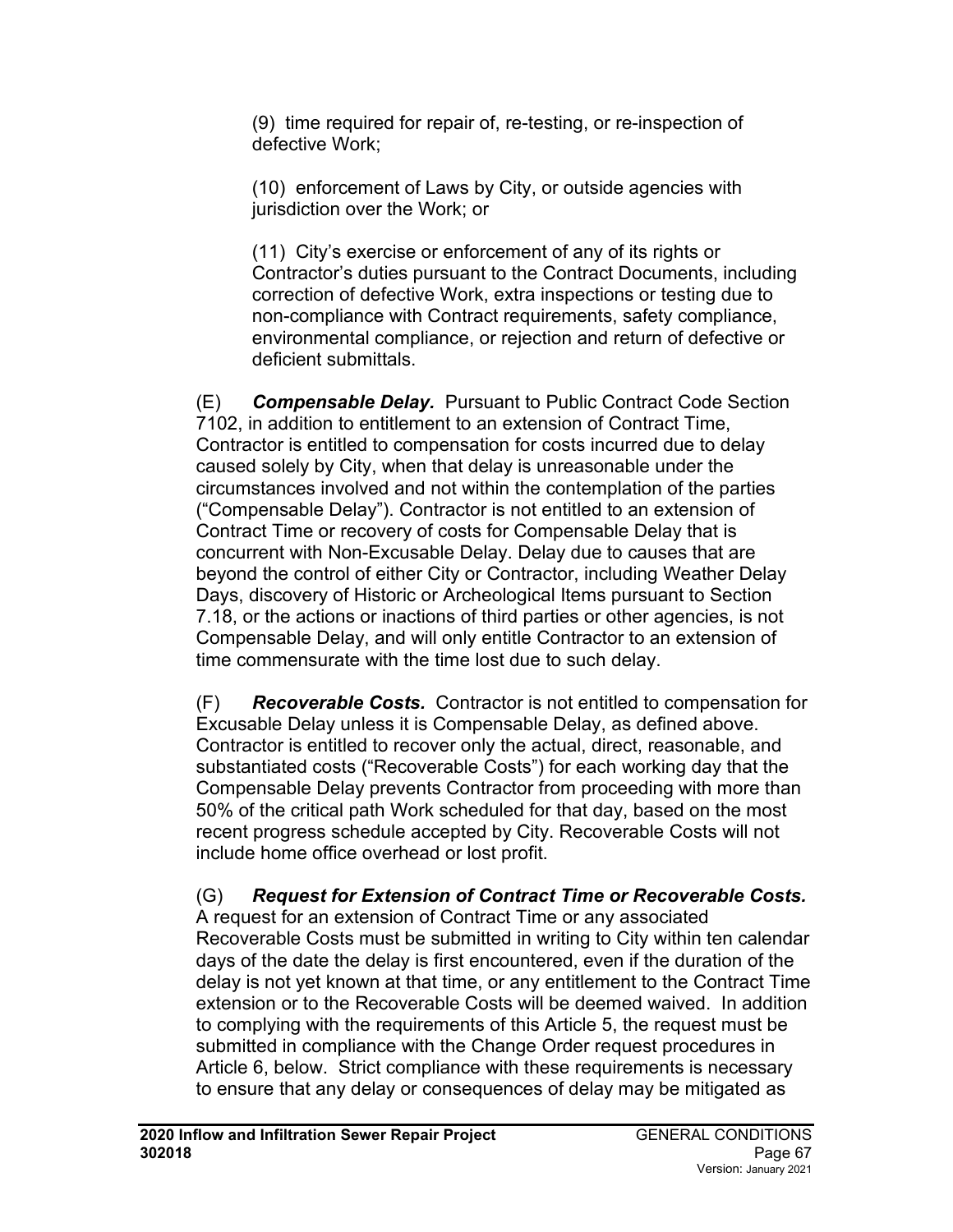soon as possible, and to facilitate cost-efficient administration of the Project and timely performance of the Work. Any request for an extension of Contract Time or Recoverable Costs that does not strictly comply with all of the requirements of Article 5 and Article 6 will be deemed waived.

(1) *Required Contents.* The request must include a detailed description of the cause(s) of the delay, and must also describe the measures that Contractor has taken to mitigate the delay and/or its effects, including efforts to mitigate the cost impact of the delay, such as by workforce management, or by a change in sequencing. If the delay is still ongoing at the time the request is submitted, the request should also include Contractor's plan for continued mitigation of the delay or its effects.

(2) *Delay Days and Costs.* The request must specify the number of days of Excusable Delay claimed, or provide a realistic estimate if the duration of the delay is not yet known. If the Contractor believes it is entitled to Recoverable Costs for Compensable Delay, the request must specify the amount of and basis for the Recoverable Costs that are claimed or provide a realistic estimate if the amount is not yet known. Any estimate of delay duration or cost must be updated in writing and submitted with all required supporting documentation as soon as the actual time and cost is known. The maximum extension of Contract Time will be the number of days, if any, by which an Excusable Delay or a Compensable Delay exceeds any concurrent Non-Excusable Delay. Contractor is entitled to an extension of Contract Time, or compensation for Recoverable Costs, only if, and only to the extent that, such delay will unavoidably delay Final Completion.

(3) *Supporting Documentation.* The request must also include any and all supporting documentation necessary to evidence the delay and its actual impacts, including scheduling and cost impacts, with a time impact analysis using critical path methodology, and demonstrating the unavoidable delay to Final Completion. The time impact analysis must be submitted in a form or format acceptable to City.

(4) *Burden of Proof.* Contractor has the burden of proving that the delay was an Excusable or Compensable Delay, as defined above; Contractor has fully complied with its scheduling obligations in Section 5.2, Schedule Requirements; Contractor has made reasonable efforts to mitigate the delay and its schedule and cost impacts; the delay will unavoidably result in delaying Final Completion, and any Recoverable Costs claimed by Contractor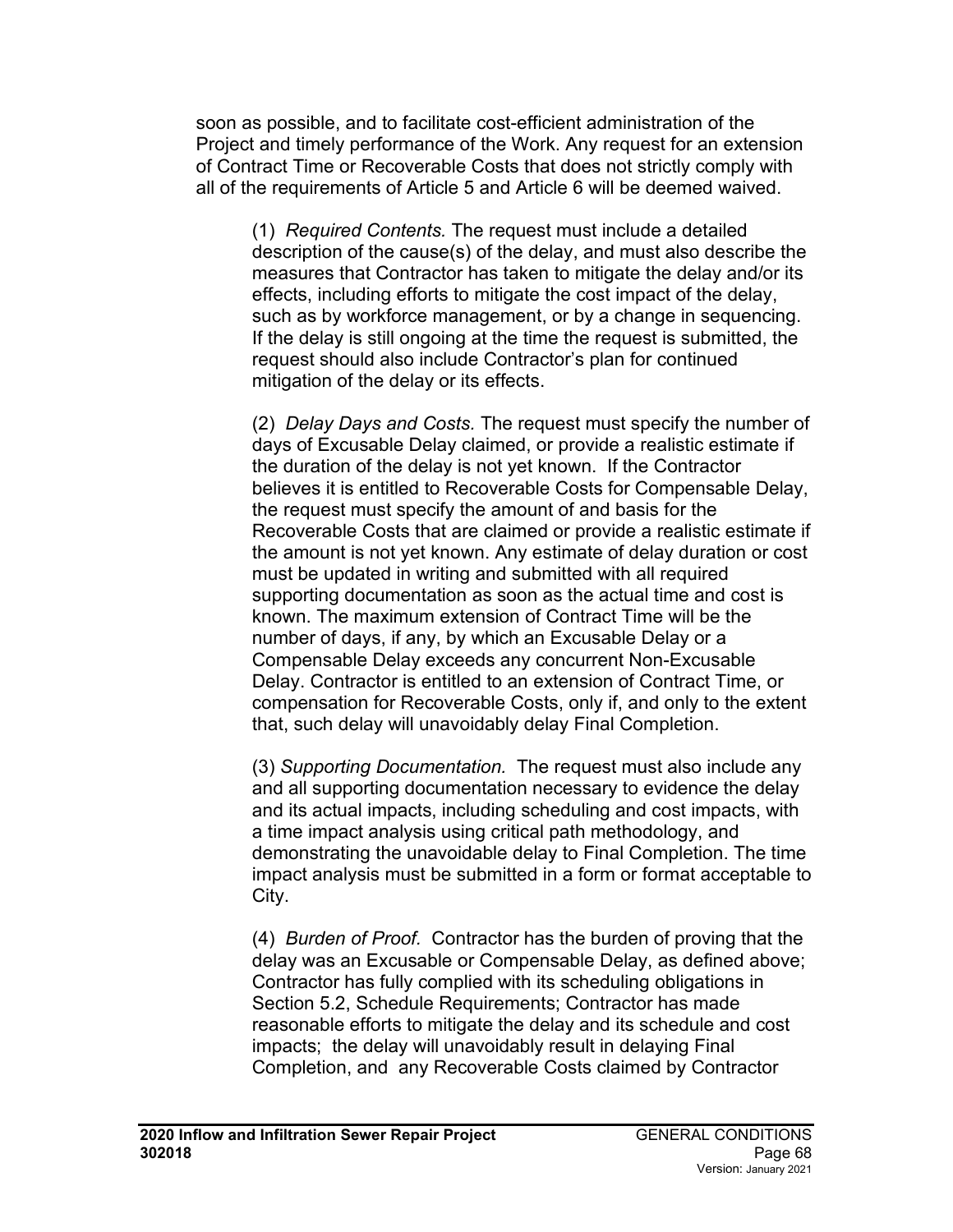were actually incurred and were reasonable under the circumstances.

(5) *Legal Compliance.* Nothing in this Section 5.3 is intended to require the waiver, alteration, or limitation of the applicability of Public Contract Code Section 7102.

(6) *No Waiver.* Any grant of an extension of Contract Time or compensation for Recoverable Costs due to Compensable Delay will not operate as a waiver of City's right to assess liquidated damages for Non-Excusable Delay.

(7) *Dispute Resolution.* In the event of a dispute over entitlement to an extension of Contract Time or compensation for Recoverable Costs, Contractor may not stop Work pending resolution of the dispute, but must continue to comply with its duty to diligently prosecute the performance and timely completion of the Work. Contractor's sole recourse for an unresolved dispute based on City's rejection of a Change Order request for an extension of Contract Time or compensation for Recoverable Costs is to comply with the dispute resolution provisions set forth in Article 12, below.

**5.4 Liquidated Damages.** It is expressly understood that if Final Completion is not achieved within the Contract Time, City will suffer damages from the delay that are difficult to determine and accurately specify. Pursuant to Public Contract Code section 7203, if Contractor fails to achieve Final Completion within the Contract Time, City will charge Contractor in the amount specified in the Contract for each day that Final Completion is delayed beyond the Contract Time, as liquidated damages and not as a penalty. Any waiver of accrued liquidated damages, in whole or in part, is subject to approval of the City Council or its authorized delegee.

(A) *Liquidated Damages.* Liquidated damages will not be assessed for any Excusable or Compensable Delay, as set forth above.

(B) *Milestones.* Liquidated damages may also be separately assessed for failure to meet milestones specified elsewhere in the Contract Documents.

(C) *Setoff.* City is entitled to deduct the amount of liquidated damages assessed against any payments otherwise due to Contractor, including progress payments, Final Payment, or unreleased retention. If there are insufficient Contract funds remaining to cover the full amount of liquidated damages assessed, City is entitled to recover the balance from Contractor or its performance bond surety.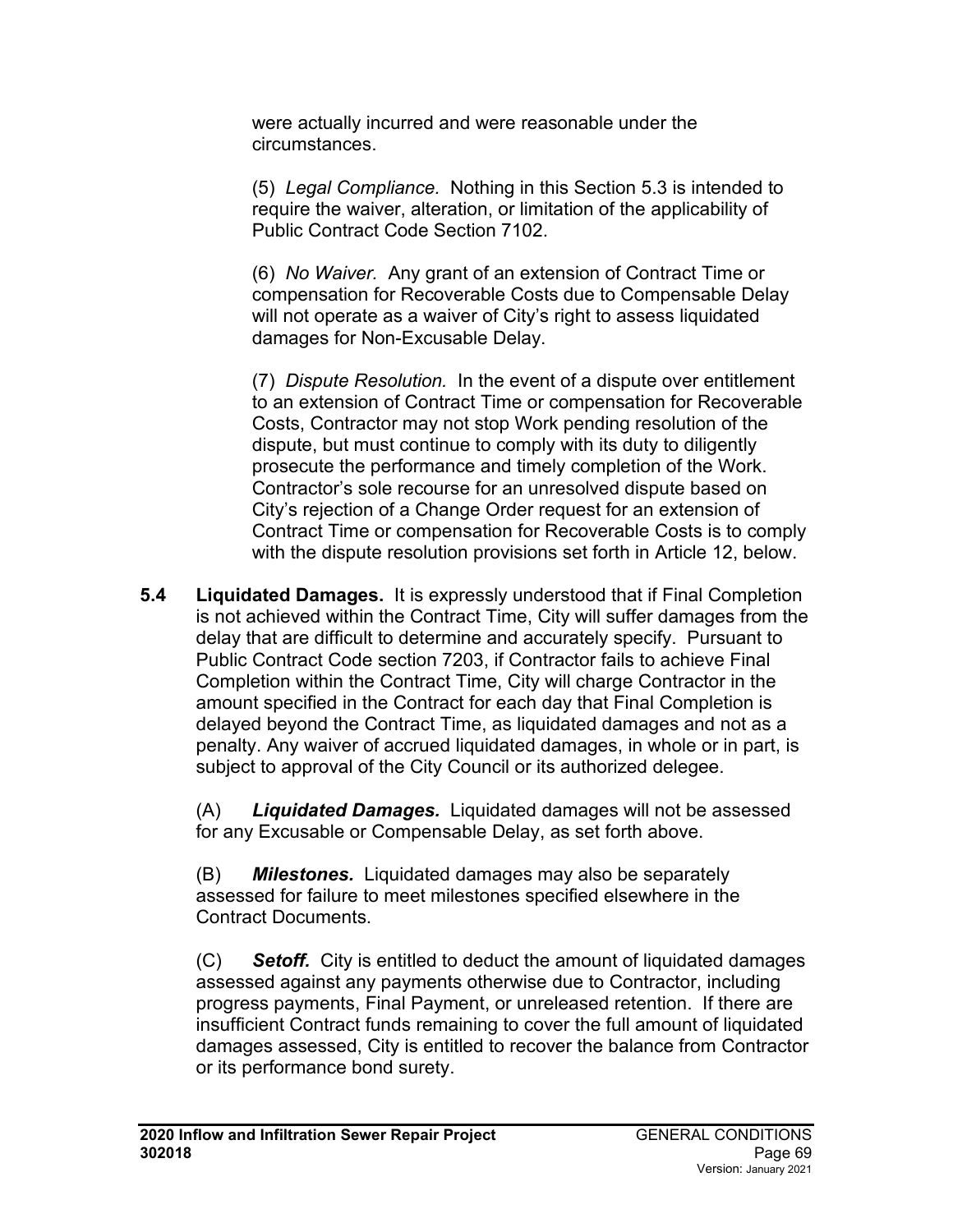(D) *Occupancy or Use.* Occupancy or use of the Project in whole or in part prior to Final Completion does not constitute City's acceptance of the Project and will not operate as a waiver of City's right to assess liquidated damages for Contractor's Non-Excusable Delay in achieving Final Completion.

(E) *Other Remedies.* City's right to liquidated damages under this Section applies only to damages arising from Contractor's Non-Excusable Delay or failure to complete the Work within the Contract Time. City retains its right to pursue all other remedies under the Contract for other types of damage, including damage to property or persons, costs or diminution in value from defective materials or workmanship, costs to repair or complete the Work, or other liability caused by Contractor.

## **Article 6 - Contract Modification**

**6.1 Contract Modification.** Subject to the limited exception set forth in subsection (D) below, any change in the Work or the Contract Documents, including the Contract Price or Contract Time, will not be a valid and binding change to the Contract unless it is formalized in a Change Order, including a "no-cost" Change Order or a unilateral Change Order. Changes in Work. City reserves the right to make the Work pursuant to this Article 6 will not operate to release, limit, or abridge Contractor's warranty obligations pursuant to Article 11 or any obligations of Contractor's bond sureties.

**(A)** *City-Directed Changes***.** City may direct changes in the scope or sequence of Work or the requirements of the Contract Documents, without invalidating the Contract. Such changes may include Extra Work as set forth in subsection (C) below, or deletion or modification of portions of the Work. Contractor must promptly comply with City-directed changes in the Work in accordance with the intent of the original Contract Documents, even if Contractor and City have not yet reached agreement as to adjustments to the Contract Price or Contract Time for the change in the Work or for the Extra Work. Contractor is not entitled to extra compensation for cost savings resulting from "value engineering" pursuant to Public Contract Code Section 7101, except to the extent authorized in advance by City in writing, and subject to any applicable procedural requirements for submitting a proposal for value engineering cost savings.

**(B)** *Disputes.* In the event of a dispute over entitlement to or the amount of a change in Contract Time or a change in Contract Price related to extra City-directed change in the Work, Contractor must perform the Work as directed and may not delay its Work or cease Work pending resolution of the dispute, but must continue to comply with its duty to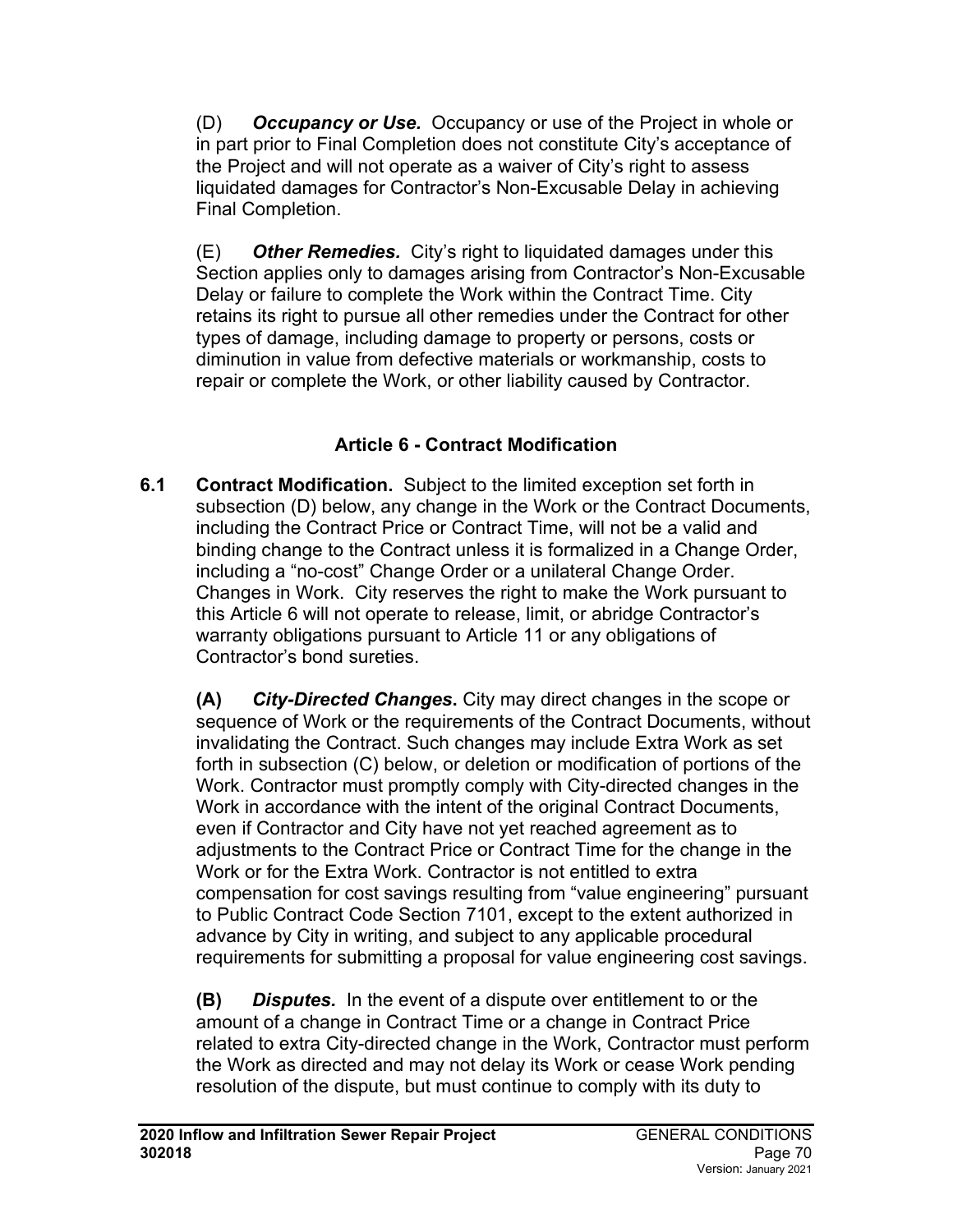diligently prosecute the performance and timely completion of the Work, including the Work in dispute. Likewise, in the event that City and Contractor dispute whether a portion or portions of the Work are already required by the Contract Documents or constitute Extra Work, or otherwise dispute the interpretation of any portion(s) of the Contract Documents, Contractor must perform the Work as directed and may not delay its Work or cease Work pending resolution of the dispute, but must continue to comply with its duty to diligently prosecute the performance and timely completion of the Work, including the Work in dispute, as directed by City. If Contractor refuses to perform the Work in dispute, City may, acting in its sole discretion, elect to delete the Work from the Contract and reduce the Contract Price accordingly, and self-perform the Work or direct that the Work be performed by others. Alternatively, City may elect to terminate the Contract for convenience or for cause. Contractor's sole recourse for an unresolved dispute related to changes in the Work or performance of any Extra Work is to comply with the dispute resolution provisions set forth in Article 12, below.

**(C)** *Extra Work.* City may direct Contractor to perform Extra Work related to the Project. Contractor must promptly perform any Extra Work as directed or authorized by City in accordance with the original Contract Documents, even if Contractor and City have not yet reached agreement on adjustments to the Contract Price or Contract Time for such Extra Work. If Contractor believes it is necessary to perform Extra Work due to changed conditions, Contractor must promptly notify the Engineer in writing, specifically identifying the Extra Work and the reason(s) the Contractor believes it is Extra Work. This notification requirement does not constitute a Change Order request pursuant to Section 6.2, below. Contractor must maintain detailed daily records that itemize the cost of each element of Extra Work, and sufficiently distinguish the direct cost of the Extra Work from the cost of other Work performed. For each day that Contractor performs Extra Work, or Work that Contractor contends is Extra Work, Contractor must submit no later than the following Working Day, a daily report of the Extra Work performed that day and the related costs, together with copies of certified payroll, invoices, and other documentation substantiating the costs ("Extra Work Report"). The Engineer will make any adjustments to Contractor's Extra Work Report(s) based on the Engineer's records of the Work. When an Extra Work Report(s) is agreed on and signed by both City and Contractor, the Extra Work Report(s) will become the basis for payment under a duly authorized and signed Change Order. Failure to submit the required documentation by close of business on the next Working Day is deemed a full and complete waiver for any change in the Contract Price or Contract Time for any Extra Work performed that day.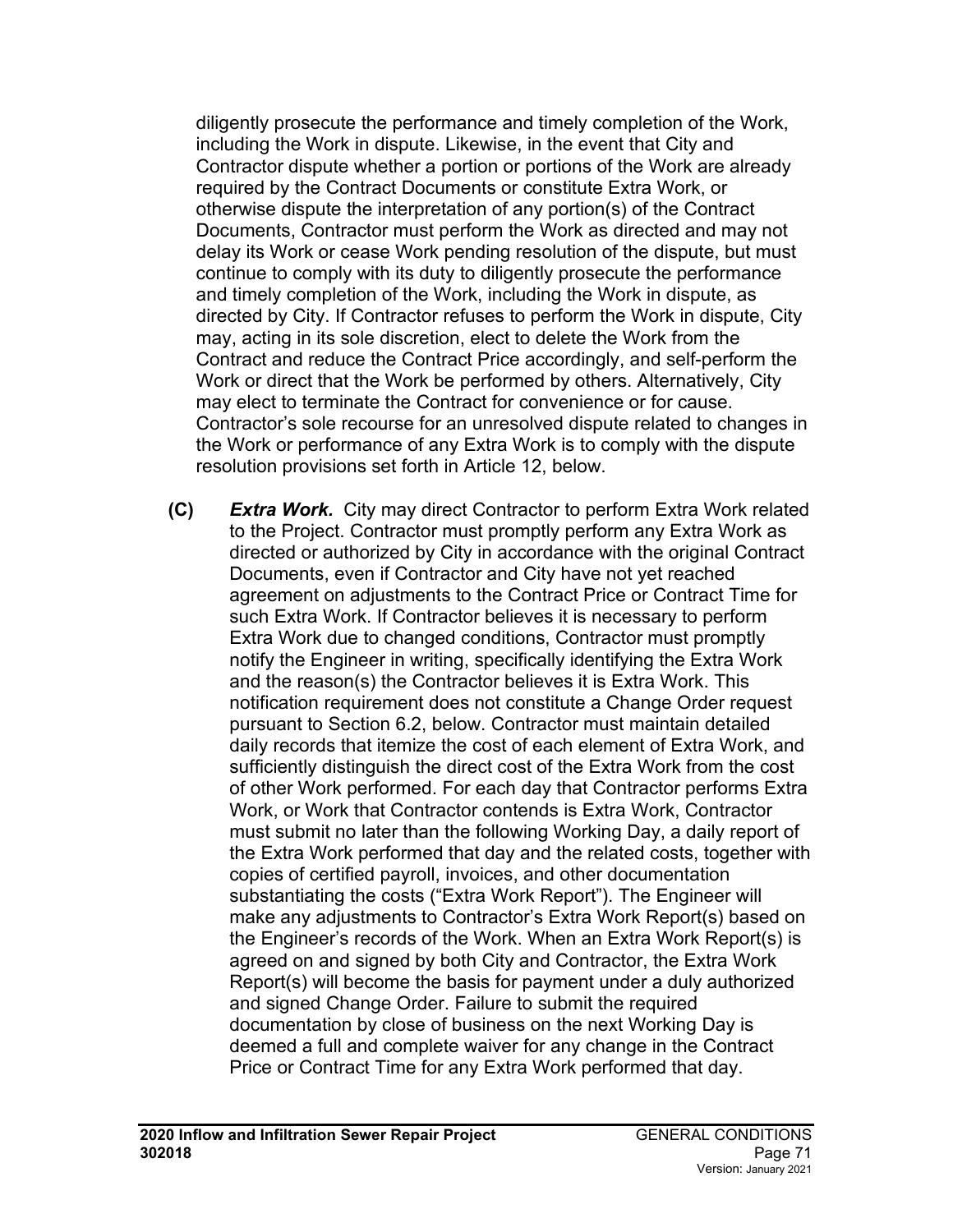(D) *Minor Changes and RFIs.* Minor field changes, including RFI replies from City, that do not affect the Contract Price or Contract Time and that are approved by the Engineer acting within his or her scope of authority, do not require a Change Order. By executing an RFI reply from City, Contractor agrees that it will perform the Work as clarified therein, with no change to the Contract Price or Contract Time.

(E) *Remedy for Non-Compliance.* Contactor's failure to promptly comply with a City-directed change is deemed a material breach of the Contract, and in addition to all other remedies available to it, City may, at its sole discretion, hire another contractor or use its own forces to complete the disputed Work at Contractor's sole expense, and may deduct the cost from the Contract Price.

**6.2 Contractor Change Order Requests.** Contractor must submit a request or proposal for a change in the Work, compensation for Extra Work, or a change in the Contract Price or Contract Time as a written Change Order request or proposal.

(A) *Time for Submission.* Any request for a change in the Contract Price or the Contract Time must be submitted in writing to the Engineer within ten calendar days of the date that Contractor first encounters the circumstances, information or conditions giving rise to the Change Order request, even if the total amount of the requested change in the Contract Price or impact on the Contract Time is not yet known at that time. If City requests that Contractor propose the terms of a Change Order, unless otherwise specified in City's request, Contractor must provide the Engineer with a written proposal for the change in the Contract Price or Contract Time within five working days of receiving City's request, in a form satisfactory to the Engineer.

(B) *Required Contents.* Any Change Order request or proposal submitted by Contractor must include a complete breakdown of actual or estimated costs and credits, and must itemize labor, materials, equipment, taxes, insurance, subcontract amounts, and if applicable, Extra Work Reports. Any estimated cost must be updated in writing as soon as the actual amount is known.

(C) *Required Documentation.* All claimed costs must be fully documented, and any related request for an extension of time or delayrelated costs must be included at that time and in compliance with the requirements of Article 5 of the General Conditions. Upon request, Contractor must permit City to inspect its original and unaltered bidding records, subcontract agreements, subcontract change orders, purchase orders, invoices, or receipts associated with the claimed costs.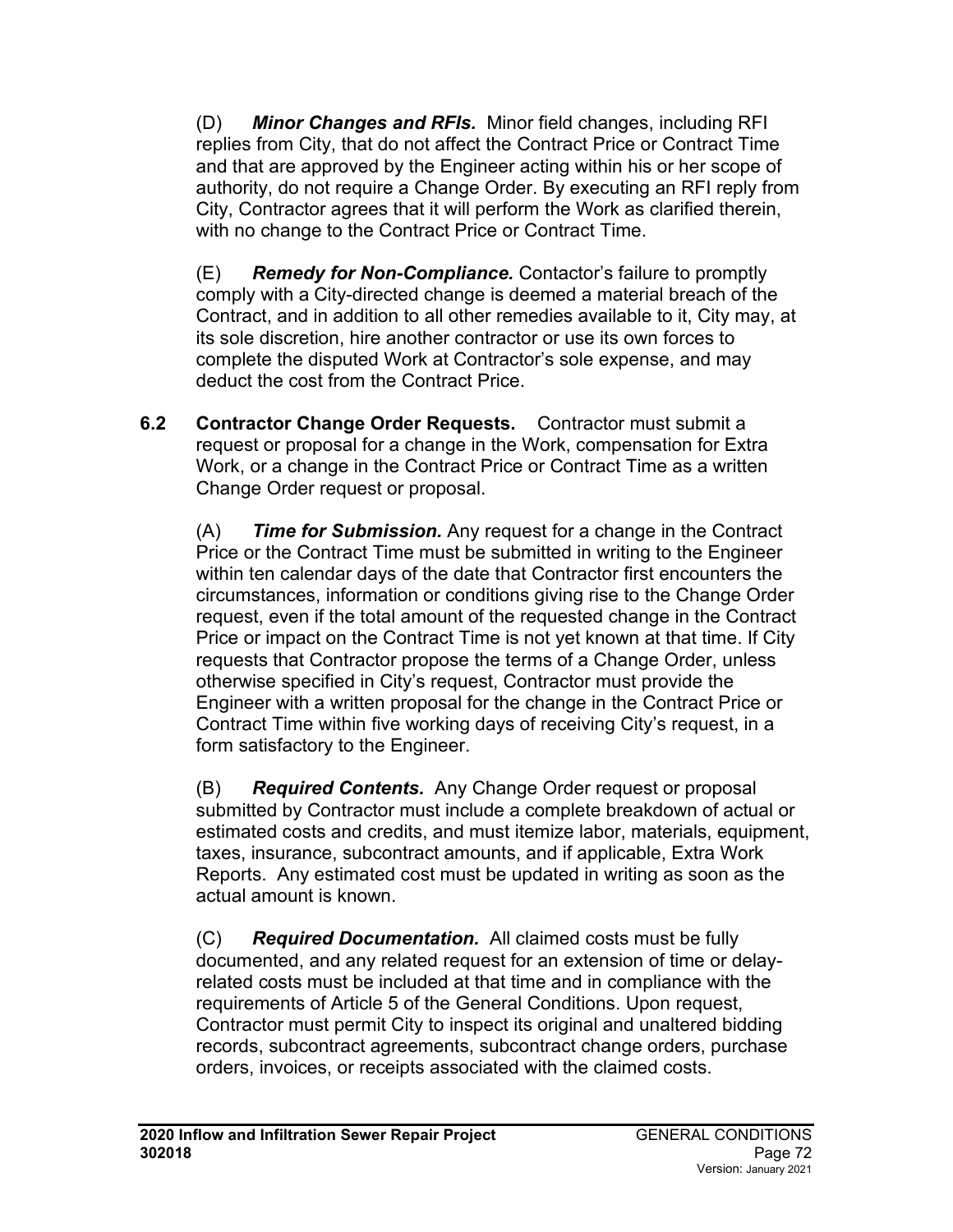(D) *Required Form.* Contractor must use City's form(s) for submitting all Change Order requests or proposals, unless otherwise specified by City.

(E) *Certification.* All Change Order requests must be signed by Contractor and must include the following certification:

> "The undersigned Contractor certifies under penalty of perjury that its statements and representations in this Change Order request are true and correct. Contractor warrants that this Change Order request is comprehensive and complete as to the Work or Changes referenced herein, and agrees that any costs, expenses, or time extension requests not included herein are deemed waived."

**6.3 Adjustments to Contract Price.** The amount of any increase or decrease in the Contract Price will be determined based on one of the following methods listed below, in the order listed with unit pricing taking precedence over the other methods. Markup applies only to Cityauthorized time and material Work, and does not apply to any other payments to Contractor. For Work items or components that are deleted in their entirety, Contractor will only be entitled to compensation only for those direct, actual, and documented costs (including restocking fees), reasonably incurred before Contractor was notified of the City's intent to delete the Work, with no markup for overhead, profit, or other indirect costs.

(A) *Unit Pricing.* Amounts previously provided by Contractor in the form of unit prices, either in a bid schedule or in a post-award schedule of values pursuant to Section 8.1 Schedule of Values, will apply to determine the price for the affected Work, to the extent applicable unit prices have previously been provided for that type of Work. No additional markup for overhead, profit, or other indirect costs. will be added to the calculation.

(B) *Lump Sum.* A mutually agreed upon, all-inclusive lump sum price for the affected Work with no additional markup for overhead, profit, or other indirect costs;

(C) *Time and Materials.* On a time and materials basis, if and only to the extent compensation on a time and materials basis is expressly authorized by City in advance of Contractor's performance of the Work and subject to any not-to-exceed limit. Time and materials compensation for increased costs or Extra Work (but not decreased costs or deleted Work), will include allowed markup for overhead, profit, and other indirect costs, and which may include a not-to-exceed limit, calculated as the total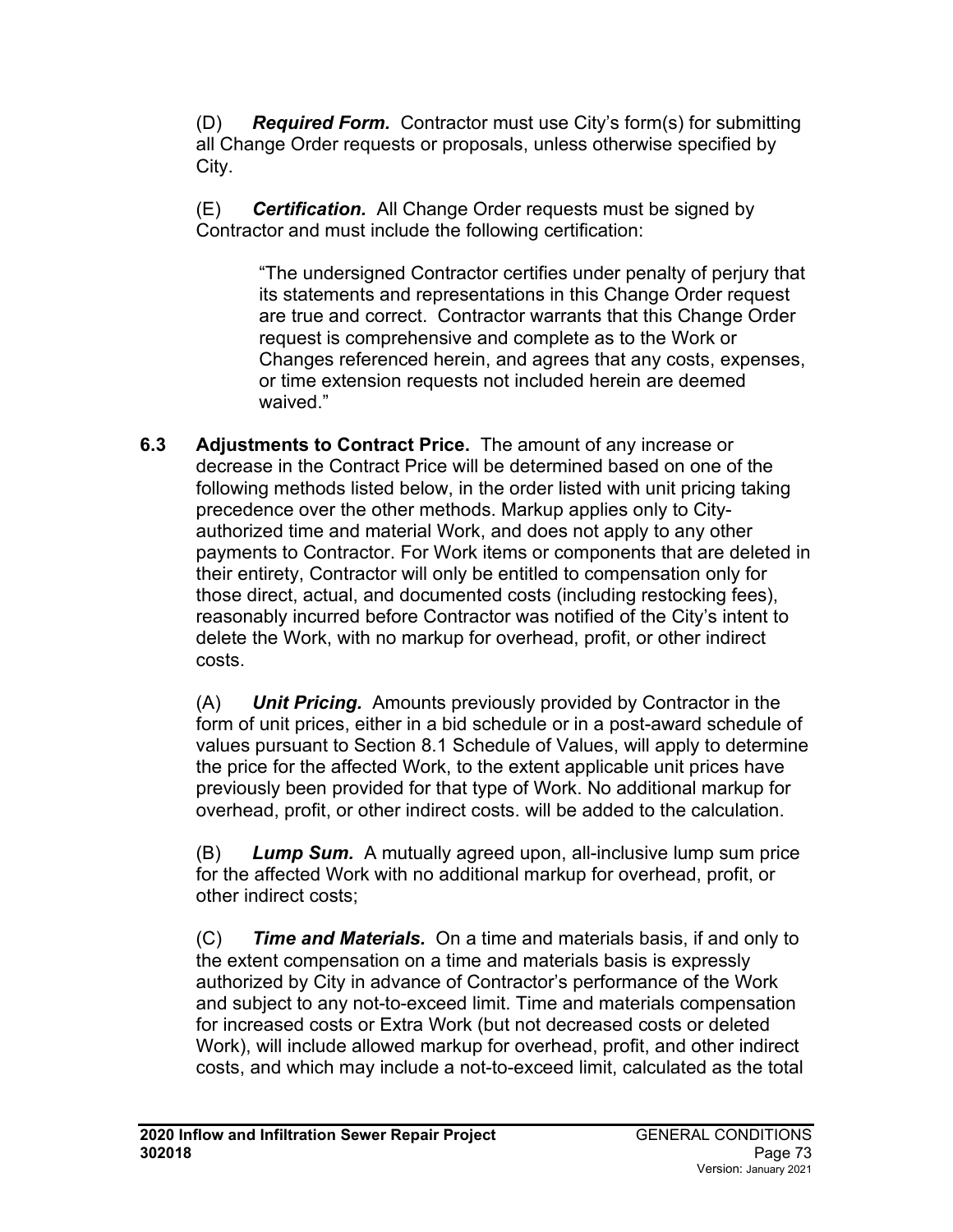of the following sums:, the cumulative total of which may not exceed the maximum markup rate of 15%:

(1) All direct labor costs provided by the Contractor, excluding superintendence, project management, or administrative costs plus 15 percent markup;

(2) All direct material costs provided by the Contractor, including sales tax, plus 15 percent markup;

(3) All direct plant and equipment rental costs provided by the Contractor, plus 15 percent markup;

(4) All direct additional subcontract costs plus ten percent markup for Work performed by Subcontractors; and

(5) Increased bond or insurance premium costs computed at 1.5% percent of total of the previous four sums.

- **6.4 Unilateral Change Order.**If the parties dispute the terms of a proposed Change Order, including disputes over the amount of compensation or extension of time that Contractor has requested, , the value of deleted or changed Work, what constitutes Extra Work, or quantities used, City may elect to issue a unilateral Change Order, directing performance of the Work, and authorizing a change in the Contract Price or Contract Time for the amount of compensation or added time that the City believes is merited. Contractor's sole recourse to dispute the terms of a unilateral Change Order is to submit a timely Claim pursuant to Article 12, below.
- **6.5 Non-Compliance Deemed Waiver.** Contractor waives its entitlement to any increase in the Contract Price or Contract Time if Contractor fails to fully comply with the provisions of this Article. Contractor will not be paid for unauthorized Extra Work.

## **Article 7 - General Construction Provisions**

### **7.1 Permits, Fees, Business License, and Taxes.**

(A) *Permits, Fees, and City Business License.* Contractor must obtain and pay for all permits, fees, or licenses required to perform the Work, including a City business license. Contractor must cooperate with and provide notifications to all government agencies with jurisdiction over the Project, as may be required. Contractor must provide City with copies of all records of permits and permit applications, payment of required fees, and any licenses required for the Work.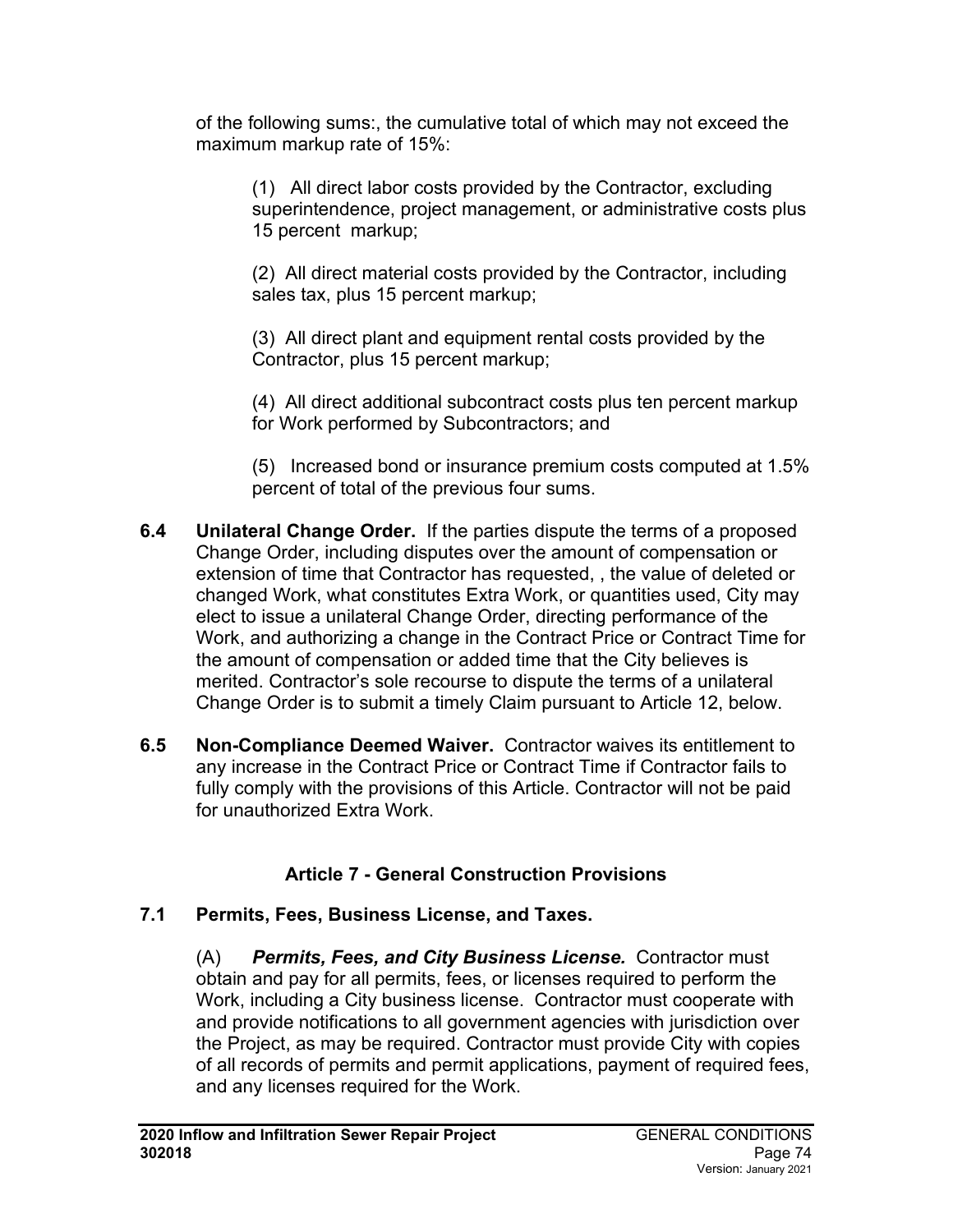(B) *Taxes.* Contractor must pay for all taxes on labor, material and equipment, except Federal Excise Tax to the extent that City is exempt from Federal Excise Tax.

**7.2 Temporary Facilities.** Contractor must provide, at Contractor's sole expense, any and all temporary facilities for the Project, including an onsite staging area for materials and equipment, a field office, sanitary facilities, utilities, storage, scaffolds, barricades, walkways, and any other temporary structure required to safely perform the Work along with any incidental utility services. The location of all temporary facilities must be approved by the City prior to installation. Temporary facilities must be safe and adequate for the intended use, and installed and maintained in accordance with Laws and the Contract Documents. Contractor must fence and screen the Project site and, if applicable, any separate Worksites, including the staging area, and its operation must minimize inconvenience to neighboring properties. Additional provisions pertaining to temporary facilities may be included in the Specifications or Special Conditions.

(A) *Utilities.* Contractor must install and maintain the power, water, sewer and all other utilities required for the Project site, including the piping, wiring, internet and Wi-Fi connections, and any related equipment necessary to maintain the temporary facilities.

(B) *Removal and Repair.* Contractor must promptly remove all such temporary facilities when they are no longer needed or upon completion of the Work, whichever comes first. Contractor must promptly repair any damage to City's property or to other property caused by the installation, use, or removal of the temporary facilities, and must promptly restore the property to its original or intended condition.

**7.3 Noninterference and Site Management.** Contractor must avoid interfering with City's use of its property at or adjacent to the Project site, including use of roadways, entrances, parking areas, walkways, and structures. Contractor must also minimize disruption of access to private property in the Project vicinity. Contractor must coordinate with affected property owners, tenants, and businesses, and maintain some vehicle and pedestrian access to their residences or properties at all times. Temporary access ramps, fencing or other measures must be provided as needed. Before blocking access to a private driveway or parking lot, Contractor must provide effective notice to the affected parties at least 48 hours in advance of the pending closure and allow them to remove vehicles. Private driveways, residences and parking lots must have access to a roadway during non-Work hours.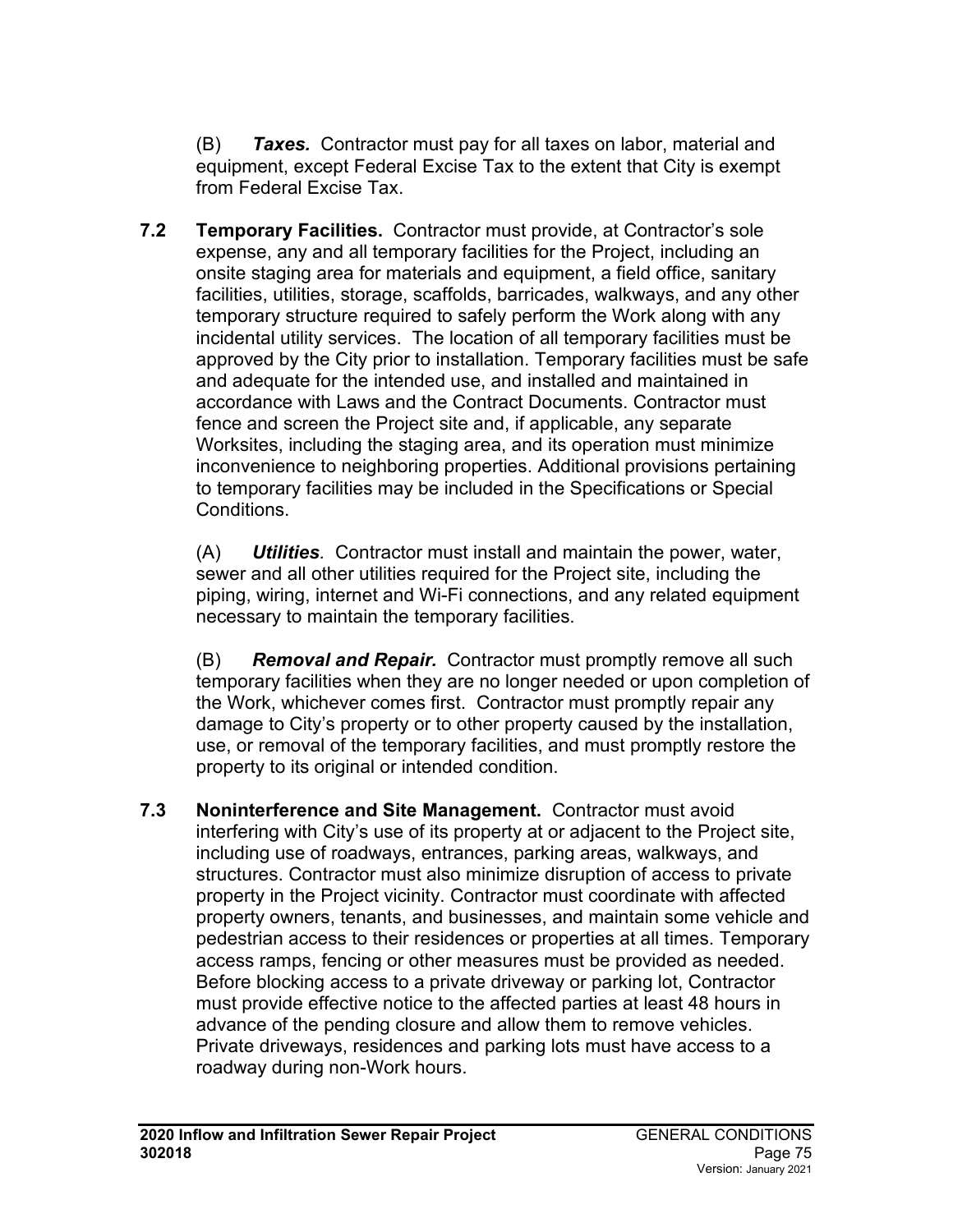(A) *Offsite Acquisition.* Unless otherwise provided by City, Contractor must acquire, use and dispose of, at its sole expense, any additional Worksites, licenses, easements, and temporary facilities necessary to access and perform the Work.

(B) *Offsite Staging Area and Field Office.* If additional space beyond the Project site is needed, such as for the staging area or the field office, Contractor may need to make arrangements with the nearby property owner(s) to secure the space. Before using or occupying any property owned by a third party, Contractor must provide City with a copy of the necessary license agreement, easement, or other written authorization from the property owner, together with a written release from the property owner holding City harmless from any related liability, in a form acceptable to the City Attorney.

(C) *Traffic Management.* Contractor must provide traffic management and traffic controls as specified in the Contract Documents, as required by Laws, and as otherwise required to ensure the public and worker safety, and to avoid interference with public or private operations or the normal flow of vehicular, bicycle, or pedestrian traffic.

**7.4 Signs.** No signs may be displayed on or about City's property, except signage which is required by Laws or by the Contract Documents, without City's prior written approval as to size, design, and location.

## **7.5 Project Site and Nearby Property Protections.**

(A) *General.* Contractor is responsible at all times, on a 24-hour basis and at its sole cost for protecting the Work, the Project site, and the materials and equipment to be incorporated into the Work until the City has accepted the Project, excluding any exceptions to acceptance, if any. Except as specifically authorized by City, Contractor must confine its operations to the area of the Project site indicated in the Plans and Specifications. Contractor is liable for any damage caused by Contractor or its Subcontractors to the Work, City's property, the property of adjacent or nearby property owners and the work or personal property of other contractors working for City, including damage related to Contractor's failure to adequately secure the Work or any Worksite.

(1) Subject to City's approval, Contractor will provide and install safeguards to protect the Work; any Worksite, including the Project site; City's real or personal property and the real or personal property of adjacent or nearby property owners, including plant and tree protections.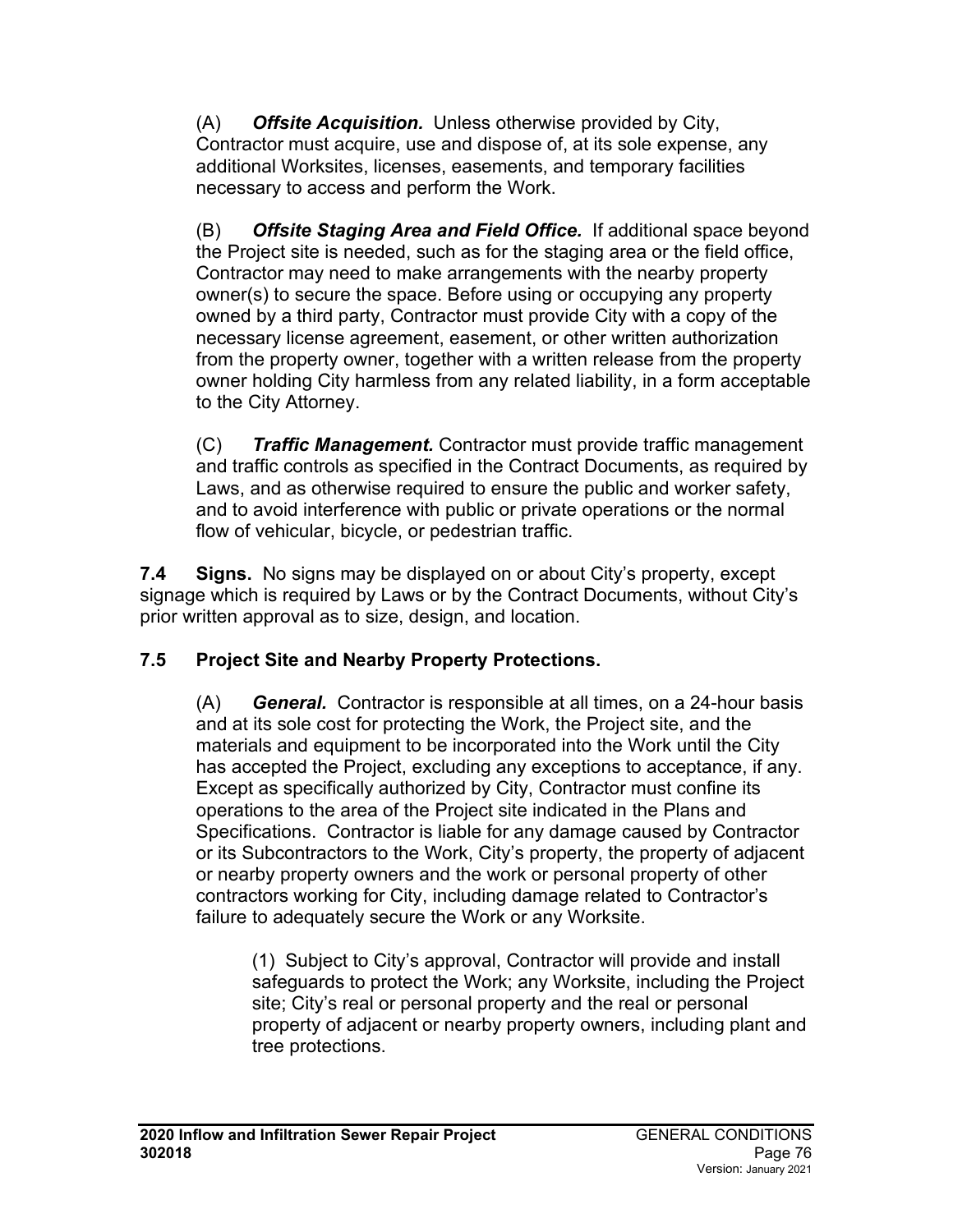(2) City wastewater systems may not be interrupted. If the Work disrupts existing sewer facilities, Contractor must immediately notify City and establish a plan, subject to City's approval, to convey the sewage in closed conduits back into the sanitary sewer system. Sewage must not be permitted to flow in trenches or be covered by backfill.

(3) Contractor must remove with due care, and store at City's request, any objects or material from the Project site that City will salvage or reuse at another location.

(4) If directed by Engineer, Contractor must promptly repair or replace any property damage, as specified by the Engineer. However, acting in its sole discretion, City may elect to have the property damage remedied otherwise, and may deduct the cost to repair or replace the damaged property from payment otherwise due to Contractor.

(5) Contractor will not permit any structure or infrastructure to be loaded in a manner that will damage or endanger the integrity of the structure or infrastructure.

(B) *Securing Project Site.* After completion of Work each day, Contractor must secure the Project site and, to the extent feasible, make the area reasonably accessible to the public unless City approves otherwise. All excess materials and equipment not protected by approved traffic control devices must be relocated to the staging area or demobilized. Trench spoils must be hauled off the Project site daily and open excavations must be protected with steel plates. Contractor and Subcontractor personnel may not occupy or use the Project site for any purpose during non-Work hours, except as may be provided in the Contract Documents or pursuant to prior written authorization from City.

(C) *Unforeseen Conditions.* If Contractor encounters facilities, utilities, or other unknown conditions not shown on or reasonably inferable from the Plans or apparent from inspection of the Project site, Contractor must immediately notify the City and promptly and submit a Request for Information to obtain further directions from the Engineer. Contractor must avoid taking any action which could cause damage to the facilities or utilities pending further direction from Engineer. If Engineer's subsequent direction to Contractor affects Contractor's cost or time to perform the Work, Contractor may submit a Change Order request as set forth in Article 6, above.

(D) *Support; Adjacent Properties.* Contractor must provide, install, and maintain all shoring, bracing, and underpinning necessary to provide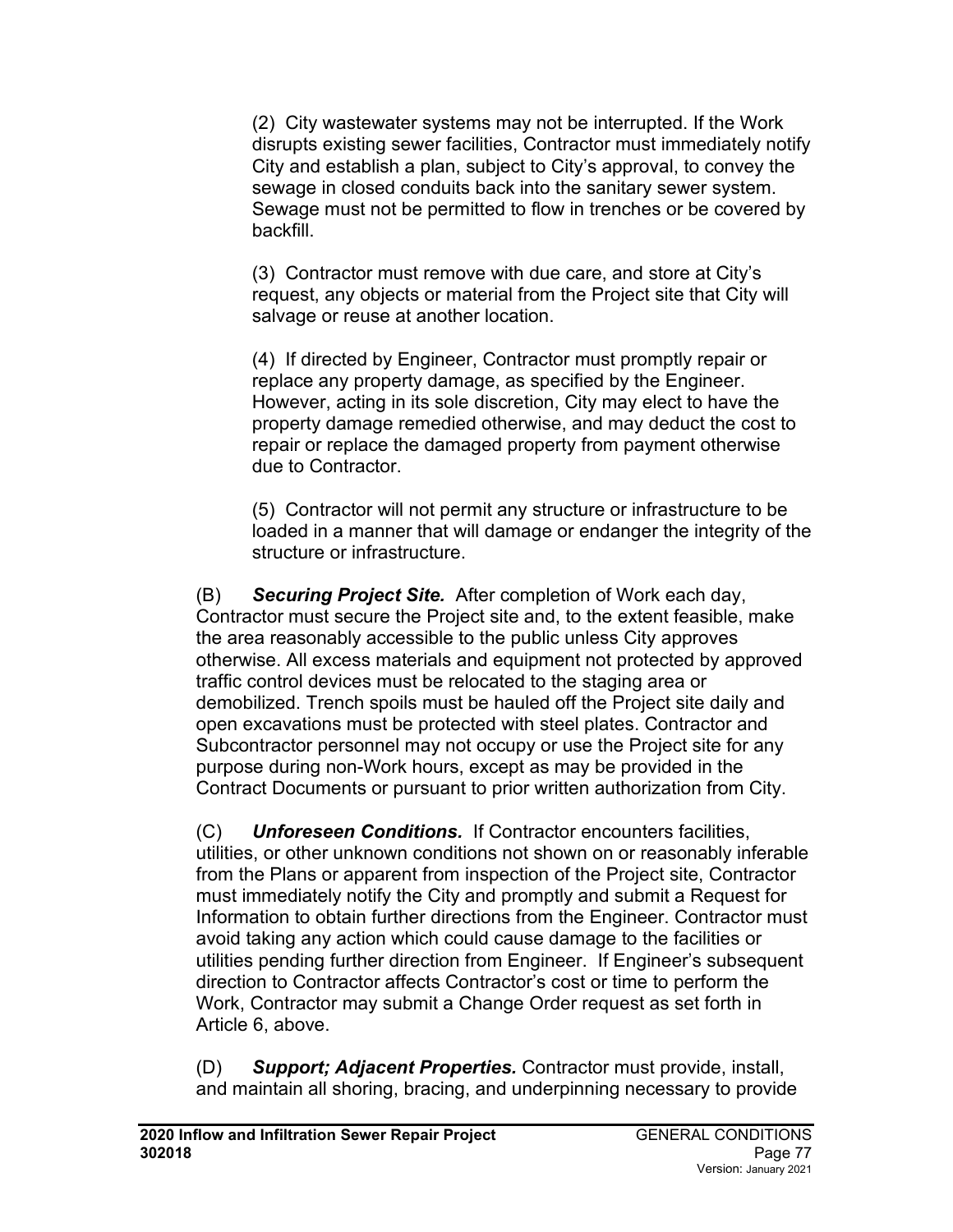support to City's property and adjacent properties and improvements thereon. Contractor must provide notifications to adjacent property owners as may be required by Laws. See also Section 7.15 Trenching of Five Feet or More.

(E) *Notification of Property Damage.* Contractor must immediately notify the City of damage to any real or personal property resulting from Work on the Project. Contractor must immediately provide a written report to City of any such property damage in excess of \$500 (based on estimated cost to repair or replace) within 24 hours of the occurrence. The written report must include: (1) the location and nature of the damage, and the owner of the property, if known; (2) the name and address of each employee of Contractor or any Subcontractor involved in the damage; (3) a detailed description of the incident, including precise location, time, and names and contact information for known witnesses; and (4) a police or first responder report, if applicable. If Contractor is required to file an accident report with another government agency, Contractor will provide a copy of the report to City.

## **7.6 Materials and Equipment.**

(A) *General.* Unless otherwise specified, all materials and equipment required for the Work must be new, free from defects, and of the best grade for the intended purpose, and furnished in sufficient quantities to ensure the proper and expeditious performance of the Work. . Contractor must employ measures to preserve the specified quality and fitness of the materials and equipment. Unless otherwise specified, all materials and equipment required for the Work are deemed to include all components required for complete installation and intended operation, and must be installed in accordance with the manufacturer's recommendations or instructions. Contractor is responsible for all shipping, handling, and storage costs associated with the materials and equipment required for the Work. Contractor is responsible for providing security and protecting the Work and all of the required materials, supplies, tools and equipment at Contractor's sole cost until City has formally accepted the Project as set forth in Section 11.1, Final Completion. Contractor will not assign, sell, mortgage, or hypothecate any materials or equipment for the Project, or remove any materials or equipment that have been installed or delivered.

(B) *City-Provided.* If the Work includes installation of materials or equipment to be provided by City, Contractor is solely responsible for the proper examination, handling, storage, and installation in accordance with the Contract Documents. Contractor must notify City of any defects discovered in City-provided materials or equipment sufficiently in advance of scheduled use or installation to afford adequate time to procure replacement materials or equipment as needed. Contractor is solely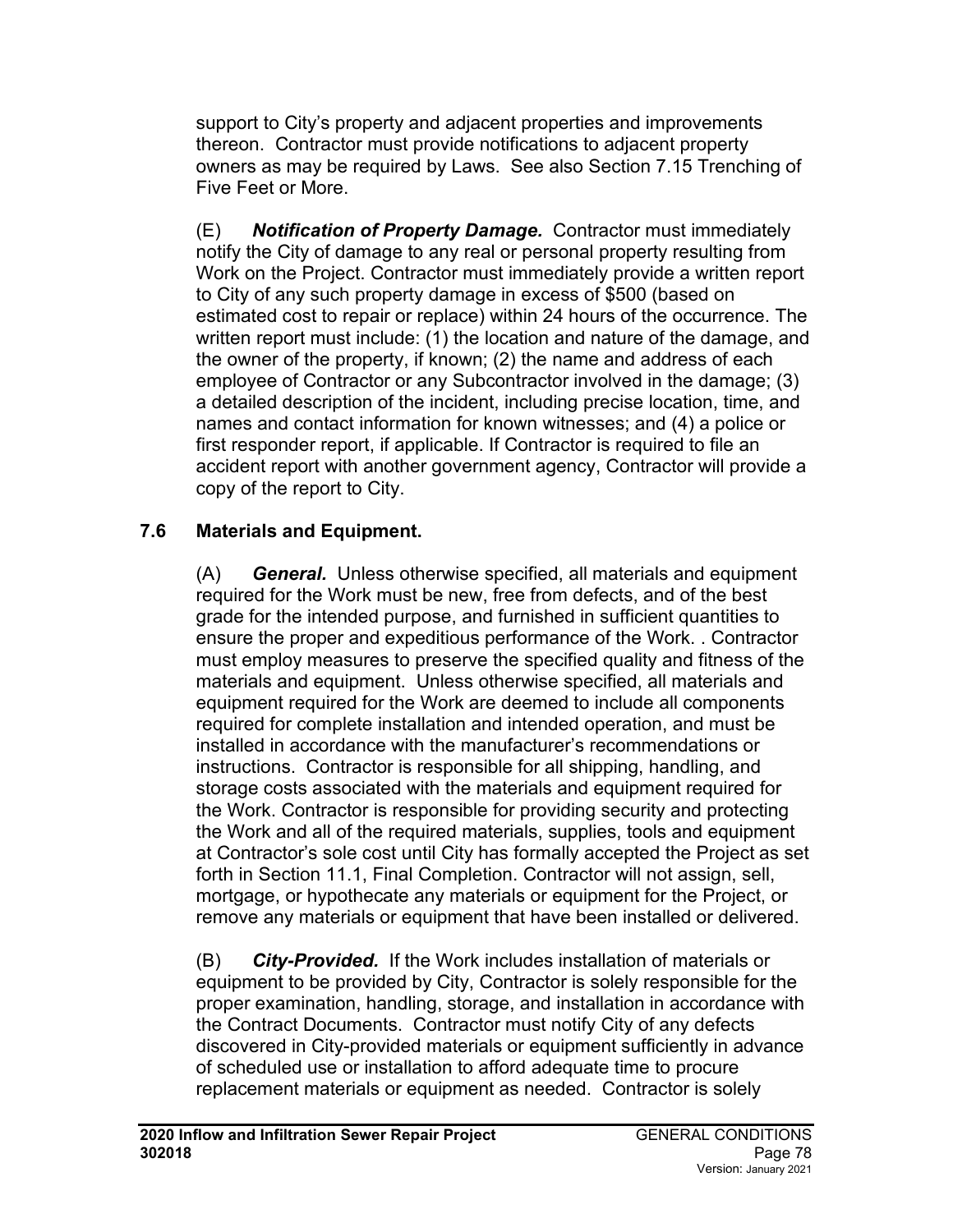responsible for any loss of or damage to such items which occurs while the items are in Contractor's custody and control, the cost of which may be offset from the Contract Price and deducted from any payment(s) due to Contractor.

(C) *Intellectual Property Rights.* Contractor must, at its sole expense, obtain any authorization or license required for use of patented or copyright-protected materials, equipment, devices or processes that are incorporated into the Work. Contractor's indemnity obligations in Article 4 apply to any claimed violation of intellectual property rights in violation of this provision.

# **7.7 Substitutions.**

(A) *"Or Equal."* Any Specification designating a material, product, or thing (collectively "item") or service by specific brand or trade name, followed by the words "or equal," is intended only to indicate the quality and type of item or service desired, and Contractor may request use of any equal item or service. Unless otherwise stated in the Specifications, any reference to a specific brand or trade name for an item that is used solely for the purpose of describing the type of item desired, will be deemed to be followed by the words "or equal." A substitution will only be approved if it is a true "equal" item in every aspect of design, function, and quality, as determined by City, including dimensions, weight, maintenance requirements, durability, fit with other elements, and schedule impacts.

(B) *Request for Substitution.* A post-award request for substitution of an item or service must be submitted in writing to the Engineer for approval in advance, within the applicable time period provided in the Contract Documents. If no time period is specified, the substitution request may be submitted any time within 35 days after the date of award of the Contract, or sufficiently in advance of the time needed to avoid delay of the Work, whichever is earlier.

(C) *Substantiation.* Any available data substantiating the proposed substitute as an equal item or service must be submitted with the written request for substitution. Contractor's failure to timely provide all necessary substantiation, including any required test results as soon as they are available, is grounds for rejection of the proposed substitution, without further review.

(D) *Burden of Proving Equality.* Contractor has the burden of proving the equality of the proposed substitution. City has sole discretion to determine whether a proposed substitution at Contractor's sole cost is equal, and City's determination is final.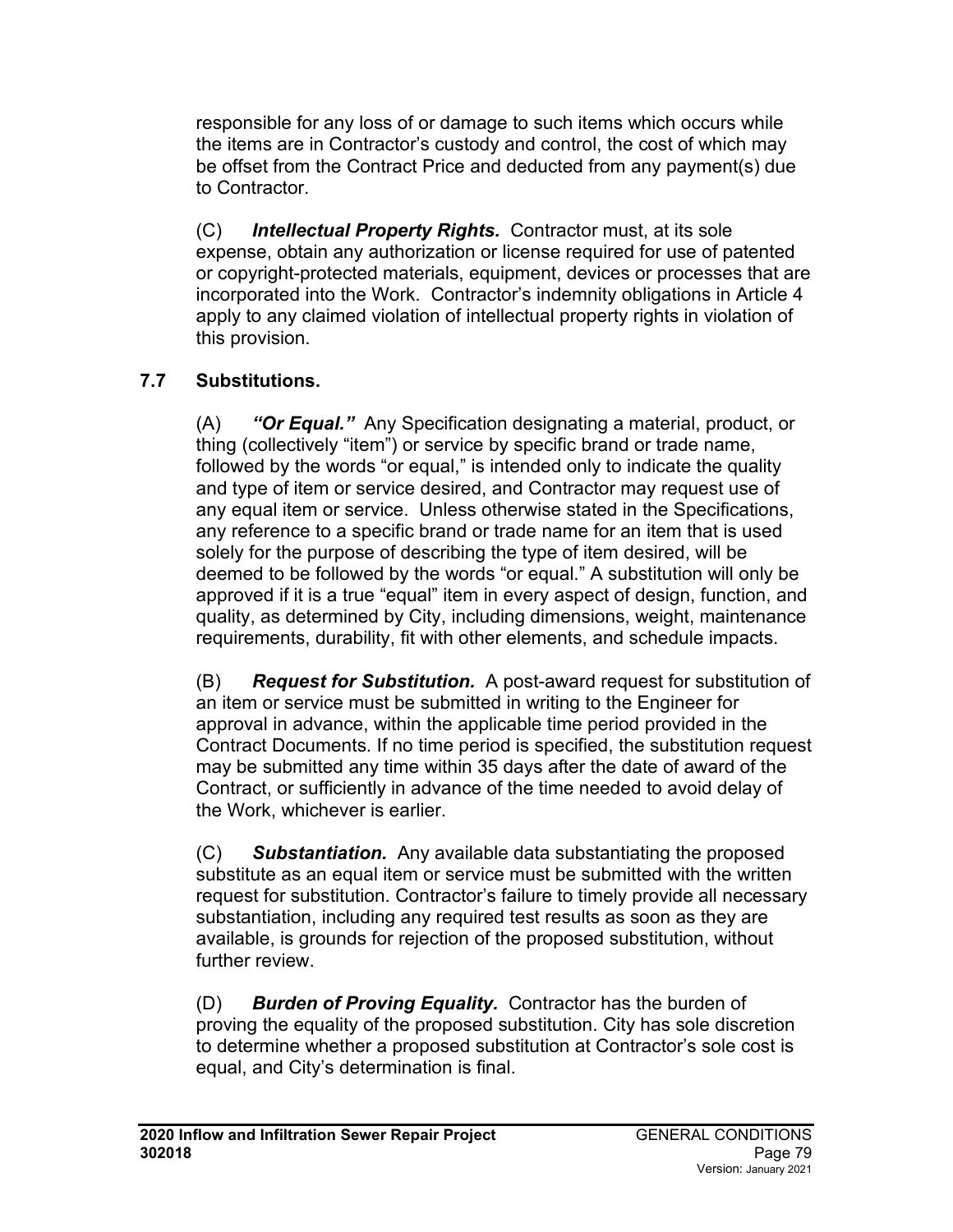(E) *Approval or Rejection.* If the proposed substitution is approved, Contractor is solely responsible for any additional costs or time associated with the substituted item or service. If the proposed substitution is rejected, Contractor must, without delay, install the item or use the service as specified by the City.

(F) *Contractor's Obligations.* City's approval of a proposed substitution will not relieve Contractor from any of its obligations under the Contract Documents. In the event Contractor makes an unauthorized substitution, Contractor will be solely responsible for all resulting cost impacts, including the cost of removal and replacement and the impact to other design elements.

## **7.8 Testing and Inspection.**

(A) *General.* All materials, equipment, and workmanship used in the Work are subject to inspection and testing by City at all times and locations during construction and/or fabrication and at any Worksite, including at shops and yards as well as at the Project site. All manufacturers' application or installation instructions must be provided to the Inspector at least ten days prior to the first such application or installation. Contractor must, at all times, make the Work available for testing or inspection. Neither City's inspection or testing of Work, nor its failure to do so, operate to waive or limit Contractor's duty to complete the Work in accordance with the Contract Documents.

*(B) Scheduling and Notification.* Contractor must cooperate with City in coordinating the inspections and testing. Contractor must submit samples of materials, at Contractor's expense, and schedule all tests required by the Contract Documents in time to avoid any delay to the progress of the Work. Contractor must notify the Engineer no later than noon of the Working Day before any inspection or testing and must provide timely notice to the other necessary parties as specified in the Contract Documents. If Contractor schedules an inspection or test beyond regular Work hours, or on a Saturday, Sunday, or recognized City holiday, Contractor must notify the Engineer at least two Working Days in advance for approval. If approved, Contractor must reimburse City for the cost of the overtime inspection or testing. Such costs, including the City's hourly costs for required personnel, may be deducted from payments otherwise due to Contractor.

(C) *Responsibility for Costs.* City will bear the initial cost of inspection and testing to be performed by independent testing consultants retained by City, subject to the following exceptions: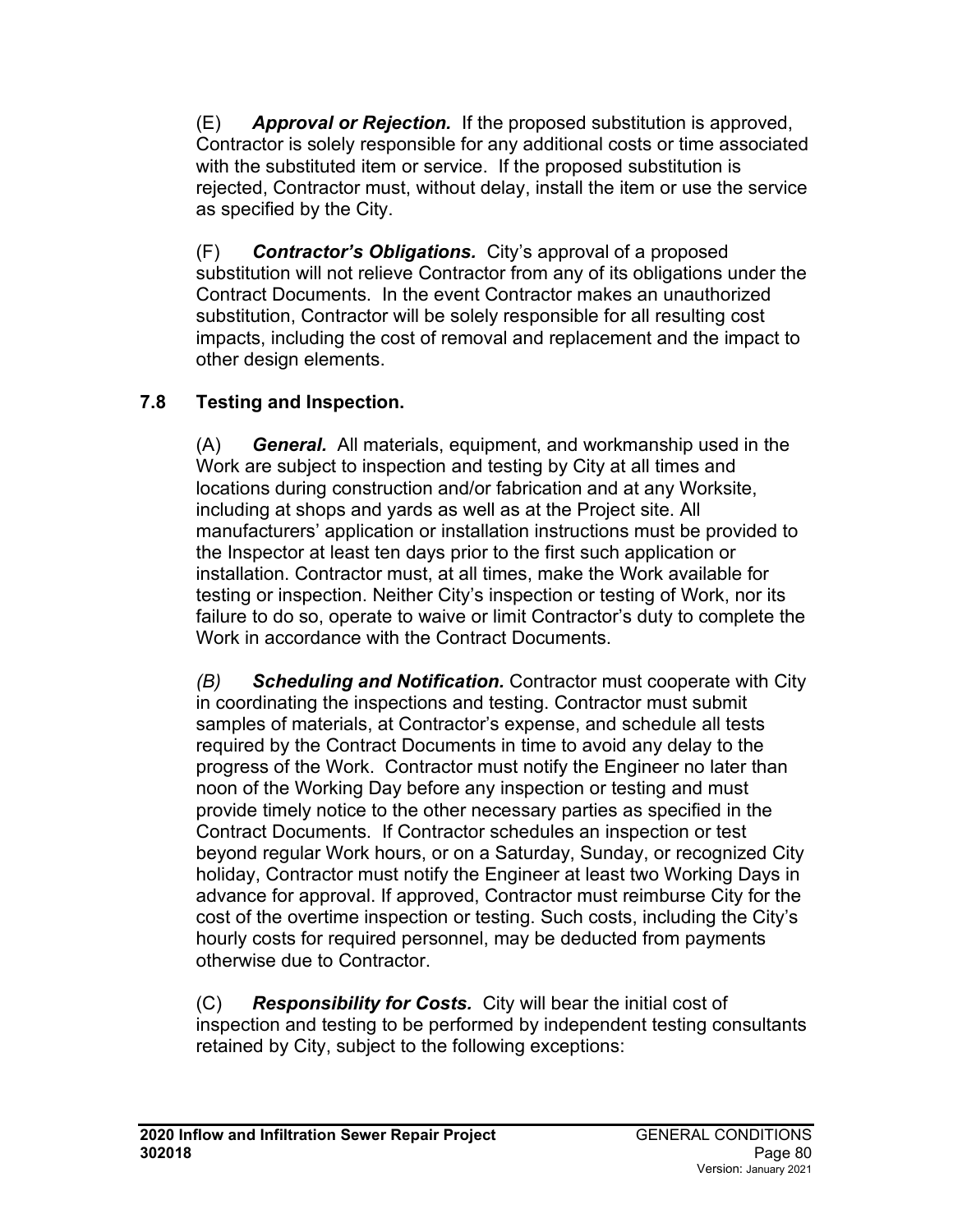(1) Contractor will be responsible for the costs of any subsequent tests which are required to substantiate compliance with the Contract Documents, and any associated remediation costs.

(2) Contractor will be responsible for inspection costs, at City's hourly rates, for inspection time lost because the Work is not ready, or Contractor fails to appear for a scheduled inspection.

(3) If any portion of the Work that is subject to inspection or testing is covered or concealed by Contractor prior to the inspection or testing, Contractor will bear the cost of making that portion of the Work available for the inspection or testing required by the Contract Documents, and any associated repair or remediation costs.

(4) Contractor is responsible for properly shoring all compaction test sites deeper than five feet below grade, as required under Section 7.15 below.

(5) Any Work or material that is defective or fails to comply with the requirements of the Contract Documents must be promptly repaired, removed, replaced, or corrected by Contractor, at Contractor's sole expense, even if that Work or material was previously inspected or included in a progress payment

(D) *Contractor's Obligations.* Contractor is solely responsible for any delay occasioned by remediation of defective or of noncompliant Work or material. Inspection of the Work does not in any way relieve Contractor of its obligations to perform the Work as specified. Any Work done without the required inspection(s) will also be subject to rejection by City.

(E) *Distant Locations.* If required off-site testing or inspection must be conducted at a location more than 100 miles from the Project site, Contractor is solely responsible for the additional travel costs required for testing and/or inspection at such locations.

(F) *Final Inspection.* The provisions of this Section 7.8 also apply to final inspection under Article 11, Completion and Warranty Provisions.

**7.9 Project Site Conditions and Maintenance.** Contractor must at all times, on a 24-hour basis and at its sole cost, maintain the Project site and staging and storage areas in clean, neat, and sanitary condition and in compliance with all Laws pertaining to safety, air quality, and dust control. Adequate toilets must be provided, and properly maintained and serviced for all workers on the Project site, located in a suitably secluded area, subject to City's prior approval. Contractor must also, on a daily basis and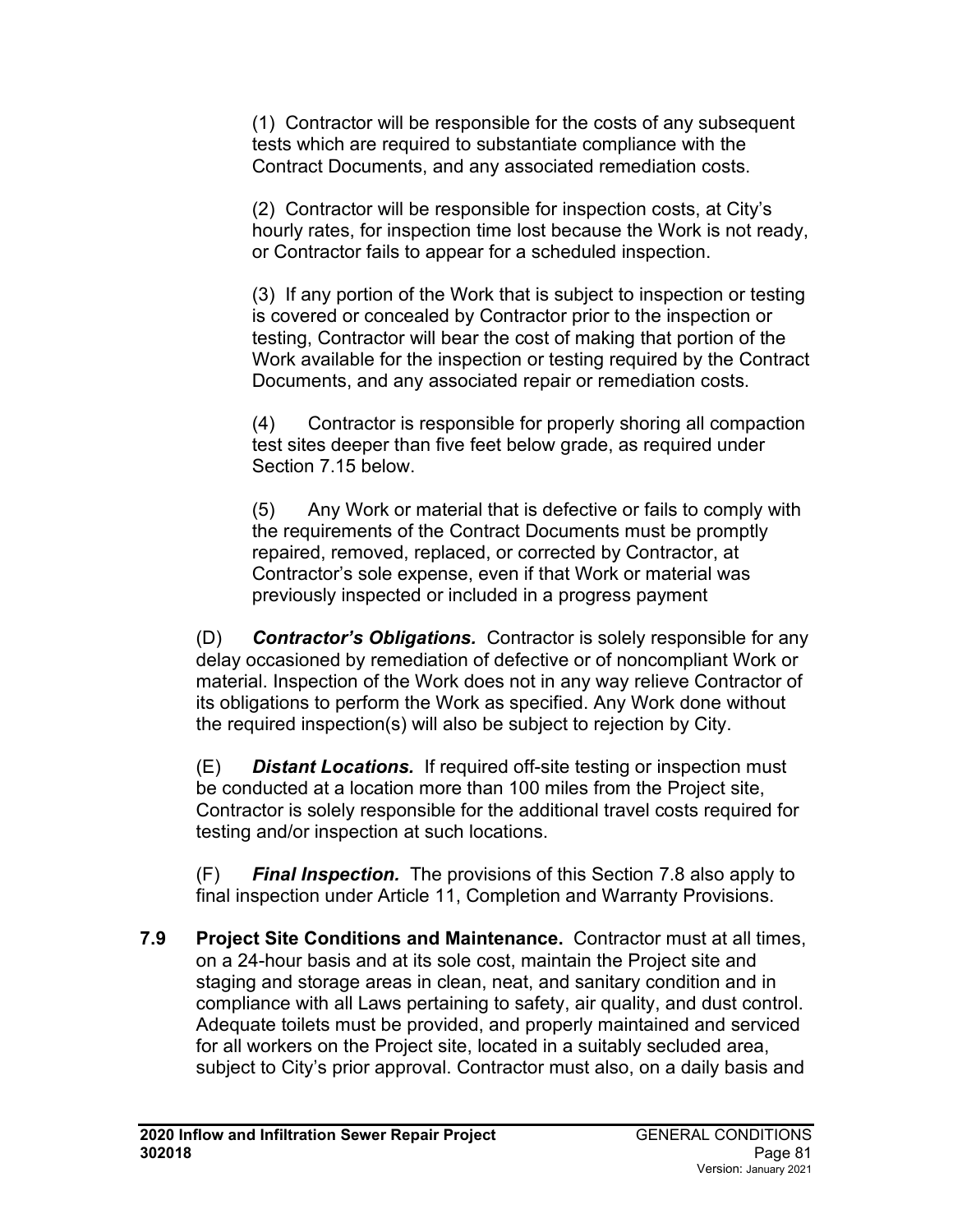at its sole cost, remove and properly dispose of the debris and waste materials from the Project site.

(A) *Air Emissions Control.* Contractor must not discharge smoke or other air contaminants into the atmosphere in violation of any Laws.

(B) *Dust and Debris.* Contractor must minimize and confine dust and debris resulting from the Work. Contractor must abate dust nuisance by cleaning, sweeping, and immediately sprinkling with water excavated areas of dirt or other materials prone to cause dust, and within one hour after the Engineer notifies Contractor that an airborne nuisance exists. The Engineer may direct that Contractor provide an approved waterspraying truck for this purpose. If water is used for dust control, Contractor will only use the minimum necessary. Contractor must take all necessary steps to keep wastewater out of streets, gutters, or storm drains. See Section 7.19, Environmental Control. If City determines that the dust control is not adequate, City may have the work done by others and deduct the cost from the Contract Price. Contractor will immediately remove any excess excavated material from the Project site and any dirt deposited on public streets.

(C) *Clean up.* Before discontinuing Work in an area, Contractor must clean the area and remove all rubbish debris and waste along with the construction equipment, tools, machinery, waste and surplus materials. Contractor must, at all times, minimize and confine dust and debris resulting from construction activities.

(1) Except as otherwise specified, all excess Project materials, and the materials removed from existing improvements on the Project site with no salvage value or intended reuse by City, will be Contractor's property.

(2) Hauling trucks and other vehicles leaving the Project site must be cleaned of exterior mud or dirt before traveling on City streets. Materials and loose debris must be delivered and loaded to prevent dropping materials or debris. Contractor must immediately remove spillage from hauling on any publicly traveled way. Streets affected by Work on the Project must be kept clean by street sweeping.

(D) *Disposal.* Contractor must dispose of all Project debris and waste materials in a safe and legal manner. Contractor may not burn or bury waste materials on the Project site. Contractor will not allow any dirt, refuse, excavated material, surplus concrete or mortar, or any associated washings, to be disposed of onto streets, into manholes or into the storm drain system.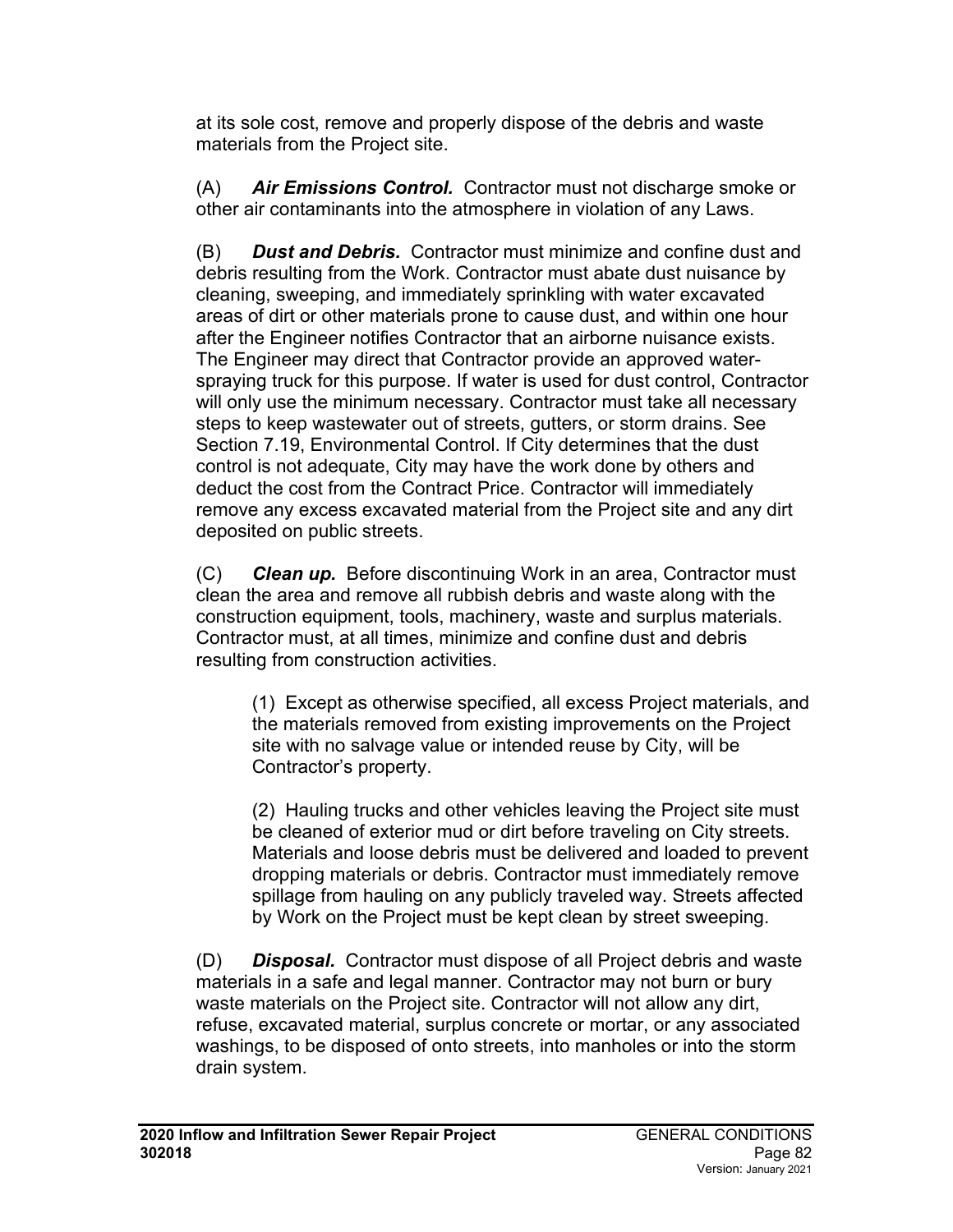(E) *Completion.* At the completion of the Work, Contractor must remove from the Project site all of its equipment, tools, surplus materials, waste materials and debris., presenting a clean and neat appearance. Before demobilizing from the Project site, Contractor must ensure that all surfaces are cleaned, sealed, waxed, or finished as applicable, and that all marks, stains, paint splatters, and the like have been properly removed from the completed Work and the surrounding areas. Contractor must ensure that all parts of the construction are properly joined with the previously existing and adjacent improvements and conditions. Contractor must provide all cutting, fitting and patching needed to accomplish that requirement. Contractor must also repair or replace all existing improvements that are damaged or removed during the Work, both on and off the Project site, including curbs, sidewalks, driveways, fences, signs, utilities, street surfaces and structures. Repairs and replacements must be at least equal to the previously existing improvements, and the condition, finish and dimensions must match the previously existing improvements. Contractor must restore to original condition all property or items that are not designated for alteration under the Contract Documents and leave each Worksite clean and ready for occupancy or use by City.

(F) *Non-Compliance.* If Contractor fails to commence compliance with its maintenance and cleanup obligations within two business days following written notification from any City or its representative clean up order, City may, acting in its sole discretion, elect to suspend the Work until the condition(s) is corrected with no increase in the Contract Time or Contract Price, or undertake appropriate cleanup measures without further notice and the cost will be deducted from any amounts due or to become due to Contractor.

**7.10 Instructions and Manuals.** Contractor must provide to City three copies each of all instructions and manuals required by the Contract Documents, unless otherwise specified. These must be complete as to drawings, details, parts lists, performance data, and other information that may be required for City to easily maintain and service the materials and equipment installed for this Project.

(A) *Submittal Requirements.* All manufacturers' application or installation instructions must be provided to the City at least ten days prior to the first such application. The instructions and manuals, along with any required guarantees, must be delivered to City for review.

(B) *Training.* Contractor or its Subcontractors must train City's personnel in the operation and maintenance of any complex equipment or systems as a condition precedent to Final Completion, if required in the Contract Documents.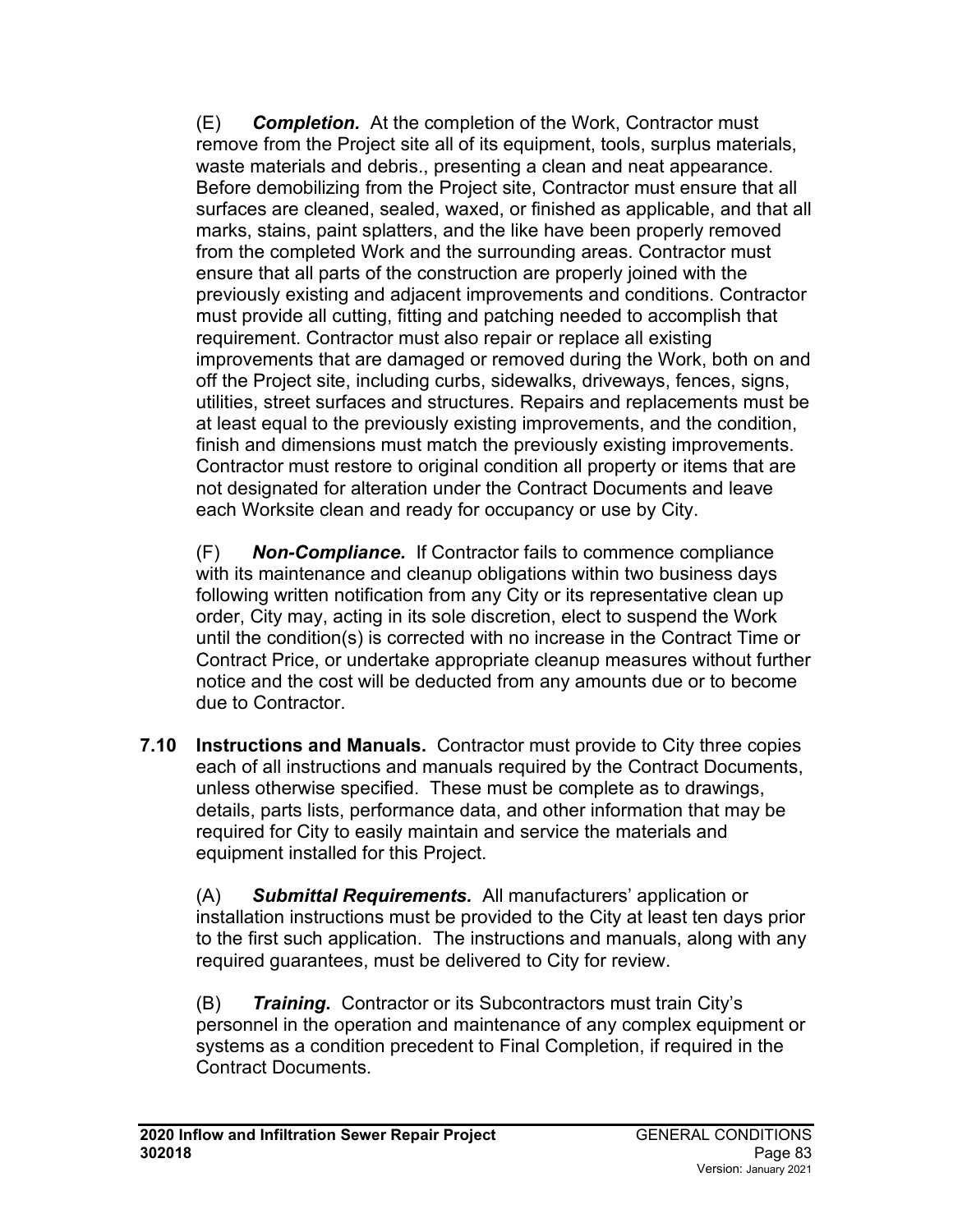**7.11 As-built Drawings.** Contractor and its Subcontractors must prepare and maintain at the Project site a detailed, complete, and accurate as-built set of the Plans which will be used solely for the purpose of recording changes made in any portion of the original Plans in order to create accurate record drawings at the end of the Project.

(A) *Duty to Update.* The as-built drawings must be updated as changes occur, on a daily basis if necessary. City may withhold the estimated cost for City to have the as-built drawings prepared from payments otherwise due to the Contractor, until the as-built drawings are brought up to date to the satisfaction of City. Actual locations to scale must be identified on the as-built drawings for all runs of mechanical and electrical work, including all site utilities, installed underground, in walls, floors, or otherwise concealed. Deviations from the original Plans must be shown in detail. The exact location of all main runs, whether piping, conduit, ductwork, or drain lines, must be shown by dimension and elevation. The location of all buried pipelines, appurtenances, or other improvements must be represented by coordinates and by the horizontal distance from visible above-ground improvements.

(B) *Final Completion.* Contractor must verify that all changes in the Work are depicted in the as-built drawings and must deliver the complete set of as-built drawings to City for review and acceptance as a condition precedent to Final Completion and Final Payment.

# **7.12 Existing Utilities.**

(A) General. The Work may be performed in developed, urban areas with existing utilities, both above and below ground, including utilities identified in the Contract Documents or in other informational documents or records. Contractor must take due care to locate identified or reasonably identifiable utilities before proceeding with trenching, excavation, or any other activity that could damage or disrupt existing utilities. This may include excavation with small equipment, potholing, or hand excavation, and, if practical, using white paint or other suitable markings to delineate the area to be excavated. Except as otherwise provided herein, Contractor will be responsible for costs resulting from damage to identified or reasonably identifiable utilities due to Contractor's negligence or failure to comply with the Contract Documents, including the requirements in this Article 7.

(B) *Unidentified Utilities.* Pursuant to Government Code Section 4215, if, during the performance of the Work, Contractor discovers utility facilities not identified by City in the Contract Documents, Contractor must immediately provide written notice to City and the utility. City assumes responsibility for the timely removal, relocation, or protection of existing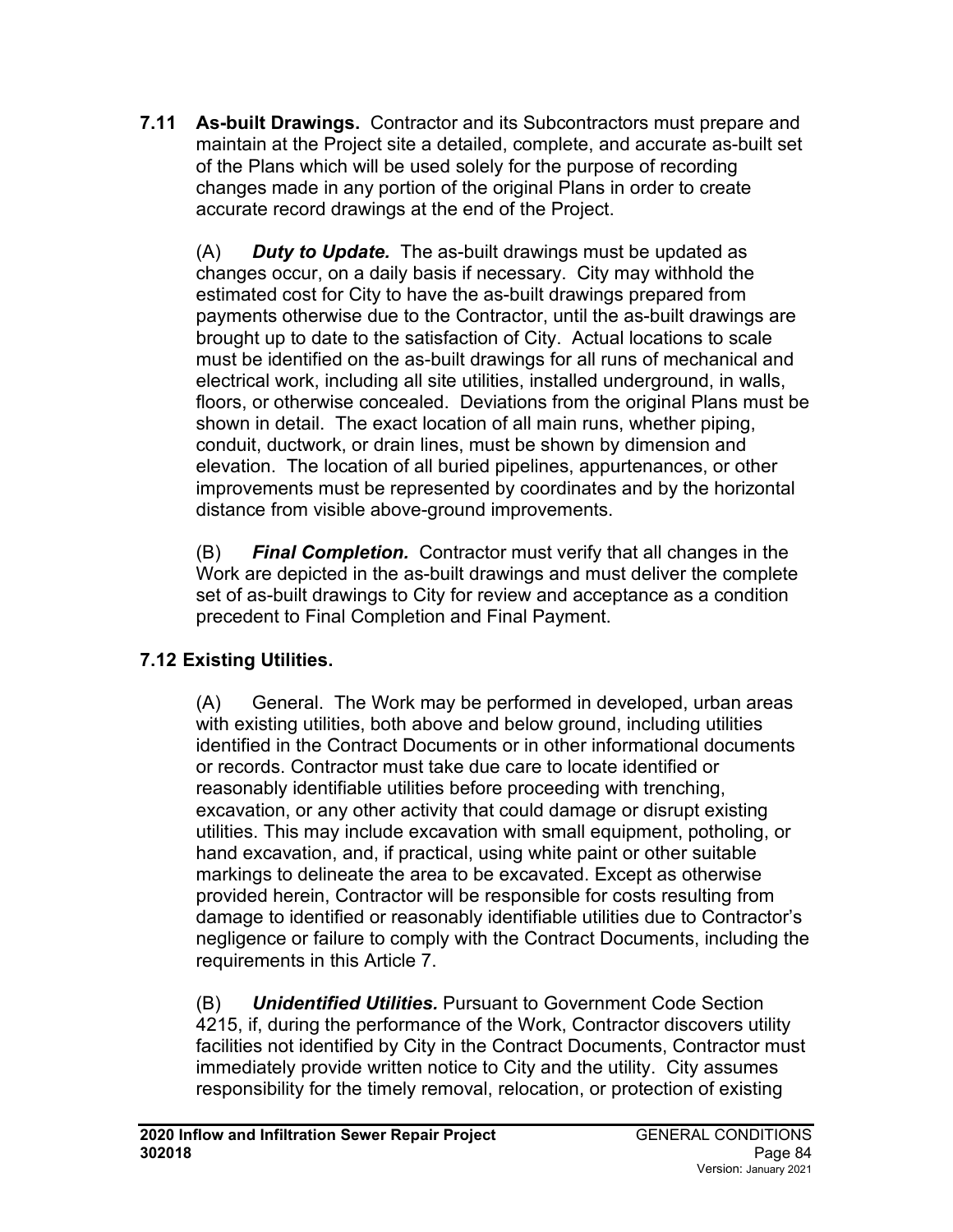main or trunkline utility facilities located on the Project site, if those utilities are not identified in the Contract Documents. Contractor will be compensated in accordance with the provisions of the Contract Documents for the costs of locating, repairing damage not due to Contractor's failure to exercise reasonable care, and removing or relocating such utility facilities not indicated in the Plans or Specifications with reasonable accuracy, and for equipment on the Project necessarily idled during such work. Contractor will not be assessed liquidated damages for delay in completion of the Work, to the extent such delay was caused by City's failure to provide for removal or relocation of the utility facilities.

- **7.13 Notice of Excavation.** Contractor must comply with all applicable requirements in Government Code Sections 4216 through 4216.5, which are incorporated herein. Government Code Section 4216.2, requires that except in an emergency, Contractor must contact the appropriate regional notification center, or Underground Services Alert, at least two working days, but not more than fourteen calendar days before starting any excavation if the excavation will be conducted in an area that is known, or reasonably should be known, to contain subsurface installations. Contractor may not begin excavation until it has obtained and submitted to Engineer an inquiry identification number from Underground Services Alert.
- **7.14 Trenching and Excavations of Four Feet or More.** As required by Public Contract Code Section 7104, if the Work includes digging trenches or other excavations that extend deeper than four feet below the surface, the provisions in this Section apply to the Work and the Project.

(A) *Duty to Notify.* Contractor must promptly, and before the following conditions are disturbed, provide written notice to City if Contractor finds any of the following conditions:

(1) Material that Contractor believes may be a hazardous waste, as defined in Section 25117 of the Health and Safety Code, that is required to be removed to a Class I, Class II, or Class III disposal site in accordance with the provisions of existing Laws;

(2) Subsurface or latent physical conditions at the Project site differing from those indicated by information about the Project site made available to bidders prior to the deadline for submitting bids; or

(3) Unknown physical conditions at the Project site of any unusual nature, materially different from those ordinarily encountered and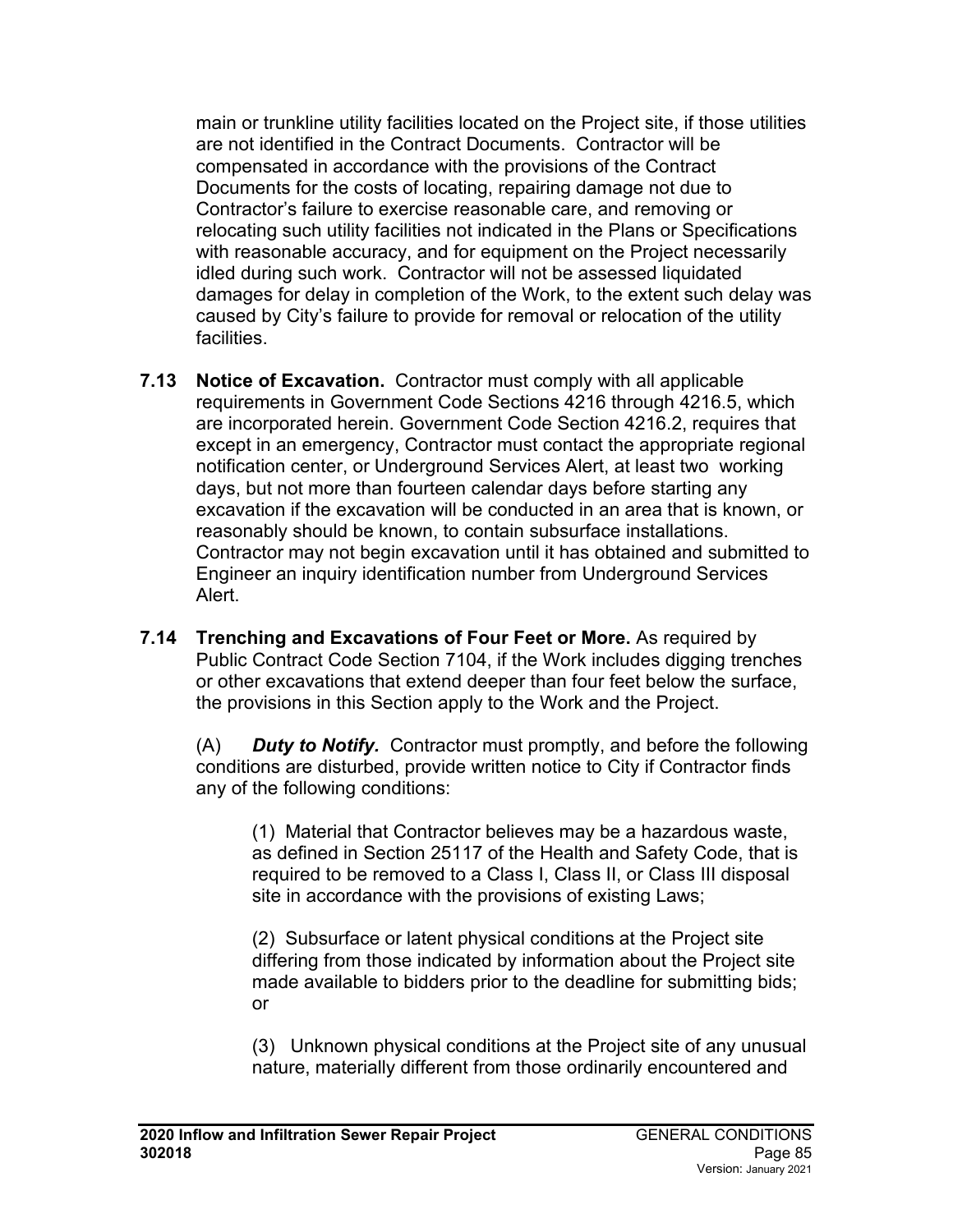generally recognized as inherent in work of the character required by the Contract Documents.

(B) *City Investigation.* City will promptly investigate the conditions and if City finds that the conditions materially differ from those indicated, apparent, or reasonably inferred from information about the Project site made available to bidders, or do involve hazardous waste, and cause a decrease or increase in Contractor's cost of, or the time required for, performance of any part of the Work, City will issue a Change Order.

(C) *Disputes.* In the event that a dispute arises between City and Contractor regarding any of the conditions specified in subsection (B) above, or the terms of a Change Order issued by the City, Contractor will not be excused from completing the Work within the Contract Time, but must proceed with all Work to be performed under the Contract. Contractor will retain any and all rights provided either by the Contract or by Laws which pertain to the resolution of disputes between Contractor and City.

- **7.15 Trenching of Five Feet or More.** As required by Labor Code Section 6705, if the Contract Price exceeds \$25,000.00 and the Work includes the excavation of any trench or trenches of five feet or more in depth, a detailed plan must be submitted to City for acceptance in advance of the excavation. The detailed plan must show the design of shoring, bracing, sloping, or other provisions to be made for worker protection from the hazard of caving ground during the excavation. If the plan varies from the shoring system standards, it must be prepared by a California registered civil or structural engineer. Use of a shoring, sloping, or protective system less effective than that required by the Construction Safety Orders is prohibited.
- **7.16 New Utility Connections.** Except as otherwise specified, City will pay connection charges and meter costs for new permanent utilities required by the Contract Documents, if any. Contractor must notify City sufficiently in advance of the time needed to request service from each utility provider so that connections and services are initiated in accordance with the Project schedule.
- **7.17 Lines and Grades.** Contractor is required to use any benchmark provided by the Engineer. Unless otherwise specified in the Contract Documents, Contractor must provide all lines and grades required to execute the Work. Contractor must also provide, preserve, and replace if necessary, all construction stakes required for the Project. All stakes or marks must be set by a California licensed surveyor or a California registered civil engineer. Contractor must notify the Engineer of any discrepancies found between Contractor's staking and grading and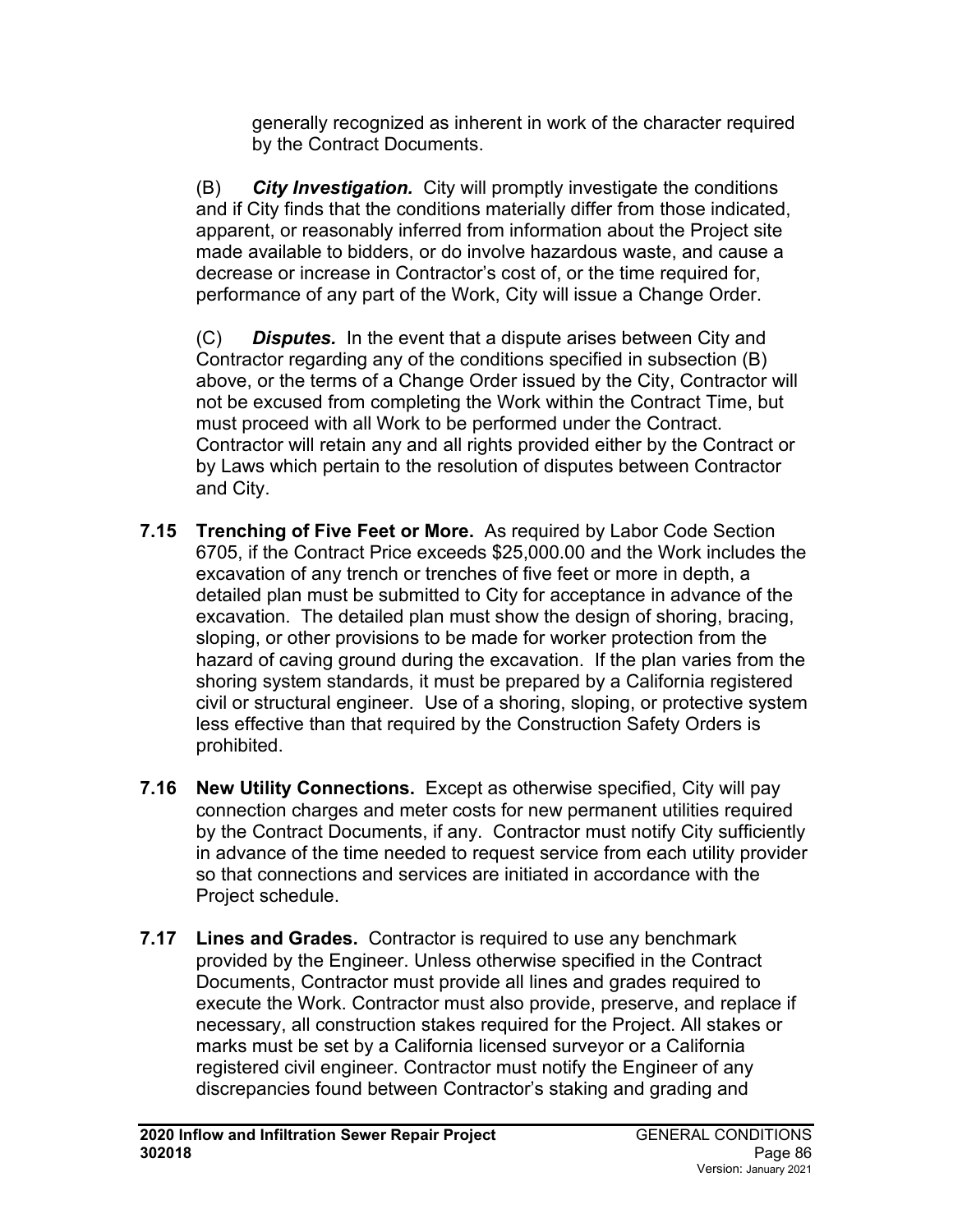information provided by the Contract Documents. Upon completion, all Work must conform to the lines, elevations, and grades shown in the Plans, including any changes directed by a Change Order.

# **7.18 Historic or Archeological Items.**

(A) *Contractor's Obligations.* Contractor must ensure that all persons performing Work at the Project site are required to immediately notify the Project Manager, upon discovery of any potential historic or archeological items, including historic or prehistoric ruins, a burial ground, archaeological or vertebrate paleontological site, including fossilized footprints or other archeological, paleontological or historical feature on the Project site (collectively, "Historic or Archeological Items").

(B) *Discovery; Cessation of Work.* Upon discovery of any potential Historic or Archeological Items, Work must be stopped within an 85-foot radius of the find and may not resume until authorized in writing by City. If required by City, Contractor must assist in protecting or recovering the Historic or Archeological Items, with any such assistance to be compensated as Extra Work on a time and materials basis under Article 6, Contract Modification. At City's discretion, a suspension of Work required due to discovery of Historic or Archeological Items may be treated as Excusable Delay pursuant to Article 5 or as a suspension for convenience under Article 13.

**7.19 Environmental Control.** Contractor must not pollute any drainage course or its tributary inlets with fuels, oils, bitumens, acids, insecticides, herbicides or other harmful materials. Contractor must prevent the release of any hazardous material or hazardous waste into the soil or groundwater, and prevent the unlawful discharge of pollutants into City's storm drain system and watercourses as required below. Contractor and its Subcontractors must at all times in the performance of the Work comply with all Laws concerning pollution of waterways.

(A) *Stormwater Permit.* Contractor must comply with all applicable conditions of the State Water Resources Control Board National Pollutant Discharge Elimination System General Permit for Waste Discharge Requirements for Discharges of Stormwater Runoff Associated with Construction Activity ("Stormwater Permit").

(B) *Contractor's Obligations.* If required for the Work, a copy of the Stormwater Permit is on file in City's principal administrative offices, and Contractor must comply with the same without adjustment of the Contract Price or the Contract Time. Contractor must timely and completely submit required reports and monitoring information required by the conditions of the Stormwater Permit. Contractor must also comply with all other Laws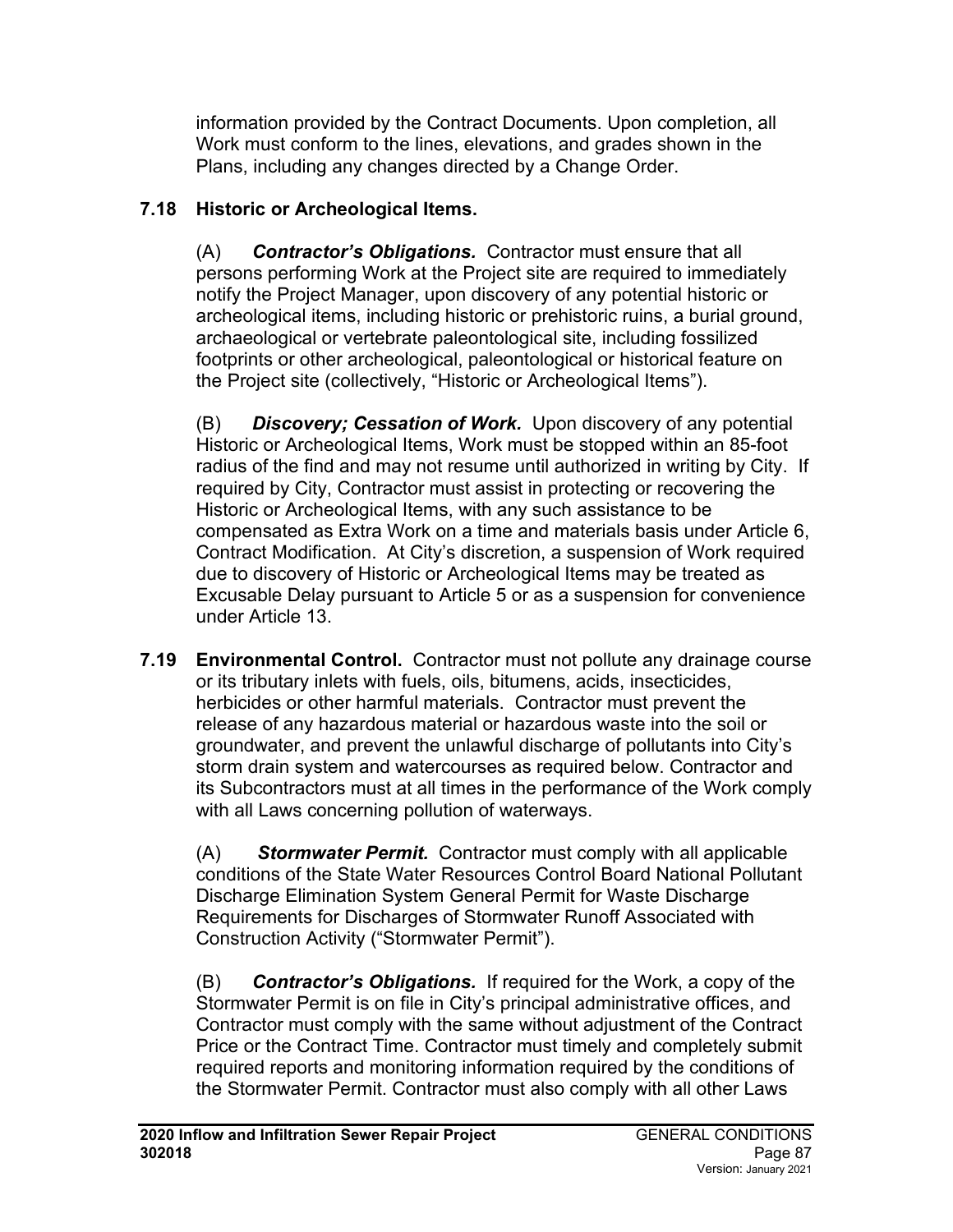governing discharge of stormwater, including applicable municipal stormwater management programs.

- **7.20 Noise Control.** Contractor must comply with all applicable noise control Laws. Noise control requirements apply to all equipment used for the Work or related to the Work, including trucks, transit mixers or transient equipment that may or may not be owned by Contractor.
- **7.21 Mined Materials.** Pursuant to the Surface Mining and Reclamation Act of 1975, Public Resources Code Section 2710 *et seq*., any purchase of mined materials, such as construction aggregate, sand, gravel, crushed stone, road base, fill materials, and any other mineral materials must originate from a surface mining operation included on the AB 3098 List, which is available online at:

[ftp://ftp.consrv.ca.gov/pub/omr/AB3098%20List/AB3908List.pdf.](ftp://ftp.consrv.ca.gov/pub/omr/AB3098%20List/AB3908List.pdf)

# **Article 8 - Payment**

**8.1 Schedule of Values.** Prior to submitting its first application for payment, Contractor must prepare and submit to the Project Manager a schedule of values apportioned to the various divisions and phases of the Work, including mobilization and demobilization. If a Bid Schedule was submitted with Contractor's bid, the amounts in the schedule of values must be consistent with the Bid Schedule. Each line item contained in the schedule of values must be assigned a value such that the total of all items equals the Contract Price. The items must be sufficiently detailed to enable accurate evaluation of the percentage of completion claimed in each application for payment, and the assigned value consistent with any itemized or unit pricing submitted with Contractor's bid.

(A) *Measurements for Unit Price Work.* Materials and items of Work to be paid for on the basis of unit pricing will be measured according to the methods specified in the Contract Documents.

(B) *Deleted or Reduced Work.* Contractor will not be compensated for Work that City has deleted or reduced in scope, except for any labor, material or equipment costs for such Work that Contractor reasonably incurred before Contractor learned that the Work could be deleted or reduced. Contractor will only be compensated for those actual, direct and documented costs incurred, and will not be entitled to any mark up for overhead or lost profits.

**8.2 Progress Payments.** Following the last day of each month, or as otherwise required by the Special Conditions or Specifications, Contractor will submit to Project Manager a monthly application for payment for Work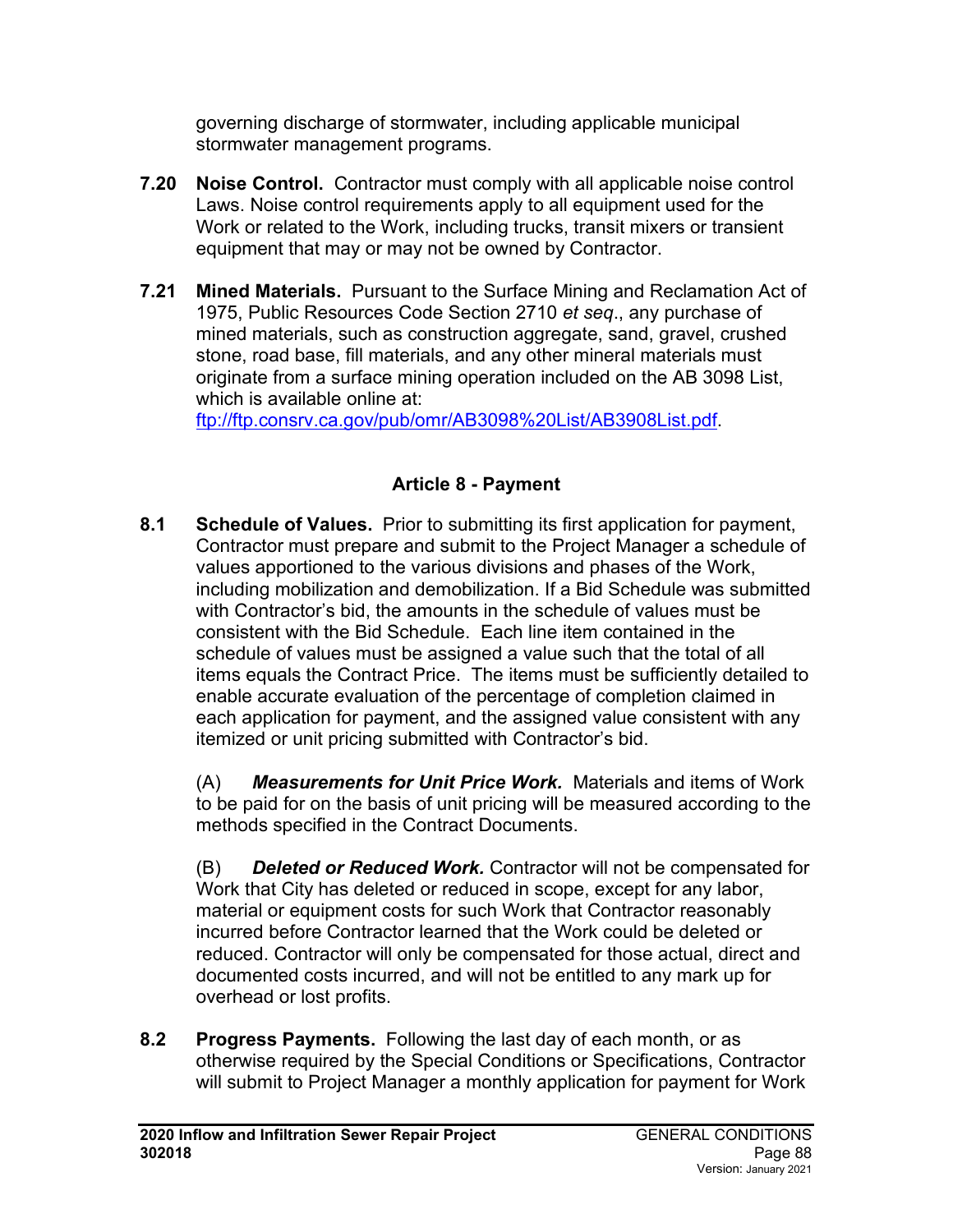performed during the preceding month based on the estimated value of the Work performed during that preceding month.

(A) *Application for Payment.* Each application for payment must be itemized to include labor, materials, and equipment incorporated into the Work, and materials and equipment delivered to the Project site, as well as authorized and approved Change Orders. Each payment application must be supported by the unit prices submitted with Contractor's Bid Schedule and/or schedule of values and any other substantiating data required by the Contract Documents. **Each application for payment shall be accompanied by completed "Contract Balance Form," a copy of which is provided at the end of Article 8.**

(B) *Payment of Undisputed Amounts.* City will pay the undisputed amount due within thirty days after Contractor has submitted a complete and accurate payment application, subject to Public Contract Code Section 20104.50. City will deduct a percentage from each progress payment as retention, as set forth in Section 8.5, below, and may withhold additional amounts as set forth in Section 8.3, below.

**8.3 Adjustment of Payment Application.** City may adjust or reject the amount requested in a payment application, including application for Final Payment, in whole or in part, if the amount requested is disputed or unsubstantiated. Contractor will be notified in writing of the basis for the modification to the amount requested. City may also deduct or withhold from payment otherwise due based upon any of the circumstances and amounts listed below. Sums withheld from payment otherwise due will be released when the basis for that withholding has been remedied and no longer exists.

(A) For Contractor's unexcused failure to perform the Work as required by the Contract Documents, including correction or completion of punch list items. City may withhold or deduct an amount based on the City's estimated cost to correct or complete the Work.

(B) For loss or damage caused by Contractor or its Subcontractors arising out of or relating to performance of the Work, or any failure to protect the Project site, City may deduct an amount based on the estimated cost to repair or replace.

(C) For Contractor's failure to pay its Subcontractors and suppliers when payment is due. City may withhold an amount equal to the total of past due payments and may opt to pay that amount separately via joint check pursuant to Section 8.6(B), Joint Checks.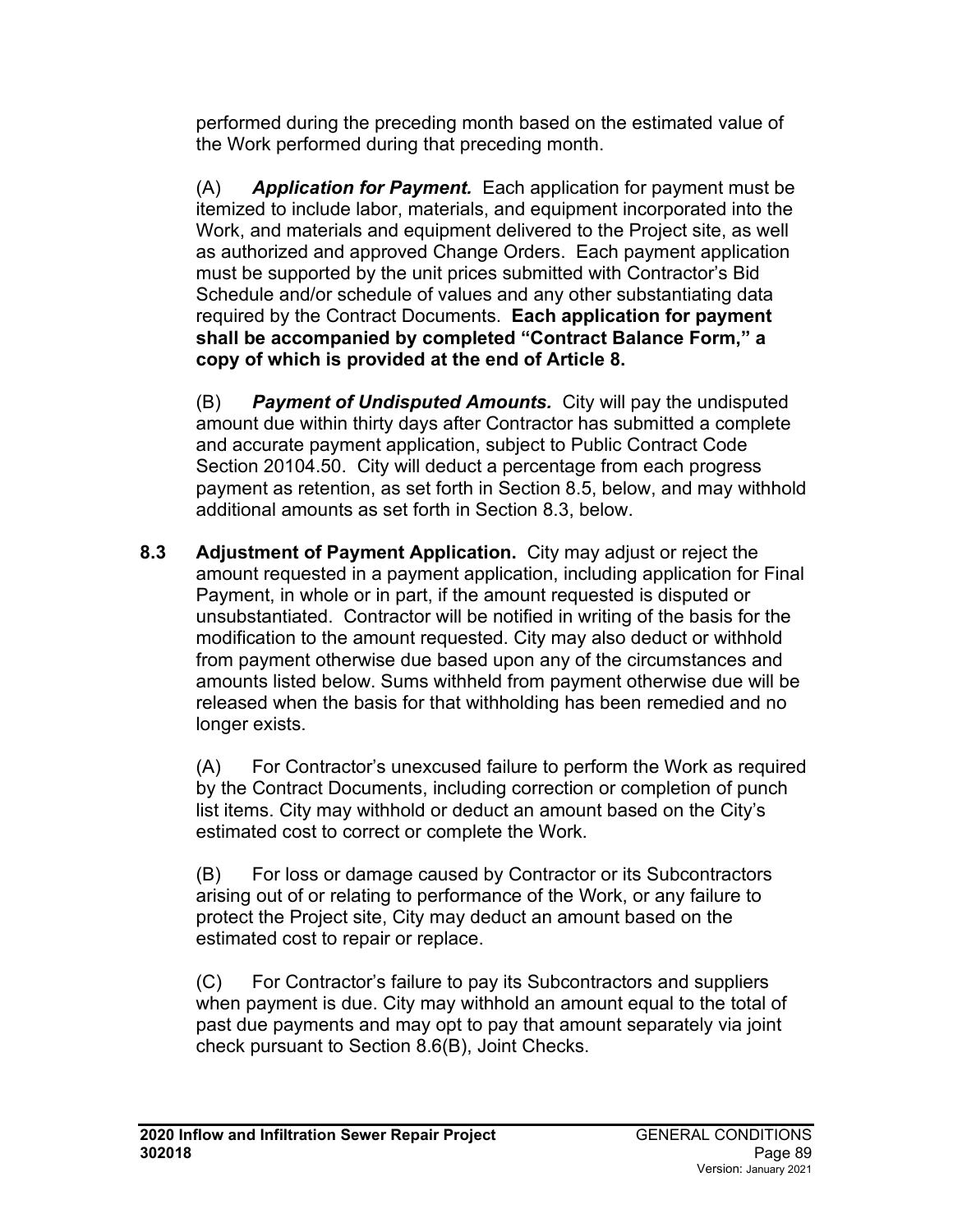(D) For Contractor's failure to timely correct rejected, nonconforming, or defective Work. City may withhold or deduct an amount based on the City's estimated cost to correct or complete the Work.

(E) For any unreleased stop notice, City may withhold 125% of the amount claimed.

(F) For Contractor's failure to submit any required schedule or schedule update in the manner and within the time specified in the Contract Documents, City may withhold an amount equal to five percent of the total amount requested until Contractor complies with its schedule submittal obligations.

(G) For Contractor's failure to maintain or submit as-built documents in the manner and within the time specified in the Contract Documents; City may withhold or deduct an amount based on the City's cost to prepare the as-builts.

(H) Work performed without Shop Drawings, that have been accepted by the City when accepted Shop Drawings are required before proceeding with the Work. City may deduct an amount based on the estimated costs to correct unsatisfactory Work or diminution in value.

(I) For fines, payments, or penalties assessed under the Labor Code, City may deduct from payments due to Contractor as required by Laws and as directed by the Division of Labor Standards Enforcement.

(J) For any other costs or charges that may be withheld or deducted from payments to Contractor, as provided in the Contract Documents, including liquidated damages, City may withhold or deduct such amounts from payment otherwise due to Contractor.

- **8.4 Early Occupancy.** Neither City's payment of progress payments nor its partial or full use or occupancy of the Project constitutes acceptance of any part of the Work.
- **8.5 Retention.** City will retain five percent of the full amount due on each progress payment (i.e., the amount due before any withholding or deductions pursuant to Section 8.3, Adjustment to Payment Application), or the percentage stated in the Notice Inviting Bids, whichever is greater, as retention to ensure full and satisfactory performance of the Work. Contractor is not entitled to any reduction in the rate of withholding at any time, nor to release of any retention before 35 days following City's acceptance of the Project.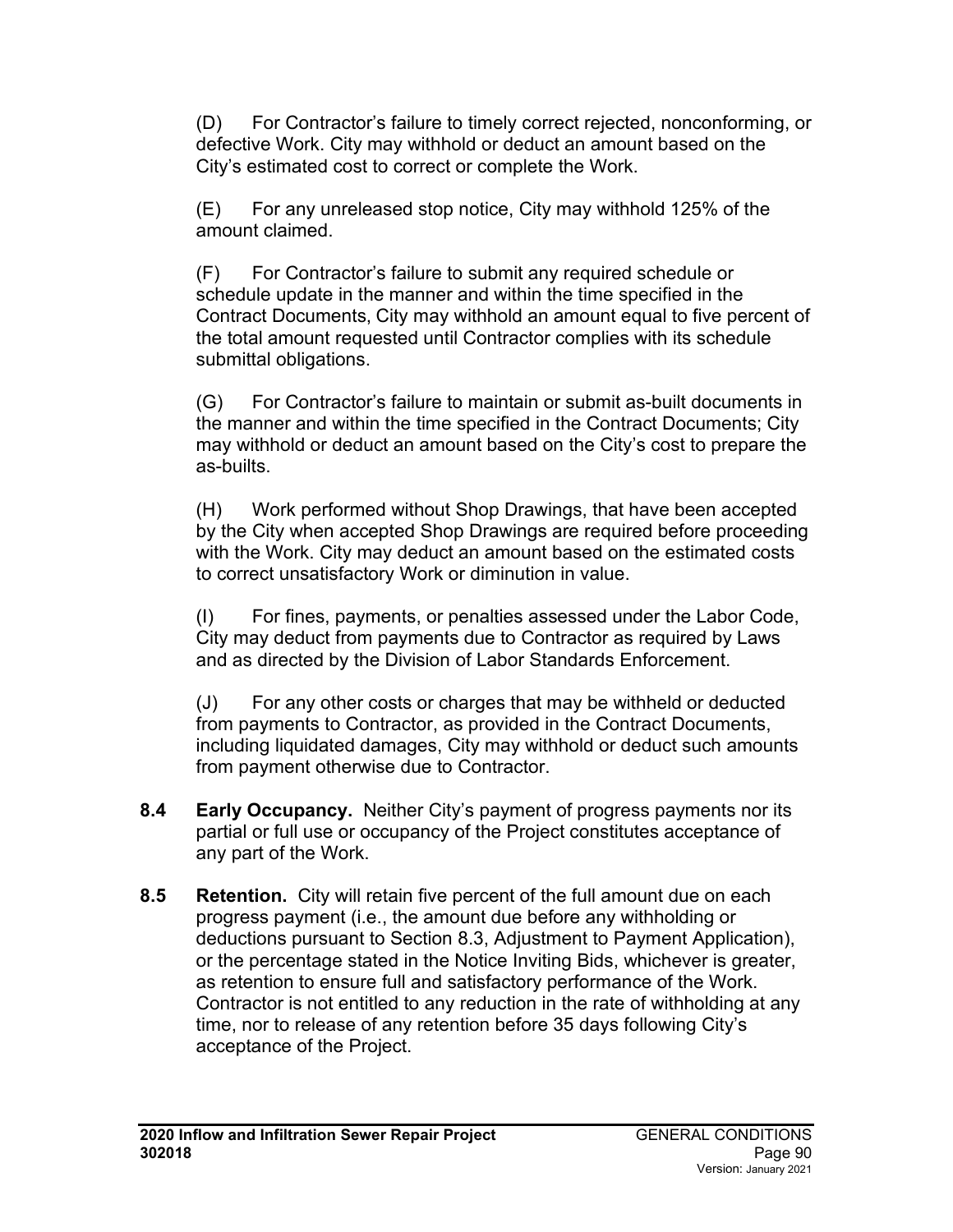(A) *Substitution of Securities.* As provided by Public Contract Code Section 22300, Contractor may request in writing that it be allowed, at its sole expense, to substitute securities for the retention withheld by City. Any escrow agreement entered into pursuant to this provision must fully comply with Public Contract Code Section 22300, and will be subject to approval as to form by City's legal counsel. If City exercises its right to draw upon such securities in the event of default pursuant to section (7) of the statutory Escrow Agreement for Security Deposits in Lieu of Retention, pursuant to subdivision (f) of Public Contract Code Section 22300 ("Escrow Agreement"), and if Contractor disputes that it is in default, its sole remedy is to comply with the dispute resolution procedures in Article 12 and the provisions therein. It is agreed that for purposes of this paragraph, an event of default includes City's rights pursuant to these Contract Documents to withhold or deduct sums from retention, including withholding or deduction for liquidated damages, incomplete or defective Work, stop payment notices, or backcharges. It is further agreed that if any individual authorized to give or receive written notice on behalf of a party pursuant to section (10) of the Escrow Agreement are unavailable to give or receive notice on behalf of that party due to separation from employment, retirement, death, or other circumstances, the successor or delegee of the named individual is deemed to be the individual authorized to give or receive notice pursuant to section (10) of the Escrow Agreement.

(B) *Release of Undisputed Retention.* All undisputed retention, less any amounts that may be assessed as liquidated damages, retained for stop notices, or otherwise withheld pursuant to Section 8.3 Adjustment of Payment Application will be released as Final Payment to Contractor no sooner than 35 days following recordation of the notice of completion, and no later than 60 days following acceptance of the Project by City's governing body or authorized designee pursuant to Section 11.1(C) Acceptance, or, if the Project has not been accepted, no later than 60 days after the Project is otherwise considered complete pursuant to Public Contract Code Section 7107(c).

**8.6 Payment to Subcontractors and Suppliers.** Each month, Contractor must promptly pay each Subcontractor and supplier the value of the portion of labor, materials, and equipment incorporated into the Work or delivered to the Project site by the Subcontractor or supplier during the preceding month. Such payments must be made in accordance with the requirements of Laws pertaining to such payments, and those of the Contract Documents and applicable subcontract or supplier contract.

(A) *Withholding for Stop Notice.* Pursuant to Civil Code Section 9358, City will withhold 125% of the amount claimed by an unreleased stop notice, a portion of which may be retained by City for the costs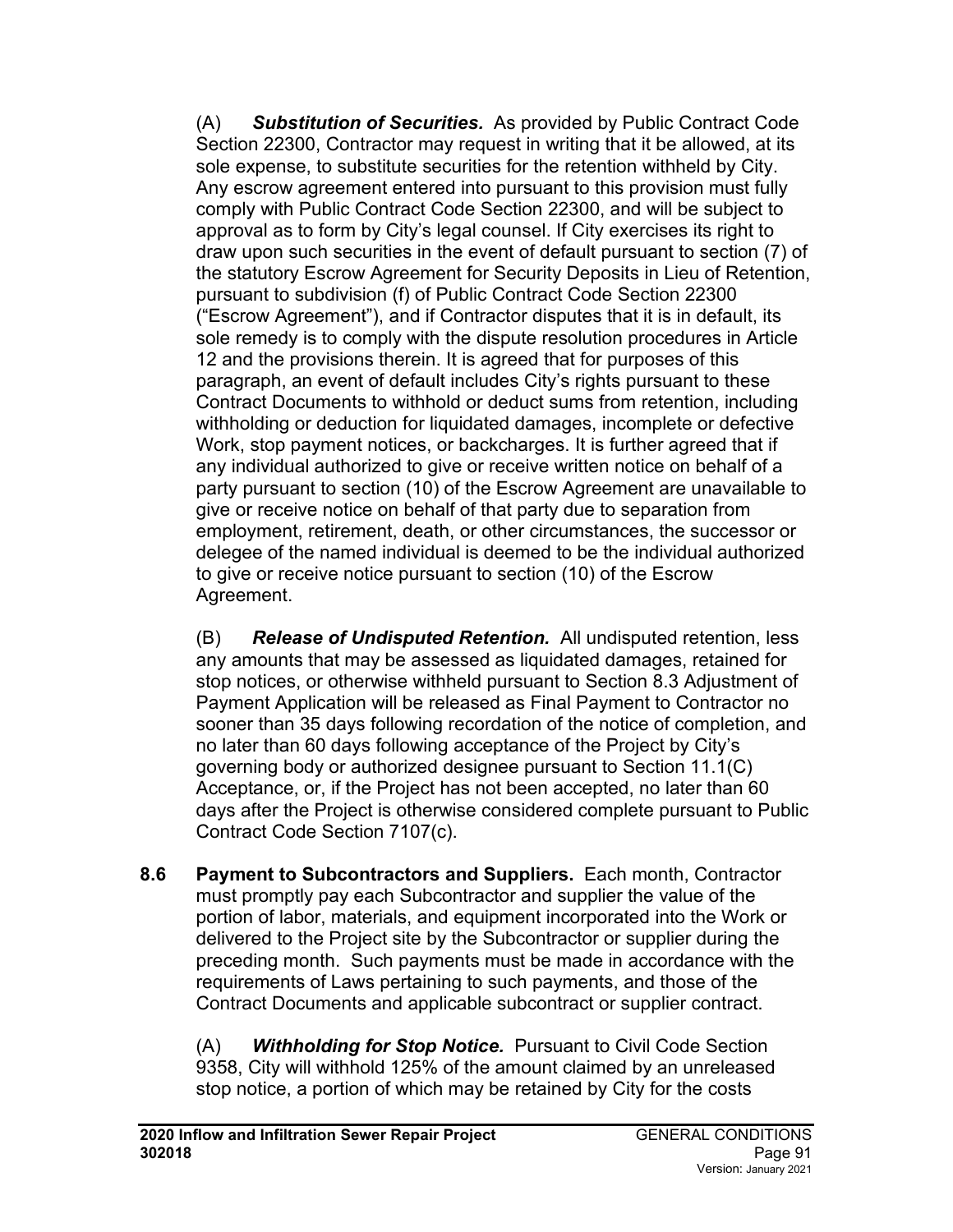incurred in handling the stop notice claim, including attorneys' fees and costs, as authorized by law.

(B) *Joint Checks.* City reserves the right, acting in its sole discretion, to issue joint checks made payable to Contractor and a Subcontractor or supplier, if City determines this is necessary to ensure fair and timely payment to Subcontractor or supplier who has provide services or goods for the Project. . As a condition to release of payment by a joint check, the joint check payees may be required to execute a joint check agreement in a form provided or approved by the City Attorney's Office. The joint check payees will be jointly and severally responsible for the allocation and disbursement of funds paid by joint check. Payment by joint check will not be construed to create a contractual relationship between City and a Subcontractor or supplier of any tier beyond the scope of the joint check agreement.

- **8.7 Final Payment.** Contractor's application for Final Payment must comply with the requirements for submitting an application for a progress payment as stated in Section 8.2, above. Corrections to previous progress payments, including adjustments to estimated quantities for unit priced items, may be included in the Final Payment. If Contractor fails to submit a timely application for Final Payment, City reserves the right to unilaterally process and issue Final Payment without an application from Contractor in order to close out the Project. For the purposes of determining the deadline for Claim submission pursuant to Article 12, the date of Final Payment is deemed to be the date that City acts to release undisputed retention as final payment to Contractor, or otherwise provides written notice to Contractor of Final Payment. . or that no undisputed funds remain available for Final Payment due to offsetting withholdings or deductions pursuant to Section 8.3, Adjustment of Payment Application. If the amount due from Contractor to City exceeds the amount of Final Payment, City retains the right to recover the balance from Contractor or its sureties.
- **8.8 Release of Claims.** City may, at any time, require that payment of the undisputed portion of any progress payment or Final Payment be contingent upon Contractor furnishing City with a written waiver and release of all claims against City arising from or related to the portion of Work covered by those undisputed amounts, subject to the limitations of Public Contract Code Section 7100. Any disputed amounts may be specifically excluded from the release.
- **8.9 Warranty of Title.** Contractor warrants that title to all work, materials, or equipment incorporated into the Work and included in a request for payment will pass over to City free of any claims, liens, or encumbrances upon payment to Contractor.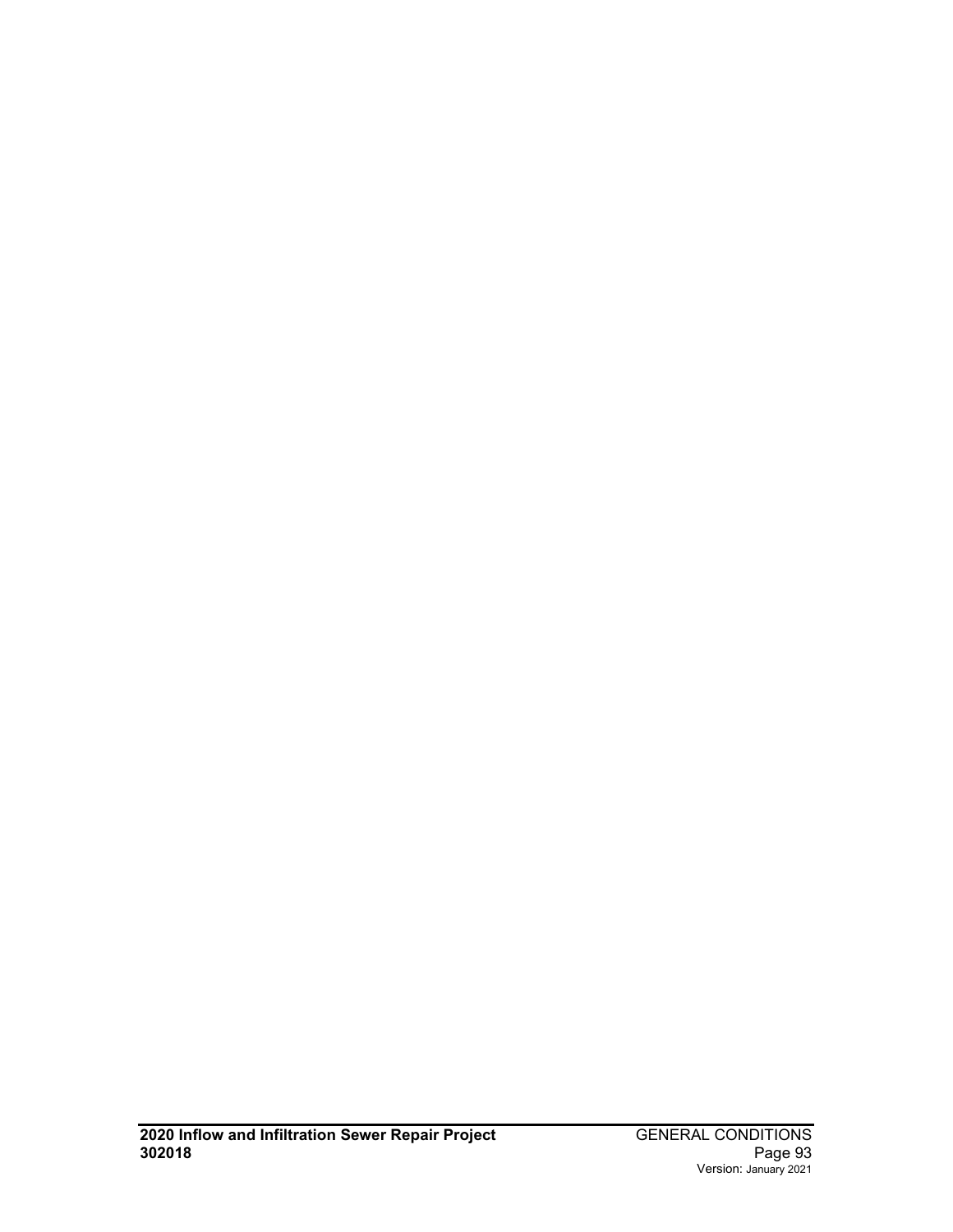#### **CONTRACT BALANCE FORM**

#### **2020 INFLOW AND INFILTRATION SEWER REPAIR PROEJCT**

*Note: A detailed invoice MUST be attached to this Contract Balance Form.*

| 1. ORIGINAL CONTRACT AMOUNT:                                                               |              |            |            |
|--------------------------------------------------------------------------------------------|--------------|------------|------------|
| 2. APPROVED CHANGE ORDERS TOTAL:                                                           | $\mathbb{S}$ |            |            |
| 3. REVISED CONTRACT AMOUNT:                                                                |              |            | $(1+2)$ \$ |
| 4. PREVIOUS BALANCE PAID:                                                                  | £.           |            |            |
| 5. REMAINING BALANCE:                                                                      |              | $(3-4)$ \$ |            |
| 6. CURRENT PROGRESS PAYMENT DUE: \$<br>(before retention)                                  |              |            |            |
| 7.5% RETENTION FROM WORK DONE:                                                             | $(-)$ \$     |            |            |
| 8. CURRENT BALANCE DUE:                                                                    |              | $(6-7)$ \$ |            |
| 9. REMAINING BALANCE OF REVISED<br><b>CONTRACT AMOUNT:</b><br><i>(including retention)</i> |              | $(5-8)$    | S.         |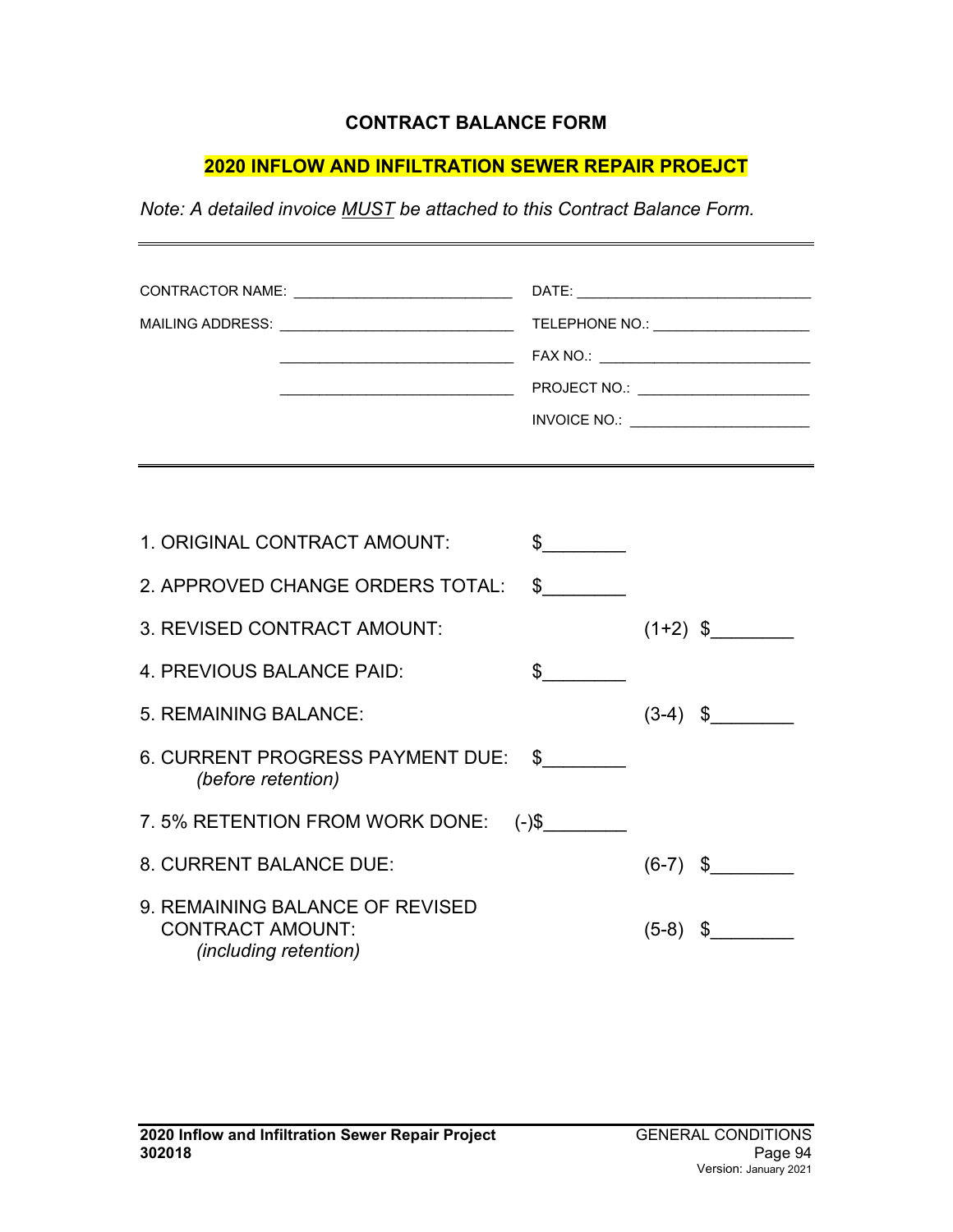### **Article 9 - Labor Provisions**

**9.1 Discrimination Prohibited.** Discrimination against any prospective or present employee engaged in the Work on grounds of race, color, ancestry, national origin, ethnicity, religion, sex, sexual orientation, age, disability, or marital status is strictly prohibited. Contractor and its Subcontractors are required to comply with all applicable Laws prohibiting discrimination, including the California Fair Employment and Housing Act (Government Code Sections 12900 *et seq.*), Government Code Section 11135, and Labor Code Sections 1735, 1777.5, 1777.6, and 3077.5.

## **9.2 Labor Code Requirements.**

(A) *Eight Hour Day.* Pursuant to Labor Code Section 1810, eight hours of labor constitute a legal day's work under this Contract.

(B) *Penalty.* Pursuant to Labor Code Section 1813, Contractor will forfeit to City as a penalty, the sum of \$25.00 for each day during which a worker employed by Contractor or any Subcontractor is required or permitted to work more than eight hours in any one calendar day or more than 40 hours per calendar week, except if such workers are paid overtime under Labor Code Section 1815.

(C) *Apprentices.* Contractor is responsible for compliance with the requirements governing employment and payment of apprentices, as set forth in Labor Code Section 1777.5, which is fully incorporated by reference.

(D) *Notices.* Pursuant to Labor Code Section 1771.4, Contractor is required to post all job site notices prescribed by Laws.

**9.3 Prevailing Wages.** Each worker performing Work under this Contract that is covered under Labor Code Sections 1720 or 1720.9, including cleanup at the Project site, must be paid at a rate not less than the prevailing wage as defined in Sections 1771 and 1774 of the Labor Code. The prevailing wage rates are available online at [http://www.dir.ca.gov/dlsr.](http://www.dir.ca.gov/dlsr) Contractor must post a copy of the applicable prevailing rates at the Project site.

(A) *Penalties.* Pursuant to Labor Code Section 1775, Contractor and any Subcontractor will forfeit to City as a penalty up to \$200.00 for each calendar day, or portion a day, for each worker paid less than the applicable prevailing wage rate. Contractor must also pay each worker the difference between the applicable prevailing wage rate and the amount actually paid to that worker.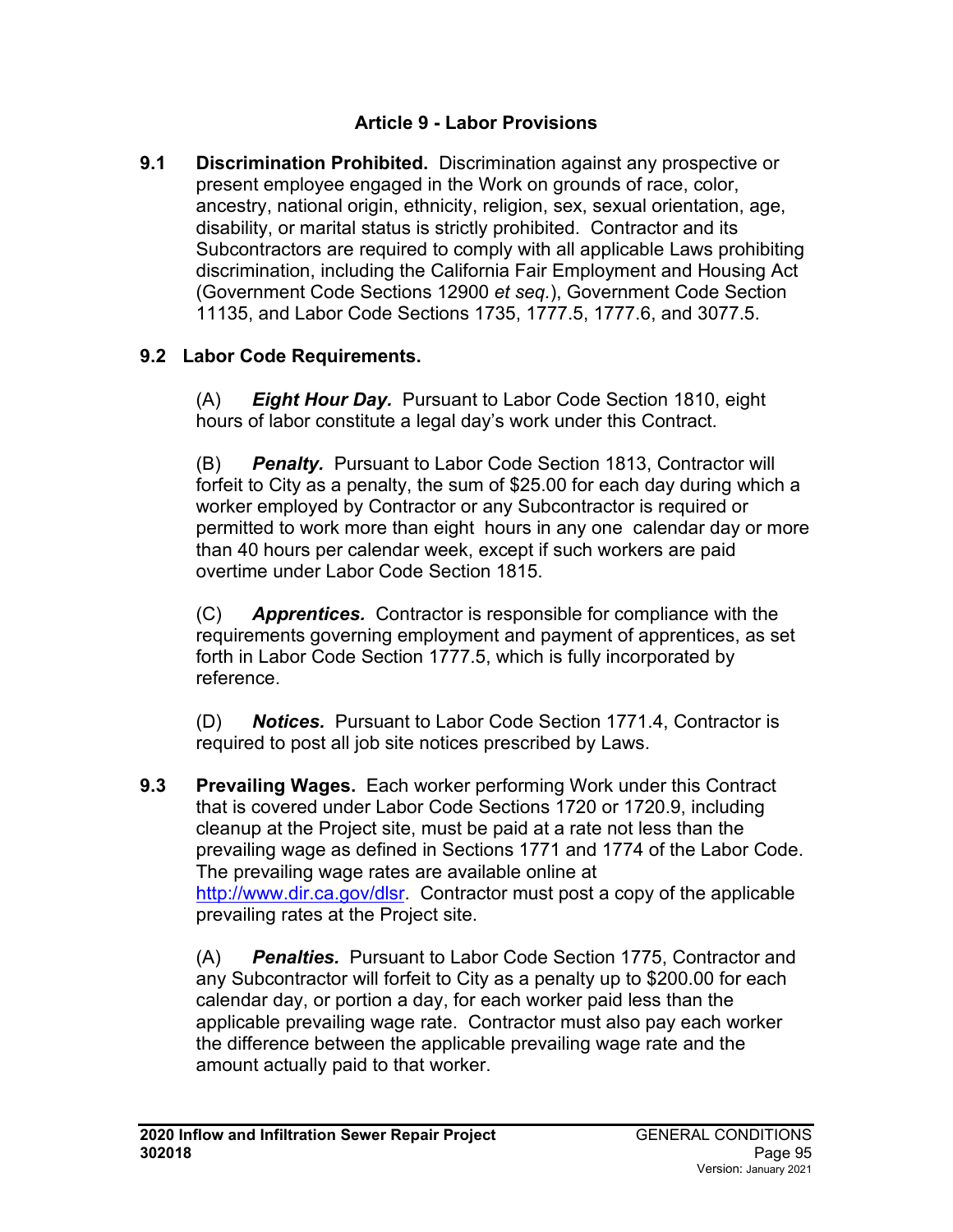(B) *Federal Requirements.* If this Project is subject to federal prevailing wage requirements in addition to California prevailing wage requirements, Contractor and its Subcontractors are required to pay the higher of the currently applicable state or federal prevailing wage rates.

**9.4 Payroll Records.** Contractor must comply with the provisions of Labor Code Sections 1776 and 1812 and all implementing regulations, which are fully incorporated by this reference, including requirements for electronic submission of payroll records to the DIR.

(A) *Contractor and Subcontractor Obligations*. Contractor and each Subcontractor must keep accurate payroll records, showing the name, address, social security number, work classification, straight time and overtime hours worked each day and week, and the actual per diem wages paid to each journeyman, apprentice, worker, or other employee employed in connection with the Work. Each payroll record must contain or be verified by a written declaration that it is made under penalty of perjury, stating both of the following:

(1) The information contained in the payroll record is true and correct.

(2) Contractor or Subcontractor has complied with the requirements of Labor Code Sections 1771, 1811, and 1815 for any Work performed by its employees on the Project.

(B) *Certified Record.* A certified copy of an employee's payroll record must be made available for inspection or furnished to the employee or his or her authorized representative on request, to City, or to the Division of Labor Standards Enforcement, to the Division of Apprenticeship Standards of the DIR, and as further required by the Labor Code.

(C) *Enforcement.* Upon notice of noncompliance with Labor Code Section 1776, Contractor or Subcontractor has ten days in which to comply with the requirements of this section. If Contractor or Subcontractor fails to do so within the ten-day period, Contractor or Subcontractor will forfeit a penalty of \$100.00 per day, or portion a day, for each worker for whom compliance is required, until strict compliance is achieved. Upon request by the Division of Apprenticeship Standards, or the Division of Labor Standards Enforcement, these penalties will be withheld from payments then due to Contractor.

**9.5 Labor Compliance.** Pursuant to Labor Code Section 1771.4, the Contract for this Project is subject to compliance monitoring and enforcement by the DIR.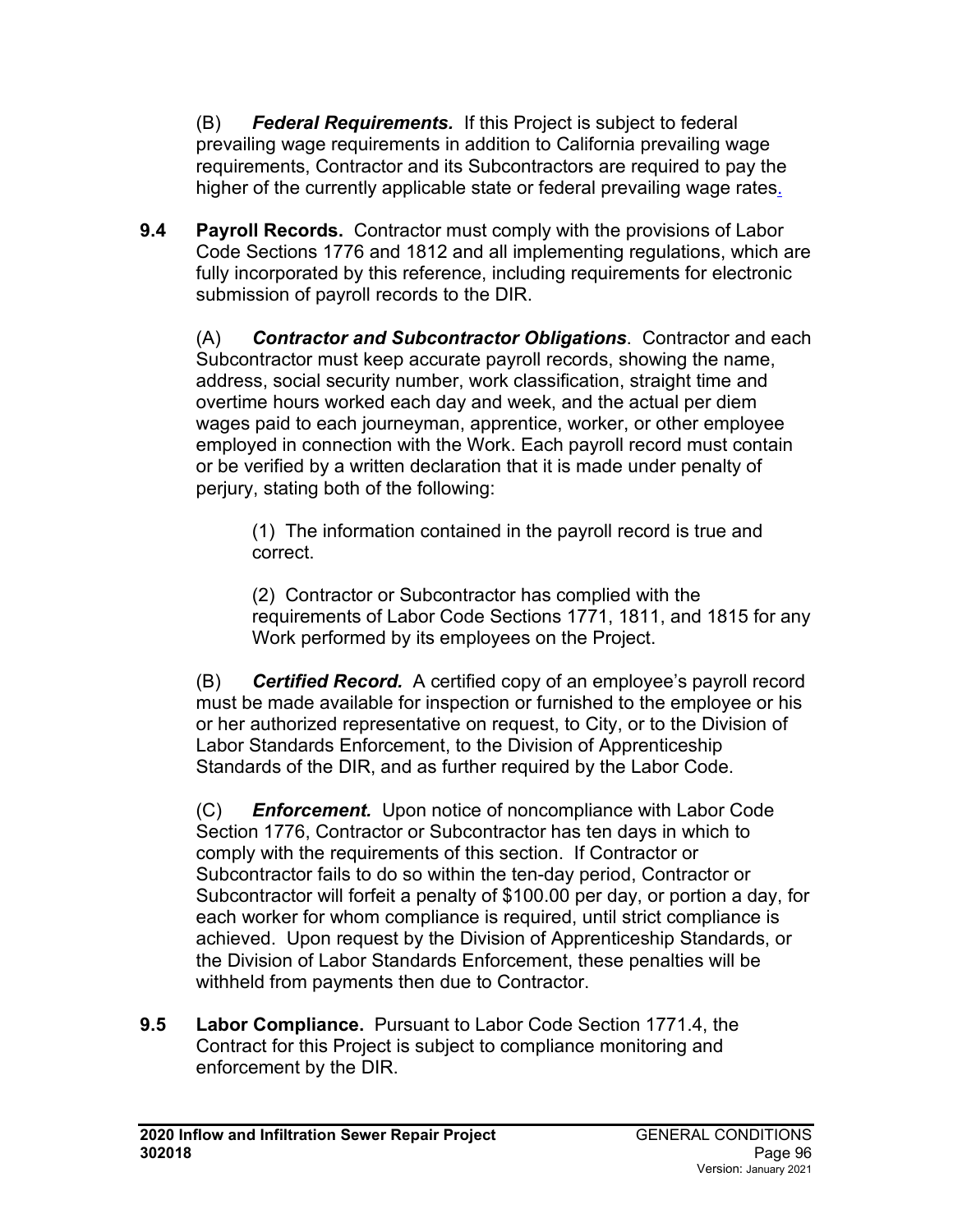**9.6 Wage Theft Prevention.** Compliance with Wage and Hour Laws: Contractor, and any subcontractor it employs to complete work under this Agreement, shall comply with all applicable federal, state and local wage and hour laws. Applicable laws may include, but are not limited to, the Federal Fair Labor Standards Act and the California Labor Code.

Final Judgments, Decisions, and Orders: For purposes of this Section, a "final judgment, decision, or order" refers to one for which all appeals have been exhausted or the time to appeal has expired. Relevant investigatory government agencies include: the federal Department of Labor, the California Division of Labor Standards Enforcement, or any other governmental entity or division tasked with the investigation and enforcement of wage and hour laws.

Prior Judgments against Contractor and/or its Subcontractors: BY SIGNING THIS AGREEMENT, CONTRACTOR AFFIRMS THAT IT HAS DISCLOSED ANY FINAL JUDGMENTS, DECISIONS OR ORDERS FROM A COURT OR INVESTIGATORY GOVERNMENT AGENCY FINDING – IN THE FIVE (5) YEARS PRIOR TO EXECUTING THIS AGREEMENT – THAT CONTRACTOR OR ITS SUBCONTRACTOR(S) HAS VIOLATED ANY APPLICABLE WAGE AND HOUR LAWS. CONTRACTOR FURTHER AFFIRMS THAT IT OR ITS SUBCONTRACTOR(S) HAS SATISFIED AND COMPLIED WITH – OR HAS REACHED AGREEMENT WITH THE CITY REGARDING THE MANNER IN WHICH IT WILL SATISFY – ANY SUCH JUDGMENTS, DECISIONS OR ORDERS.

Judgments or Decisions During Term of Contract: If at any time during the term of this Agreement, a court or investigatory government agency issues a final judgment, decision or order finding that Contractor or an subcontractor it employs to perform work under this Agreement has violated any applicable wage and hour law, or Contractor learns of such a judgment, decision, or order that was not previously disclosed, Contractor shall inform the City Attorney, no more than fifteen (15) days after the judgment, decision or order becomes final or of learning of the final judgment, decision or order. Contractor and its subcontractors shall promptly satisfy and comply with any such judgment, decision, or order, and shall provide the City Attorney with documentary evidence of compliance with the final judgment, decision or order within five (5) days of satisfying the final judgment, decision or order. The City reserves the right to require Contractor to enter into an agreement with the City regarding the manner in which any such final judgment, decision, or order will be satisfied.

City's Right to Withhold Payment: Where Contractor or any subcontractor it employs to perform work under this Agreement has been found in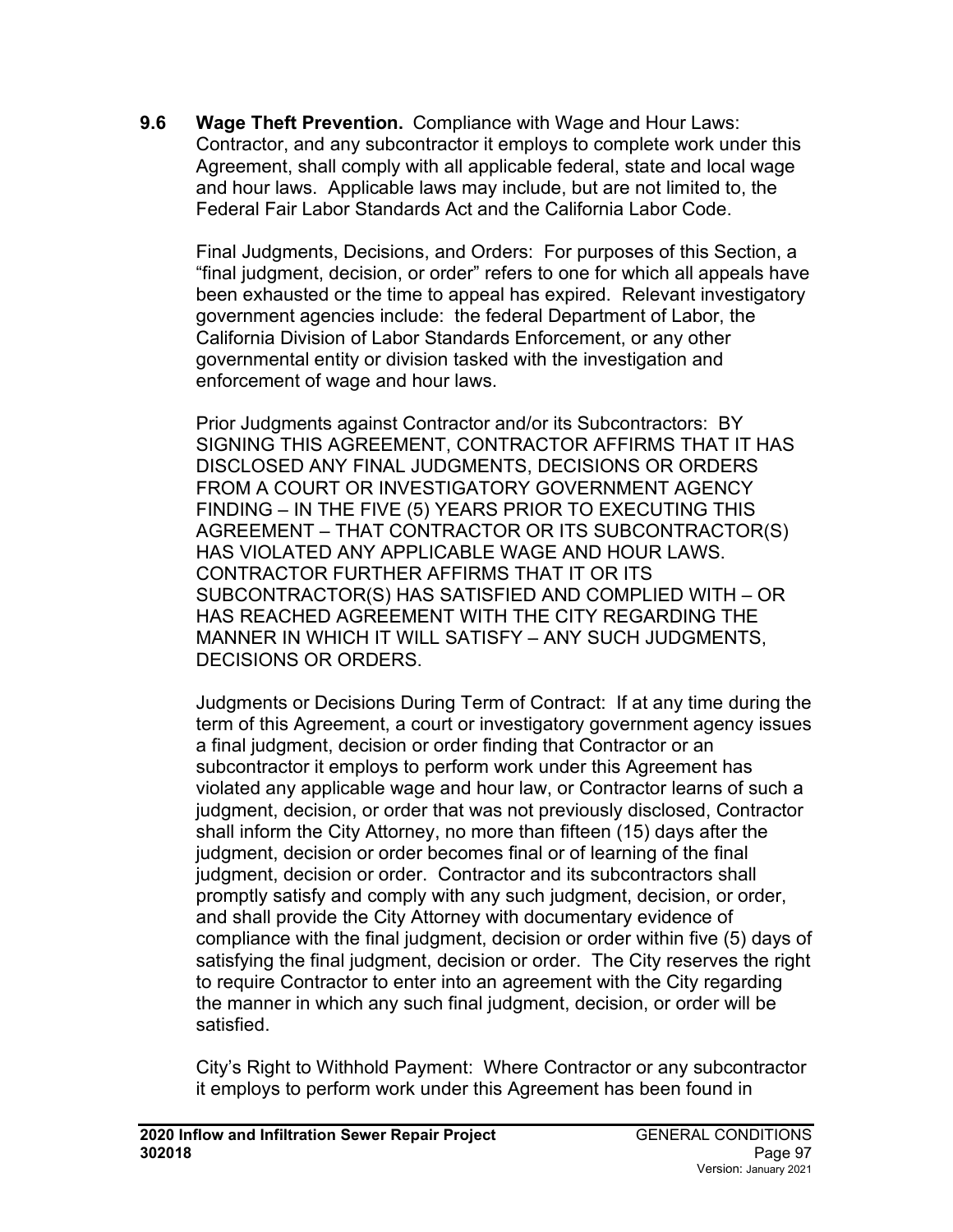violation of any applicable wage and hour law by a final judgment, decision or order of a court or government agency, the City reserves the right to withhold payment to Contractor until such judgment, decision or order has been satisfied in full.

Material Breach: Failure to comply with any part of this Section constitutes a material breach of this Agreement. Such breach may serve as a basis for immediate termination of this Agreement and/or any other remedies available under this Agreement and/or law.

Notice to City Related to Wage Theft Prevention: Notice provided to the City Attorney as required under this Section shall be addressed to: City Attorney, City of Morgan Hill, 17575 Peak Avenue, Morgan Hill, CA 95037. The Notice provisions of this Section are separate from any other notice provisions in this Agreement and, accordingly, only notice provided to the above address satisfies the notice requirements in this Section.

### **Article 10 - Safety Provisions**

**10.1 Safety Precautions and Programs.** Contractor and its Subcontractors are fully responsible for safety precautions and programs, and for the safety of persons and property in the performance of the Work. Contractor and its Subcontractors must at all times comply with all applicable health and safety Laws and seek to avoid injury, loss, or damage to persons or property by taking reasonable steps to protect its employees and other persons at any Worksite, materials and equipment stored on or off site, and property at or adjacent to any Worksite.

(A) *Reporting Requirements.* Contractor must immediately notify the City of any death, serious injury or illness resulting from Work on the Project. Contractor must immediately provide a written report to City of each recordable accident or injury occurring at any Worksite within 24 hours of the occurrence. The written report must include: (1) the name and address of the injured or deceased person; (2) the name and address of each employee of Contractor or of any Subcontractor involved in the incident; (3) a detailed description of the incident, including precise location, time, and names and contact information for known witnesses; and (4) a police or first responder report, if applicable. If Contractor is required to file an accident report with a government agency, Contractor will provide a copy of the report to City.

(B) *Legal Compliance.* Contractor's safety program must comply with the applicable legal and regulatory requirements. Contractor must provide City with copies of all notices required by Laws.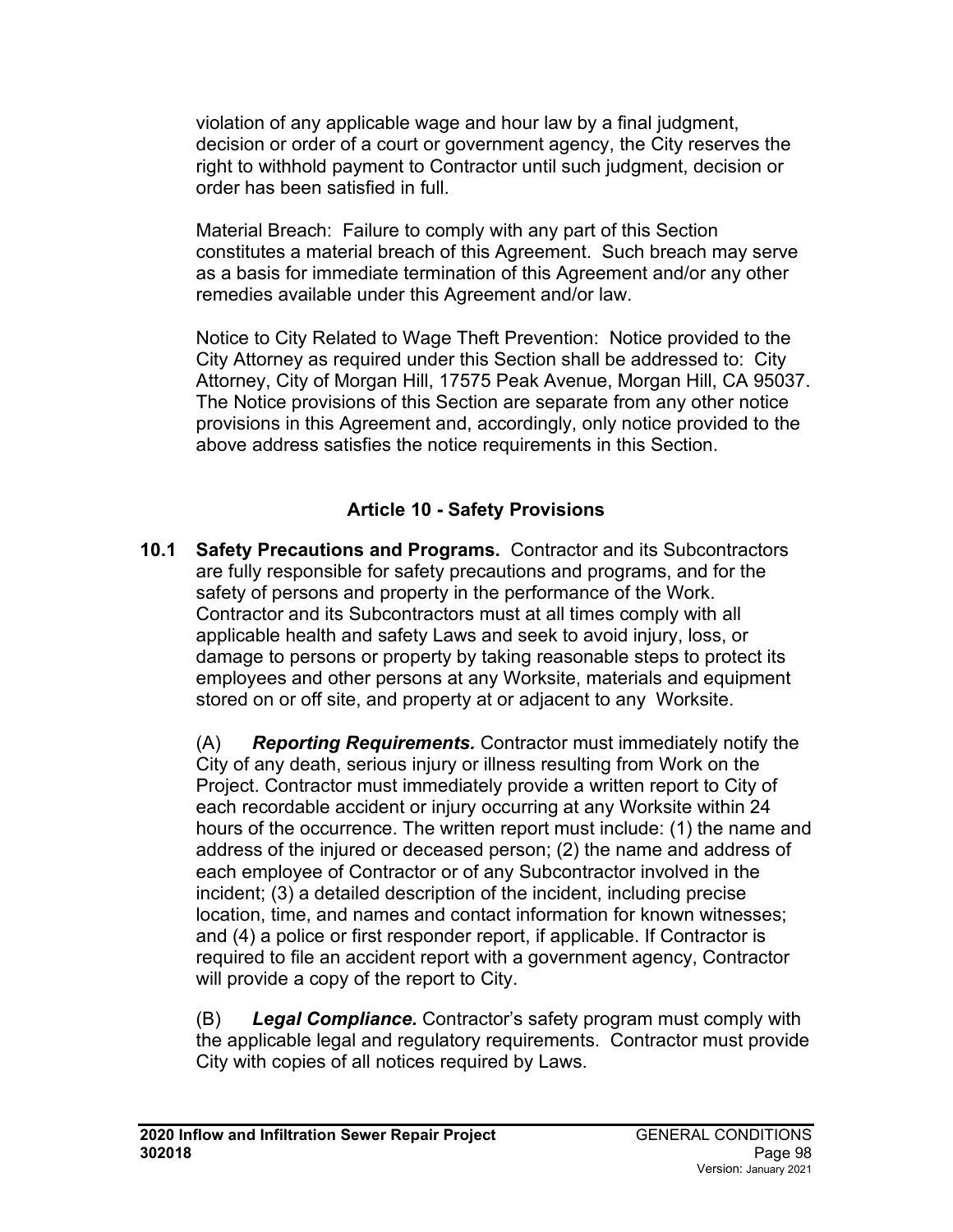(C) *Contractor's Obligations.* Any damage or loss caused by Contractor arising from the Work which is not insured under property insurance must be promptly remedied by Contractor.

(D) *Remedies.* If City determines, in its sole discretion, that any part of the Work or Project site is unsafe, City may, without assuming responsibility for Contractor's safety program, require Contractor or its Subcontractor to cease performance of the Work or to take corrective measures to City's satisfaction. If Contractor fails to promptly take the required corrective measures, City may perform them and deduct the cost from the Contract Price. Contractor agrees it is not entitled to submit a Claim for damages, for an increase in Contract Price, or for a change in Contract Time based on Contractor's compliance with City's request for corrective measures pursuant to this provision.

- **10.2 Hazardous Materials.** Unless otherwise specified in the Contract Documents, this Contract does not include the removal, handling, or disturbance of any asbestos or other Hazardous Materials. If Contractor encounters materials on the Project site that Contractor reasonably believes to be asbestos or other Hazardous Materials, and the asbestos or other Hazardous Materials have not been rendered harmless, Contractor may continue Work in unaffected areas reasonably believed to be safe, but must immediately cease work on the area affected and report the condition to City. No asbestos, asbestos-containing products or other Hazardous Materials may be used in performance of the Work.
- **10.3 Material Safety.** Contractor is solely responsible for complying with Section 5194 of Title 8 of the California Code of Regulations, including by providing information to Contractor's employees about any hazardous chemicals to which they may be exposed in the course of the Work. A hazard communication program and other forms of warning and training about such exposure must be used. Contractor must also maintain Safety Data Sheets ("SDS") at the Project site, as required by Law, for materials or substances used or consumed in the performance of the Work. The SDS will be accessible and available to Contractor's employees, Subcontractors, and City.

(A) *Contractor Obligations.* Contractor is solely responsible for the proper delivery, handling, use, storage, removal, and disposal of all materials brought to the Project site and/or used in the performance of the Work. Contractor must notify the Engineer if a specified product or material cannot be used safely.

(B) *Labeling.* Contractor must ensure proper labeling on any material brought onto the Project site so that any persons working with or in the vicinity of the material may be informed as to the identity of the material,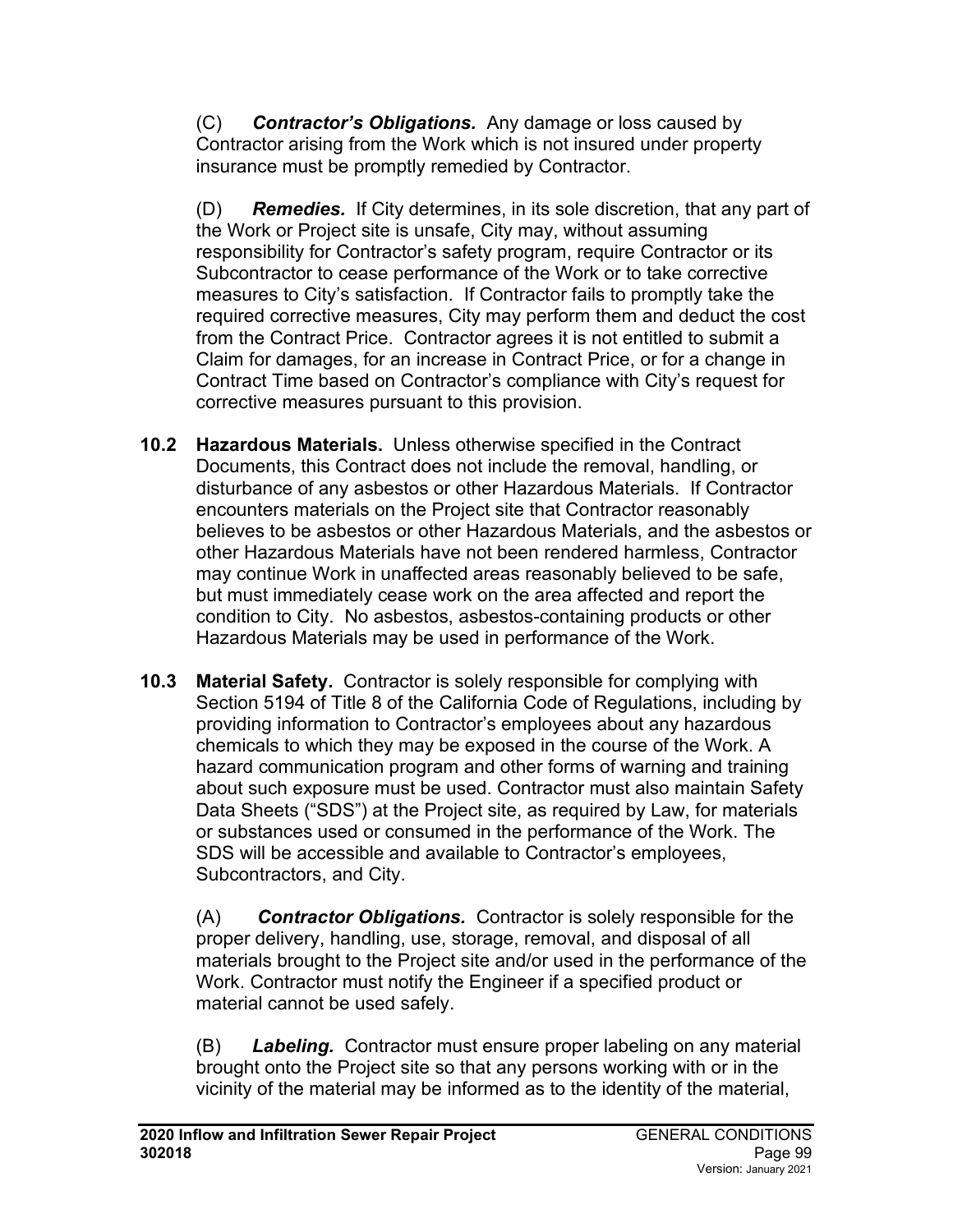any potential hazards, and requirements for proper handling, protections, and disposal.

**10.4 Hazardous Condition.** Contractor is solely responsible for determining whether a hazardous condition exists or is created during the course of the Work, involving a risk of bodily harm to any person or risk of damage to any property. If a hazardous condition exists or is created, Contractor must take all precautions necessary to address the condition and ensure that the Work progresses safely under the circumstances. Hazardous conditions may result from, but are not limited to, use of specified materials or equipment, the Work location, the Project site condition, the method of construction, or the way any Work must be performed.

**10.5 Emergencies.** In an emergency affecting the safety or protection of persons, Work, or property at or adjacent to any Worksite, Contractor must take reasonable and prompt actions to prevent damage, injury, or loss, without prior authorization from the City if, under the circumstances, there is inadequate time to seek prior authorization from the City.

# **Article 11 - Completion and Warranty Provisions**

# **11.1 Final Completion.**

(A) *Final Inspection and Punch List.* When the Work required by this Contract is fully performed, Contractor must provide written notification to City requesting final inspection. The Engineer will schedule the date and time for final inspection, which must include Contractor's primary representative for the Project and its superintendent. Based on that inspection, City will prepare a punch list of any items that are incomplete, missing, defective, incorrectly installed, or otherwise not compliant with the Contract Documents The punch list to Contractor will specify the time by which all of the punch list items must be completed or corrected. The punch list may include City's estimated cost to complete each punch list item if Contractor fails to do so within the specified time. The omission of any non-compliant item from a punch list will not relieve Contractor from fulfilling all requirements of the Contract Documents. Contractor's failure to complete any punch list item within the time specified in the punch list will not waive or abridge its warranty obligations for any such items that must be completed by the City or by a third party retained by the City due to Contractor's failure to timely complete any such outstanding item.

(B) *Requirements for Final Completion.* Final Completion will be achieved upon completion or correction of all punch list items, as verified by City's further inspection, and upon satisfaction of all other Contract requirements, including any commissioning required under the Contract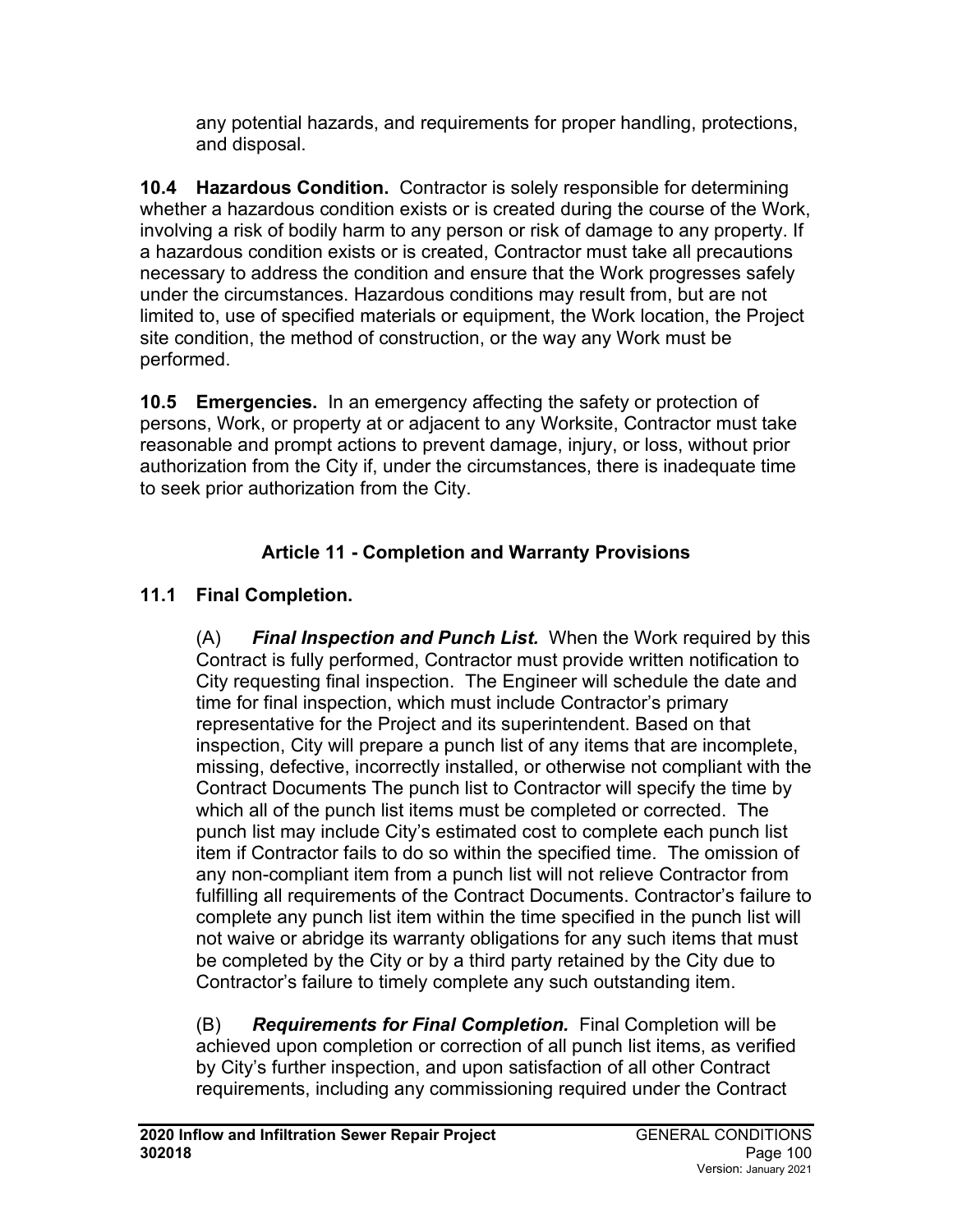Documents, and submission of all final submittals, including instructions and manuals as required under Section 7.10, and complete, final as-built drawings as required under Section 7.11, all to City's satisfaction.

(C) *Acceptance.* The Project will be considered accepted upon City Council action during a public meeting to accept the Project, unless the Engineer is authorized to accept the Project, in which case the Project will be considered accepted upon the date of the Engineer's issuance of a written notice of acceptance. In order to avoid delay of Project close out, the City may elect, acting in its sole discretion, to accept the Project as complete subject to exceptions for punch list items that are not completed within the time specified in the punch list.

(D) *Final Payment and Release of Retention.* Final Payment and release of retention, less any sums withheld pursuant to the provisions of the Contract Documents, will not be made sooner than 35 days after recordation of the notice of completion. If Contractor fails to complete all of the punch list items within the specified time, City may withhold up to 150% of City's estimated cost to complete each of the remaining items from Final Payment and may use the withheld retention to pay for the costs to self-perform the outstanding items or to retain a third party to complete any such outstanding punch list item.

# **11.2 Warranty.**

(A) *General.* Contractor warrants that all materials and equipment will be new unless otherwise specified, of good quality, in conformance with the Contract Documents, and free from defective workmanship and materials. Contractor further warrants that the Work will be free from material defects not intrinsic in the design or materials required in the Contract Documents. Contractor warrants that materials or items incorporated into the Work comply with the requirements and standards in the Contract Documents, including compliance with Laws, and that any Hazardous Materials encountered or used were handled as required by Laws. At City's request, Contractor must furnish satisfactory evidence of the quality and type of materials and equipment furnished. Contractor's warranty does not extend to damage caused by normal wear and tear, or improper use or maintenance.

(B) *Warranty Period.* Contractor's warranty must guarantee its Work for a period of one year from the date of Project acceptance (the "Warranty Period"), except when a longer guarantee is provided by a supplier or manufacturer or is required by the Specifications or Special Conditions. Contractor must obtain from its Subcontractors, suppliers and manufacturers any special or extended warranties required by the Contract Documents.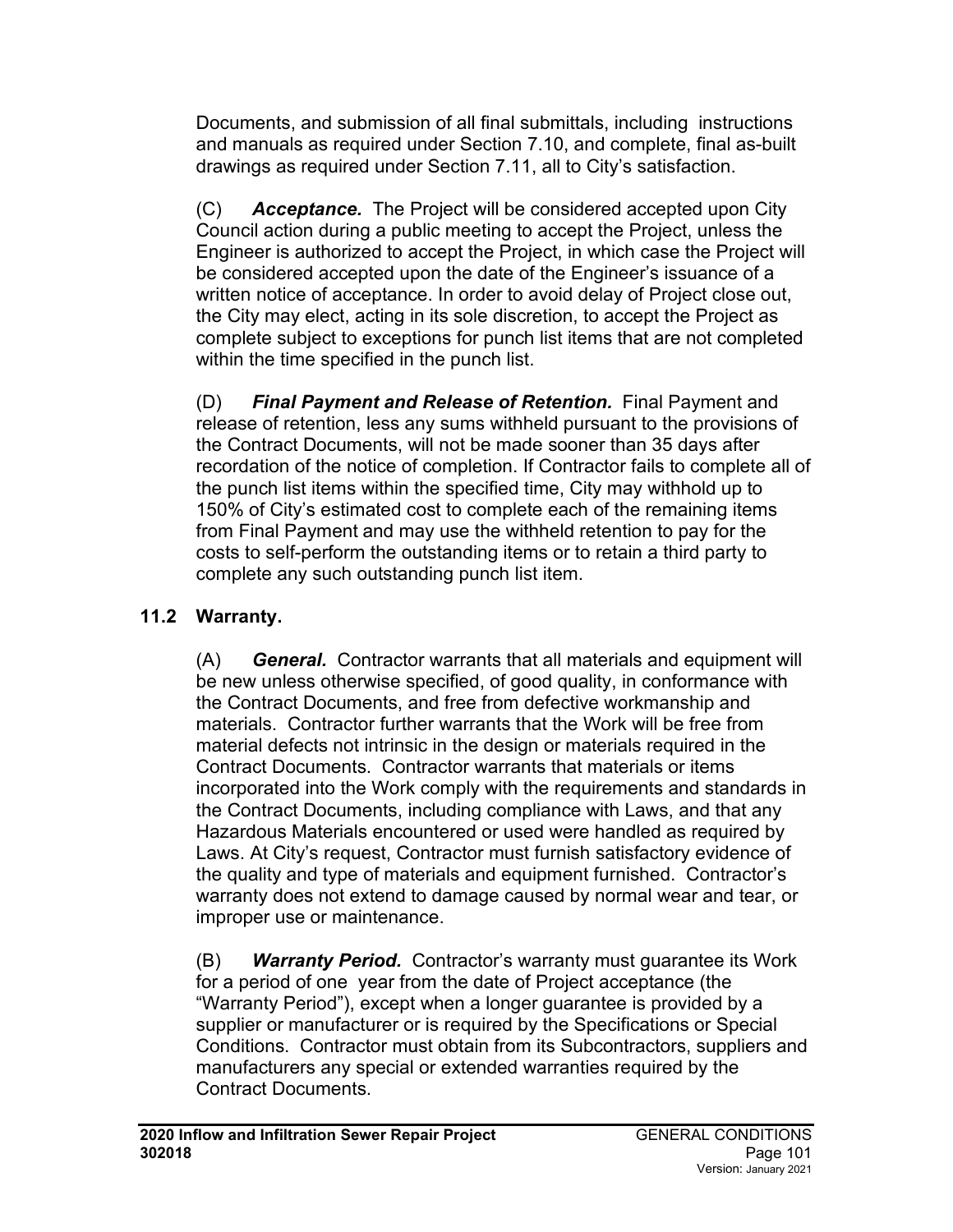(C) *Warranty Documents.* As a condition precedent to Final Completion, Contractor must supply City with all warranty and guarantee documents relevant to equipment and materials incorporated into the Work and guaranteed by their suppliers or manufacturers.

(D) *Subcontractors.* The warranty obligations in the Contract Documents apply to Work performed by Contractor and its Subcontractors, and Contractor expressly agrees to be co-guarantor of such Work.

(E) *Contractor's Obligations.* Upon written notice from City to Contractor of any defect in the Work discovered during the Warranty Period, Contractor or its responsible Subcontractor must promptly correct the defective Work at its own cost. Contractor's obligation to correct defects discovered during the Warranty Period will continue past the expiration of the Warranty Period as to any defects in Work for which Contractor was notified prior to expiration of the Warranty Period. Work performed during the Warranty Period ("Warranty Work") will be subject to the warranty provisions in this Section 11.2 for a one-year period that begins upon completion of such Warranty Work to City's satisfaction.

(F) *City's Remedies.* If Contractor or its responsible Subcontractor fails to correct defective Work within ten days following notice by City, or sooner, if required by the circumstances, Contractor expressly agrees that City may correct the defects to conform with the Contract Documents at Contractor's sole expense. Contractor must reimburse City for its costs in accordance with subsection (H) below.

(G) *Emergency Repairs.* In cases of emergency where any delay in correcting defective Work could cause harm, loss or damage, City may immediately correct the defects to conform with the Contract Documents at Contractor's sole expense. Contractor or its surety must reimburse City for its costs in accordance with subsection (H), below.

(H) *Reimbursement.* Contractor must reimburse City for its costs to repair under subsections (F) or (G), above, within 30 days following City's submission of a demand for payment pursuant to this provision. If City is required to initiate legal action to compel Contractor's compliance with this provision, and City is the prevailing party in such action, Contractor and its surety are solely responsible for all of City's attorney's fees and legal costs expended to enforce Contractor's warranty obligations herein in addition to any and all costs City incurs to correct the defective Work.

**11.3 Use Prior to Final Completion.** City reserves the right to occupy or make use of the Project, or any portions of the Project, prior to Final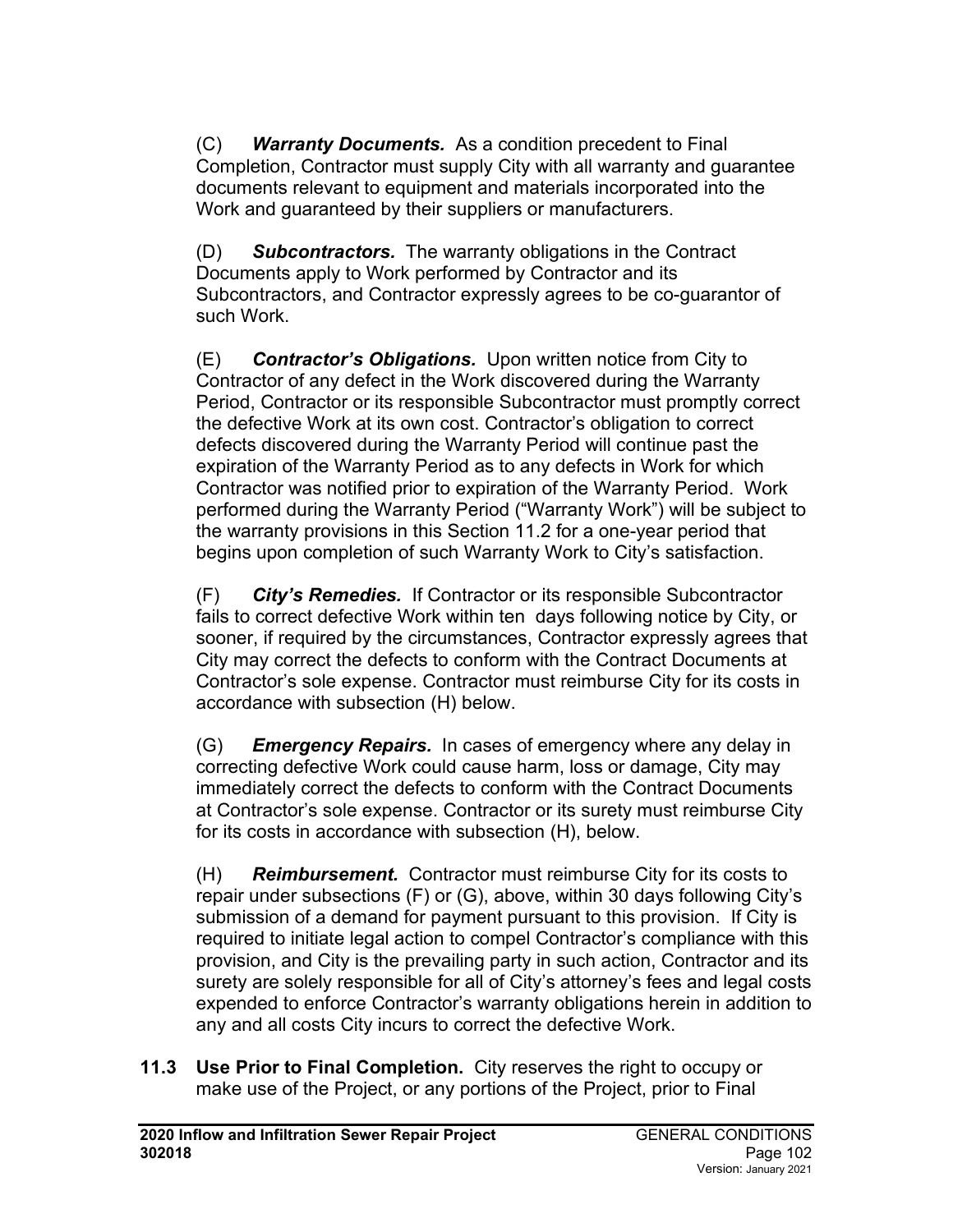Completion if City has determined that the Project or portion of it is in a condition suitable for the proposed occupation or use, and that it is in its best interest to occupy or make use of the Project, or any portions of it, prior to Final Completion. City will notify Contractor in writing of its intent to occupy or make use of the Project or any portions of the Project, pursuant to this provision.

(A) *Non-Waiver.* Occupation or use of the Project, in whole or in part, prior to Final Completion will not operate as acceptance of the Work or any portion of it, nor will it operate as a waiver of any of City's rights or Contractor's duties pursuant to these Contract Documents, and will not affect nor bear on the determination of the time of substantial completion with respect to any statute of repose pertaining to the time for filing an action for construction defect.

(B) *City's Responsibility.* City will be responsible for the cost of maintenance and repairs due to normal wear and tear with respect to those portions of the Project that are being occupied or used before Final Completion. The Contract Price or the Contract Time may be adjusted pursuant to the applicable provisions of these Contract Documents if, and only to the extent that, any occupation or use under this Section actually adds to Contractor's cost or time to complete the Work within the Contract Time.

**11.4 Substantial Completion.** For purposes of determining "substantial completion" with respect to any statute of repose pertaining to the time for filing an action for construction defect, "substantial completion" is deemed to mean the last date that Contractor or any Subcontractor performs Work on the Project prior to City acceptance of the Project, except for warranty work performed under this Article.

# **Article 12 - Dispute Resolution**

**12.1 Claims.** This Article applies to and provides the exclusive procedures for any Claim arising from or related to the Contract or performance of the Work.

(A) *Definition.* "Claim" means a separate demand by Contractor, submitted in writing by registered or certified mail with return receipt requested, for a change in the Contract Time, including a time extension or relief from liquidated damages, or a change in the Contract Price when the demand has previously been submitted to City in accordance with the requirements of the Contract Documents, and which has been rejected or disputed by City, in whole or in part. A Claim may also include that portion of a unilateral Change Order that is disputed by the Contractor.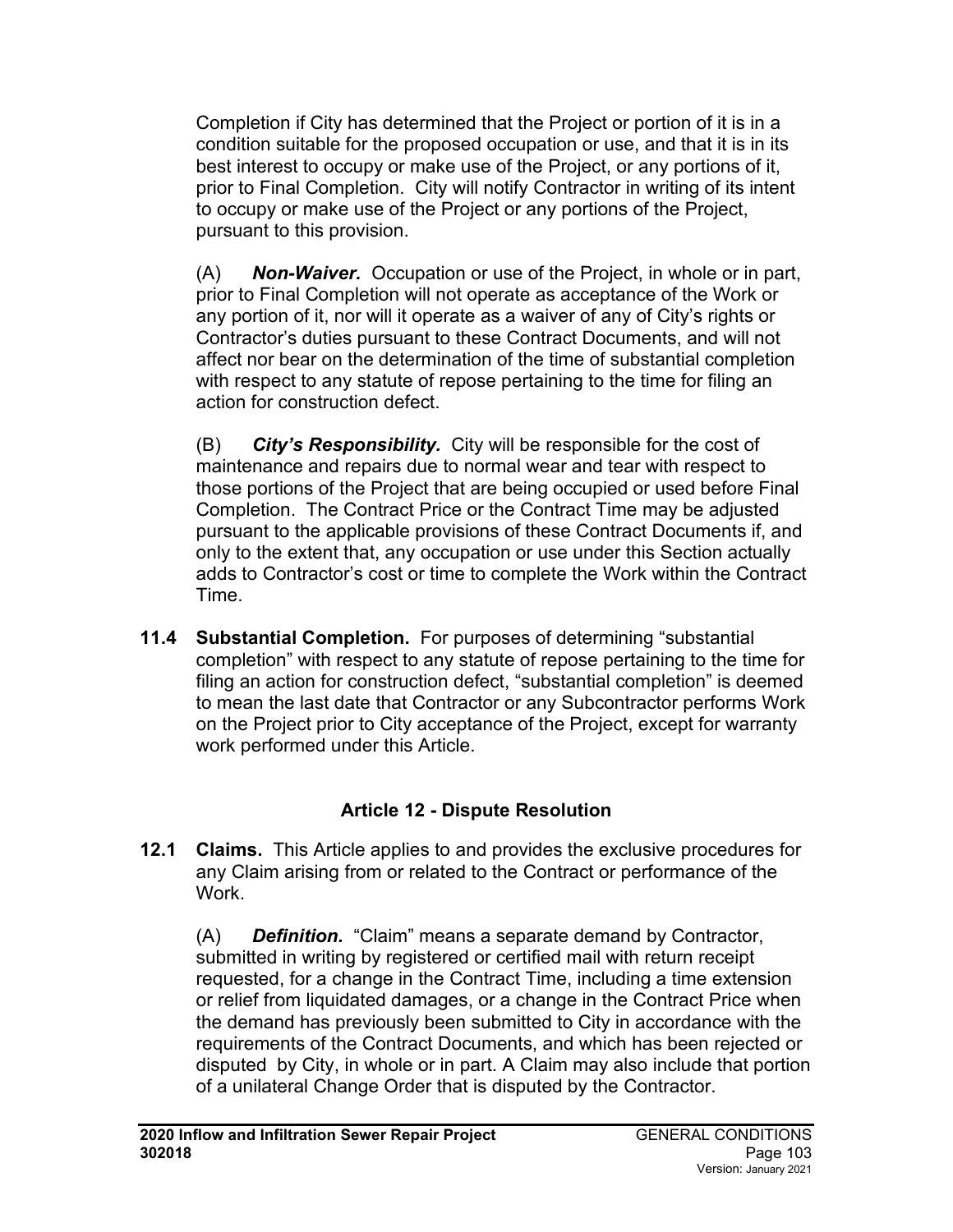(B) *Limitations.* A Claim may only include the portion of a previously rejected demand that remains in dispute between Contractor and City. With the exception of any dispute regarding the amount of money actually paid to Contractor as Final Payment, Contractor is not entitled to submit a Claim demanding a change in the Contract Time or the Contract Price, which has not previously been submitted to City in full compliance with Article 5 and Article 6, and subsequently rejected in whole or in part by City.

(C) *Scope of Article.* This Article is intended to provide the exclusive procedures for submission and resolution of Claims of any amount, and applies in addition to the provisions of Public Contract Code Section 9204 and Sections 20104 *et seq.*, which are incorporated herein by this reference.

(D) *No Work Delay.* Notwithstanding the submission of a Claim or any other dispute between the parties related to the Project or the Contract Documents, Contractor must perform the Work and may not delay or cease Work pending resolution of a Claim or other dispute, but must continue to diligently prosecute the performance and timely completion of the Work, including the Work pertaining to a Claim or other dispute.

(E) *Informal Resolution.* Contractor will make a good faith effort to informally resolve a dispute before initiating a Claim, preferably by face-toface meeting between authorized representatives of Contractor and City.

**12.2 Claims Submission.** The following requirements apply to any Claim subject to this Article:

(A) *Substantiation.* The Claim must be submitted to City in writing, clearly identified as a "Claim" submitted pursuant to this Article 12, and must include all of the documents necessary to substantiate the Claim including the Change Order request that was rejected in whole or in part, and a copy of City's written rejection that is in dispute. The Claim must clearly identify and describe the dispute, including relevant references to applicable portions of the Contract Documents, and a chronology of relevant events. Any Claim for additional payment must include a complete, itemized breakdown of all known or estimated labor, materials, taxes, insurance, and subcontract, or other costs. Substantiating documentation such as payroll records, receipts, invoices, or the like, must be submitted in support of each component of claimed cost. Any Claim for an extension of time or delay costs must be substantiated with a schedule analysis and narrative depicting and explaining claimed time impacts. Contractor understands that submission of a Claim which has no basis in fact or which Contractor knows to be false may violate the False Claims Act (Government Code Section 12650 et seq.).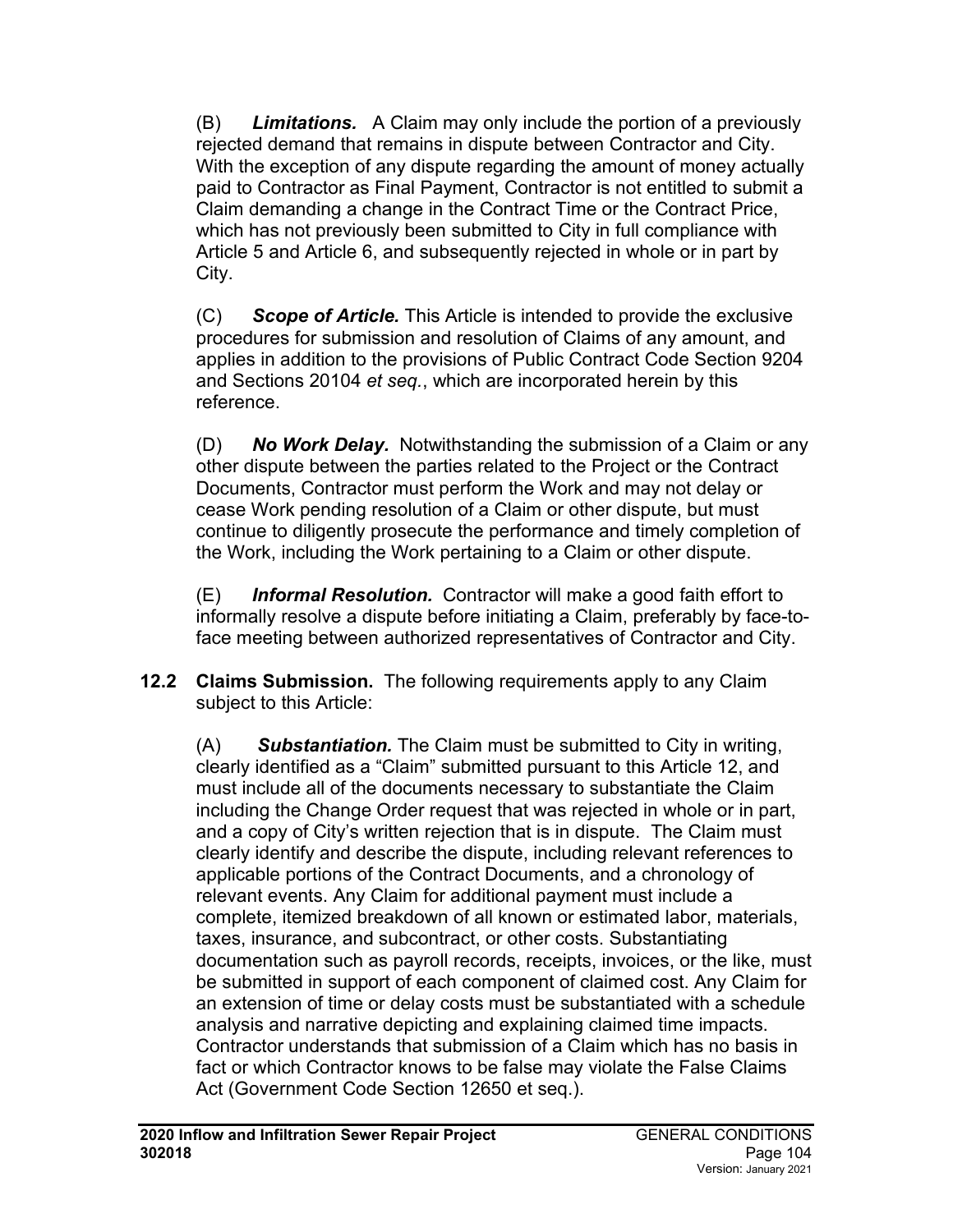(B) *Claim Format and Content.* A Claim must be submitted in the following format:

(1) Provide a cover letter, specifically identifying the submission as a "Claim" submitted under this Article 12 and specifying the requested remedy (e.g., amount of proposed change to Contract Price and/or change to Contract Time).

(2) Provide a summary of each Claim, including underlying facts and the basis for entitlement, and identify each specific demand at issue, , including the specific Change Order request (by number and submittal date),and the date of City's rejection of that demand, in whole or in part.

(3) Provide a detailed explanation of each issue in dispute. For multiple issues included within a single Claim or for multiple Claims submitted concurrently, separately number and identify each individual issue or Claim and include the following for each separate issue or Claim:

(a) A succinct statement of the matter in dispute, including Contractor's position and the basis for that position;

(b) Identify and attach all documents that substantiate the Claim, including relevant provisions of the Contract Documents, RFIs, calculations, and schedule analysis (see subsection (A), Substantiation above); and

(c) A chronology of relevant events; and

(d) Analysis and basis for claimed changes to Contract Price, Contract Time, or any other remedy requested.

(4) Provide a summary of issues and corresponding claimed damages. If, by the time of the Claim submission deadline (below), the precise amount of the requested change in the Contract Price or Contract Time is not yet known, Contractor must provide a good faith estimate, including the basis for that estimate, and must identify the date by which it is anticipated that the Claim will be updated to provide final amounts.

(5) Include the following certification, executed by Contractor's authorized representative: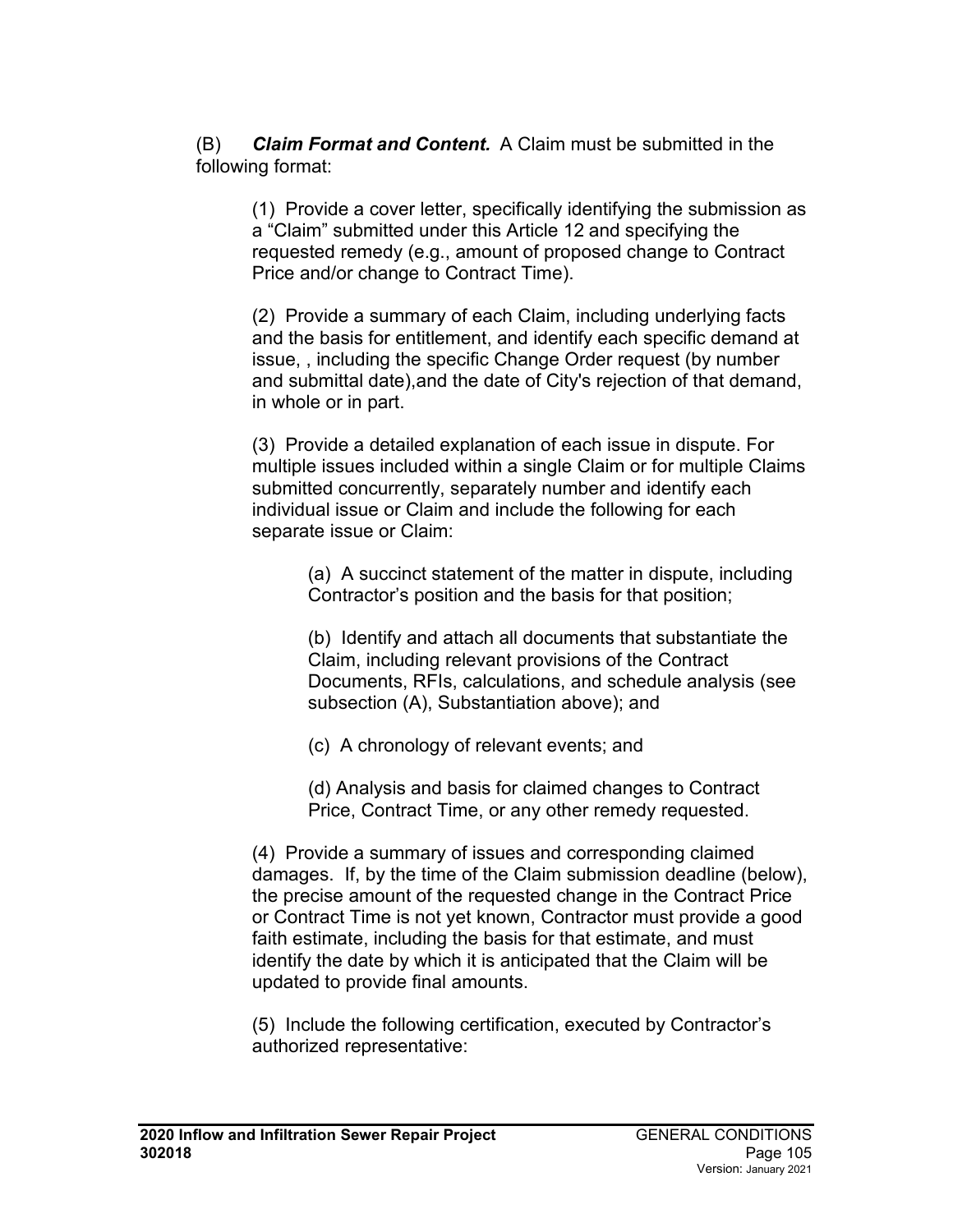"The undersigned Contractor certifies under penalty of perjury that its statements and representations in this Claim submittal are true and correct. Contractor warrants that this Claim submittal is comprehensive and complete as to the matters in dispute, and agrees that any costs, expenses, or delay not included herein are deemed waived.

### (C) *Submission Deadlines.*

(1) A Claim disputing rejection of a request for a change in the Contract Time or Contract Price must be submitted within 15 days following the date that City notified Contractor in writing that a request for a change in the Contract Time or Contract Price, duly submitted in compliance with Article 5 and Article 6, has been rejected in whole or in part. A Claim disputing the terms of a unilateral Change Order must be submitted within 15 days following the date of issuance of the unilateral Change Order. These Claim deadlines apply even if Contractor cannot yet quantify the total amount of any requested change in the Contract Time or Contract Price. If the Contractor cannot quantify those amounts, it must submit an estimate of the amounts claimed pending final determination of the requested remedy by Contractor.

(2) With the exception of any dispute regarding the amount of Final Payment, any Claim must be filed on or before the date of Final Payment, or will be deemed waived.

(3) A Claim disputing the amount of Final Payment must be submitted within 15 days of the effective date of Final Payment, under Section 8.7, Final Payment, above.

(4) Strict compliance with these Claim submission deadlines is necessary to ensure that any dispute may be mitigated as soon as possible, and to facilitate cost-efficient administration of the Project. Any Claim that is not submitted within the specified deadlines will be deemed waived by Contractor.

**12.3 City's Response.** City will respond within 45 days of receipt of the Claim with a written statement identifying which portion(s) of the Claim are disputed, unless the 45-day period is extended by mutual agreement of City and Contractor or as otherwise allowed under Public Contract Code Section 9204. However, if City determines that the Claim is not adequately substantiated pursuant to Section 12.2(A), Substantiation, City may first request, in writing, within 30 days of receipt of the Claim, any additional documentation supporting the Claim or relating to defenses to the Claim that City may have against the Claim.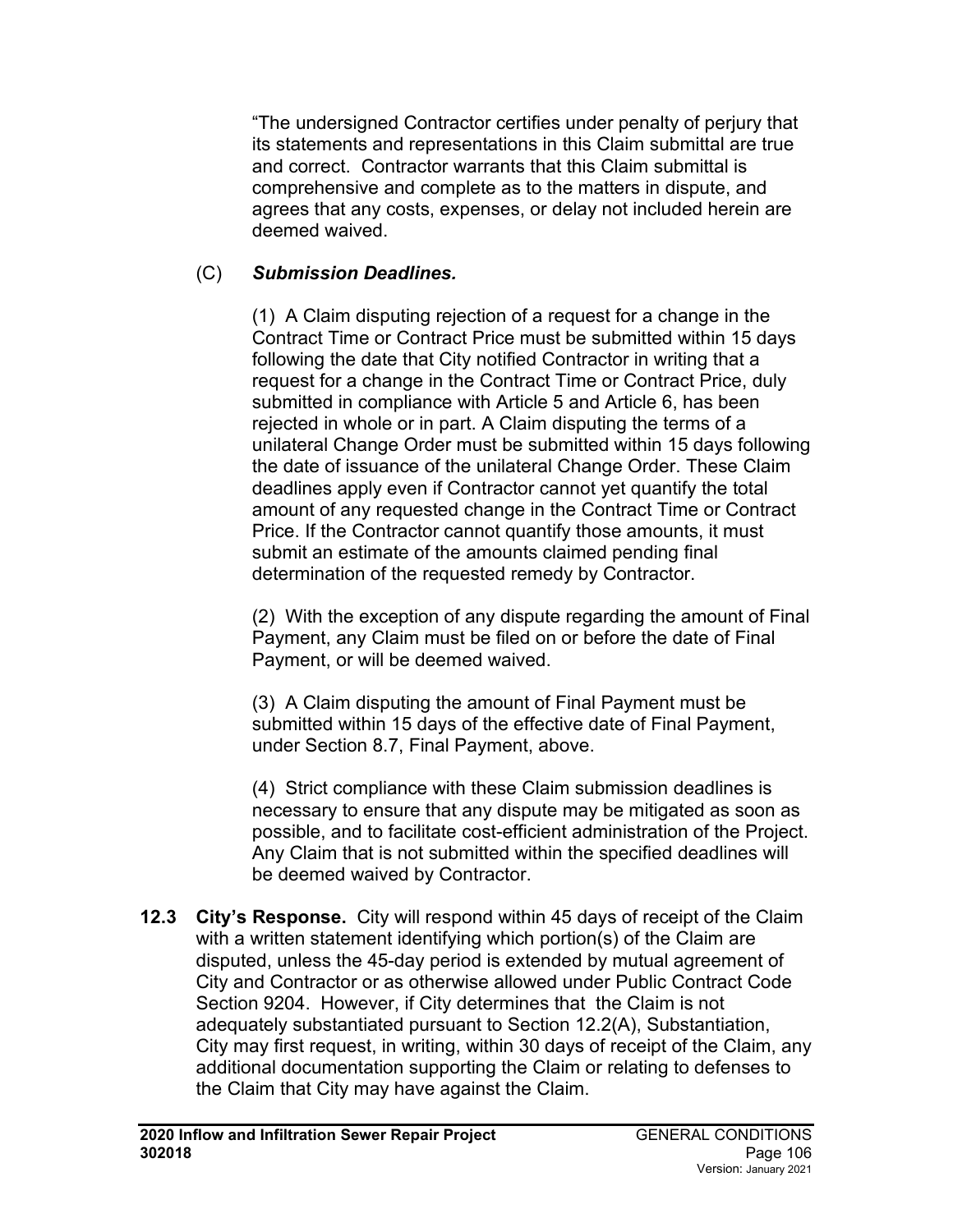(A) *Additional Information.* If additional information is thereafter required, it may be requested and provided upon mutual agreement of City and Contractor. If Contractor's Claim is based on estimated amounts, Contractor has a continuing duty to update its Claim as soon as possible with information on actual amounts in order to facilitate prompt and fair resolution of the Claim.

(B) *Non-Waiver.* Any failure by City to respond within the times specified above will not be construed as acceptance of the Claim in whole or in part, or as a waiver of any provision of these Contract Documents.

**12.4 Meet and Confer.** If Contractor disputes City's written response, or City fails to respond within the specified time, within 15 days of receipt of City's response, or within 15 days of City's failure to respond within the applicable 45-day time period, respectively, Contractor may notify City of the dispute in writing sent by registered or certified mail, return receipt requested and demand an informal conference to meet and confer for settlement of the issues in dispute. If Contractor fails to dispute City's response, in writing, within the specified time, Contractor's Claim will be deemed waived.

(A) *Schedule Meet and Confer.* Upon receipt of the demand to meet and confer, City will schedule the meet and confer conference to be held within 30 days, or later if needed to ensure the mutual availability of each of the individuals that each party requires to represent its interests at the meet and confer conference.

(B) *Location for Meet and Confer.* The meet and confer conference will be scheduled at a location at or near City's principal office.

(C) *Written Statement After Meet and Confer.* Within ten working days after the meet and confer has concluded, City will issue a written statement identifying which portion(s) of the Claim remain in dispute, if any.

(D) *Submission to Mediation.* If the Claim or any portion remains in dispute following the meet and confer conference, within ten working days after the City issues the written statement identifying any portion(s) of the Claim remaining in dispute, the Contractor may identify in writing disputed portion(s) of the Claim, which will be submitted for mediation, as set forth below.

## **12.5 Mediation and Government Code Claims.**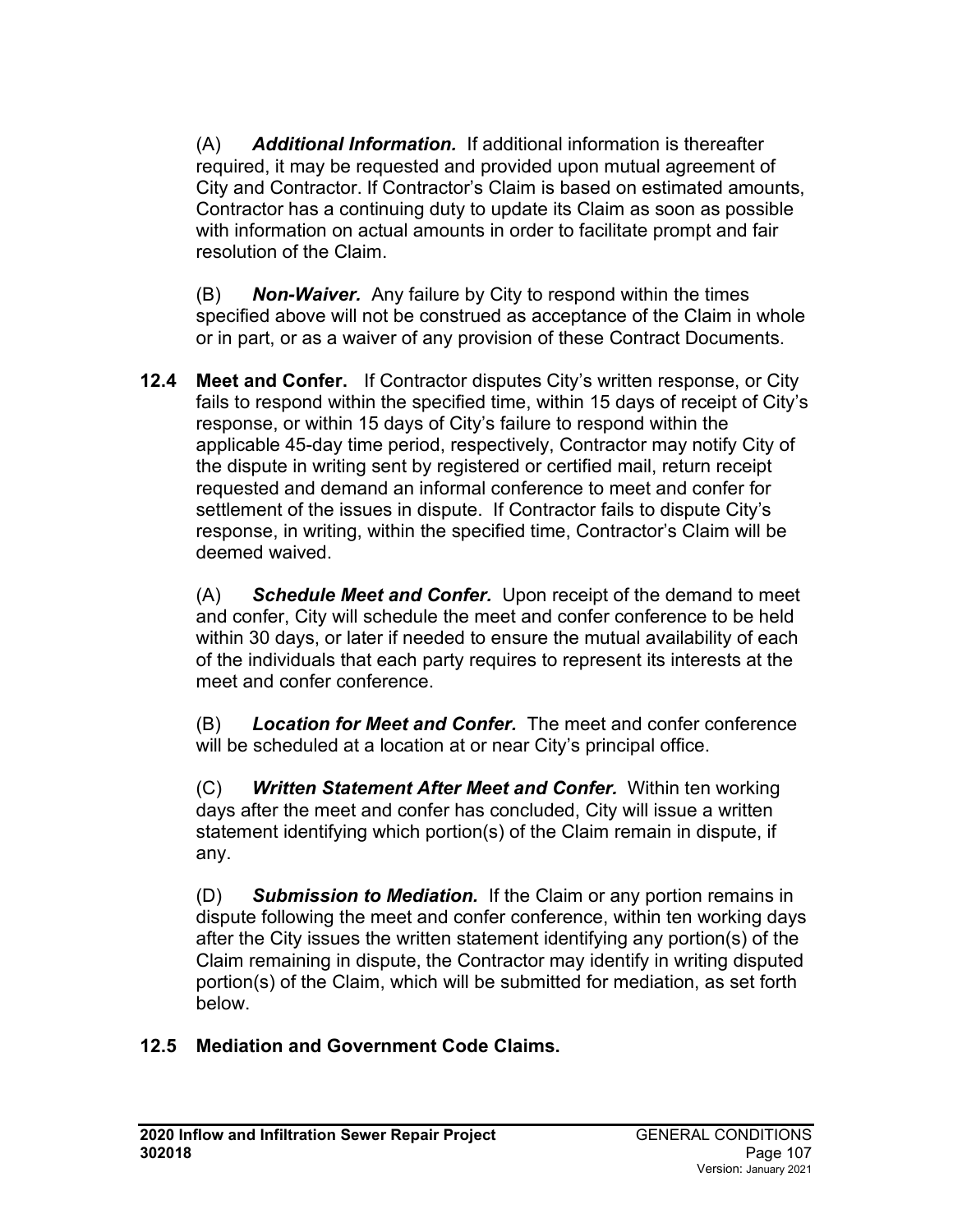(A) *Mediation.*Within ten working days after the City issues the written statement identifying any portion(s) of the Claim remaining in dispute**,** following the meet and confer, , City and Contractor will mutually agree to a mediator, as provided under Public Contract Code Section 9204. Mediation will be scheduled to ensure the mutual availability of the selected mediator and all of the individuals that each party requires to represent its interests. If there are multiple Claims in dispute, the parties may agree to schedule the mediation to address all outstanding Claims at the same time. The parties will share the costs of the mediator and mediation fees equally, but each party is otherwise solely and separately responsible for its own costs to prepare for and participate in the mediation, including costs for its legal counsel or any other consultants.

#### (B) *Government Code Claims*.

(1)Timely presentation of a Government Code Claim is a condition precedent to filing any legal action based on or arising from the Contract. Compliance with the Claim submission requirements in this Article 12 is a condition precedent to filing a Government Code Claim.

(2) The time for filing a Government Code Claim will be tolled from the time Contractor submits its written Claim pursuant to Section 12.2, above, until the time that Claim is denied in whole or in part at the conclusion of the meet and confer process, including any period of time used by the meet and confer process. However, if the Claim is submitted to mediation, the time for filing a Government Code Claim will be tolled until conclusion of the mediation, including any continuations, if the Claim is not fully resolved by mutual agreement of the parties during the mediation or any continuation of the mediation.

- **12.6 Tort Claims.** This Article does not apply to tort claims and nothing in this Article is intended nor will be construed to change the time periods for filing tort-based Government Code Claims.
- **12.7 Arbitration.** It is expressly agreed, under Code of Civil Procedure Section 1296, that in any arbitration to resolve a dispute relating to this Contract, the arbitrator's award must be supported by law and substantial evidence.
- **12.8 Burden of Proof and Limitations.** Contractor bears the burden of proving entitlement to and the amount of any claimed damages. Contractor is not entitled to damages calculated on a total cost basis, but must prove actual damages. Contractor is not entitled to speculative, special, or consequential damages, including home office overhead or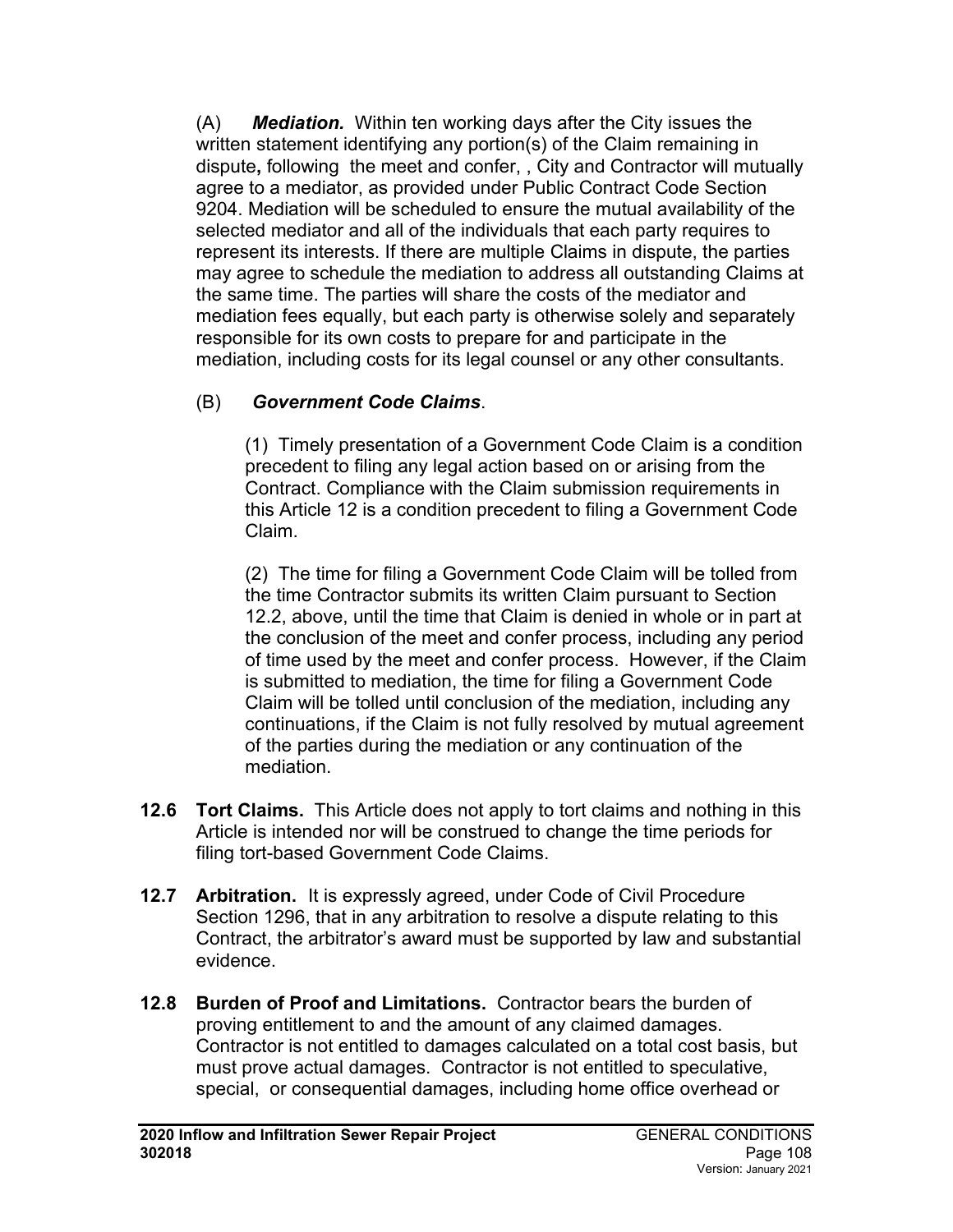any form of overhead not directly incurred at the Project site or any other Worksite; lost profits; loss of productivity; lost opportunity to work on other projects; diminished bonding capacity; increased cost of financing for the Project; extended capital costs; non-availability of labor, material or equipment due to delays; or any other indirect loss arising from the Contract. The Eichleay Formula or similar formula will not be used for any recovery under the Contract. The City will not be directly liable to any Subcontractor or supplier.

- **12.9 Legal Proceedings.** In any legal proceeding that involves enforcement of any requirements of the Contract Documents, the finder of fact will receive detailed instructions on the meaning and operation of the Contract Documents, including conditions, limitations of liability, remedies, claim procedures, and other provisions bearing on the defenses and theories of liability. Detailed findings of fact will be requested to verify enforcement of the Contract Documents. All of the City's remedies under the Contract Documents will be construed as cumulative, and not exclusive, and the City reserves all rights to all remedies available under law or equity as to any dispute arising from or relating to the Contract Documents or performance of the Work.
- **12.10 Other Disputes.** The procedures in this Article 12 will apply to any and all disputes or legal actions, in addition to Claims, arising from or related to this Contract, including disputes regarding suspension or early termination of the Contract, unless and only to the extent that compliance with a procedural requirement is expressly and specifically waived by City. Nothing in this Article is intended to delay suspension or termination under Article 13.

## **Article 13 - Suspension and Termination**

**13.1 Suspension for Cause.** In addition to all other remedies available to City, if Contractor fails to perform or correct Work in accordance with the Contract Documents, including non-compliance with applicable environmental or health and safety Laws, City may immediately order the Work, or any portion of it, suspended until the circumstances giving rise to the suspension have been eliminated to City's satisfaction.

(A) *Notice of Suspension*. Upon receipt of City's written notice to suspend the Work, in whole or in part, except as otherwise specified in the notice of suspension, Contractor and its Subcontractors must promptly stop Work as specified in the notice of suspension; comply with directions for cleaning and securing the Worksite; and protect the completed and inprogress Work and materials. Contractor is solely responsible for any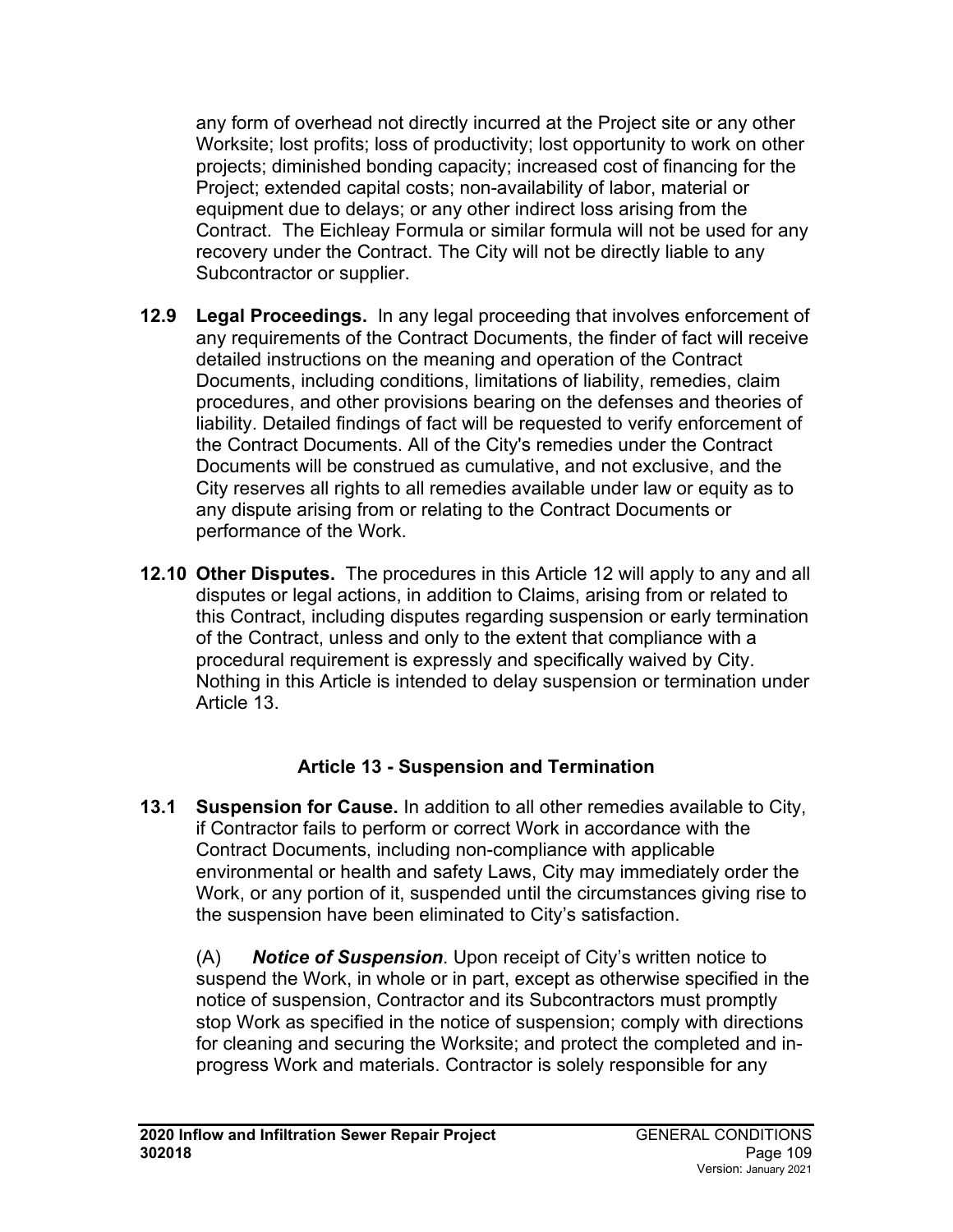damages or loss resulting from its failure to adequately secure and protect the Project.

(B) *Resumption of Work.* Upon receipt of the City's written notice to resume the suspended Work, in whole or in part, except as otherwise specified in the notice to resume, Contractor and its Subcontractors must promptly re-mobilize and resume the Work as specified; and within ten days from the date of the notice to resume, Contractor must submit a recovery schedule, prepared in accordance with the Contract Documents, showing how Contractor will complete the Work within the Contract Time.

(C) *Failure to Comply.* Contractor will not be entitled to an increase in Contract Time or Contract Price for a suspension occasioned by Contractor's failure to comply with the Contract Documents.

(D) *No Duty to Suspend.* City's right to suspend the Work will not give rise to a duty to suspend the Work, and City's failure to suspend the Work will not constitute a defense to Contractor's failure to comply with the requirements of the Contract Documents.

- **13.2 Suspension for Convenience.** City reserves the right to suspend, delay, or interrupt the performance of the Work in whole or in part, for a period of time determined to be appropriate for City's convenience. Upon notice by City pursuant to this provision, Contractor must immediately suspend, delay, or interrupt the Work and secure the Project site as directed by City, except for taking measures to protect completed or in progress Work as directed in the suspension notice, and subject to the provisions of Section 13.1(A) and (B), above. If Contractor submits a timely request for a Change Order in compliance with Articles 5 and 6, the Contract Price and the Contract Time will be equitably adjusted by Change Order pursuant to Articles 5 and 6 to reflect the cost and delay impact occasioned by such suspension for convenience except to the extent that any such impacts were caused by Contractor's failure to comply with the Contract Documents or the terms of the suspension notice or notice to resume. However, Contract Time will only be extended if the suspension causes or will cause unavoidable delay in Final Completion. If Contractor disputes the terms of a Change Order issued for such equitable adjustment due to suspension for convenience, its sole recourse is to comply with the Claim procedures in Article 12.
- **13.3 Termination for Default.** City may declare that Contractor is in default of the Contract for a material breach of or inability to fully, promptly, or satisfactorily perform its obligations under the Contract

(A) *Default.* Events giving rise to a declaration of default include Contractor's refusal or failure to supply sufficient skilled workers, proper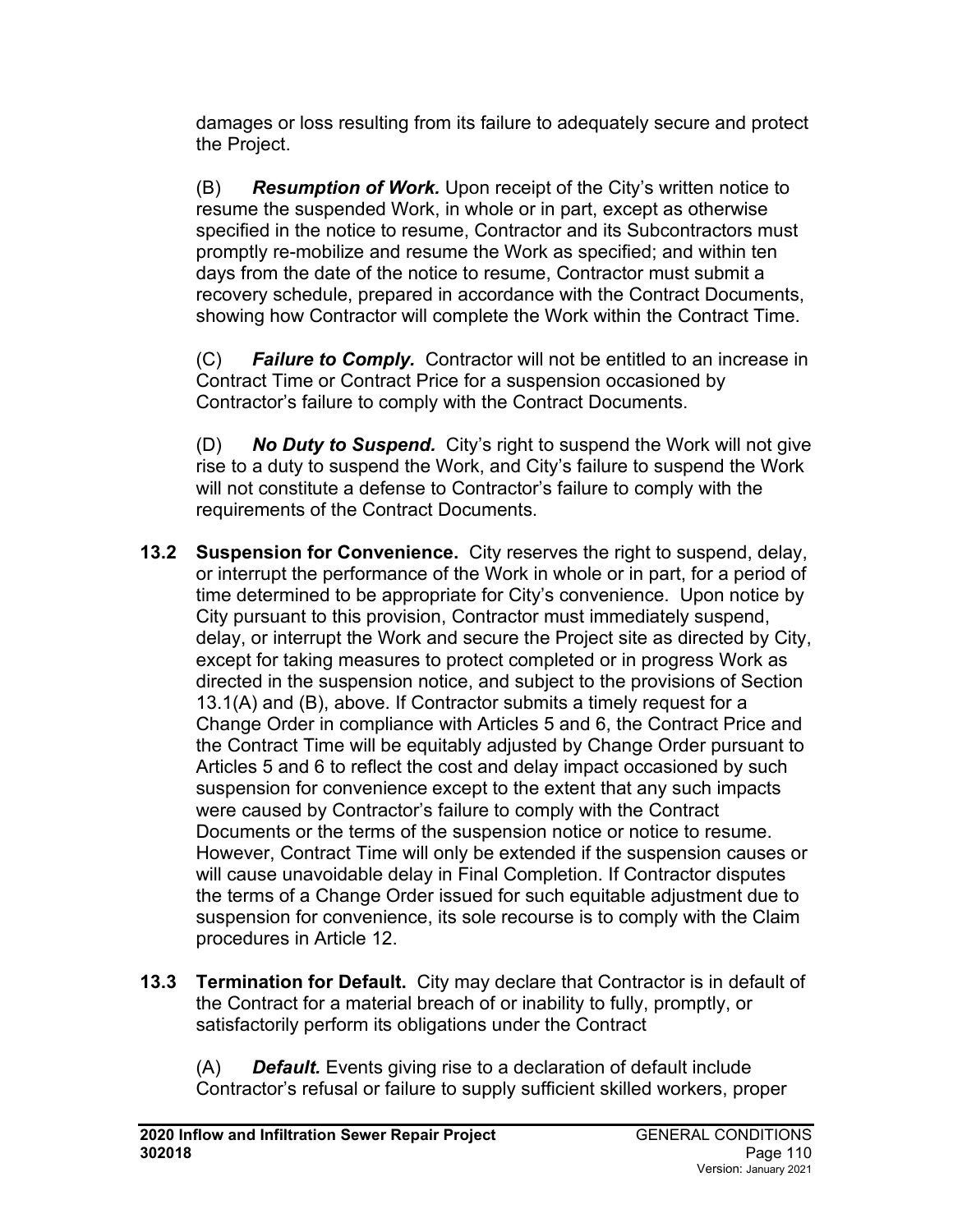materials, or equipment to perform the Work within the Contract Time; Contractor's refusal or failure to make prompt payment to its employees, Subcontractors, or suppliers or to correct defective Work or damage; Contractor's failure to comply with the Laws, or orders of any public agency with jurisdiction over the Project; evidence of Contractor's bankruptcy, insolvency, or lack of financial capacity to complete the Work as required within the Contract Time; suspension, revocation, or expiration and nonrenewal of Contractor's license or DIR registration; dissolution, liquidation, reorganization, or other major change in Contractor's organization, ownership, structure or existence as a business entity; unauthorized assignment of Contractor's rights or duties under the Contract; or any material breach of the Contract requirements.

(B) *Notice of Default and Opportunity to Cure.* Upon City's declaration that Contractor is in default, due to a material breach of the Contract Documents, if City determines that the default is curable, City will afford Contractor the opportunity to cure the default within ten days of City's notice of default, or within a period of time reasonably necessary for such cure, including a shorter period of time if applicable.

(C) *Termination.* If Contractor fails to cure the default or fails to expediently take steps reasonably calculated to cure the default within the time period specified in the notice of default, City may issue written notice to Contractor and its performance bond surety of City's termination of the Contract for default.

(D) *Waiver.* Time being of the essence in the performance of the Work, if Contractor's surety fails to arrange for completion of the Work in accordance with the Performance Bond, within seven calendar days from the date of the notice of termination, pursuant to Paragraph (C), City may immediately make arrangements for the completion of the Work through use of its own forces, by hiring a replacement contractor, or by any other means that City determines advisable under the circumstances. Contractor and its surety will be jointly and severally liable for any additional cost incurred by City to complete the Work following termination, where "additional cost" means all cost in excess of the cost City would have incurred if Contactor had timely completed Work without the default and termination. In addition, City will have the right to immediate possession and use of any materials, supplies, and equipment procured for the Project and located at the Project site or any Worksite on City property for the purposes of completing the remaining Work.

(E) *Compensation.* Within 30 days of receipt of updated as-builts, all warranties, manuals, instructions, or other required documents for Work installed to date, and delivery to City of all equipment and materials for the Project for which Contractor has already been compensated, Contractor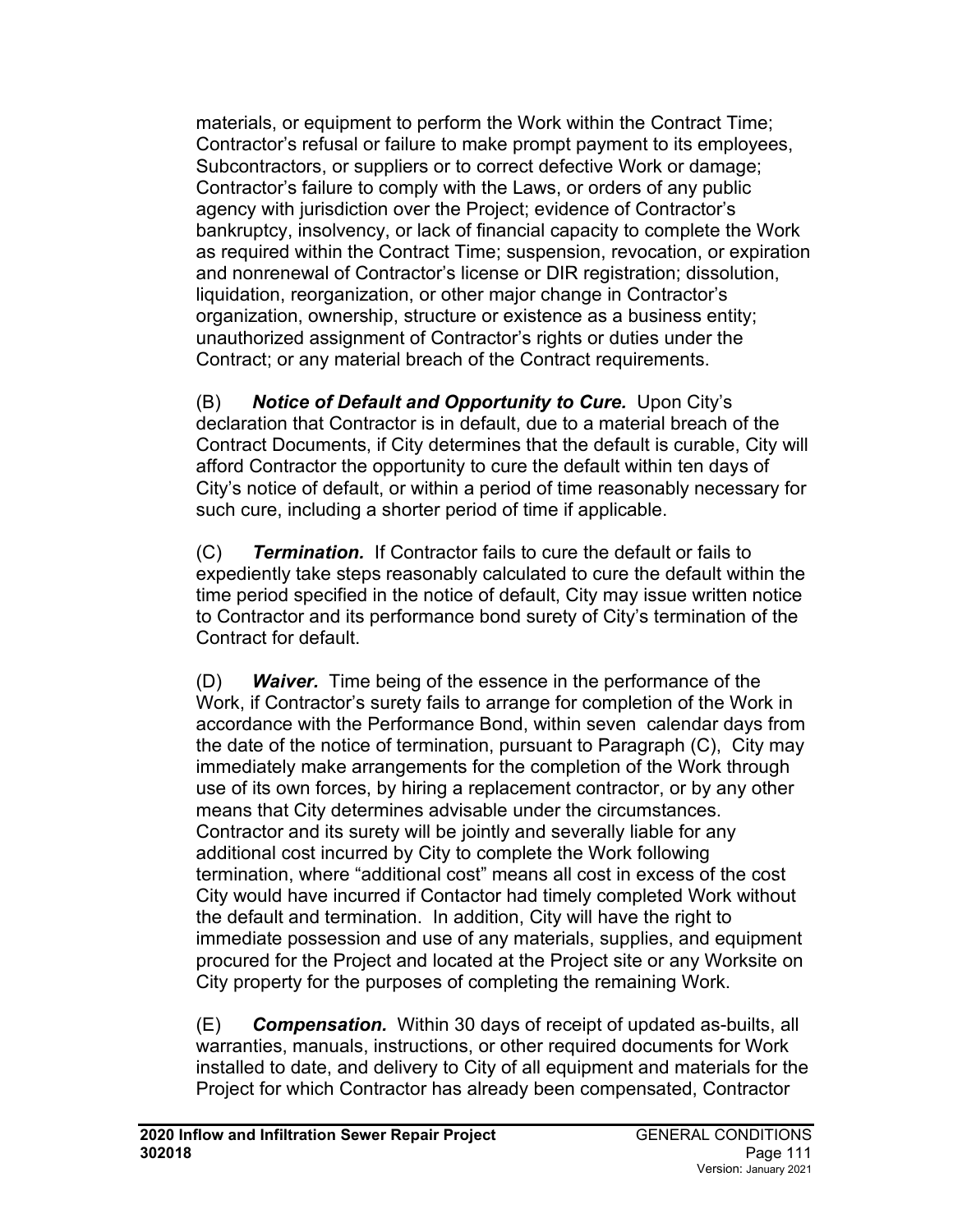will be compensated for the Work satisfactorily performed in compliance with the Contract Documents up to the effective date of the termination pursuant to the terms of Article 8, Payment, subject to City's rights to withhold or deduct sums from payment otherwise due pursuant to Section 8.3, and excluding any costs Contractor incurs as a result of the termination, including any cancellation or restocking charges or fees due to third parties. If Contractor disputes the amount of compensation determined by City, its sole recourse is to comply with the Claim Procedures in Article 12, by submitting a Claim no later than 30 days following notice from City of the total compensation to be paid by City.

(F) *Wrongful Termination.* If Contractor disputes the termination, its sole recourse is to comply with the Claim procedures in Article 12. If a court of competent jurisdiction or an arbitrator later determines that the termination for default was wrongful, the termination will be deemed to be a termination for convenience, and Contractor's damages will be strictly limited to the compensation provided for termination for convenience, under Section 13.4, below. Contractor waives any claim for any other damages for wrongful termination including special or consequential damages, lost opportunity costs or lost profits, and any award of damages is subject to Section 12.8, Burden of Proof and Limitations.

**13.4 Termination for Convenience.** City reserves the right, acting in its sole discretion, to terminate all or part of the Contract for convenience upon written notice to Contractor.

(A) *Compensation to Contractor.* In the event of City's termination for convenience, Contractor waives any claim for damages, including for loss of anticipated profits from the Project. The following will constitute full and fair compensation to Contractor, and Contractor will not be entitled to any additional claim or compensation.

*(1) Completed Work.* The value of its Work satisfactorily performed as of the date notice of termination is received, based on Contractor's schedule of values and unpaid costs for items delivered to the Project site that were fabricated for incorporation in the Work;

(2) *Demobilization.* Demobilization costs specified in the schedule of values, or if demobilizations cost were not provided in a schedule of values pursuant to Section 8.1, then based on actual, reasonable, and fully documented demobilization costs; and

(3) *Termination Markup.* Five percent of the total value of the Work performed as of the date of notice of termination including reasonable, actual, and documented costs to comply with the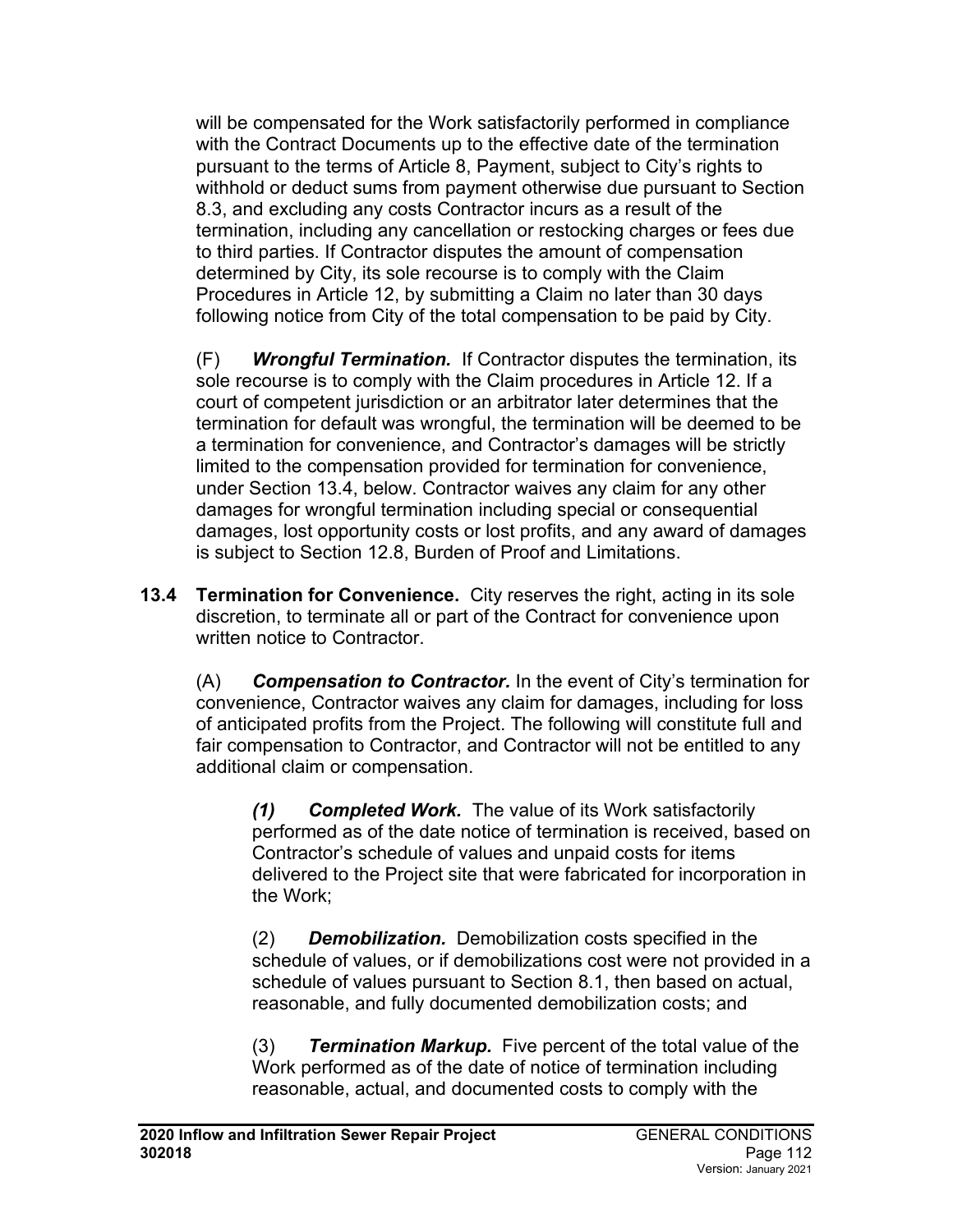direction in the notice of termination for convenience, and demobilization costs, which is deemed to cover all overhead and profit to date.

(B) *Disputes.* If Contractor disputes the amount of compensation determined by City pursuant to paragraph (A), above, its sole recourse is to comply with the Claim procedures in Article 12, by submitting a Claim no later than 30 days following notice from City of total compensation to be paid by City.

**13.5 Actions Upon Termination for Default or Convenience.** The following provisions apply to any termination under this Article, whether for default or convenience, and whether in whole or in part.

(A) *General.* Upon termination City may immediately enter upon and take possession of the Project and the Work and all tools, equipment, appliances, materials, and supplies procured or fabricated for the Project. Contractor will transfer title to and deliver all completed Work and all Work in progress to City.

(B) *Submittals.* Unless otherwise specified in the notice of termination, Contractor must immediately submit to City all designs, drawings, as-built drawings, Project records, contracts with vendors and Subcontractors, manufacturer warranties, manuals, and other such submittals or Work-related documents required under the terms of the Contract Documents, including incomplete documents or drafts.

(C) *Close Out Requirements.* Except as otherwise specified in the notice of termination, Contractor must comply with all of the following:

(1) Immediately stop the Work, except for any Work that must be completed pursuant to the notice of termination and comply with City's instructions for cessation of labor and securing the Project and any other Worksite(s).

(2) Comply with City's instructions to protect the completed Work and materials, using best efforts to minimize further costs.

(3) Contractor must not place further orders or enter into new subcontracts for materials, equipment, services or facilities, except as may be necessary to complete any portion of the Work that is not terminated.

(4) As directed in the notice, Contractor must assign to City or cancel existing subcontracts that relate to performance of the terminated Work, subject to any prior rights, if any, of the surety for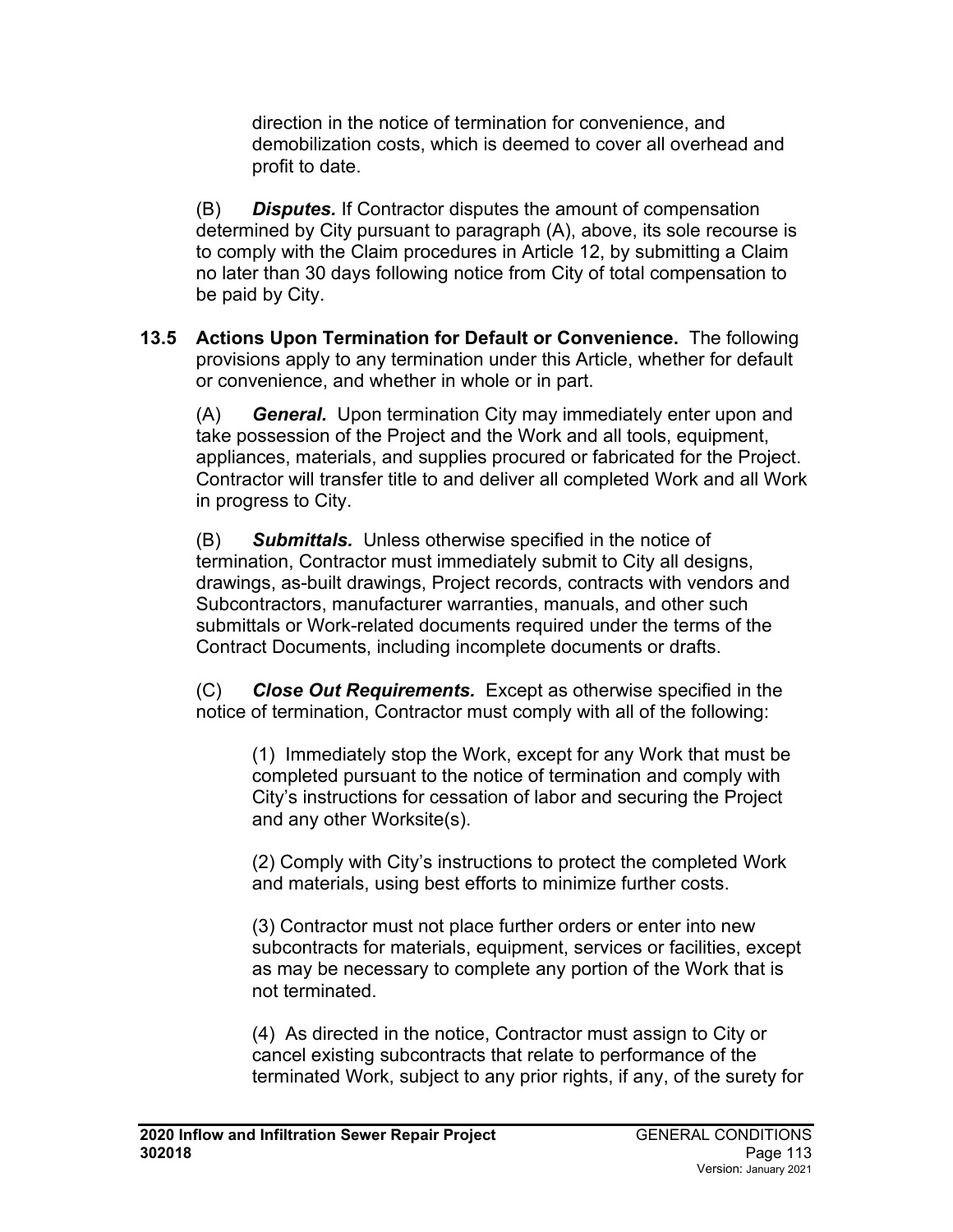Contractor's performance bond, and settle all outstanding liabilities and claims, subject to City's approval.

(5) As directed in the notice, Contractor must use its best efforts to sell any materials, supplies, or equipment intended solely for the terminated Work in a manner and at market rate prices acceptable to City.

(D) *Payment Upon Termination.* Upon completion of all termination obligations, as specified herein and in the notice of termination, Contractor will submit its request for Final Payment, including any amounts due following termination pursuant to this Article 13. Payment will be made in accordance to the provisions of Article 8, based on the portion of the Work satisfactorily completed, including the close out requirements, and consistent with the previously submitted schedule of values and unit pricing, including demobilization costs. Adjustments to Final Payment may include deductions for the cost of materials, supplies, or equipment retained by Contractor; payments received for sale of any such materials, supplies, or equipment, less re-stocking fees charged; and as otherwise specified in Section 8.3, Adjustment of Payment Application.

(E) *Continuing Obligations.* Regardless of any Contract termination, Contractor's obligations for portions of the Work already performed will continue and the provisions of the Contract Documents will remain in effect as to any claim, indemnity obligation, warranties, guarantees, submittals of as-built drawings, instructions, or manuals, record maintenance, or other such rights and obligations arising prior to the termination date.

## **Article 14 - Miscellaneous Provisions**

- **14.1 Assignment of Unfair Business Practice Claims.** Under Public Contract Code Section 7103.5, Contractor and its Subcontractors agree to assign to City all rights, title, and interest in and to all causes of action it may have under Section 4 of the Clayton Act (15 U.S.C. Section 15) or under the Cartwright Act (Chapter 2 (commencing with Section 16700) of Part 2 of Division 7 of the Business and Professions Code), arising from purchases of goods, services, or materials pursuant to the Contract or any subcontract. This assignment will be effective at the time City tenders Final Payment to Contractor, without further acknowledgement by the parties.
- **14.2 Provisions Deemed Inserted.** Every provision of law required to be inserted in the Contract Documents is deemed to be inserted, and the Contract Documents will be construed and enforced as though such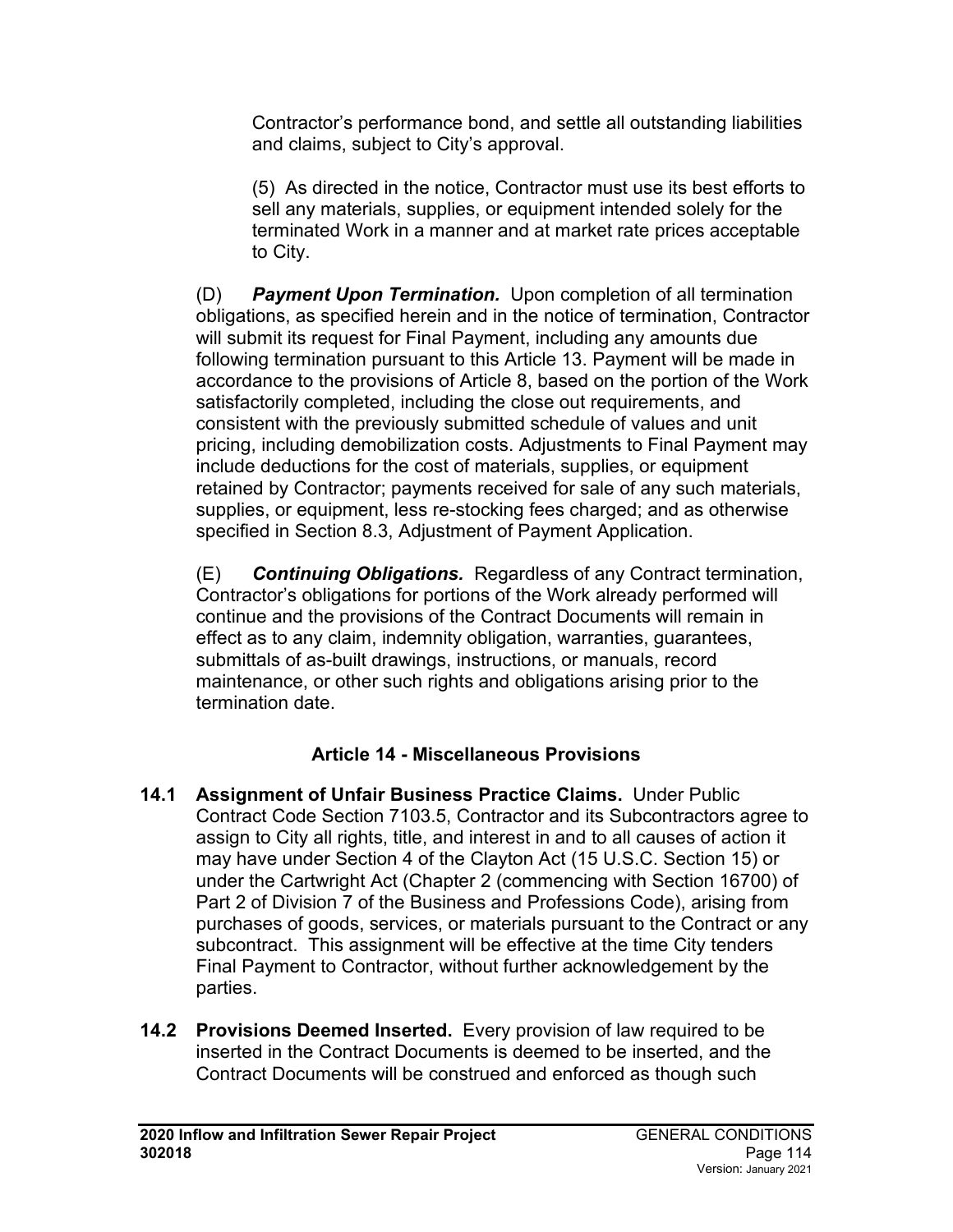provision has been included. If it is discovered that through mistake or otherwise that any required provision was not inserted, or not correctly inserted, the Contract Documents will be deemed amended accordingly.

- **14.3 Waiver.** City's waiver of a breach, failure of any condition, or any right or remedy contained in or granted by the provisions of the Contract Documents will not be effective unless it is in writing and signed by City. City's waiver of any breach, failure, right, or remedy will not be deemed a waiver of any other breach, failure, right, or remedy, whether or not similar, nor will any waiver constitute a continuing waiver unless specified in writing by City.
- **14.4 Titles, Headings, and Groupings.** The titles and headings used and the groupings of provisions in the Contract Documents are for convenience only and may not be used in the construction or interpretation of the Contract Documents or relied upon for any other purpose.
- **14.5 Statutory and Regulatory References.** With respect to any amendments to any statutes or regulations referenced in these Contract Documents, the reference is deemed to be the version in effect on the date that that bids were due.
- **14.6 Survival.** The provisions that survive termination or expiration of this Contract include Contract Section 11, Notice, and subsections 12.1, 12.2, 12.3, 12.4, 12.5, and 12.6, of Section 12, General Provisions; and the following provisions in these General Conditions: Section 2.2(J), Contractor's Records, Section 2.3(C), Termination, Section 3.7, Ownership, Section 4.2, Indemnity, Article 12, Dispute Resolution, and Section 11.2, Warranty.

END OF GENERAL CONDITIONS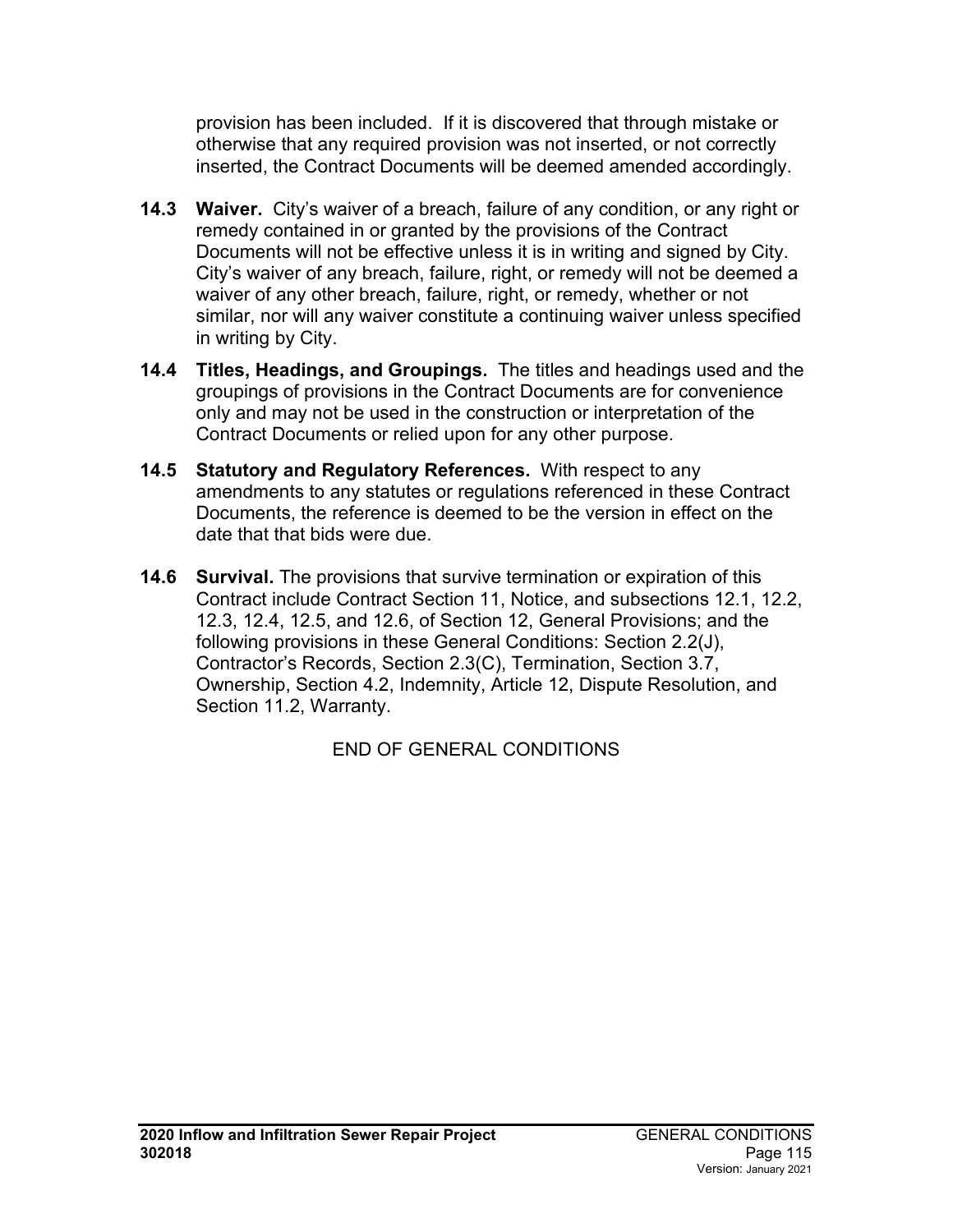#### **SPECIAL CONDITIONS**

X *Waste Water.* City will provide water required for performance of the Work. Contractor is responsible for the appropriate disposal of waste water in coordination with City personnel. Contractor must provide a backflow preventer on all point of connections to City's Water System. All backflow preventers must be checked and approved by City's Public Works Water Division. Contractor must provide a deposit (refundable) and make necessary arrangements to pick up a hydrant meter at City's Public Works Office. At the completion of the Project, if the hydrant meter is not returned promptly or if it is damaged, Contractor shall forfeit its deposit.

X\_.\_\_ **Disposal of Materials Outside of Street Right-of-Way.** Unless otherwise specified in the Specifications or Special Conditions, Contractor is solely responsible for disposing of materials outside the street right-of-way and for all associated costs. Before disposing materials outside the street right-ofway, Contractor must 1) obtain a written release from the property owner releasing City from any and all responsibility in connection with the disposal of material on that property; and 2) obtain permission from the Engineer to dispose of the material at the permitted location.

\_.X\_\_ **Emergency Contact.** Prior to the commencement of Work on the Project, Contractor must provide contact information to the Engineer for the person designated by Contractor to respond to any emergency that arises on the Worksite during the course of the Project. That person will be responsible for responding to the Worksite within thirty (30) minutes following notification of an emergency by City's Police or Fire Department, regardless of the time of day.

X\_.\_\_ **Right-of-Way.** City will provide the right-of-way for performance of the Work. Contractor is solely responsible for any additional area required outside of the designated the right-of-way, unless otherwise provided in the Contract Documents.

(A) *Environmental Control.* Contractor must not pollute any drainage course or its tributary inlets with fuels, oils, bitumens, acids, insecticides, herbicides or other harmful materials. Contractor and its subcontractors shall at all times in the performance of the Work comply with all applicable federal, state, and local laws and regulations concerning pollution of waterways.

## \_X\_**. Authorized Work Days and Hours.**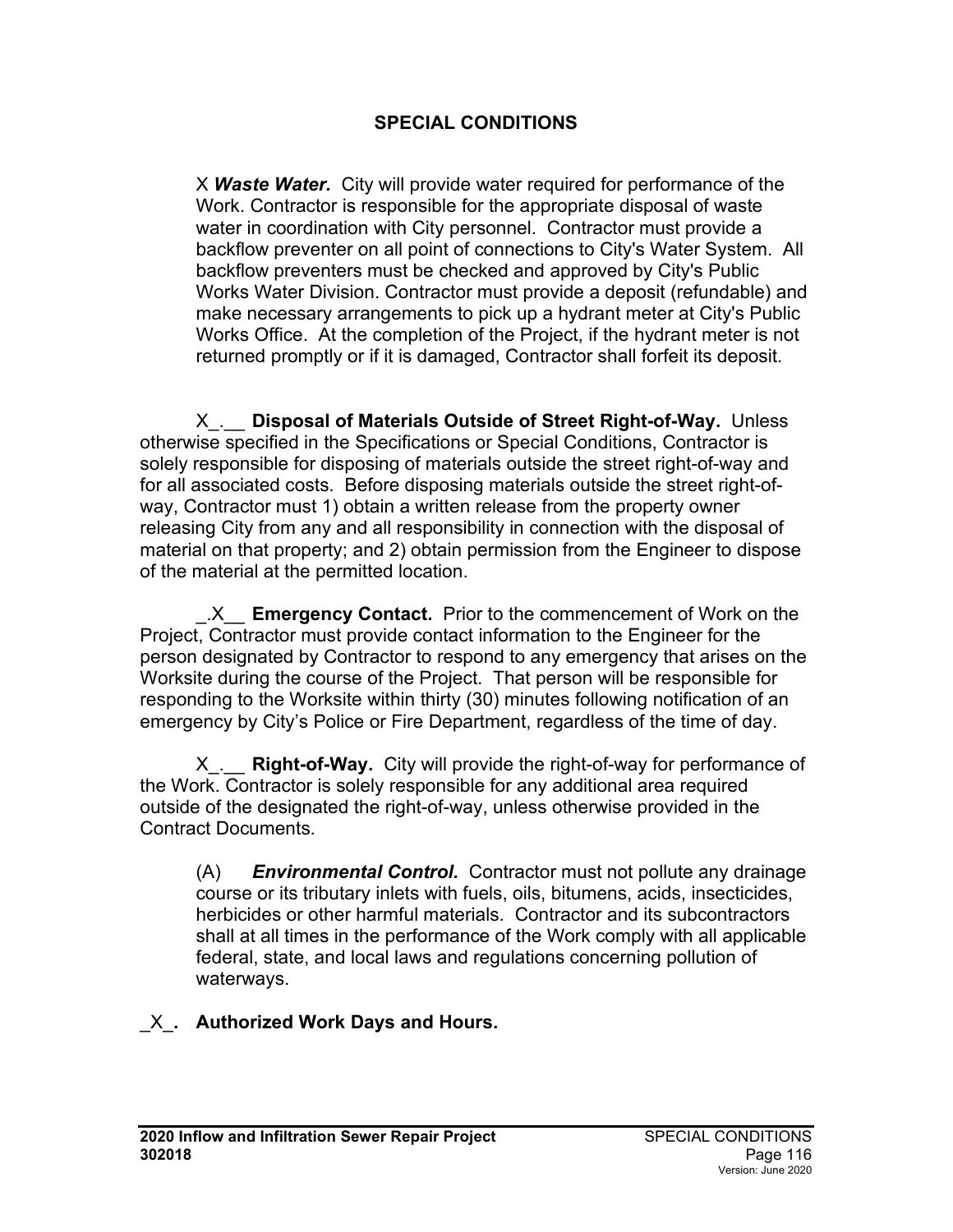(A) *Authorized Work Days.* Except as expressly authorized in writing by City, Contractor is limited to performing Work on the Project on the following days of the week, excluding holidays observed by City:

Monday to Friday

(B) *Authorized Work Hours.* Except as expressly authorized in writing by City, Contractor is limited to performing Work on the Project during the following hours:

7am to 5pm

**X\_** *Pre-Construction Conference.* City will designate a date and time for a pre-construction conference with Contractor following Contract execution. Project administration procedures and coordination between City and Contractor will be discussed, and Contractor must present City with the following information or documents at the meeting for City's review and acceptance before the Work commences:

- **\_\_.1** Name, 24-hour contact information, and qualifications of the proposed on-site superintendent;
- **\_\_.2** List of all key Project personnel and their complete contact information, including email addresses and telephone numbers during regular hours and after hours;
- **3** Staging plans that identify the sequence of the Work, including any phases and alternative sequences or phases, with the goal of minimizing the impacts on residents, businesses and other operations in the Project vicinity;
- **\_\_.4** If required, traffic control plans associated with the staging plans that are signed and stamped by a licensed traffic engineer;
- **\_\_.5** Draft baseline schedule for the Work as required under Section 5.2, to be finalized within ten days after City issues the Notice to Proceed;
- **\_\_.6** Breakdown of lump sum bid items, to be used for determining the value of Work completed for future progress payments to Contractor;
- **\_\_.7** Schedule with list of Project submittals that require City review, and list of the proposed material suppliers;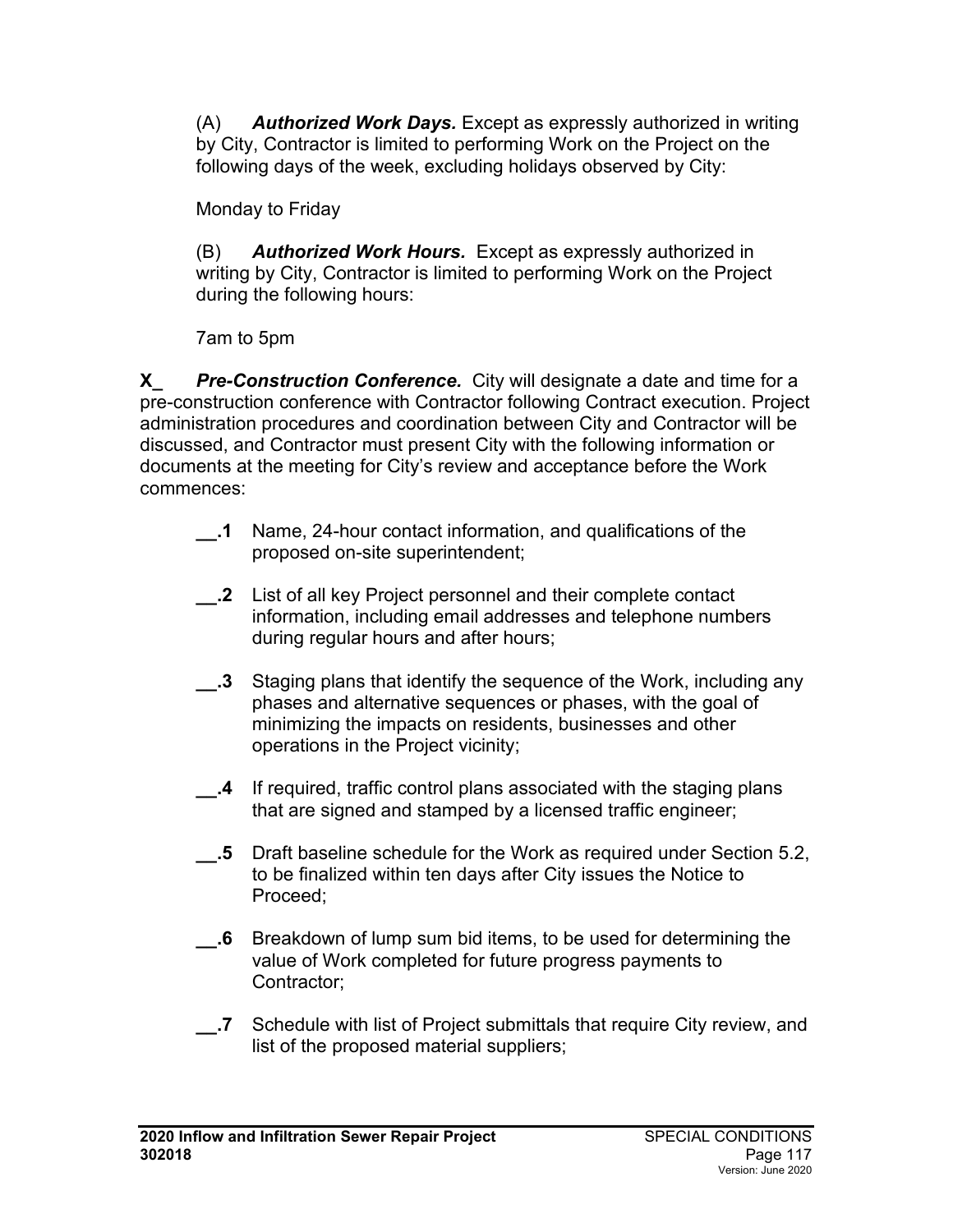- **2** Plan for coordination with affected utility owner(s) and compliance with any related permit requirements;
- **\_\_.9** Videotape and photographs recording the conditions throughout the pre-construction Project site, showing the existing improvements and current condition of the curbs, gutters, sidewalks, signs, landscaping, streetlights, structures near the Project such as building faces, canopies, shades and fences, and any other features within the Project area limits;
- **\_\_.10** If requested by City, Contractor's cash flow projections; and
- **\_\_.11** Any other documents specified in the Special Conditions or Notice of Award.

X **Weather Delay Days.** This provision is intended to supplement the requirements of General Conditions Section 5.2 on Schedule Requirements and Section 5.3 on Delays and Extensions of Contract Time.

- (A) *Weather Delay Day.* A Weather Delay Day is a Working Day during which Contractor and its forces, including Subcontractors, are unable to perform more than forty percent (40%) of the critical path Work scheduled for that day due to adverse weather conditions which impair the ability to safely or effectively perform the scheduled critical path Work that day. Adverse weather conditions may include rain, saturated soil, and Worksite clean-up required due to adverse weather. Determination of what constitutes critical path Work scheduled for that day will be based on the most current, City-approved schedule.
- (B) *Normal Weather Delay Days.* Based on historic records for the Project location, Contractor's schedule should assume the following number of normal Weather Delay Days for each month:

| Month     | # Normal Weather<br>Delay Days |
|-----------|--------------------------------|
| January   | 11                             |
| February  | 10                             |
| March     | 10                             |
| April     | 6                              |
| May       | 3                              |
| June      | 1                              |
| July      | 1                              |
| August    | 1                              |
| September | 1                              |
| October   | 4                              |
| November  | 8                              |
|           |                                |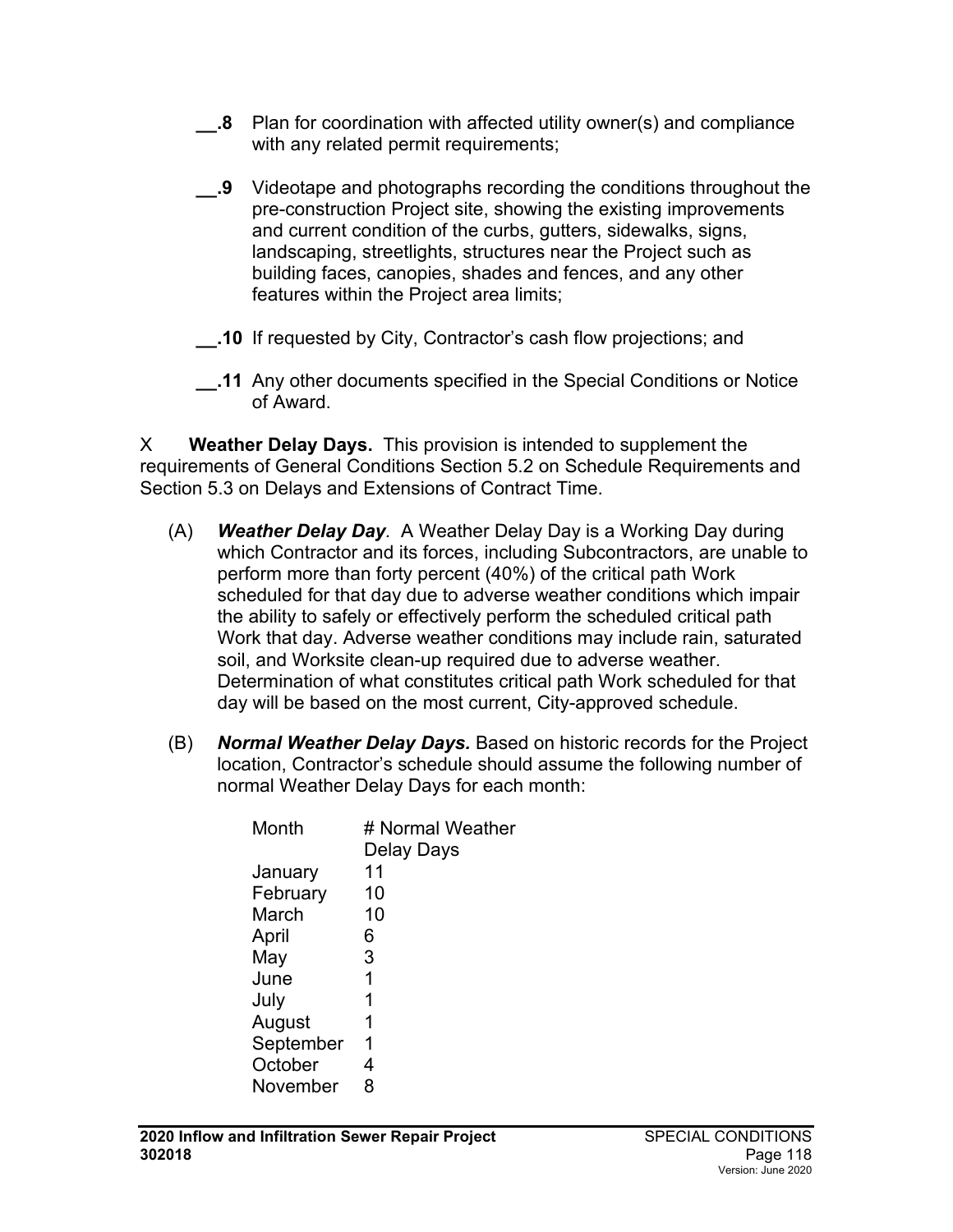December 10

Weather Delay Days which do not occur during a given month based on the number of days allocated for that month (above) do not carry over to another month.

\_\_\_\_\_\_\_\_\_\_\_\_\_\_\_\_\_\_\_\_\_\_\_\_\_\_\_\_\_\_\_\_\_\_\_\_\_\_\_\_\_\_\_\_\_\_\_\_\_\_\_\_\_\_\_\_\_\_\_\_\_\_\_\_

- **X\_\_. Construction Manager Role and Authority.** Yat Cho is the Construction Manager for this Project. The Construction Manager will assist City in the management of the construction of the Project. The Construction Manager may perform services in the areas of supervision and coordination of the work of Contractor and/or other contractors, scheduling the Work, monitoring the progress of the Work, providing City with evaluations and recommendations concerning the quality of the Work, recommending the approval of progress payments to Contractor, or other services for the Project in accordance with the Construction Manager's contract with City.
	- **\_\_.1 Communications.** Contractor must submit all notices and communications relating to the Work directly to the Construction Manager in writing, as follows:

*Yat.cho@morganhill.ca.gov*

- **\_\_.2 On-Site Management and Communication Procedures.** The Construction Manager will provide and maintain a management team on the Project site to provide contract administration as an agent of City, and will establish and implement coordination and communication procedures among City, the Design Professional, Contractor, and others.
- **\_\_.3 Contract Administration Procedures.** The Construction Manager will establish and implement procedures for reviewing and processing requests for clarifications and interpretations of the Contract Documents, Shop Drawings, samples, other submittals, schedule adjustments, Change Order proposals, written proposals for substitutions, payment applications, and maintenance of logs.
- **\_\_.4 Pre-Construction Conference.** Contractor will attend the preconstruction conference, during which the Construction Manager will review the Contract administration procedures and Project requirements.
- **\_\_.5 Contractor's Construction Schedule.** The Construction Manager will review Contractor's construction schedules and will verify that each schedule is prepared in accordance with the requirements of the Contract Documents.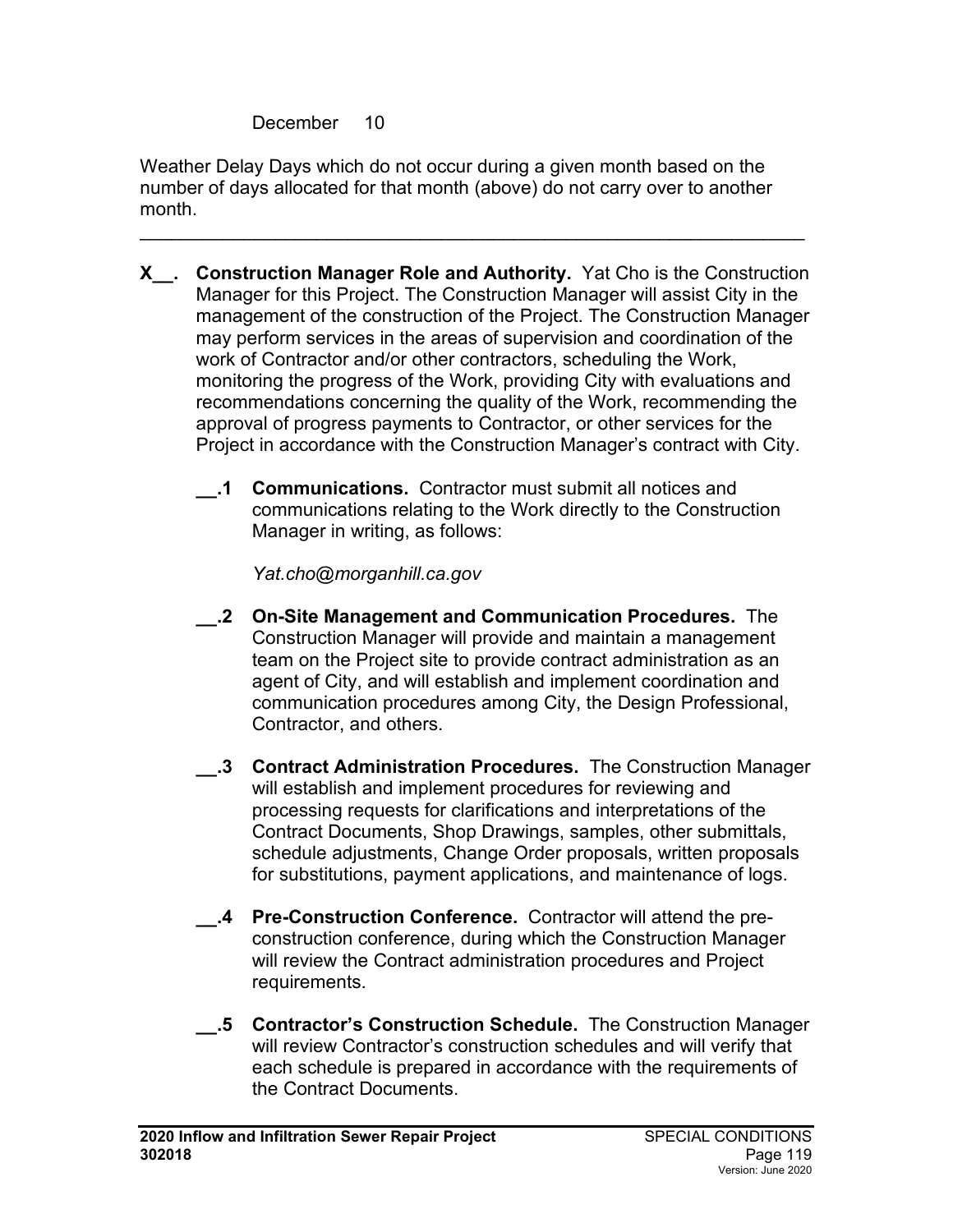END OF SPECIAL CONDITIONS